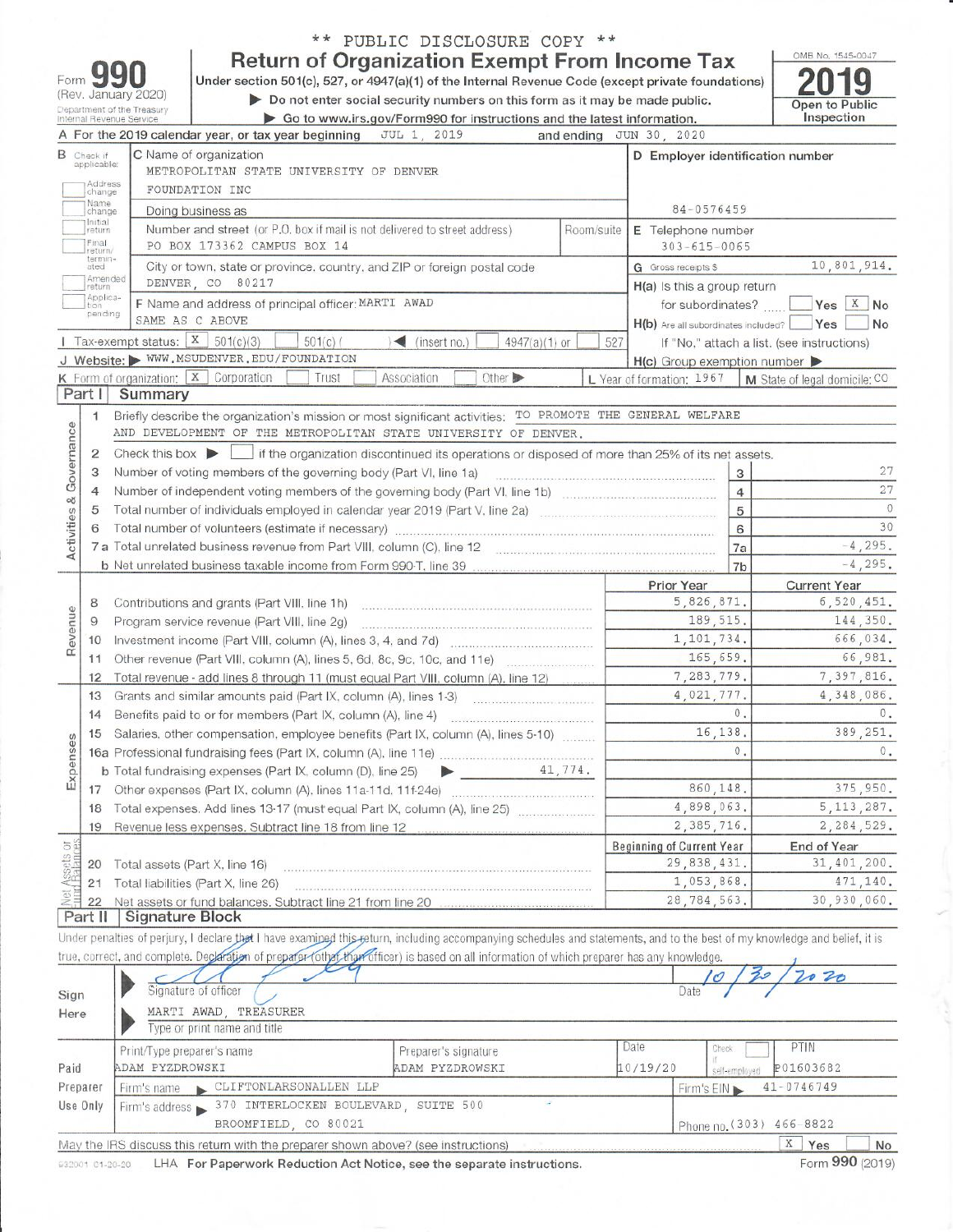|              | METROPOLITAN STATE UNIVERSITY OF DENVER                                                                                                                         |            |                                              |
|--------------|-----------------------------------------------------------------------------------------------------------------------------------------------------------------|------------|----------------------------------------------|
|              | FOUNDATION INC<br>Form 990 (2019)                                                                                                                               | 84-0576459 | Page 2                                       |
|              | Part III   Statement of Program Service Accomplishments                                                                                                         |            |                                              |
|              |                                                                                                                                                                 |            | x                                            |
| 1            | Briefly describe the organization's mission:                                                                                                                    |            |                                              |
|              | METROPOLITAN STATE UNIVERSITY OF DENVER FOUNDATION, INC IS A                                                                                                    |            |                                              |
|              | NON-PROFIT CORPORATION ORGANIZED AND OPERATED TO PROMOTE THE GENERAL                                                                                            |            |                                              |
|              | WELFARE AND DEVELOPMENT OF THE METROPOLITAN STATE UNIVERSITY OF DENVER                                                                                          |            |                                              |
|              | THROUGH EFFORTS INCLUDING STRATEGIC PLANNING, FUNDRAISING AND PROGRAMS                                                                                          |            |                                              |
| $\mathbf{2}$ | Did the organization undertake any significant program services during the year which were not listed on the<br>prior Form 990 or 990-EZ?                       |            | $\sqrt{\mathsf{Yes}}$ $\sqrt{\mathsf{X}}$ No |
|              | If "Yes," describe these new services on Schedule O.                                                                                                            |            |                                              |
| 3            | Did the organization cease conducting, or make significant changes in how it conducts, any program services?<br>If "Yes," describe these changes on Schedule O. |            | $\overline{Y}$ es $\overline{X}$ No          |
| 4            | Describe the organization's program service accomplishments for each of its three largest program services, as measured by expenses.                            |            |                                              |
|              | Section 501(c)(3) and 501(c)(4) organizations are required to report the amount of grants and allocations to others, the total expenses, and                    |            |                                              |
|              | revenue, if any, for each program service reported.                                                                                                             |            |                                              |
| 4a           |                                                                                                                                                                 |            |                                              |
|              | FUNDS ARE RAISED FOR THE BENEFIT OF THE STUDENTS, FACULTY, AND                                                                                                  |            |                                              |
|              | ADMINISTRATION OF THE METROPOLITAN STATE UNIVERSITY OF DENVER                                                                                                   |            |                                              |
|              | FOUNDATION, INC. FUNDS ARE ALSO USED TO PUBLICIZE, PROMOTE AND SUPPORT                                                                                          |            |                                              |
|              | THE ADVANCEMENT OF THE UNIVERSITY.                                                                                                                              |            |                                              |
|              |                                                                                                                                                                 |            |                                              |
|              |                                                                                                                                                                 |            |                                              |
|              |                                                                                                                                                                 |            |                                              |
|              |                                                                                                                                                                 |            |                                              |
|              |                                                                                                                                                                 |            |                                              |
|              |                                                                                                                                                                 |            |                                              |
|              |                                                                                                                                                                 |            |                                              |
|              |                                                                                                                                                                 |            |                                              |
|              |                                                                                                                                                                 |            |                                              |
|              |                                                                                                                                                                 |            |                                              |
|              |                                                                                                                                                                 |            |                                              |
|              |                                                                                                                                                                 |            |                                              |
|              |                                                                                                                                                                 |            |                                              |
|              |                                                                                                                                                                 |            |                                              |
|              |                                                                                                                                                                 |            |                                              |
|              |                                                                                                                                                                 |            |                                              |
|              |                                                                                                                                                                 |            |                                              |
|              |                                                                                                                                                                 |            |                                              |
|              |                                                                                                                                                                 |            |                                              |
|              |                                                                                                                                                                 |            |                                              |
|              |                                                                                                                                                                 |            |                                              |
|              |                                                                                                                                                                 |            |                                              |
| 4с           | (Code: ) (Expenses \$<br>) (Revenue \$ ___<br>including grants of \$                                                                                            |            |                                              |
|              |                                                                                                                                                                 |            |                                              |
|              |                                                                                                                                                                 |            |                                              |
|              |                                                                                                                                                                 |            |                                              |
|              |                                                                                                                                                                 |            |                                              |
|              |                                                                                                                                                                 |            |                                              |
|              |                                                                                                                                                                 |            |                                              |
|              |                                                                                                                                                                 |            |                                              |
|              |                                                                                                                                                                 |            |                                              |
|              |                                                                                                                                                                 |            |                                              |
|              |                                                                                                                                                                 |            |                                              |
|              |                                                                                                                                                                 |            |                                              |
|              |                                                                                                                                                                 |            |                                              |
| 4d           | Other program services (Describe on Schedule O.)                                                                                                                |            |                                              |
|              | (Expenses \$<br>) (Revenue \$<br>including grants of \$                                                                                                         |            |                                              |
|              | 4,348,086.<br>4e Total program service expenses                                                                                                                 |            |                                              |
|              | 932002 01-20-20                                                                                                                                                 |            | Form 990 (2019)                              |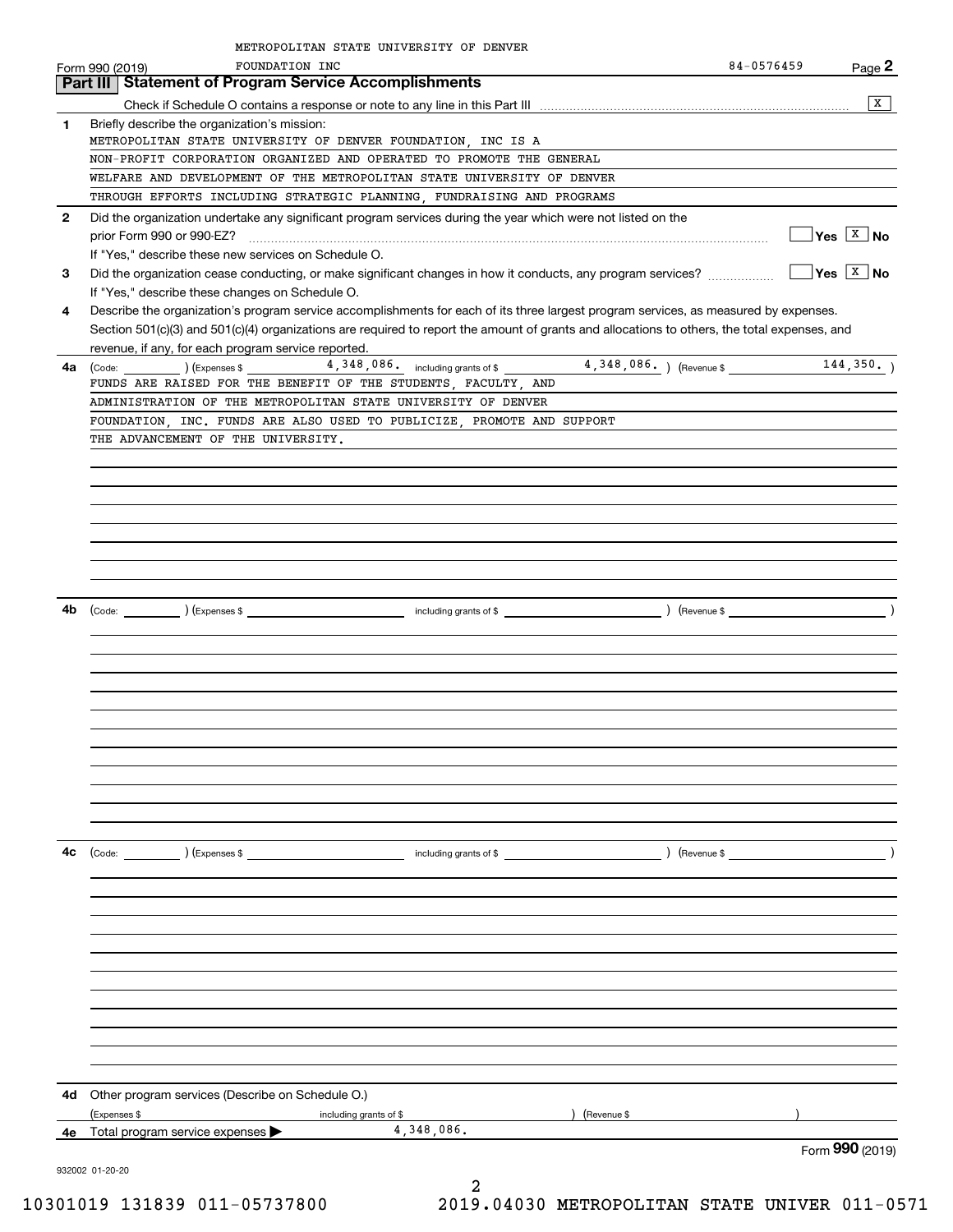| <b>Part IV   Checklist of Required Schedules</b><br>Yes<br>No<br>Is the organization described in section $501(c)(3)$ or $4947(a)(1)$ (other than a private foundation)?<br>1<br>х<br>1<br>X<br>$\mathbf{2}$<br>2<br>Did the organization engage in direct or indirect political campaign activities on behalf of or in opposition to candidates for<br>3<br>х<br>3<br>Section 501(c)(3) organizations. Did the organization engage in lobbying activities, or have a section 501(h) election in effect<br>4<br>X<br>4<br>Is the organization a section 501(c)(4), 501(c)(5), or 501(c)(6) organization that receives membership dues, assessments, or<br>5<br>х<br>5<br>Did the organization maintain any donor advised funds or any similar funds or accounts for which donors have the right to<br>6<br>х<br>provide advice on the distribution or investment of amounts in such funds or accounts? If "Yes," complete Schedule D, Part I<br>6<br>Did the organization receive or hold a conservation easement, including easements to preserve open space,<br>7<br>х<br>$\overline{7}$<br>Did the organization maintain collections of works of art, historical treasures, or other similar assets? If "Yes," complete<br>8<br>X<br>8<br>Did the organization report an amount in Part X, line 21, for escrow or custodial account liability, serve as a custodian for<br>9<br>amounts not listed in Part X; or provide credit counseling, debt management, credit repair, or debt negotiation services?<br>х<br>9<br>Did the organization, directly or through a related organization, hold assets in donor-restricted endowments<br>10<br>х<br>10<br>If the organization's answer to any of the following questions is "Yes," then complete Schedule D, Parts VI, VII, VIII, IX, or X<br>11<br>as applicable.<br>a Did the organization report an amount for land, buildings, and equipment in Part X, line 10? If "Yes," complete Schedule D.<br>Х<br>11a<br><b>b</b> Did the organization report an amount for investments - other securities in Part X, line 12, that is 5% or more of its total<br>х<br>11b<br>c Did the organization report an amount for investments - program related in Part X, line 13, that is 5% or more of its total<br>х<br>11c<br>d Did the organization report an amount for other assets in Part X, line 15, that is 5% or more of its total assets reported in<br>х<br>11d<br>X<br>e Did the organization report an amount for other liabilities in Part X, line 25? If "Yes," complete Schedule D, Part X<br><b>11e</b><br>Did the organization's separate or consolidated financial statements for the tax year include a footnote that addresses<br>f<br>х<br>the organization's liability for uncertain tax positions under FIN 48 (ASC 740)? If "Yes," complete Schedule D, Part X<br>11f<br>12a Did the organization obtain separate, independent audited financial statements for the tax year? If "Yes," complete<br>12a<br>Was the organization included in consolidated, independent audited financial statements for the tax year?<br>b<br>X<br>12 <sub>b</sub><br>If "Yes," and if the organization answered "No" to line 12a, then completing Schedule D, Parts XI and XII is optional manum<br>X<br>13<br>13<br>х<br>Did the organization maintain an office, employees, or agents outside of the United States?<br>14a<br>14a<br>Did the organization have aggregate revenues or expenses of more than \$10,000 from grantmaking, fundraising, business,<br>b<br>investment, and program service activities outside the United States, or aggregate foreign investments valued at \$100,000<br>х<br>14b<br>Did the organization report on Part IX, column (A), line 3, more than \$5,000 of grants or other assistance to or for any<br>15<br>х<br>15<br>Did the organization report on Part IX, column (A), line 3, more than \$5,000 of aggregate grants or other assistance to<br>16<br>х<br>16<br>Did the organization report a total of more than \$15,000 of expenses for professional fundraising services on Part IX,<br>17<br>х<br>17<br>Did the organization report more than \$15,000 total of fundraising event gross income and contributions on Part VIII, lines<br>18<br>х<br>18<br>Did the organization report more than \$15,000 of gross income from gaming activities on Part VIII, line 9a? If "Yes."<br>19<br>х<br>19<br>х<br>20a<br>If "Yes" to line 20a, did the organization attach a copy of its audited financial statements to this return?<br>20 <sub>b</sub><br>b<br>Did the organization report more than \$5,000 of grants or other assistance to any domestic organization or<br>21<br>x<br>21<br>Form 990 (2019)<br>932003 01-20-20 | FOUNDATION INC<br>84-0576459<br>Form 990 (2019) |  | $Page$ <sup>3</sup> |
|----------------------------------------------------------------------------------------------------------------------------------------------------------------------------------------------------------------------------------------------------------------------------------------------------------------------------------------------------------------------------------------------------------------------------------------------------------------------------------------------------------------------------------------------------------------------------------------------------------------------------------------------------------------------------------------------------------------------------------------------------------------------------------------------------------------------------------------------------------------------------------------------------------------------------------------------------------------------------------------------------------------------------------------------------------------------------------------------------------------------------------------------------------------------------------------------------------------------------------------------------------------------------------------------------------------------------------------------------------------------------------------------------------------------------------------------------------------------------------------------------------------------------------------------------------------------------------------------------------------------------------------------------------------------------------------------------------------------------------------------------------------------------------------------------------------------------------------------------------------------------------------------------------------------------------------------------------------------------------------------------------------------------------------------------------------------------------------------------------------------------------------------------------------------------------------------------------------------------------------------------------------------------------------------------------------------------------------------------------------------------------------------------------------------------------------------------------------------------------------------------------------------------------------------------------------------------------------------------------------------------------------------------------------------------------------------------------------------------------------------------------------------------------------------------------------------------------------------------------------------------------------------------------------------------------------------------------------------------------------------------------------------------------------------------------------------------------------------------------------------------------------------------------------------------------------------------------------------------------------------------------------------------------------------------------------------------------------------------------------------------------------------------------------------------------------------------------------------------------------------------------------------------------------------------------------------------------------------------------------------------------------------------------------------------------------------------------------------------------------------------------------------------------------------------------------------------------------------------------------------------------------------------------------------------------------------------------------------------------------------------------------------------------------------------------------------------------------------------------------------------------------------------------------------------------------------------------------------------------------------------------------------------------------------------------------------------------------------------------------------------------------------------------------------------------------------------------------------------------------------------------------------------------------------------------------------------------------------------------------------------------------------------------------------------------------------------------------------------|-------------------------------------------------|--|---------------------|
|                                                                                                                                                                                                                                                                                                                                                                                                                                                                                                                                                                                                                                                                                                                                                                                                                                                                                                                                                                                                                                                                                                                                                                                                                                                                                                                                                                                                                                                                                                                                                                                                                                                                                                                                                                                                                                                                                                                                                                                                                                                                                                                                                                                                                                                                                                                                                                                                                                                                                                                                                                                                                                                                                                                                                                                                                                                                                                                                                                                                                                                                                                                                                                                                                                                                                                                                                                                                                                                                                                                                                                                                                                                                                                                                                                                                                                                                                                                                                                                                                                                                                                                                                                                                                                                                                                                                                                                                                                                                                                                                                                                                                                                                                                                            |                                                 |  |                     |
|                                                                                                                                                                                                                                                                                                                                                                                                                                                                                                                                                                                                                                                                                                                                                                                                                                                                                                                                                                                                                                                                                                                                                                                                                                                                                                                                                                                                                                                                                                                                                                                                                                                                                                                                                                                                                                                                                                                                                                                                                                                                                                                                                                                                                                                                                                                                                                                                                                                                                                                                                                                                                                                                                                                                                                                                                                                                                                                                                                                                                                                                                                                                                                                                                                                                                                                                                                                                                                                                                                                                                                                                                                                                                                                                                                                                                                                                                                                                                                                                                                                                                                                                                                                                                                                                                                                                                                                                                                                                                                                                                                                                                                                                                                                            |                                                 |  |                     |
|                                                                                                                                                                                                                                                                                                                                                                                                                                                                                                                                                                                                                                                                                                                                                                                                                                                                                                                                                                                                                                                                                                                                                                                                                                                                                                                                                                                                                                                                                                                                                                                                                                                                                                                                                                                                                                                                                                                                                                                                                                                                                                                                                                                                                                                                                                                                                                                                                                                                                                                                                                                                                                                                                                                                                                                                                                                                                                                                                                                                                                                                                                                                                                                                                                                                                                                                                                                                                                                                                                                                                                                                                                                                                                                                                                                                                                                                                                                                                                                                                                                                                                                                                                                                                                                                                                                                                                                                                                                                                                                                                                                                                                                                                                                            |                                                 |  |                     |
|                                                                                                                                                                                                                                                                                                                                                                                                                                                                                                                                                                                                                                                                                                                                                                                                                                                                                                                                                                                                                                                                                                                                                                                                                                                                                                                                                                                                                                                                                                                                                                                                                                                                                                                                                                                                                                                                                                                                                                                                                                                                                                                                                                                                                                                                                                                                                                                                                                                                                                                                                                                                                                                                                                                                                                                                                                                                                                                                                                                                                                                                                                                                                                                                                                                                                                                                                                                                                                                                                                                                                                                                                                                                                                                                                                                                                                                                                                                                                                                                                                                                                                                                                                                                                                                                                                                                                                                                                                                                                                                                                                                                                                                                                                                            |                                                 |  |                     |
|                                                                                                                                                                                                                                                                                                                                                                                                                                                                                                                                                                                                                                                                                                                                                                                                                                                                                                                                                                                                                                                                                                                                                                                                                                                                                                                                                                                                                                                                                                                                                                                                                                                                                                                                                                                                                                                                                                                                                                                                                                                                                                                                                                                                                                                                                                                                                                                                                                                                                                                                                                                                                                                                                                                                                                                                                                                                                                                                                                                                                                                                                                                                                                                                                                                                                                                                                                                                                                                                                                                                                                                                                                                                                                                                                                                                                                                                                                                                                                                                                                                                                                                                                                                                                                                                                                                                                                                                                                                                                                                                                                                                                                                                                                                            |                                                 |  |                     |
|                                                                                                                                                                                                                                                                                                                                                                                                                                                                                                                                                                                                                                                                                                                                                                                                                                                                                                                                                                                                                                                                                                                                                                                                                                                                                                                                                                                                                                                                                                                                                                                                                                                                                                                                                                                                                                                                                                                                                                                                                                                                                                                                                                                                                                                                                                                                                                                                                                                                                                                                                                                                                                                                                                                                                                                                                                                                                                                                                                                                                                                                                                                                                                                                                                                                                                                                                                                                                                                                                                                                                                                                                                                                                                                                                                                                                                                                                                                                                                                                                                                                                                                                                                                                                                                                                                                                                                                                                                                                                                                                                                                                                                                                                                                            |                                                 |  |                     |
|                                                                                                                                                                                                                                                                                                                                                                                                                                                                                                                                                                                                                                                                                                                                                                                                                                                                                                                                                                                                                                                                                                                                                                                                                                                                                                                                                                                                                                                                                                                                                                                                                                                                                                                                                                                                                                                                                                                                                                                                                                                                                                                                                                                                                                                                                                                                                                                                                                                                                                                                                                                                                                                                                                                                                                                                                                                                                                                                                                                                                                                                                                                                                                                                                                                                                                                                                                                                                                                                                                                                                                                                                                                                                                                                                                                                                                                                                                                                                                                                                                                                                                                                                                                                                                                                                                                                                                                                                                                                                                                                                                                                                                                                                                                            |                                                 |  |                     |
|                                                                                                                                                                                                                                                                                                                                                                                                                                                                                                                                                                                                                                                                                                                                                                                                                                                                                                                                                                                                                                                                                                                                                                                                                                                                                                                                                                                                                                                                                                                                                                                                                                                                                                                                                                                                                                                                                                                                                                                                                                                                                                                                                                                                                                                                                                                                                                                                                                                                                                                                                                                                                                                                                                                                                                                                                                                                                                                                                                                                                                                                                                                                                                                                                                                                                                                                                                                                                                                                                                                                                                                                                                                                                                                                                                                                                                                                                                                                                                                                                                                                                                                                                                                                                                                                                                                                                                                                                                                                                                                                                                                                                                                                                                                            |                                                 |  |                     |
|                                                                                                                                                                                                                                                                                                                                                                                                                                                                                                                                                                                                                                                                                                                                                                                                                                                                                                                                                                                                                                                                                                                                                                                                                                                                                                                                                                                                                                                                                                                                                                                                                                                                                                                                                                                                                                                                                                                                                                                                                                                                                                                                                                                                                                                                                                                                                                                                                                                                                                                                                                                                                                                                                                                                                                                                                                                                                                                                                                                                                                                                                                                                                                                                                                                                                                                                                                                                                                                                                                                                                                                                                                                                                                                                                                                                                                                                                                                                                                                                                                                                                                                                                                                                                                                                                                                                                                                                                                                                                                                                                                                                                                                                                                                            |                                                 |  |                     |
|                                                                                                                                                                                                                                                                                                                                                                                                                                                                                                                                                                                                                                                                                                                                                                                                                                                                                                                                                                                                                                                                                                                                                                                                                                                                                                                                                                                                                                                                                                                                                                                                                                                                                                                                                                                                                                                                                                                                                                                                                                                                                                                                                                                                                                                                                                                                                                                                                                                                                                                                                                                                                                                                                                                                                                                                                                                                                                                                                                                                                                                                                                                                                                                                                                                                                                                                                                                                                                                                                                                                                                                                                                                                                                                                                                                                                                                                                                                                                                                                                                                                                                                                                                                                                                                                                                                                                                                                                                                                                                                                                                                                                                                                                                                            |                                                 |  |                     |
|                                                                                                                                                                                                                                                                                                                                                                                                                                                                                                                                                                                                                                                                                                                                                                                                                                                                                                                                                                                                                                                                                                                                                                                                                                                                                                                                                                                                                                                                                                                                                                                                                                                                                                                                                                                                                                                                                                                                                                                                                                                                                                                                                                                                                                                                                                                                                                                                                                                                                                                                                                                                                                                                                                                                                                                                                                                                                                                                                                                                                                                                                                                                                                                                                                                                                                                                                                                                                                                                                                                                                                                                                                                                                                                                                                                                                                                                                                                                                                                                                                                                                                                                                                                                                                                                                                                                                                                                                                                                                                                                                                                                                                                                                                                            |                                                 |  |                     |
|                                                                                                                                                                                                                                                                                                                                                                                                                                                                                                                                                                                                                                                                                                                                                                                                                                                                                                                                                                                                                                                                                                                                                                                                                                                                                                                                                                                                                                                                                                                                                                                                                                                                                                                                                                                                                                                                                                                                                                                                                                                                                                                                                                                                                                                                                                                                                                                                                                                                                                                                                                                                                                                                                                                                                                                                                                                                                                                                                                                                                                                                                                                                                                                                                                                                                                                                                                                                                                                                                                                                                                                                                                                                                                                                                                                                                                                                                                                                                                                                                                                                                                                                                                                                                                                                                                                                                                                                                                                                                                                                                                                                                                                                                                                            |                                                 |  |                     |
|                                                                                                                                                                                                                                                                                                                                                                                                                                                                                                                                                                                                                                                                                                                                                                                                                                                                                                                                                                                                                                                                                                                                                                                                                                                                                                                                                                                                                                                                                                                                                                                                                                                                                                                                                                                                                                                                                                                                                                                                                                                                                                                                                                                                                                                                                                                                                                                                                                                                                                                                                                                                                                                                                                                                                                                                                                                                                                                                                                                                                                                                                                                                                                                                                                                                                                                                                                                                                                                                                                                                                                                                                                                                                                                                                                                                                                                                                                                                                                                                                                                                                                                                                                                                                                                                                                                                                                                                                                                                                                                                                                                                                                                                                                                            |                                                 |  |                     |
|                                                                                                                                                                                                                                                                                                                                                                                                                                                                                                                                                                                                                                                                                                                                                                                                                                                                                                                                                                                                                                                                                                                                                                                                                                                                                                                                                                                                                                                                                                                                                                                                                                                                                                                                                                                                                                                                                                                                                                                                                                                                                                                                                                                                                                                                                                                                                                                                                                                                                                                                                                                                                                                                                                                                                                                                                                                                                                                                                                                                                                                                                                                                                                                                                                                                                                                                                                                                                                                                                                                                                                                                                                                                                                                                                                                                                                                                                                                                                                                                                                                                                                                                                                                                                                                                                                                                                                                                                                                                                                                                                                                                                                                                                                                            |                                                 |  |                     |
|                                                                                                                                                                                                                                                                                                                                                                                                                                                                                                                                                                                                                                                                                                                                                                                                                                                                                                                                                                                                                                                                                                                                                                                                                                                                                                                                                                                                                                                                                                                                                                                                                                                                                                                                                                                                                                                                                                                                                                                                                                                                                                                                                                                                                                                                                                                                                                                                                                                                                                                                                                                                                                                                                                                                                                                                                                                                                                                                                                                                                                                                                                                                                                                                                                                                                                                                                                                                                                                                                                                                                                                                                                                                                                                                                                                                                                                                                                                                                                                                                                                                                                                                                                                                                                                                                                                                                                                                                                                                                                                                                                                                                                                                                                                            |                                                 |  |                     |
|                                                                                                                                                                                                                                                                                                                                                                                                                                                                                                                                                                                                                                                                                                                                                                                                                                                                                                                                                                                                                                                                                                                                                                                                                                                                                                                                                                                                                                                                                                                                                                                                                                                                                                                                                                                                                                                                                                                                                                                                                                                                                                                                                                                                                                                                                                                                                                                                                                                                                                                                                                                                                                                                                                                                                                                                                                                                                                                                                                                                                                                                                                                                                                                                                                                                                                                                                                                                                                                                                                                                                                                                                                                                                                                                                                                                                                                                                                                                                                                                                                                                                                                                                                                                                                                                                                                                                                                                                                                                                                                                                                                                                                                                                                                            |                                                 |  |                     |
|                                                                                                                                                                                                                                                                                                                                                                                                                                                                                                                                                                                                                                                                                                                                                                                                                                                                                                                                                                                                                                                                                                                                                                                                                                                                                                                                                                                                                                                                                                                                                                                                                                                                                                                                                                                                                                                                                                                                                                                                                                                                                                                                                                                                                                                                                                                                                                                                                                                                                                                                                                                                                                                                                                                                                                                                                                                                                                                                                                                                                                                                                                                                                                                                                                                                                                                                                                                                                                                                                                                                                                                                                                                                                                                                                                                                                                                                                                                                                                                                                                                                                                                                                                                                                                                                                                                                                                                                                                                                                                                                                                                                                                                                                                                            |                                                 |  |                     |
|                                                                                                                                                                                                                                                                                                                                                                                                                                                                                                                                                                                                                                                                                                                                                                                                                                                                                                                                                                                                                                                                                                                                                                                                                                                                                                                                                                                                                                                                                                                                                                                                                                                                                                                                                                                                                                                                                                                                                                                                                                                                                                                                                                                                                                                                                                                                                                                                                                                                                                                                                                                                                                                                                                                                                                                                                                                                                                                                                                                                                                                                                                                                                                                                                                                                                                                                                                                                                                                                                                                                                                                                                                                                                                                                                                                                                                                                                                                                                                                                                                                                                                                                                                                                                                                                                                                                                                                                                                                                                                                                                                                                                                                                                                                            |                                                 |  |                     |
|                                                                                                                                                                                                                                                                                                                                                                                                                                                                                                                                                                                                                                                                                                                                                                                                                                                                                                                                                                                                                                                                                                                                                                                                                                                                                                                                                                                                                                                                                                                                                                                                                                                                                                                                                                                                                                                                                                                                                                                                                                                                                                                                                                                                                                                                                                                                                                                                                                                                                                                                                                                                                                                                                                                                                                                                                                                                                                                                                                                                                                                                                                                                                                                                                                                                                                                                                                                                                                                                                                                                                                                                                                                                                                                                                                                                                                                                                                                                                                                                                                                                                                                                                                                                                                                                                                                                                                                                                                                                                                                                                                                                                                                                                                                            |                                                 |  |                     |
|                                                                                                                                                                                                                                                                                                                                                                                                                                                                                                                                                                                                                                                                                                                                                                                                                                                                                                                                                                                                                                                                                                                                                                                                                                                                                                                                                                                                                                                                                                                                                                                                                                                                                                                                                                                                                                                                                                                                                                                                                                                                                                                                                                                                                                                                                                                                                                                                                                                                                                                                                                                                                                                                                                                                                                                                                                                                                                                                                                                                                                                                                                                                                                                                                                                                                                                                                                                                                                                                                                                                                                                                                                                                                                                                                                                                                                                                                                                                                                                                                                                                                                                                                                                                                                                                                                                                                                                                                                                                                                                                                                                                                                                                                                                            |                                                 |  |                     |
|                                                                                                                                                                                                                                                                                                                                                                                                                                                                                                                                                                                                                                                                                                                                                                                                                                                                                                                                                                                                                                                                                                                                                                                                                                                                                                                                                                                                                                                                                                                                                                                                                                                                                                                                                                                                                                                                                                                                                                                                                                                                                                                                                                                                                                                                                                                                                                                                                                                                                                                                                                                                                                                                                                                                                                                                                                                                                                                                                                                                                                                                                                                                                                                                                                                                                                                                                                                                                                                                                                                                                                                                                                                                                                                                                                                                                                                                                                                                                                                                                                                                                                                                                                                                                                                                                                                                                                                                                                                                                                                                                                                                                                                                                                                            |                                                 |  |                     |
|                                                                                                                                                                                                                                                                                                                                                                                                                                                                                                                                                                                                                                                                                                                                                                                                                                                                                                                                                                                                                                                                                                                                                                                                                                                                                                                                                                                                                                                                                                                                                                                                                                                                                                                                                                                                                                                                                                                                                                                                                                                                                                                                                                                                                                                                                                                                                                                                                                                                                                                                                                                                                                                                                                                                                                                                                                                                                                                                                                                                                                                                                                                                                                                                                                                                                                                                                                                                                                                                                                                                                                                                                                                                                                                                                                                                                                                                                                                                                                                                                                                                                                                                                                                                                                                                                                                                                                                                                                                                                                                                                                                                                                                                                                                            |                                                 |  |                     |
|                                                                                                                                                                                                                                                                                                                                                                                                                                                                                                                                                                                                                                                                                                                                                                                                                                                                                                                                                                                                                                                                                                                                                                                                                                                                                                                                                                                                                                                                                                                                                                                                                                                                                                                                                                                                                                                                                                                                                                                                                                                                                                                                                                                                                                                                                                                                                                                                                                                                                                                                                                                                                                                                                                                                                                                                                                                                                                                                                                                                                                                                                                                                                                                                                                                                                                                                                                                                                                                                                                                                                                                                                                                                                                                                                                                                                                                                                                                                                                                                                                                                                                                                                                                                                                                                                                                                                                                                                                                                                                                                                                                                                                                                                                                            |                                                 |  |                     |
|                                                                                                                                                                                                                                                                                                                                                                                                                                                                                                                                                                                                                                                                                                                                                                                                                                                                                                                                                                                                                                                                                                                                                                                                                                                                                                                                                                                                                                                                                                                                                                                                                                                                                                                                                                                                                                                                                                                                                                                                                                                                                                                                                                                                                                                                                                                                                                                                                                                                                                                                                                                                                                                                                                                                                                                                                                                                                                                                                                                                                                                                                                                                                                                                                                                                                                                                                                                                                                                                                                                                                                                                                                                                                                                                                                                                                                                                                                                                                                                                                                                                                                                                                                                                                                                                                                                                                                                                                                                                                                                                                                                                                                                                                                                            |                                                 |  |                     |
|                                                                                                                                                                                                                                                                                                                                                                                                                                                                                                                                                                                                                                                                                                                                                                                                                                                                                                                                                                                                                                                                                                                                                                                                                                                                                                                                                                                                                                                                                                                                                                                                                                                                                                                                                                                                                                                                                                                                                                                                                                                                                                                                                                                                                                                                                                                                                                                                                                                                                                                                                                                                                                                                                                                                                                                                                                                                                                                                                                                                                                                                                                                                                                                                                                                                                                                                                                                                                                                                                                                                                                                                                                                                                                                                                                                                                                                                                                                                                                                                                                                                                                                                                                                                                                                                                                                                                                                                                                                                                                                                                                                                                                                                                                                            |                                                 |  |                     |
|                                                                                                                                                                                                                                                                                                                                                                                                                                                                                                                                                                                                                                                                                                                                                                                                                                                                                                                                                                                                                                                                                                                                                                                                                                                                                                                                                                                                                                                                                                                                                                                                                                                                                                                                                                                                                                                                                                                                                                                                                                                                                                                                                                                                                                                                                                                                                                                                                                                                                                                                                                                                                                                                                                                                                                                                                                                                                                                                                                                                                                                                                                                                                                                                                                                                                                                                                                                                                                                                                                                                                                                                                                                                                                                                                                                                                                                                                                                                                                                                                                                                                                                                                                                                                                                                                                                                                                                                                                                                                                                                                                                                                                                                                                                            |                                                 |  |                     |
|                                                                                                                                                                                                                                                                                                                                                                                                                                                                                                                                                                                                                                                                                                                                                                                                                                                                                                                                                                                                                                                                                                                                                                                                                                                                                                                                                                                                                                                                                                                                                                                                                                                                                                                                                                                                                                                                                                                                                                                                                                                                                                                                                                                                                                                                                                                                                                                                                                                                                                                                                                                                                                                                                                                                                                                                                                                                                                                                                                                                                                                                                                                                                                                                                                                                                                                                                                                                                                                                                                                                                                                                                                                                                                                                                                                                                                                                                                                                                                                                                                                                                                                                                                                                                                                                                                                                                                                                                                                                                                                                                                                                                                                                                                                            |                                                 |  |                     |
|                                                                                                                                                                                                                                                                                                                                                                                                                                                                                                                                                                                                                                                                                                                                                                                                                                                                                                                                                                                                                                                                                                                                                                                                                                                                                                                                                                                                                                                                                                                                                                                                                                                                                                                                                                                                                                                                                                                                                                                                                                                                                                                                                                                                                                                                                                                                                                                                                                                                                                                                                                                                                                                                                                                                                                                                                                                                                                                                                                                                                                                                                                                                                                                                                                                                                                                                                                                                                                                                                                                                                                                                                                                                                                                                                                                                                                                                                                                                                                                                                                                                                                                                                                                                                                                                                                                                                                                                                                                                                                                                                                                                                                                                                                                            |                                                 |  |                     |
|                                                                                                                                                                                                                                                                                                                                                                                                                                                                                                                                                                                                                                                                                                                                                                                                                                                                                                                                                                                                                                                                                                                                                                                                                                                                                                                                                                                                                                                                                                                                                                                                                                                                                                                                                                                                                                                                                                                                                                                                                                                                                                                                                                                                                                                                                                                                                                                                                                                                                                                                                                                                                                                                                                                                                                                                                                                                                                                                                                                                                                                                                                                                                                                                                                                                                                                                                                                                                                                                                                                                                                                                                                                                                                                                                                                                                                                                                                                                                                                                                                                                                                                                                                                                                                                                                                                                                                                                                                                                                                                                                                                                                                                                                                                            |                                                 |  |                     |
|                                                                                                                                                                                                                                                                                                                                                                                                                                                                                                                                                                                                                                                                                                                                                                                                                                                                                                                                                                                                                                                                                                                                                                                                                                                                                                                                                                                                                                                                                                                                                                                                                                                                                                                                                                                                                                                                                                                                                                                                                                                                                                                                                                                                                                                                                                                                                                                                                                                                                                                                                                                                                                                                                                                                                                                                                                                                                                                                                                                                                                                                                                                                                                                                                                                                                                                                                                                                                                                                                                                                                                                                                                                                                                                                                                                                                                                                                                                                                                                                                                                                                                                                                                                                                                                                                                                                                                                                                                                                                                                                                                                                                                                                                                                            |                                                 |  |                     |
|                                                                                                                                                                                                                                                                                                                                                                                                                                                                                                                                                                                                                                                                                                                                                                                                                                                                                                                                                                                                                                                                                                                                                                                                                                                                                                                                                                                                                                                                                                                                                                                                                                                                                                                                                                                                                                                                                                                                                                                                                                                                                                                                                                                                                                                                                                                                                                                                                                                                                                                                                                                                                                                                                                                                                                                                                                                                                                                                                                                                                                                                                                                                                                                                                                                                                                                                                                                                                                                                                                                                                                                                                                                                                                                                                                                                                                                                                                                                                                                                                                                                                                                                                                                                                                                                                                                                                                                                                                                                                                                                                                                                                                                                                                                            |                                                 |  |                     |
|                                                                                                                                                                                                                                                                                                                                                                                                                                                                                                                                                                                                                                                                                                                                                                                                                                                                                                                                                                                                                                                                                                                                                                                                                                                                                                                                                                                                                                                                                                                                                                                                                                                                                                                                                                                                                                                                                                                                                                                                                                                                                                                                                                                                                                                                                                                                                                                                                                                                                                                                                                                                                                                                                                                                                                                                                                                                                                                                                                                                                                                                                                                                                                                                                                                                                                                                                                                                                                                                                                                                                                                                                                                                                                                                                                                                                                                                                                                                                                                                                                                                                                                                                                                                                                                                                                                                                                                                                                                                                                                                                                                                                                                                                                                            |                                                 |  |                     |
|                                                                                                                                                                                                                                                                                                                                                                                                                                                                                                                                                                                                                                                                                                                                                                                                                                                                                                                                                                                                                                                                                                                                                                                                                                                                                                                                                                                                                                                                                                                                                                                                                                                                                                                                                                                                                                                                                                                                                                                                                                                                                                                                                                                                                                                                                                                                                                                                                                                                                                                                                                                                                                                                                                                                                                                                                                                                                                                                                                                                                                                                                                                                                                                                                                                                                                                                                                                                                                                                                                                                                                                                                                                                                                                                                                                                                                                                                                                                                                                                                                                                                                                                                                                                                                                                                                                                                                                                                                                                                                                                                                                                                                                                                                                            |                                                 |  |                     |
|                                                                                                                                                                                                                                                                                                                                                                                                                                                                                                                                                                                                                                                                                                                                                                                                                                                                                                                                                                                                                                                                                                                                                                                                                                                                                                                                                                                                                                                                                                                                                                                                                                                                                                                                                                                                                                                                                                                                                                                                                                                                                                                                                                                                                                                                                                                                                                                                                                                                                                                                                                                                                                                                                                                                                                                                                                                                                                                                                                                                                                                                                                                                                                                                                                                                                                                                                                                                                                                                                                                                                                                                                                                                                                                                                                                                                                                                                                                                                                                                                                                                                                                                                                                                                                                                                                                                                                                                                                                                                                                                                                                                                                                                                                                            |                                                 |  |                     |
|                                                                                                                                                                                                                                                                                                                                                                                                                                                                                                                                                                                                                                                                                                                                                                                                                                                                                                                                                                                                                                                                                                                                                                                                                                                                                                                                                                                                                                                                                                                                                                                                                                                                                                                                                                                                                                                                                                                                                                                                                                                                                                                                                                                                                                                                                                                                                                                                                                                                                                                                                                                                                                                                                                                                                                                                                                                                                                                                                                                                                                                                                                                                                                                                                                                                                                                                                                                                                                                                                                                                                                                                                                                                                                                                                                                                                                                                                                                                                                                                                                                                                                                                                                                                                                                                                                                                                                                                                                                                                                                                                                                                                                                                                                                            |                                                 |  |                     |
|                                                                                                                                                                                                                                                                                                                                                                                                                                                                                                                                                                                                                                                                                                                                                                                                                                                                                                                                                                                                                                                                                                                                                                                                                                                                                                                                                                                                                                                                                                                                                                                                                                                                                                                                                                                                                                                                                                                                                                                                                                                                                                                                                                                                                                                                                                                                                                                                                                                                                                                                                                                                                                                                                                                                                                                                                                                                                                                                                                                                                                                                                                                                                                                                                                                                                                                                                                                                                                                                                                                                                                                                                                                                                                                                                                                                                                                                                                                                                                                                                                                                                                                                                                                                                                                                                                                                                                                                                                                                                                                                                                                                                                                                                                                            |                                                 |  |                     |
|                                                                                                                                                                                                                                                                                                                                                                                                                                                                                                                                                                                                                                                                                                                                                                                                                                                                                                                                                                                                                                                                                                                                                                                                                                                                                                                                                                                                                                                                                                                                                                                                                                                                                                                                                                                                                                                                                                                                                                                                                                                                                                                                                                                                                                                                                                                                                                                                                                                                                                                                                                                                                                                                                                                                                                                                                                                                                                                                                                                                                                                                                                                                                                                                                                                                                                                                                                                                                                                                                                                                                                                                                                                                                                                                                                                                                                                                                                                                                                                                                                                                                                                                                                                                                                                                                                                                                                                                                                                                                                                                                                                                                                                                                                                            |                                                 |  |                     |
|                                                                                                                                                                                                                                                                                                                                                                                                                                                                                                                                                                                                                                                                                                                                                                                                                                                                                                                                                                                                                                                                                                                                                                                                                                                                                                                                                                                                                                                                                                                                                                                                                                                                                                                                                                                                                                                                                                                                                                                                                                                                                                                                                                                                                                                                                                                                                                                                                                                                                                                                                                                                                                                                                                                                                                                                                                                                                                                                                                                                                                                                                                                                                                                                                                                                                                                                                                                                                                                                                                                                                                                                                                                                                                                                                                                                                                                                                                                                                                                                                                                                                                                                                                                                                                                                                                                                                                                                                                                                                                                                                                                                                                                                                                                            |                                                 |  |                     |
|                                                                                                                                                                                                                                                                                                                                                                                                                                                                                                                                                                                                                                                                                                                                                                                                                                                                                                                                                                                                                                                                                                                                                                                                                                                                                                                                                                                                                                                                                                                                                                                                                                                                                                                                                                                                                                                                                                                                                                                                                                                                                                                                                                                                                                                                                                                                                                                                                                                                                                                                                                                                                                                                                                                                                                                                                                                                                                                                                                                                                                                                                                                                                                                                                                                                                                                                                                                                                                                                                                                                                                                                                                                                                                                                                                                                                                                                                                                                                                                                                                                                                                                                                                                                                                                                                                                                                                                                                                                                                                                                                                                                                                                                                                                            |                                                 |  |                     |
|                                                                                                                                                                                                                                                                                                                                                                                                                                                                                                                                                                                                                                                                                                                                                                                                                                                                                                                                                                                                                                                                                                                                                                                                                                                                                                                                                                                                                                                                                                                                                                                                                                                                                                                                                                                                                                                                                                                                                                                                                                                                                                                                                                                                                                                                                                                                                                                                                                                                                                                                                                                                                                                                                                                                                                                                                                                                                                                                                                                                                                                                                                                                                                                                                                                                                                                                                                                                                                                                                                                                                                                                                                                                                                                                                                                                                                                                                                                                                                                                                                                                                                                                                                                                                                                                                                                                                                                                                                                                                                                                                                                                                                                                                                                            |                                                 |  |                     |
|                                                                                                                                                                                                                                                                                                                                                                                                                                                                                                                                                                                                                                                                                                                                                                                                                                                                                                                                                                                                                                                                                                                                                                                                                                                                                                                                                                                                                                                                                                                                                                                                                                                                                                                                                                                                                                                                                                                                                                                                                                                                                                                                                                                                                                                                                                                                                                                                                                                                                                                                                                                                                                                                                                                                                                                                                                                                                                                                                                                                                                                                                                                                                                                                                                                                                                                                                                                                                                                                                                                                                                                                                                                                                                                                                                                                                                                                                                                                                                                                                                                                                                                                                                                                                                                                                                                                                                                                                                                                                                                                                                                                                                                                                                                            |                                                 |  |                     |
|                                                                                                                                                                                                                                                                                                                                                                                                                                                                                                                                                                                                                                                                                                                                                                                                                                                                                                                                                                                                                                                                                                                                                                                                                                                                                                                                                                                                                                                                                                                                                                                                                                                                                                                                                                                                                                                                                                                                                                                                                                                                                                                                                                                                                                                                                                                                                                                                                                                                                                                                                                                                                                                                                                                                                                                                                                                                                                                                                                                                                                                                                                                                                                                                                                                                                                                                                                                                                                                                                                                                                                                                                                                                                                                                                                                                                                                                                                                                                                                                                                                                                                                                                                                                                                                                                                                                                                                                                                                                                                                                                                                                                                                                                                                            |                                                 |  |                     |
|                                                                                                                                                                                                                                                                                                                                                                                                                                                                                                                                                                                                                                                                                                                                                                                                                                                                                                                                                                                                                                                                                                                                                                                                                                                                                                                                                                                                                                                                                                                                                                                                                                                                                                                                                                                                                                                                                                                                                                                                                                                                                                                                                                                                                                                                                                                                                                                                                                                                                                                                                                                                                                                                                                                                                                                                                                                                                                                                                                                                                                                                                                                                                                                                                                                                                                                                                                                                                                                                                                                                                                                                                                                                                                                                                                                                                                                                                                                                                                                                                                                                                                                                                                                                                                                                                                                                                                                                                                                                                                                                                                                                                                                                                                                            |                                                 |  |                     |
|                                                                                                                                                                                                                                                                                                                                                                                                                                                                                                                                                                                                                                                                                                                                                                                                                                                                                                                                                                                                                                                                                                                                                                                                                                                                                                                                                                                                                                                                                                                                                                                                                                                                                                                                                                                                                                                                                                                                                                                                                                                                                                                                                                                                                                                                                                                                                                                                                                                                                                                                                                                                                                                                                                                                                                                                                                                                                                                                                                                                                                                                                                                                                                                                                                                                                                                                                                                                                                                                                                                                                                                                                                                                                                                                                                                                                                                                                                                                                                                                                                                                                                                                                                                                                                                                                                                                                                                                                                                                                                                                                                                                                                                                                                                            |                                                 |  |                     |
|                                                                                                                                                                                                                                                                                                                                                                                                                                                                                                                                                                                                                                                                                                                                                                                                                                                                                                                                                                                                                                                                                                                                                                                                                                                                                                                                                                                                                                                                                                                                                                                                                                                                                                                                                                                                                                                                                                                                                                                                                                                                                                                                                                                                                                                                                                                                                                                                                                                                                                                                                                                                                                                                                                                                                                                                                                                                                                                                                                                                                                                                                                                                                                                                                                                                                                                                                                                                                                                                                                                                                                                                                                                                                                                                                                                                                                                                                                                                                                                                                                                                                                                                                                                                                                                                                                                                                                                                                                                                                                                                                                                                                                                                                                                            |                                                 |  |                     |
|                                                                                                                                                                                                                                                                                                                                                                                                                                                                                                                                                                                                                                                                                                                                                                                                                                                                                                                                                                                                                                                                                                                                                                                                                                                                                                                                                                                                                                                                                                                                                                                                                                                                                                                                                                                                                                                                                                                                                                                                                                                                                                                                                                                                                                                                                                                                                                                                                                                                                                                                                                                                                                                                                                                                                                                                                                                                                                                                                                                                                                                                                                                                                                                                                                                                                                                                                                                                                                                                                                                                                                                                                                                                                                                                                                                                                                                                                                                                                                                                                                                                                                                                                                                                                                                                                                                                                                                                                                                                                                                                                                                                                                                                                                                            |                                                 |  |                     |
|                                                                                                                                                                                                                                                                                                                                                                                                                                                                                                                                                                                                                                                                                                                                                                                                                                                                                                                                                                                                                                                                                                                                                                                                                                                                                                                                                                                                                                                                                                                                                                                                                                                                                                                                                                                                                                                                                                                                                                                                                                                                                                                                                                                                                                                                                                                                                                                                                                                                                                                                                                                                                                                                                                                                                                                                                                                                                                                                                                                                                                                                                                                                                                                                                                                                                                                                                                                                                                                                                                                                                                                                                                                                                                                                                                                                                                                                                                                                                                                                                                                                                                                                                                                                                                                                                                                                                                                                                                                                                                                                                                                                                                                                                                                            |                                                 |  |                     |
|                                                                                                                                                                                                                                                                                                                                                                                                                                                                                                                                                                                                                                                                                                                                                                                                                                                                                                                                                                                                                                                                                                                                                                                                                                                                                                                                                                                                                                                                                                                                                                                                                                                                                                                                                                                                                                                                                                                                                                                                                                                                                                                                                                                                                                                                                                                                                                                                                                                                                                                                                                                                                                                                                                                                                                                                                                                                                                                                                                                                                                                                                                                                                                                                                                                                                                                                                                                                                                                                                                                                                                                                                                                                                                                                                                                                                                                                                                                                                                                                                                                                                                                                                                                                                                                                                                                                                                                                                                                                                                                                                                                                                                                                                                                            |                                                 |  |                     |
|                                                                                                                                                                                                                                                                                                                                                                                                                                                                                                                                                                                                                                                                                                                                                                                                                                                                                                                                                                                                                                                                                                                                                                                                                                                                                                                                                                                                                                                                                                                                                                                                                                                                                                                                                                                                                                                                                                                                                                                                                                                                                                                                                                                                                                                                                                                                                                                                                                                                                                                                                                                                                                                                                                                                                                                                                                                                                                                                                                                                                                                                                                                                                                                                                                                                                                                                                                                                                                                                                                                                                                                                                                                                                                                                                                                                                                                                                                                                                                                                                                                                                                                                                                                                                                                                                                                                                                                                                                                                                                                                                                                                                                                                                                                            |                                                 |  |                     |
|                                                                                                                                                                                                                                                                                                                                                                                                                                                                                                                                                                                                                                                                                                                                                                                                                                                                                                                                                                                                                                                                                                                                                                                                                                                                                                                                                                                                                                                                                                                                                                                                                                                                                                                                                                                                                                                                                                                                                                                                                                                                                                                                                                                                                                                                                                                                                                                                                                                                                                                                                                                                                                                                                                                                                                                                                                                                                                                                                                                                                                                                                                                                                                                                                                                                                                                                                                                                                                                                                                                                                                                                                                                                                                                                                                                                                                                                                                                                                                                                                                                                                                                                                                                                                                                                                                                                                                                                                                                                                                                                                                                                                                                                                                                            |                                                 |  |                     |
|                                                                                                                                                                                                                                                                                                                                                                                                                                                                                                                                                                                                                                                                                                                                                                                                                                                                                                                                                                                                                                                                                                                                                                                                                                                                                                                                                                                                                                                                                                                                                                                                                                                                                                                                                                                                                                                                                                                                                                                                                                                                                                                                                                                                                                                                                                                                                                                                                                                                                                                                                                                                                                                                                                                                                                                                                                                                                                                                                                                                                                                                                                                                                                                                                                                                                                                                                                                                                                                                                                                                                                                                                                                                                                                                                                                                                                                                                                                                                                                                                                                                                                                                                                                                                                                                                                                                                                                                                                                                                                                                                                                                                                                                                                                            |                                                 |  |                     |
|                                                                                                                                                                                                                                                                                                                                                                                                                                                                                                                                                                                                                                                                                                                                                                                                                                                                                                                                                                                                                                                                                                                                                                                                                                                                                                                                                                                                                                                                                                                                                                                                                                                                                                                                                                                                                                                                                                                                                                                                                                                                                                                                                                                                                                                                                                                                                                                                                                                                                                                                                                                                                                                                                                                                                                                                                                                                                                                                                                                                                                                                                                                                                                                                                                                                                                                                                                                                                                                                                                                                                                                                                                                                                                                                                                                                                                                                                                                                                                                                                                                                                                                                                                                                                                                                                                                                                                                                                                                                                                                                                                                                                                                                                                                            |                                                 |  |                     |
|                                                                                                                                                                                                                                                                                                                                                                                                                                                                                                                                                                                                                                                                                                                                                                                                                                                                                                                                                                                                                                                                                                                                                                                                                                                                                                                                                                                                                                                                                                                                                                                                                                                                                                                                                                                                                                                                                                                                                                                                                                                                                                                                                                                                                                                                                                                                                                                                                                                                                                                                                                                                                                                                                                                                                                                                                                                                                                                                                                                                                                                                                                                                                                                                                                                                                                                                                                                                                                                                                                                                                                                                                                                                                                                                                                                                                                                                                                                                                                                                                                                                                                                                                                                                                                                                                                                                                                                                                                                                                                                                                                                                                                                                                                                            |                                                 |  |                     |
|                                                                                                                                                                                                                                                                                                                                                                                                                                                                                                                                                                                                                                                                                                                                                                                                                                                                                                                                                                                                                                                                                                                                                                                                                                                                                                                                                                                                                                                                                                                                                                                                                                                                                                                                                                                                                                                                                                                                                                                                                                                                                                                                                                                                                                                                                                                                                                                                                                                                                                                                                                                                                                                                                                                                                                                                                                                                                                                                                                                                                                                                                                                                                                                                                                                                                                                                                                                                                                                                                                                                                                                                                                                                                                                                                                                                                                                                                                                                                                                                                                                                                                                                                                                                                                                                                                                                                                                                                                                                                                                                                                                                                                                                                                                            |                                                 |  |                     |
|                                                                                                                                                                                                                                                                                                                                                                                                                                                                                                                                                                                                                                                                                                                                                                                                                                                                                                                                                                                                                                                                                                                                                                                                                                                                                                                                                                                                                                                                                                                                                                                                                                                                                                                                                                                                                                                                                                                                                                                                                                                                                                                                                                                                                                                                                                                                                                                                                                                                                                                                                                                                                                                                                                                                                                                                                                                                                                                                                                                                                                                                                                                                                                                                                                                                                                                                                                                                                                                                                                                                                                                                                                                                                                                                                                                                                                                                                                                                                                                                                                                                                                                                                                                                                                                                                                                                                                                                                                                                                                                                                                                                                                                                                                                            |                                                 |  |                     |
|                                                                                                                                                                                                                                                                                                                                                                                                                                                                                                                                                                                                                                                                                                                                                                                                                                                                                                                                                                                                                                                                                                                                                                                                                                                                                                                                                                                                                                                                                                                                                                                                                                                                                                                                                                                                                                                                                                                                                                                                                                                                                                                                                                                                                                                                                                                                                                                                                                                                                                                                                                                                                                                                                                                                                                                                                                                                                                                                                                                                                                                                                                                                                                                                                                                                                                                                                                                                                                                                                                                                                                                                                                                                                                                                                                                                                                                                                                                                                                                                                                                                                                                                                                                                                                                                                                                                                                                                                                                                                                                                                                                                                                                                                                                            |                                                 |  |                     |
|                                                                                                                                                                                                                                                                                                                                                                                                                                                                                                                                                                                                                                                                                                                                                                                                                                                                                                                                                                                                                                                                                                                                                                                                                                                                                                                                                                                                                                                                                                                                                                                                                                                                                                                                                                                                                                                                                                                                                                                                                                                                                                                                                                                                                                                                                                                                                                                                                                                                                                                                                                                                                                                                                                                                                                                                                                                                                                                                                                                                                                                                                                                                                                                                                                                                                                                                                                                                                                                                                                                                                                                                                                                                                                                                                                                                                                                                                                                                                                                                                                                                                                                                                                                                                                                                                                                                                                                                                                                                                                                                                                                                                                                                                                                            |                                                 |  |                     |
|                                                                                                                                                                                                                                                                                                                                                                                                                                                                                                                                                                                                                                                                                                                                                                                                                                                                                                                                                                                                                                                                                                                                                                                                                                                                                                                                                                                                                                                                                                                                                                                                                                                                                                                                                                                                                                                                                                                                                                                                                                                                                                                                                                                                                                                                                                                                                                                                                                                                                                                                                                                                                                                                                                                                                                                                                                                                                                                                                                                                                                                                                                                                                                                                                                                                                                                                                                                                                                                                                                                                                                                                                                                                                                                                                                                                                                                                                                                                                                                                                                                                                                                                                                                                                                                                                                                                                                                                                                                                                                                                                                                                                                                                                                                            |                                                 |  |                     |
|                                                                                                                                                                                                                                                                                                                                                                                                                                                                                                                                                                                                                                                                                                                                                                                                                                                                                                                                                                                                                                                                                                                                                                                                                                                                                                                                                                                                                                                                                                                                                                                                                                                                                                                                                                                                                                                                                                                                                                                                                                                                                                                                                                                                                                                                                                                                                                                                                                                                                                                                                                                                                                                                                                                                                                                                                                                                                                                                                                                                                                                                                                                                                                                                                                                                                                                                                                                                                                                                                                                                                                                                                                                                                                                                                                                                                                                                                                                                                                                                                                                                                                                                                                                                                                                                                                                                                                                                                                                                                                                                                                                                                                                                                                                            |                                                 |  |                     |

3

932003 01-20-20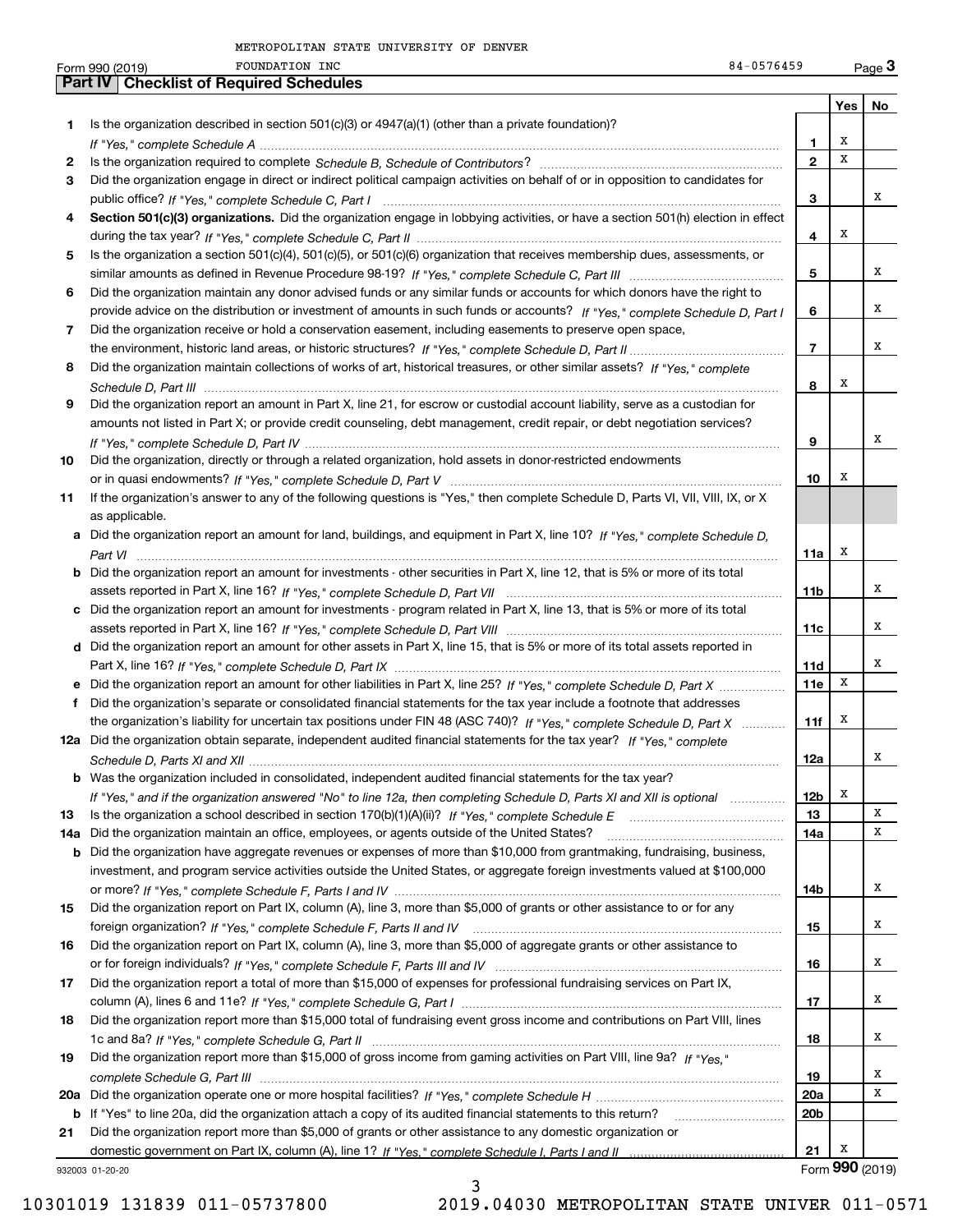|               | FOUNDATION INC<br>84-0576459<br>Form 990 (2019)                                                                                         |              |                 | Page 4 |
|---------------|-----------------------------------------------------------------------------------------------------------------------------------------|--------------|-----------------|--------|
|               | Part IV   Checklist of Required Schedules (continued)                                                                                   |              |                 |        |
|               |                                                                                                                                         |              | Yes             | No     |
| 22            | Did the organization report more than \$5,000 of grants or other assistance to or for domestic individuals on                           |              |                 |        |
|               |                                                                                                                                         | 22           |                 | х      |
| 23            | Did the organization answer "Yes" to Part VII, Section A, line 3, 4, or 5 about compensation of the organization's current              |              |                 |        |
|               | and former officers, directors, trustees, key employees, and highest compensated employees? If "Yes," complete                          |              |                 |        |
|               |                                                                                                                                         | 23           |                 | x      |
|               | 24a Did the organization have a tax-exempt bond issue with an outstanding principal amount of more than \$100,000 as of the             |              |                 |        |
|               | last day of the year, that was issued after December 31, 2002? If "Yes," answer lines 24b through 24d and complete                      |              |                 | x      |
|               |                                                                                                                                         | 24a          |                 |        |
|               | c Did the organization maintain an escrow account other than a refunding escrow at any time during the year to defease                  | 24b          |                 |        |
|               |                                                                                                                                         | 24c          |                 |        |
|               |                                                                                                                                         | 24d          |                 |        |
|               | 25a Section 501(c)(3), 501(c)(4), and 501(c)(29) organizations. Did the organization engage in an excess benefit                        |              |                 |        |
|               |                                                                                                                                         | 25a          |                 | x      |
|               | b Is the organization aware that it engaged in an excess benefit transaction with a disqualified person in a prior year, and            |              |                 |        |
|               | that the transaction has not been reported on any of the organization's prior Forms 990 or 990-EZ? If "Yes," complete                   |              |                 |        |
|               | Schedule L, Part I                                                                                                                      | 25b          |                 | x      |
| 26            | Did the organization report any amount on Part X, line 5 or 22, for receivables from or payables to any current                         |              |                 |        |
|               | or former officer, director, trustee, key employee, creator or founder, substantial contributor, or 35%                                 |              |                 |        |
|               |                                                                                                                                         | 26           |                 | x      |
| 27            | Did the organization provide a grant or other assistance to any current or former officer, director, trustee, key employee,             |              |                 |        |
|               | creator or founder, substantial contributor or employee thereof, a grant selection committee member, or to a 35% controlled             |              |                 |        |
|               | entity (including an employee thereof) or family member of any of these persons? If "Yes," complete Schedule L, Part III                | 27           |                 | х      |
| 28            | Was the organization a party to a business transaction with one of the following parties (see Schedule L, Part IV                       |              |                 |        |
|               | instructions, for applicable filing thresholds, conditions, and exceptions):                                                            |              |                 |        |
|               | a A current or former officer, director, trustee, key employee, creator or founder, or substantial contributor? If                      |              |                 |        |
|               |                                                                                                                                         | 28a          |                 | х      |
|               |                                                                                                                                         | 28b          |                 | х      |
|               | c A 35% controlled entity of one or more individuals and/or organizations described in lines 28a or 28b? If                             |              |                 |        |
|               |                                                                                                                                         | 28c          | х               | х      |
| 29            |                                                                                                                                         | 29           |                 |        |
| 30            | Did the organization receive contributions of art, historical treasures, or other similar assets, or qualified conservation             |              |                 | х      |
| 31            | Did the organization liquidate, terminate, or dissolve and cease operations? If "Yes," complete Schedule N, Part I                      | 30<br>31     |                 | x      |
| 32            |                                                                                                                                         |              |                 |        |
|               | Did the organization sell, exchange, dispose of, or transfer more than 25% of its net assets? If "Yes," complete<br>Schedule N, Part II | 32           |                 | х      |
| 33            | Did the organization own 100% of an entity disregarded as separate from the organization under Regulations                              |              |                 |        |
|               |                                                                                                                                         | 33           | Х               |        |
| 34            | Was the organization related to any tax-exempt or taxable entity? If "Yes," complete Schedule R, Part II, III, or IV, and               |              |                 |        |
|               |                                                                                                                                         | 34           |                 | х      |
|               |                                                                                                                                         | <b>35a</b>   |                 | х      |
|               | b If "Yes" to line 35a, did the organization receive any payment from or engage in any transaction with a controlled entity             |              |                 |        |
|               |                                                                                                                                         | 35b          |                 |        |
| 36            | Section 501(c)(3) organizations. Did the organization make any transfers to an exempt non-charitable related organization?              |              |                 |        |
|               |                                                                                                                                         | 36           |                 | х      |
| 37            | Did the organization conduct more than 5% of its activities through an entity that is not a related organization                        |              |                 |        |
|               |                                                                                                                                         | 37           |                 | х      |
| 38            | Did the organization complete Schedule O and provide explanations in Schedule O for Part VI, lines 11b and 19?                          |              |                 |        |
| <b>Part V</b> | Note: All Form 990 filers are required to complete Schedule O<br>Statements Regarding Other IRS Filings and Tax Compliance              | 38           | Х               |        |
|               | Check if Schedule O contains a response or note to any line in this Part V                                                              |              |                 |        |
|               |                                                                                                                                         |              | Yes $ $         | No     |
|               | 1a                                                                                                                                      | 32           |                 |        |
| b             | Enter the number of Forms W-2G included in line 1a. Enter -0- if not applicable<br>1b                                                   | $\mathbf{0}$ |                 |        |
| c             | Did the organization comply with backup withholding rules for reportable payments to vendors and reportable gaming                      |              |                 |        |
|               | (gambling) winnings to prize winners?                                                                                                   | 1c           | x               |        |
|               | 932004 01-20-20                                                                                                                         |              | Form 990 (2019) |        |
|               | 4                                                                                                                                       |              |                 |        |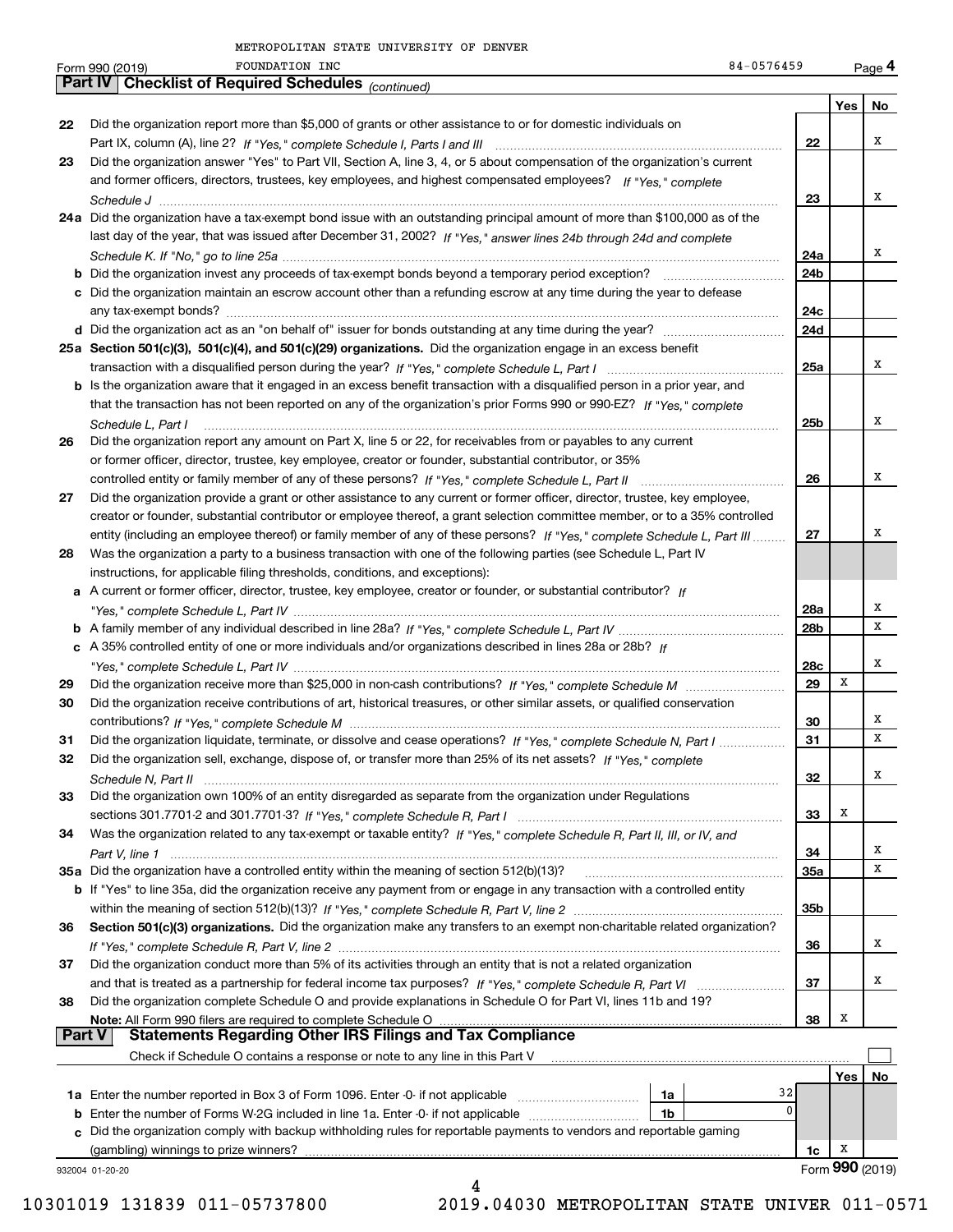|               | 84-0576459<br>FOUNDATION INC<br>Form 990 (2019)                                                                                                 |                |                   | $_{\text{Page}}$ 5 |
|---------------|-------------------------------------------------------------------------------------------------------------------------------------------------|----------------|-------------------|--------------------|
| <b>Part V</b> | Statements Regarding Other IRS Filings and Tax Compliance (continued)                                                                           |                |                   |                    |
|               |                                                                                                                                                 |                | Yes               | No                 |
|               | 2a Enter the number of employees reported on Form W-3, Transmittal of Wage and Tax Statements,                                                  |                |                   |                    |
|               | 0 <br>2a<br>filed for the calendar year ending with or within the year covered by this return                                                   |                |                   |                    |
|               | <b>b</b> If at least one is reported on line 2a, did the organization file all required federal employment tax returns?                         | 2 <sub>b</sub> |                   |                    |
|               | <b>Note:</b> If the sum of lines 1a and 2a is greater than 250, you may be required to $e$ -file (see instructions) <i>marrouum</i> manu-       |                |                   |                    |
|               | 3a Did the organization have unrelated business gross income of \$1,000 or more during the year?                                                | 3a             |                   | x                  |
|               |                                                                                                                                                 | 3 <sub>b</sub> |                   |                    |
|               | 4a At any time during the calendar year, did the organization have an interest in, or a signature or other authority over, a                    |                |                   |                    |
|               |                                                                                                                                                 | 4a             |                   | x                  |
|               | <b>b</b> If "Yes," enter the name of the foreign country $\blacktriangleright$                                                                  |                |                   |                    |
|               | See instructions for filing requirements for FinCEN Form 114, Report of Foreign Bank and Financial Accounts (FBAR).                             |                |                   |                    |
|               | 5a Was the organization a party to a prohibited tax shelter transaction at any time during the tax year?                                        | 5a             |                   | х                  |
|               |                                                                                                                                                 | 5 <sub>b</sub> |                   | х                  |
|               |                                                                                                                                                 | 5c             |                   |                    |
|               | 6a Does the organization have annual gross receipts that are normally greater than \$100,000, and did the organization solicit                  |                |                   |                    |
|               | any contributions that were not tax deductible as charitable contributions?                                                                     | 6a             |                   | x                  |
|               | <b>b</b> If "Yes," did the organization include with every solicitation an express statement that such contributions or gifts                   |                |                   |                    |
|               | were not tax deductible?                                                                                                                        | 6b             |                   |                    |
| 7             | Organizations that may receive deductible contributions under section 170(c).                                                                   |                |                   |                    |
| а             | Did the organization receive a payment in excess of \$75 made partly as a contribution and partly for goods and services provided to the payor? | 7a             | х                 |                    |
|               | <b>b</b> If "Yes," did the organization notify the donor of the value of the goods or services provided?                                        | 7b             | х                 |                    |
|               | c Did the organization sell, exchange, or otherwise dispose of tangible personal property for which it was required                             |                |                   |                    |
|               |                                                                                                                                                 | 7с             |                   | x                  |
|               | 7d                                                                                                                                              |                |                   |                    |
|               | e Did the organization receive any funds, directly or indirectly, to pay premiums on a personal benefit contract?                               | 7e             |                   | х                  |
| f             | Did the organization, during the year, pay premiums, directly or indirectly, on a personal benefit contract?                                    | 7f             |                   | х                  |
|               | If the organization received a contribution of qualified intellectual property, did the organization file Form 8899 as required?                | 7g             |                   |                    |
| g             | h If the organization received a contribution of cars, boats, airplanes, or other vehicles, did the organization file a Form 1098-C?            | 7h             |                   |                    |
| 8             | Sponsoring organizations maintaining donor advised funds. Did a donor advised fund maintained by the                                            |                |                   |                    |
|               | sponsoring organization have excess business holdings at any time during the year?                                                              | 8              |                   |                    |
| 9             | Sponsoring organizations maintaining donor advised funds.                                                                                       |                |                   |                    |
|               |                                                                                                                                                 | 9а             |                   |                    |
| а             | Did the sponsoring organization make any taxable distributions under section 4966?                                                              | 9b             |                   |                    |
| b             | Did the sponsoring organization make a distribution to a donor, donor advisor, or related person?<br>Section 501(c)(7) organizations. Enter:    |                |                   |                    |
| 10            |                                                                                                                                                 |                |                   |                    |
|               | 10a<br><b>b</b> Gross receipts, included on Form 990, Part VIII, line 12, for public use of club facilities                                     |                |                   |                    |
|               | 10b<br>Section 501(c)(12) organizations. Enter:                                                                                                 |                |                   |                    |
| 11            | 11a                                                                                                                                             |                |                   |                    |
| a             | b Gross income from other sources (Do not net amounts due or paid to other sources against                                                      |                |                   |                    |
|               |                                                                                                                                                 |                |                   |                    |
|               | 11b<br>12a Section 4947(a)(1) non-exempt charitable trusts. Is the organization filing Form 990 in lieu of Form 1041?                           |                |                   |                    |
|               | 12 <sub>b</sub>                                                                                                                                 | 12a            |                   |                    |
|               | <b>b</b> If "Yes," enter the amount of tax-exempt interest received or accrued during the year <i>manument</i>                                  |                |                   |                    |
| 13            | Section 501(c)(29) qualified nonprofit health insurance issuers.                                                                                |                |                   |                    |
|               | <b>a</b> Is the organization licensed to issue qualified health plans in more than one state?                                                   | 13а            |                   |                    |
|               | <b>Note:</b> See the instructions for additional information the organization must report on Schedule O.                                        |                |                   |                    |
|               | <b>b</b> Enter the amount of reserves the organization is required to maintain by the states in which the                                       |                |                   |                    |
|               | 13 <sub>b</sub>                                                                                                                                 |                |                   |                    |
|               | 13с                                                                                                                                             |                |                   | x                  |
| 14a           | Did the organization receive any payments for indoor tanning services during the tax year?                                                      | 14a            |                   |                    |
|               |                                                                                                                                                 | 14b            |                   |                    |
| 15            | Is the organization subject to the section 4960 tax on payment(s) of more than \$1,000,000 in remuneration or                                   |                |                   | х                  |
|               |                                                                                                                                                 | 15             |                   |                    |
|               | If "Yes," see instructions and file Form 4720, Schedule N.                                                                                      |                |                   |                    |
| 16            | Is the organization an educational institution subject to the section 4968 excise tax on net investment income?<br>.                            | 16             |                   | Х                  |
|               | If "Yes," complete Form 4720, Schedule O.                                                                                                       |                | $000 \, \text{m}$ |                    |

5

Form (2019) **990**

932005 01-20-20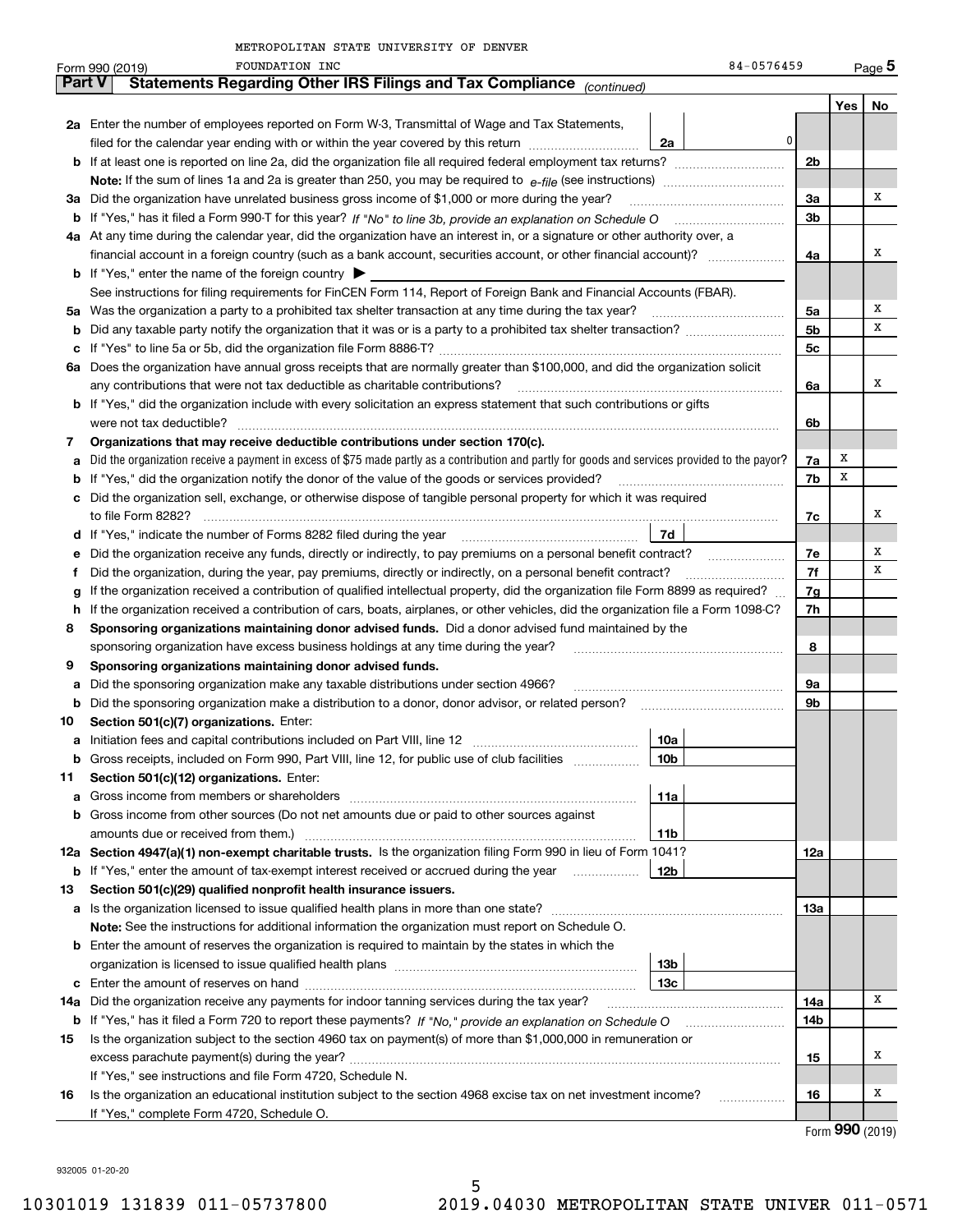|    | to line 8a, 8b, or 10b below, describe the circumstances, processes, or changes on Schedule O. See instructions.                                                                                                               |    |    |                 |     | $\overline{X}$ |
|----|--------------------------------------------------------------------------------------------------------------------------------------------------------------------------------------------------------------------------------|----|----|-----------------|-----|----------------|
|    | <b>Section A. Governing Body and Management</b>                                                                                                                                                                                |    |    |                 |     |                |
|    |                                                                                                                                                                                                                                |    |    |                 | Yes | No             |
|    | <b>1a</b> Enter the number of voting members of the governing body at the end of the tax year                                                                                                                                  | 1a | 27 |                 |     |                |
|    | If there are material differences in voting rights among members of the governing body, or if the governing                                                                                                                    |    |    |                 |     |                |
|    | body delegated broad authority to an executive committee or similar committee, explain on Schedule O.                                                                                                                          |    |    |                 |     |                |
| b  | Enter the number of voting members included on line 1a, above, who are independent <i>manumum</i>                                                                                                                              | 1b | 27 |                 |     |                |
| 2  | Did any officer, director, trustee, or key employee have a family relationship or a business relationship with any other                                                                                                       |    |    |                 |     |                |
|    | officer, director, trustee, or key employee?                                                                                                                                                                                   |    |    | 2               |     | x              |
| 3  | Did the organization delegate control over management duties customarily performed by or under the direct supervision                                                                                                          |    |    |                 |     |                |
|    | of officers, directors, trustees, or key employees to a management company or other person?                                                                                                                                    |    |    | 3               |     | x              |
| 4  | Did the organization make any significant changes to its governing documents since the prior Form 990 was filed?                                                                                                               |    |    | 4               |     | x              |
| 5  |                                                                                                                                                                                                                                |    |    | 5               |     | x              |
| 6  | Did the organization have members or stockholders?                                                                                                                                                                             |    |    | 6               |     | x              |
| 7a | Did the organization have members, stockholders, or other persons who had the power to elect or appoint one or                                                                                                                 |    |    |                 |     |                |
|    |                                                                                                                                                                                                                                |    |    | 7a              |     | x              |
| b  | Are any governance decisions of the organization reserved to (or subject to approval by) members, stockholders, or                                                                                                             |    |    |                 |     |                |
|    | persons other than the governing body?                                                                                                                                                                                         |    |    | 7b              |     | x              |
| 8  | Did the organization contemporaneously document the meetings held or written actions undertaken during the year by the following:                                                                                              |    |    |                 |     |                |
| a  |                                                                                                                                                                                                                                |    |    | 8а              | x   |                |
|    | Each committee with authority to act on behalf of the governing body? [11] manufacture manufacture with authority to act on behalf of the governing body? [11] manufacture manufacture with authority of the state with an int |    |    | 8b              | x   |                |
| 9  | Is there any officer, director, trustee, or key employee listed in Part VII, Section A, who cannot be reached at the                                                                                                           |    |    |                 |     |                |
|    |                                                                                                                                                                                                                                |    |    | 9               |     | x              |
|    | Section B. Policies (This Section B requests information about policies not required by the Internal Revenue Code.)                                                                                                            |    |    |                 |     |                |
|    |                                                                                                                                                                                                                                |    |    |                 | Yes | No             |
|    |                                                                                                                                                                                                                                |    |    | 10a             |     | x              |
|    | b If "Yes," did the organization have written policies and procedures governing the activities of such chapters, affiliates,                                                                                                   |    |    |                 |     |                |
|    | and branches to ensure their operations are consistent with the organization's exempt purposes?                                                                                                                                |    |    | 10 <sub>b</sub> |     |                |
|    | 11a Has the organization provided a complete copy of this Form 990 to all members of its governing body before filing the form?                                                                                                |    |    | 11a             | х   |                |
| b  | Describe in Schedule O the process, if any, used by the organization to review this Form 990.                                                                                                                                  |    |    |                 |     |                |
|    |                                                                                                                                                                                                                                |    |    | 12a             | X   |                |
| b  |                                                                                                                                                                                                                                |    |    | 12 <sub>b</sub> | x   |                |
|    | c Did the organization regularly and consistently monitor and enforce compliance with the policy? If "Yes," describe                                                                                                           |    |    |                 |     |                |
|    | in Schedule O how this was done manufactured and continuum and contact the state of the state of the state of                                                                                                                  |    |    | 12c             | х   |                |
| 13 |                                                                                                                                                                                                                                |    |    | 13              | X   |                |
| 14 | Did the organization have a written document retention and destruction policy? manufactured and the organization have a written document retention and destruction policy?                                                     |    |    | 14              | X   |                |
| 15 | Did the process for determining compensation of the following persons include a review and approval by independent                                                                                                             |    |    |                 |     |                |
|    | persons, comparability data, and contemporaneous substantiation of the deliberation and decision?                                                                                                                              |    |    |                 |     |                |
|    |                                                                                                                                                                                                                                |    |    | 15a             |     | х              |
|    |                                                                                                                                                                                                                                |    |    | 15b             |     | X              |
|    | If "Yes" to line 15a or 15b, describe the process in Schedule O (see instructions).                                                                                                                                            |    |    |                 |     |                |
|    | 16a Did the organization invest in, contribute assets to, or participate in a joint venture or similar arrangement with a                                                                                                      |    |    |                 |     |                |
|    | taxable entity during the year?                                                                                                                                                                                                |    |    | 16a             |     | x              |
|    | b If "Yes," did the organization follow a written policy or procedure requiring the organization to evaluate its participation                                                                                                 |    |    |                 |     |                |
|    | in joint venture arrangements under applicable federal tax law, and take steps to safeguard the organization's                                                                                                                 |    |    |                 |     |                |
|    |                                                                                                                                                                                                                                |    |    | 16b             |     |                |
|    | <b>Section C. Disclosure</b>                                                                                                                                                                                                   |    |    |                 |     |                |
| 17 | List the states with which a copy of this Form 990 is required to be filed ▶ AZ, AR, CO, DC, FL, IL, KY, MA, MD, ME, MI, MN                                                                                                    |    |    |                 |     |                |
| 18 | Section 6104 requires an organization to make its Forms 1023 (1024 or 1024-A, if applicable), 990, and 990-T (Section 501(c)(3)s only) available                                                                               |    |    |                 |     |                |
|    | for public inspection. Indicate how you made these available. Check all that apply.                                                                                                                                            |    |    |                 |     |                |
|    | $X$ Own website<br>$\boxed{\text{X}}$ Upon request<br>Another's website<br>Other (explain on Schedule O)                                                                                                                       |    |    |                 |     |                |
| 19 | Describe on Schedule O whether (and if so, how) the organization made its governing documents, conflict of interest policy, and financial                                                                                      |    |    |                 |     |                |
|    | statements available to the public during the tax year.                                                                                                                                                                        |    |    |                 |     |                |
| 20 | State the name, address, and telephone number of the person who possesses the organization's books and records                                                                                                                 |    |    |                 |     |                |
|    | LORI HERRERA - 303-605-7295                                                                                                                                                                                                    |    |    |                 |     |                |
|    |                                                                                                                                                                                                                                |    |    |                 |     |                |
|    | PO BOX 173362 CAMPUS BOX 14, DENVER, CO 80217                                                                                                                                                                                  |    |    |                 |     |                |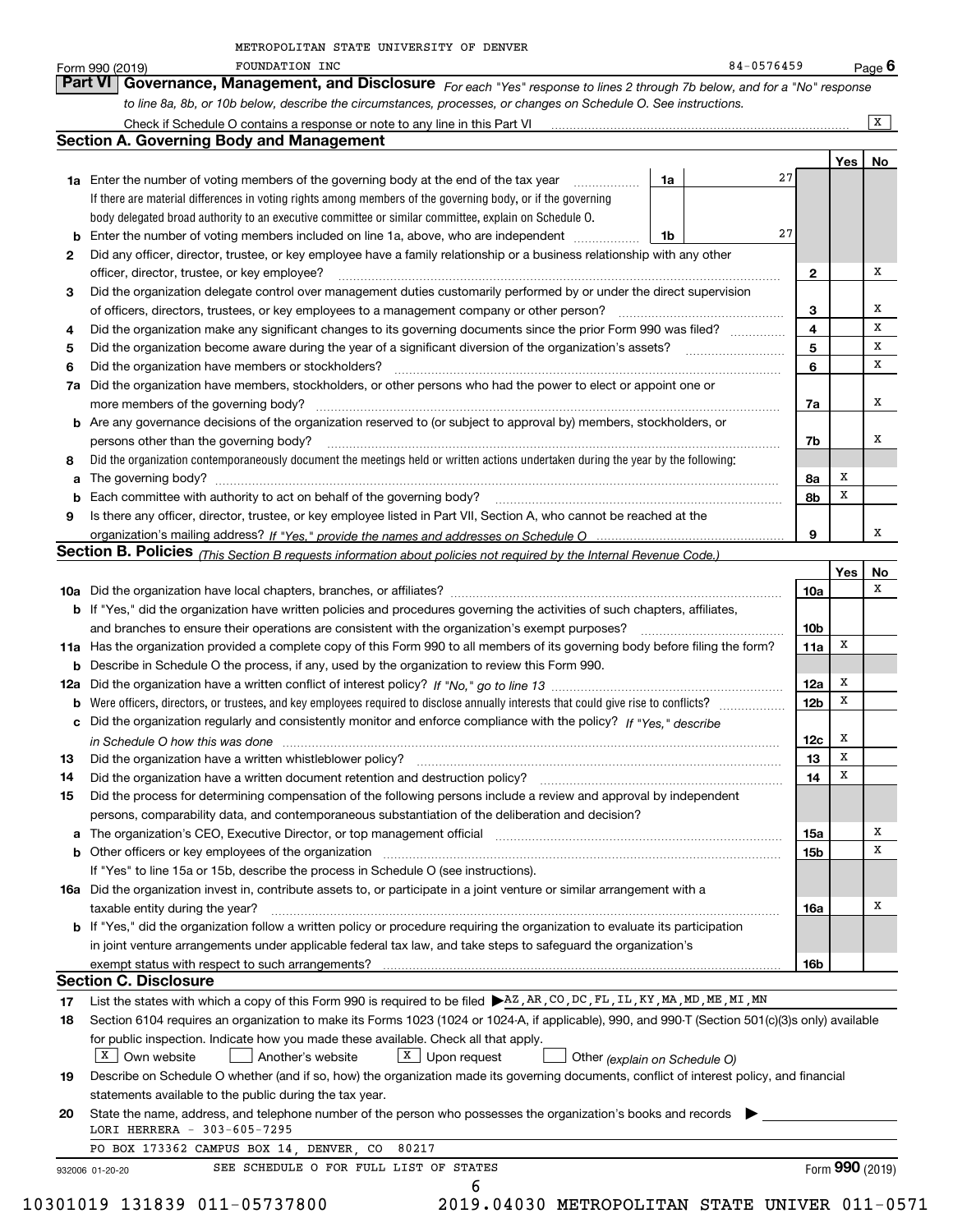| Form 990 (2019) | FOUNDATION INC                                                                                                                                             | 84-0576459 | Page . |
|-----------------|------------------------------------------------------------------------------------------------------------------------------------------------------------|------------|--------|
|                 | Part VII Compensation of Officers, Directors, Trustees, Key Employees, Highest Compensated                                                                 |            |        |
|                 | <b>Employees, and Independent Contractors</b>                                                                                                              |            |        |
|                 | Check if Schedule O contains a response or note to any line in this Part VII                                                                               |            |        |
|                 | Section A. Officers, Directors, Trustees, Key Employees, and Highest Compensated Employees                                                                 |            |        |
|                 | 1a Complete this table for all persons required to be listed. Report compensation for the calendar year ending with or within the organization's tax year. |            |        |
|                 | • List all of the organization's current officers, directors, trustees (whether individuals or organizations), regardless of amount of compensation.       |            |        |

Enter -0- in columns (D), (E), and (F) if no compensation was paid.

 $\bullet$  List all of the organization's  $\,$ current key employees, if any. See instructions for definition of "key employee."

METROPOLITAN STATE UNIVERSITY OF DENVER

**•** List the organization's five current highest compensated employees (other than an officer, director, trustee, or key employee) who received reportable compensation (Box 5 of Form W-2 and/or Box 7 of Form 1099-MISC) of more than \$100,000 from the organization and any related organizations.

**•** List all of the organization's former officers, key employees, and highest compensated employees who received more than \$100,000 of reportable compensation from the organization and any related organizations.

**former directors or trustees**  ¥ List all of the organization's that received, in the capacity as a former director or trustee of the organization, more than \$10,000 of reportable compensation from the organization and any related organizations.

See instructions for the order in which to list the persons above.

Check this box if neither the organization nor any related organization compensated any current officer, director, or trustee.  $\mathcal{L}^{\text{max}}$ 

| Position<br>Name and title<br>Reportable<br>Reportable<br>Estimated<br>Average<br>(do not check more than one<br>compensation<br>amount of<br>hours per<br>compensation<br>box, unless person is both an<br>officer and a director/trustee)<br>week<br>from<br>from related<br>other<br>ndividual trustee or director<br>the<br>organizations<br>(list any<br>compensation<br>(W-2/1099-MISC)<br>hours for<br>organization<br>from the<br>Highest compensated<br> employee<br>Institutional trustee<br>(W-2/1099-MISC)<br>related<br>organization<br>Key employee<br>organizations<br>and related<br>below<br>organizations<br>Former<br>Officer<br>line)<br>CHRISTINE MARQUEZ-HUDSON<br>1,00<br>(1)<br>X<br>0.<br>EXECUTIVE DIRECTOR<br>27,679.<br>8,055.<br>(2)<br>LORI HERRERA<br>1,00<br>X<br>6,311<br>$\mathbf{0}$ .<br>0.<br>CFO<br>RON TILTON<br>(3)<br>1,00<br>X<br>X<br>$\mathbf{0}$ .<br>$\mathbf{0}$ .<br><b>CHAIR</b><br>$\mathbf{0}$ .<br>FERD BELZ<br>1.00<br>(4)<br>$\mathbf x$<br>VICE CHAIR<br>X<br>$\mathbf{0}$ .<br>$\mathbf{0}$ .<br>$\mathbf{0}$ .<br>(5)<br><b>DONN AGGELER</b><br>1.00<br>X<br><b>TREASURER</b><br>X<br>$\mathbf{0}$ .<br>0.<br>$\mathbf{0}$ .<br>(6)<br>PATTY GAGE<br>1.00<br>$\mathbf x$<br><b>SECRETARY</b><br>X<br>$\mathbf{0}$<br>$\mathbf{0}$ .<br>0.<br>MARTI AWAD<br>(7)<br>1.00<br><b>BOARD MEMBER</b><br>X<br>$\mathbf{0}$ .<br>0.<br>$\mathbf 0$ .<br>IRV BISNOV<br>1.00<br>(8)<br><b>BOARD MEMBER</b><br>$\mathbf x$<br>$\mathbf{0}$ .<br>$\mathbf{0}$ .<br>$\mathbf 0$ .<br>DAWN BOOKHARDT<br>1,00<br>(9)<br><b>BOARD MEMBER</b><br>X<br>$\mathbf{0}$ .<br>0.<br>$\mathbf 0$ .<br>(10) HEATHER BULK<br>1.00<br><b>BOARD MEMBER</b><br>$\mathbf x$<br>$\mathbf{0}$ .<br>$\mathbf{0}$ .<br>$\mathbf{0}$ .<br>(11) MARK CORDOVA<br>1.00<br><b>BOARD MEMBER</b><br>X<br>$\mathbf{0}$ .<br>$\mathbf{0}$ .<br>$\mathsf{0}\,.$<br>(12) PAT CORTEZ<br>1.00<br>X<br>$\mathbf{0}$ .<br>$\mathbf{0}$ .<br>$\mathbf{0}$ .<br>(13) NAVIN DIMOND<br>1.00<br><b>BOARD MEMBER</b><br>X<br>$\mathbf{0}$ .<br>0.<br>$\mathbf 0$ .<br>(14) LAURA ENGLISH<br>1.00<br><b>BOARD MEMBER</b><br>X<br>$\mathbf{0}$ .<br>$\mathbf{0}$ .<br>$\mathbf{0}$ .<br>(15) RUS HEISE<br>1.00<br><b>BOARD MEMBER</b><br>X<br>$\mathbf{0}$ .<br>$\mathbf{0}$ .<br>$\mathbf 0$ .<br>(16) MARINER KEMPER<br>1.00<br>$\mathbf x$<br>$\mathbf{0}$ .<br>$\mathbf{0}$ .<br>$\mathbf 0$ .<br>(17) CHARLIE KERCHEVAL<br>1.00<br>X<br>$\mathbf{0}$ .<br>$\mathbf 0$ .<br>$\mathbf 0$ . | (A)                 | (B) |  | (C) |  | (D) | (E) | (F) |
|----------------------------------------------------------------------------------------------------------------------------------------------------------------------------------------------------------------------------------------------------------------------------------------------------------------------------------------------------------------------------------------------------------------------------------------------------------------------------------------------------------------------------------------------------------------------------------------------------------------------------------------------------------------------------------------------------------------------------------------------------------------------------------------------------------------------------------------------------------------------------------------------------------------------------------------------------------------------------------------------------------------------------------------------------------------------------------------------------------------------------------------------------------------------------------------------------------------------------------------------------------------------------------------------------------------------------------------------------------------------------------------------------------------------------------------------------------------------------------------------------------------------------------------------------------------------------------------------------------------------------------------------------------------------------------------------------------------------------------------------------------------------------------------------------------------------------------------------------------------------------------------------------------------------------------------------------------------------------------------------------------------------------------------------------------------------------------------------------------------------------------------------------------------------------------------------------------------------------------------------------------------------------------------------------------------------------------------------------------------------------------------------------------------------------------------------------------------------------------------------|---------------------|-----|--|-----|--|-----|-----|-----|
|                                                                                                                                                                                                                                                                                                                                                                                                                                                                                                                                                                                                                                                                                                                                                                                                                                                                                                                                                                                                                                                                                                                                                                                                                                                                                                                                                                                                                                                                                                                                                                                                                                                                                                                                                                                                                                                                                                                                                                                                                                                                                                                                                                                                                                                                                                                                                                                                                                                                                              |                     |     |  |     |  |     |     |     |
|                                                                                                                                                                                                                                                                                                                                                                                                                                                                                                                                                                                                                                                                                                                                                                                                                                                                                                                                                                                                                                                                                                                                                                                                                                                                                                                                                                                                                                                                                                                                                                                                                                                                                                                                                                                                                                                                                                                                                                                                                                                                                                                                                                                                                                                                                                                                                                                                                                                                                              |                     |     |  |     |  |     |     |     |
|                                                                                                                                                                                                                                                                                                                                                                                                                                                                                                                                                                                                                                                                                                                                                                                                                                                                                                                                                                                                                                                                                                                                                                                                                                                                                                                                                                                                                                                                                                                                                                                                                                                                                                                                                                                                                                                                                                                                                                                                                                                                                                                                                                                                                                                                                                                                                                                                                                                                                              |                     |     |  |     |  |     |     |     |
|                                                                                                                                                                                                                                                                                                                                                                                                                                                                                                                                                                                                                                                                                                                                                                                                                                                                                                                                                                                                                                                                                                                                                                                                                                                                                                                                                                                                                                                                                                                                                                                                                                                                                                                                                                                                                                                                                                                                                                                                                                                                                                                                                                                                                                                                                                                                                                                                                                                                                              |                     |     |  |     |  |     |     |     |
|                                                                                                                                                                                                                                                                                                                                                                                                                                                                                                                                                                                                                                                                                                                                                                                                                                                                                                                                                                                                                                                                                                                                                                                                                                                                                                                                                                                                                                                                                                                                                                                                                                                                                                                                                                                                                                                                                                                                                                                                                                                                                                                                                                                                                                                                                                                                                                                                                                                                                              |                     |     |  |     |  |     |     |     |
|                                                                                                                                                                                                                                                                                                                                                                                                                                                                                                                                                                                                                                                                                                                                                                                                                                                                                                                                                                                                                                                                                                                                                                                                                                                                                                                                                                                                                                                                                                                                                                                                                                                                                                                                                                                                                                                                                                                                                                                                                                                                                                                                                                                                                                                                                                                                                                                                                                                                                              |                     |     |  |     |  |     |     |     |
|                                                                                                                                                                                                                                                                                                                                                                                                                                                                                                                                                                                                                                                                                                                                                                                                                                                                                                                                                                                                                                                                                                                                                                                                                                                                                                                                                                                                                                                                                                                                                                                                                                                                                                                                                                                                                                                                                                                                                                                                                                                                                                                                                                                                                                                                                                                                                                                                                                                                                              |                     |     |  |     |  |     |     |     |
|                                                                                                                                                                                                                                                                                                                                                                                                                                                                                                                                                                                                                                                                                                                                                                                                                                                                                                                                                                                                                                                                                                                                                                                                                                                                                                                                                                                                                                                                                                                                                                                                                                                                                                                                                                                                                                                                                                                                                                                                                                                                                                                                                                                                                                                                                                                                                                                                                                                                                              |                     |     |  |     |  |     |     |     |
|                                                                                                                                                                                                                                                                                                                                                                                                                                                                                                                                                                                                                                                                                                                                                                                                                                                                                                                                                                                                                                                                                                                                                                                                                                                                                                                                                                                                                                                                                                                                                                                                                                                                                                                                                                                                                                                                                                                                                                                                                                                                                                                                                                                                                                                                                                                                                                                                                                                                                              |                     |     |  |     |  |     |     |     |
|                                                                                                                                                                                                                                                                                                                                                                                                                                                                                                                                                                                                                                                                                                                                                                                                                                                                                                                                                                                                                                                                                                                                                                                                                                                                                                                                                                                                                                                                                                                                                                                                                                                                                                                                                                                                                                                                                                                                                                                                                                                                                                                                                                                                                                                                                                                                                                                                                                                                                              |                     |     |  |     |  |     |     |     |
|                                                                                                                                                                                                                                                                                                                                                                                                                                                                                                                                                                                                                                                                                                                                                                                                                                                                                                                                                                                                                                                                                                                                                                                                                                                                                                                                                                                                                                                                                                                                                                                                                                                                                                                                                                                                                                                                                                                                                                                                                                                                                                                                                                                                                                                                                                                                                                                                                                                                                              |                     |     |  |     |  |     |     |     |
|                                                                                                                                                                                                                                                                                                                                                                                                                                                                                                                                                                                                                                                                                                                                                                                                                                                                                                                                                                                                                                                                                                                                                                                                                                                                                                                                                                                                                                                                                                                                                                                                                                                                                                                                                                                                                                                                                                                                                                                                                                                                                                                                                                                                                                                                                                                                                                                                                                                                                              |                     |     |  |     |  |     |     |     |
|                                                                                                                                                                                                                                                                                                                                                                                                                                                                                                                                                                                                                                                                                                                                                                                                                                                                                                                                                                                                                                                                                                                                                                                                                                                                                                                                                                                                                                                                                                                                                                                                                                                                                                                                                                                                                                                                                                                                                                                                                                                                                                                                                                                                                                                                                                                                                                                                                                                                                              |                     |     |  |     |  |     |     |     |
|                                                                                                                                                                                                                                                                                                                                                                                                                                                                                                                                                                                                                                                                                                                                                                                                                                                                                                                                                                                                                                                                                                                                                                                                                                                                                                                                                                                                                                                                                                                                                                                                                                                                                                                                                                                                                                                                                                                                                                                                                                                                                                                                                                                                                                                                                                                                                                                                                                                                                              |                     |     |  |     |  |     |     |     |
|                                                                                                                                                                                                                                                                                                                                                                                                                                                                                                                                                                                                                                                                                                                                                                                                                                                                                                                                                                                                                                                                                                                                                                                                                                                                                                                                                                                                                                                                                                                                                                                                                                                                                                                                                                                                                                                                                                                                                                                                                                                                                                                                                                                                                                                                                                                                                                                                                                                                                              |                     |     |  |     |  |     |     |     |
|                                                                                                                                                                                                                                                                                                                                                                                                                                                                                                                                                                                                                                                                                                                                                                                                                                                                                                                                                                                                                                                                                                                                                                                                                                                                                                                                                                                                                                                                                                                                                                                                                                                                                                                                                                                                                                                                                                                                                                                                                                                                                                                                                                                                                                                                                                                                                                                                                                                                                              |                     |     |  |     |  |     |     |     |
|                                                                                                                                                                                                                                                                                                                                                                                                                                                                                                                                                                                                                                                                                                                                                                                                                                                                                                                                                                                                                                                                                                                                                                                                                                                                                                                                                                                                                                                                                                                                                                                                                                                                                                                                                                                                                                                                                                                                                                                                                                                                                                                                                                                                                                                                                                                                                                                                                                                                                              |                     |     |  |     |  |     |     |     |
|                                                                                                                                                                                                                                                                                                                                                                                                                                                                                                                                                                                                                                                                                                                                                                                                                                                                                                                                                                                                                                                                                                                                                                                                                                                                                                                                                                                                                                                                                                                                                                                                                                                                                                                                                                                                                                                                                                                                                                                                                                                                                                                                                                                                                                                                                                                                                                                                                                                                                              |                     |     |  |     |  |     |     |     |
|                                                                                                                                                                                                                                                                                                                                                                                                                                                                                                                                                                                                                                                                                                                                                                                                                                                                                                                                                                                                                                                                                                                                                                                                                                                                                                                                                                                                                                                                                                                                                                                                                                                                                                                                                                                                                                                                                                                                                                                                                                                                                                                                                                                                                                                                                                                                                                                                                                                                                              |                     |     |  |     |  |     |     |     |
|                                                                                                                                                                                                                                                                                                                                                                                                                                                                                                                                                                                                                                                                                                                                                                                                                                                                                                                                                                                                                                                                                                                                                                                                                                                                                                                                                                                                                                                                                                                                                                                                                                                                                                                                                                                                                                                                                                                                                                                                                                                                                                                                                                                                                                                                                                                                                                                                                                                                                              |                     |     |  |     |  |     |     |     |
|                                                                                                                                                                                                                                                                                                                                                                                                                                                                                                                                                                                                                                                                                                                                                                                                                                                                                                                                                                                                                                                                                                                                                                                                                                                                                                                                                                                                                                                                                                                                                                                                                                                                                                                                                                                                                                                                                                                                                                                                                                                                                                                                                                                                                                                                                                                                                                                                                                                                                              |                     |     |  |     |  |     |     |     |
|                                                                                                                                                                                                                                                                                                                                                                                                                                                                                                                                                                                                                                                                                                                                                                                                                                                                                                                                                                                                                                                                                                                                                                                                                                                                                                                                                                                                                                                                                                                                                                                                                                                                                                                                                                                                                                                                                                                                                                                                                                                                                                                                                                                                                                                                                                                                                                                                                                                                                              |                     |     |  |     |  |     |     |     |
|                                                                                                                                                                                                                                                                                                                                                                                                                                                                                                                                                                                                                                                                                                                                                                                                                                                                                                                                                                                                                                                                                                                                                                                                                                                                                                                                                                                                                                                                                                                                                                                                                                                                                                                                                                                                                                                                                                                                                                                                                                                                                                                                                                                                                                                                                                                                                                                                                                                                                              |                     |     |  |     |  |     |     |     |
|                                                                                                                                                                                                                                                                                                                                                                                                                                                                                                                                                                                                                                                                                                                                                                                                                                                                                                                                                                                                                                                                                                                                                                                                                                                                                                                                                                                                                                                                                                                                                                                                                                                                                                                                                                                                                                                                                                                                                                                                                                                                                                                                                                                                                                                                                                                                                                                                                                                                                              |                     |     |  |     |  |     |     |     |
|                                                                                                                                                                                                                                                                                                                                                                                                                                                                                                                                                                                                                                                                                                                                                                                                                                                                                                                                                                                                                                                                                                                                                                                                                                                                                                                                                                                                                                                                                                                                                                                                                                                                                                                                                                                                                                                                                                                                                                                                                                                                                                                                                                                                                                                                                                                                                                                                                                                                                              |                     |     |  |     |  |     |     |     |
|                                                                                                                                                                                                                                                                                                                                                                                                                                                                                                                                                                                                                                                                                                                                                                                                                                                                                                                                                                                                                                                                                                                                                                                                                                                                                                                                                                                                                                                                                                                                                                                                                                                                                                                                                                                                                                                                                                                                                                                                                                                                                                                                                                                                                                                                                                                                                                                                                                                                                              |                     |     |  |     |  |     |     |     |
|                                                                                                                                                                                                                                                                                                                                                                                                                                                                                                                                                                                                                                                                                                                                                                                                                                                                                                                                                                                                                                                                                                                                                                                                                                                                                                                                                                                                                                                                                                                                                                                                                                                                                                                                                                                                                                                                                                                                                                                                                                                                                                                                                                                                                                                                                                                                                                                                                                                                                              |                     |     |  |     |  |     |     |     |
|                                                                                                                                                                                                                                                                                                                                                                                                                                                                                                                                                                                                                                                                                                                                                                                                                                                                                                                                                                                                                                                                                                                                                                                                                                                                                                                                                                                                                                                                                                                                                                                                                                                                                                                                                                                                                                                                                                                                                                                                                                                                                                                                                                                                                                                                                                                                                                                                                                                                                              |                     |     |  |     |  |     |     |     |
|                                                                                                                                                                                                                                                                                                                                                                                                                                                                                                                                                                                                                                                                                                                                                                                                                                                                                                                                                                                                                                                                                                                                                                                                                                                                                                                                                                                                                                                                                                                                                                                                                                                                                                                                                                                                                                                                                                                                                                                                                                                                                                                                                                                                                                                                                                                                                                                                                                                                                              |                     |     |  |     |  |     |     |     |
|                                                                                                                                                                                                                                                                                                                                                                                                                                                                                                                                                                                                                                                                                                                                                                                                                                                                                                                                                                                                                                                                                                                                                                                                                                                                                                                                                                                                                                                                                                                                                                                                                                                                                                                                                                                                                                                                                                                                                                                                                                                                                                                                                                                                                                                                                                                                                                                                                                                                                              |                     |     |  |     |  |     |     |     |
|                                                                                                                                                                                                                                                                                                                                                                                                                                                                                                                                                                                                                                                                                                                                                                                                                                                                                                                                                                                                                                                                                                                                                                                                                                                                                                                                                                                                                                                                                                                                                                                                                                                                                                                                                                                                                                                                                                                                                                                                                                                                                                                                                                                                                                                                                                                                                                                                                                                                                              |                     |     |  |     |  |     |     |     |
|                                                                                                                                                                                                                                                                                                                                                                                                                                                                                                                                                                                                                                                                                                                                                                                                                                                                                                                                                                                                                                                                                                                                                                                                                                                                                                                                                                                                                                                                                                                                                                                                                                                                                                                                                                                                                                                                                                                                                                                                                                                                                                                                                                                                                                                                                                                                                                                                                                                                                              | <b>BOARD MEMBER</b> |     |  |     |  |     |     |     |
|                                                                                                                                                                                                                                                                                                                                                                                                                                                                                                                                                                                                                                                                                                                                                                                                                                                                                                                                                                                                                                                                                                                                                                                                                                                                                                                                                                                                                                                                                                                                                                                                                                                                                                                                                                                                                                                                                                                                                                                                                                                                                                                                                                                                                                                                                                                                                                                                                                                                                              |                     |     |  |     |  |     |     |     |
|                                                                                                                                                                                                                                                                                                                                                                                                                                                                                                                                                                                                                                                                                                                                                                                                                                                                                                                                                                                                                                                                                                                                                                                                                                                                                                                                                                                                                                                                                                                                                                                                                                                                                                                                                                                                                                                                                                                                                                                                                                                                                                                                                                                                                                                                                                                                                                                                                                                                                              |                     |     |  |     |  |     |     |     |
|                                                                                                                                                                                                                                                                                                                                                                                                                                                                                                                                                                                                                                                                                                                                                                                                                                                                                                                                                                                                                                                                                                                                                                                                                                                                                                                                                                                                                                                                                                                                                                                                                                                                                                                                                                                                                                                                                                                                                                                                                                                                                                                                                                                                                                                                                                                                                                                                                                                                                              |                     |     |  |     |  |     |     |     |
|                                                                                                                                                                                                                                                                                                                                                                                                                                                                                                                                                                                                                                                                                                                                                                                                                                                                                                                                                                                                                                                                                                                                                                                                                                                                                                                                                                                                                                                                                                                                                                                                                                                                                                                                                                                                                                                                                                                                                                                                                                                                                                                                                                                                                                                                                                                                                                                                                                                                                              |                     |     |  |     |  |     |     |     |
|                                                                                                                                                                                                                                                                                                                                                                                                                                                                                                                                                                                                                                                                                                                                                                                                                                                                                                                                                                                                                                                                                                                                                                                                                                                                                                                                                                                                                                                                                                                                                                                                                                                                                                                                                                                                                                                                                                                                                                                                                                                                                                                                                                                                                                                                                                                                                                                                                                                                                              |                     |     |  |     |  |     |     |     |
|                                                                                                                                                                                                                                                                                                                                                                                                                                                                                                                                                                                                                                                                                                                                                                                                                                                                                                                                                                                                                                                                                                                                                                                                                                                                                                                                                                                                                                                                                                                                                                                                                                                                                                                                                                                                                                                                                                                                                                                                                                                                                                                                                                                                                                                                                                                                                                                                                                                                                              |                     |     |  |     |  |     |     |     |
|                                                                                                                                                                                                                                                                                                                                                                                                                                                                                                                                                                                                                                                                                                                                                                                                                                                                                                                                                                                                                                                                                                                                                                                                                                                                                                                                                                                                                                                                                                                                                                                                                                                                                                                                                                                                                                                                                                                                                                                                                                                                                                                                                                                                                                                                                                                                                                                                                                                                                              |                     |     |  |     |  |     |     |     |
|                                                                                                                                                                                                                                                                                                                                                                                                                                                                                                                                                                                                                                                                                                                                                                                                                                                                                                                                                                                                                                                                                                                                                                                                                                                                                                                                                                                                                                                                                                                                                                                                                                                                                                                                                                                                                                                                                                                                                                                                                                                                                                                                                                                                                                                                                                                                                                                                                                                                                              | <b>BOARD MEMBER</b> |     |  |     |  |     |     |     |
|                                                                                                                                                                                                                                                                                                                                                                                                                                                                                                                                                                                                                                                                                                                                                                                                                                                                                                                                                                                                                                                                                                                                                                                                                                                                                                                                                                                                                                                                                                                                                                                                                                                                                                                                                                                                                                                                                                                                                                                                                                                                                                                                                                                                                                                                                                                                                                                                                                                                                              |                     |     |  |     |  |     |     |     |
|                                                                                                                                                                                                                                                                                                                                                                                                                                                                                                                                                                                                                                                                                                                                                                                                                                                                                                                                                                                                                                                                                                                                                                                                                                                                                                                                                                                                                                                                                                                                                                                                                                                                                                                                                                                                                                                                                                                                                                                                                                                                                                                                                                                                                                                                                                                                                                                                                                                                                              | <b>BOARD MEMBER</b> |     |  |     |  |     |     |     |

932007 01-20-20

Form (2019) **990**

7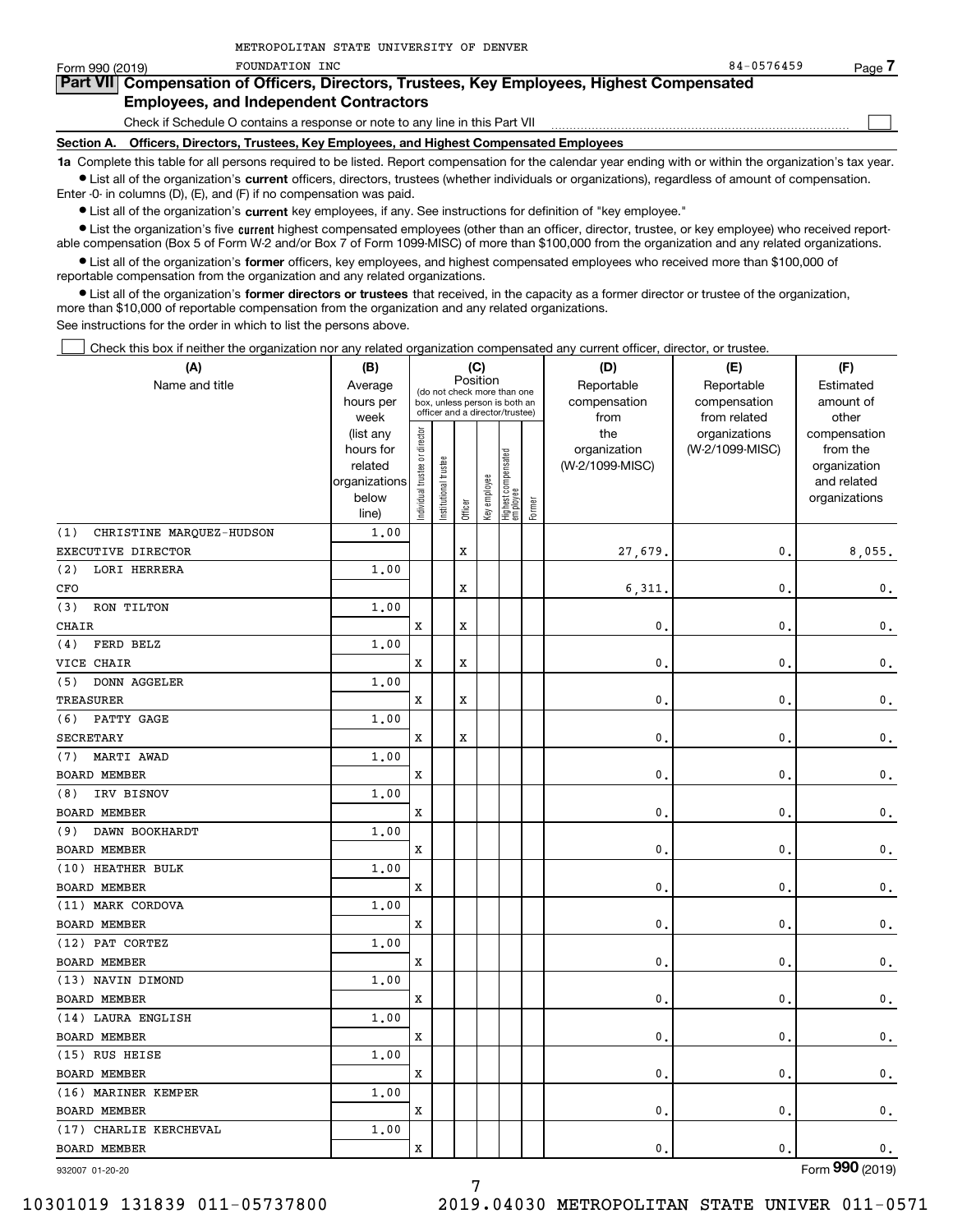| METROPOLITAN STATE UNIVERSITY OF DENVER |  |  |
|-----------------------------------------|--|--|
|                                         |  |  |

| <b>Part VII</b><br>Section A. Officers, Directors, Trustees, Key Employees, and Highest Compensated Employees (continued)<br>(B)<br>(C)<br>(A)<br>(D)<br>(F)<br>(E)<br>Position<br>Average<br>Name and title<br>Reportable<br>Reportable<br>Estimated<br>(do not check more than one<br>hours per<br>compensation<br>compensation<br>amount of<br>box, unless person is both an<br>officer and a director/trustee)<br>week<br>other<br>from related<br>from<br>(list any<br>Individual trustee or director<br>the<br>organizations<br>compensation<br>hours for<br>organization<br>(W-2/1099-MISC)<br>from the<br>  Highest compensated<br>  employee<br>Institutional trustee<br>related<br>(W-2/1099-MISC)<br>organization<br>Key employee<br>organizations<br>and related<br>below<br>organizations<br>Former<br>Officer<br>line)<br>(18) JON L KINNING<br>1,00<br>x<br>0<br>0<br><b>BOARD MEMBER</b><br>(19) RICK KORNFELD<br>1,00<br><b>BOARD MEMBER</b><br>x<br>0<br>0<br>0.<br>1,00<br>(20) EVI MAKOVSKY<br><b>BOARD MEMBER</b><br>x<br>0<br>0<br>0.<br>1,00<br>(21) DONALD MARSHALL<br><b>BOARD MEMBER</b><br>x<br>0<br>0<br>0.<br>(22) JESSE MORREALE<br>1,00<br>x<br>0<br>0<br>0.<br><b>BOARD MEMBER</b><br>(23) JEREMY OSTERMILLER<br>1,00<br>x<br>0<br>0<br>$\mathbf 0$ .<br><b>BOARD MEMBER</b><br>(24) CINDY PARSONS<br>1,00<br>x<br>0<br>0<br>0.<br><b>BOARD MEMBER</b><br>(25) SHANE PORTFOLIO<br>1,00<br><b>BOARD MEMBER</b><br>x<br>0<br>0<br>0.<br>(26) JEFF POTTER<br>1,00<br>X<br><b>BOARD MEMBER</b><br>$\mathbf 0$<br>0<br>0.<br>0.<br>33,990.<br>8,055.<br>$\mathbf{0}$<br>0.<br>c Total from continuation sheets to Part VII, Section A manufactured by<br>0.<br>33,990.<br>8,055.<br>Total number of individuals (including but not limited to those listed above) who received more than \$100,000 of reportable<br>$\mathbf{2}$<br>0<br>compensation from the organization $\blacktriangleright$<br>Yes<br>No<br>З<br>Did the organization list any former officer, director, trustee, key employee, or highest compensated employee on<br>х<br>3<br>For any individual listed on line 1a, is the sum of reportable compensation and other compensation from the organization<br>4<br>х<br>4<br>Did any person listed on line 1a receive or accrue compensation from any unrelated organization or individual for services<br>5<br>Χ<br>5<br><b>Section B. Independent Contractors</b><br>Complete this table for your five highest compensated independent contractors that received more than \$100,000 of compensation from<br>1<br>the organization. Report compensation for the calendar year ending with or within the organization's tax year.<br>(C)<br>(A)<br>(B)<br>Name and business address<br>Description of services<br>Compensation<br>NONE | METROPOLITAN STATE UNIVERSITY OF DENVER<br>FOUNDATION INC |  |  |  |  | 84-0576459 |  | Page 8 |
|----------------------------------------------------------------------------------------------------------------------------------------------------------------------------------------------------------------------------------------------------------------------------------------------------------------------------------------------------------------------------------------------------------------------------------------------------------------------------------------------------------------------------------------------------------------------------------------------------------------------------------------------------------------------------------------------------------------------------------------------------------------------------------------------------------------------------------------------------------------------------------------------------------------------------------------------------------------------------------------------------------------------------------------------------------------------------------------------------------------------------------------------------------------------------------------------------------------------------------------------------------------------------------------------------------------------------------------------------------------------------------------------------------------------------------------------------------------------------------------------------------------------------------------------------------------------------------------------------------------------------------------------------------------------------------------------------------------------------------------------------------------------------------------------------------------------------------------------------------------------------------------------------------------------------------------------------------------------------------------------------------------------------------------------------------------------------------------------------------------------------------------------------------------------------------------------------------------------------------------------------------------------------------------------------------------------------------------------------------------------------------------------------------------------------------------------------------------------------------------------------------------------------------------------------------------------------------------------------------------------------------------------------------------------------------------------------------------------------------------------------------------------------------------|-----------------------------------------------------------|--|--|--|--|------------|--|--------|
|                                                                                                                                                                                                                                                                                                                                                                                                                                                                                                                                                                                                                                                                                                                                                                                                                                                                                                                                                                                                                                                                                                                                                                                                                                                                                                                                                                                                                                                                                                                                                                                                                                                                                                                                                                                                                                                                                                                                                                                                                                                                                                                                                                                                                                                                                                                                                                                                                                                                                                                                                                                                                                                                                                                                                                                        | Form 990 (2019)                                           |  |  |  |  |            |  |        |
|                                                                                                                                                                                                                                                                                                                                                                                                                                                                                                                                                                                                                                                                                                                                                                                                                                                                                                                                                                                                                                                                                                                                                                                                                                                                                                                                                                                                                                                                                                                                                                                                                                                                                                                                                                                                                                                                                                                                                                                                                                                                                                                                                                                                                                                                                                                                                                                                                                                                                                                                                                                                                                                                                                                                                                                        |                                                           |  |  |  |  |            |  |        |
| $\mathbf{0}$ .                                                                                                                                                                                                                                                                                                                                                                                                                                                                                                                                                                                                                                                                                                                                                                                                                                                                                                                                                                                                                                                                                                                                                                                                                                                                                                                                                                                                                                                                                                                                                                                                                                                                                                                                                                                                                                                                                                                                                                                                                                                                                                                                                                                                                                                                                                                                                                                                                                                                                                                                                                                                                                                                                                                                                                         |                                                           |  |  |  |  |            |  |        |
|                                                                                                                                                                                                                                                                                                                                                                                                                                                                                                                                                                                                                                                                                                                                                                                                                                                                                                                                                                                                                                                                                                                                                                                                                                                                                                                                                                                                                                                                                                                                                                                                                                                                                                                                                                                                                                                                                                                                                                                                                                                                                                                                                                                                                                                                                                                                                                                                                                                                                                                                                                                                                                                                                                                                                                                        |                                                           |  |  |  |  |            |  |        |
|                                                                                                                                                                                                                                                                                                                                                                                                                                                                                                                                                                                                                                                                                                                                                                                                                                                                                                                                                                                                                                                                                                                                                                                                                                                                                                                                                                                                                                                                                                                                                                                                                                                                                                                                                                                                                                                                                                                                                                                                                                                                                                                                                                                                                                                                                                                                                                                                                                                                                                                                                                                                                                                                                                                                                                                        |                                                           |  |  |  |  |            |  |        |
|                                                                                                                                                                                                                                                                                                                                                                                                                                                                                                                                                                                                                                                                                                                                                                                                                                                                                                                                                                                                                                                                                                                                                                                                                                                                                                                                                                                                                                                                                                                                                                                                                                                                                                                                                                                                                                                                                                                                                                                                                                                                                                                                                                                                                                                                                                                                                                                                                                                                                                                                                                                                                                                                                                                                                                                        |                                                           |  |  |  |  |            |  |        |
| 0.                                                                                                                                                                                                                                                                                                                                                                                                                                                                                                                                                                                                                                                                                                                                                                                                                                                                                                                                                                                                                                                                                                                                                                                                                                                                                                                                                                                                                                                                                                                                                                                                                                                                                                                                                                                                                                                                                                                                                                                                                                                                                                                                                                                                                                                                                                                                                                                                                                                                                                                                                                                                                                                                                                                                                                                     |                                                           |  |  |  |  |            |  |        |
|                                                                                                                                                                                                                                                                                                                                                                                                                                                                                                                                                                                                                                                                                                                                                                                                                                                                                                                                                                                                                                                                                                                                                                                                                                                                                                                                                                                                                                                                                                                                                                                                                                                                                                                                                                                                                                                                                                                                                                                                                                                                                                                                                                                                                                                                                                                                                                                                                                                                                                                                                                                                                                                                                                                                                                                        |                                                           |  |  |  |  |            |  |        |
|                                                                                                                                                                                                                                                                                                                                                                                                                                                                                                                                                                                                                                                                                                                                                                                                                                                                                                                                                                                                                                                                                                                                                                                                                                                                                                                                                                                                                                                                                                                                                                                                                                                                                                                                                                                                                                                                                                                                                                                                                                                                                                                                                                                                                                                                                                                                                                                                                                                                                                                                                                                                                                                                                                                                                                                        |                                                           |  |  |  |  |            |  |        |
|                                                                                                                                                                                                                                                                                                                                                                                                                                                                                                                                                                                                                                                                                                                                                                                                                                                                                                                                                                                                                                                                                                                                                                                                                                                                                                                                                                                                                                                                                                                                                                                                                                                                                                                                                                                                                                                                                                                                                                                                                                                                                                                                                                                                                                                                                                                                                                                                                                                                                                                                                                                                                                                                                                                                                                                        |                                                           |  |  |  |  |            |  |        |
|                                                                                                                                                                                                                                                                                                                                                                                                                                                                                                                                                                                                                                                                                                                                                                                                                                                                                                                                                                                                                                                                                                                                                                                                                                                                                                                                                                                                                                                                                                                                                                                                                                                                                                                                                                                                                                                                                                                                                                                                                                                                                                                                                                                                                                                                                                                                                                                                                                                                                                                                                                                                                                                                                                                                                                                        |                                                           |  |  |  |  |            |  |        |
|                                                                                                                                                                                                                                                                                                                                                                                                                                                                                                                                                                                                                                                                                                                                                                                                                                                                                                                                                                                                                                                                                                                                                                                                                                                                                                                                                                                                                                                                                                                                                                                                                                                                                                                                                                                                                                                                                                                                                                                                                                                                                                                                                                                                                                                                                                                                                                                                                                                                                                                                                                                                                                                                                                                                                                                        |                                                           |  |  |  |  |            |  |        |
|                                                                                                                                                                                                                                                                                                                                                                                                                                                                                                                                                                                                                                                                                                                                                                                                                                                                                                                                                                                                                                                                                                                                                                                                                                                                                                                                                                                                                                                                                                                                                                                                                                                                                                                                                                                                                                                                                                                                                                                                                                                                                                                                                                                                                                                                                                                                                                                                                                                                                                                                                                                                                                                                                                                                                                                        |                                                           |  |  |  |  |            |  |        |
|                                                                                                                                                                                                                                                                                                                                                                                                                                                                                                                                                                                                                                                                                                                                                                                                                                                                                                                                                                                                                                                                                                                                                                                                                                                                                                                                                                                                                                                                                                                                                                                                                                                                                                                                                                                                                                                                                                                                                                                                                                                                                                                                                                                                                                                                                                                                                                                                                                                                                                                                                                                                                                                                                                                                                                                        |                                                           |  |  |  |  |            |  |        |
|                                                                                                                                                                                                                                                                                                                                                                                                                                                                                                                                                                                                                                                                                                                                                                                                                                                                                                                                                                                                                                                                                                                                                                                                                                                                                                                                                                                                                                                                                                                                                                                                                                                                                                                                                                                                                                                                                                                                                                                                                                                                                                                                                                                                                                                                                                                                                                                                                                                                                                                                                                                                                                                                                                                                                                                        |                                                           |  |  |  |  |            |  |        |
|                                                                                                                                                                                                                                                                                                                                                                                                                                                                                                                                                                                                                                                                                                                                                                                                                                                                                                                                                                                                                                                                                                                                                                                                                                                                                                                                                                                                                                                                                                                                                                                                                                                                                                                                                                                                                                                                                                                                                                                                                                                                                                                                                                                                                                                                                                                                                                                                                                                                                                                                                                                                                                                                                                                                                                                        |                                                           |  |  |  |  |            |  |        |
|                                                                                                                                                                                                                                                                                                                                                                                                                                                                                                                                                                                                                                                                                                                                                                                                                                                                                                                                                                                                                                                                                                                                                                                                                                                                                                                                                                                                                                                                                                                                                                                                                                                                                                                                                                                                                                                                                                                                                                                                                                                                                                                                                                                                                                                                                                                                                                                                                                                                                                                                                                                                                                                                                                                                                                                        |                                                           |  |  |  |  |            |  |        |
|                                                                                                                                                                                                                                                                                                                                                                                                                                                                                                                                                                                                                                                                                                                                                                                                                                                                                                                                                                                                                                                                                                                                                                                                                                                                                                                                                                                                                                                                                                                                                                                                                                                                                                                                                                                                                                                                                                                                                                                                                                                                                                                                                                                                                                                                                                                                                                                                                                                                                                                                                                                                                                                                                                                                                                                        |                                                           |  |  |  |  |            |  |        |
|                                                                                                                                                                                                                                                                                                                                                                                                                                                                                                                                                                                                                                                                                                                                                                                                                                                                                                                                                                                                                                                                                                                                                                                                                                                                                                                                                                                                                                                                                                                                                                                                                                                                                                                                                                                                                                                                                                                                                                                                                                                                                                                                                                                                                                                                                                                                                                                                                                                                                                                                                                                                                                                                                                                                                                                        |                                                           |  |  |  |  |            |  |        |
|                                                                                                                                                                                                                                                                                                                                                                                                                                                                                                                                                                                                                                                                                                                                                                                                                                                                                                                                                                                                                                                                                                                                                                                                                                                                                                                                                                                                                                                                                                                                                                                                                                                                                                                                                                                                                                                                                                                                                                                                                                                                                                                                                                                                                                                                                                                                                                                                                                                                                                                                                                                                                                                                                                                                                                                        |                                                           |  |  |  |  |            |  |        |
|                                                                                                                                                                                                                                                                                                                                                                                                                                                                                                                                                                                                                                                                                                                                                                                                                                                                                                                                                                                                                                                                                                                                                                                                                                                                                                                                                                                                                                                                                                                                                                                                                                                                                                                                                                                                                                                                                                                                                                                                                                                                                                                                                                                                                                                                                                                                                                                                                                                                                                                                                                                                                                                                                                                                                                                        |                                                           |  |  |  |  |            |  |        |
|                                                                                                                                                                                                                                                                                                                                                                                                                                                                                                                                                                                                                                                                                                                                                                                                                                                                                                                                                                                                                                                                                                                                                                                                                                                                                                                                                                                                                                                                                                                                                                                                                                                                                                                                                                                                                                                                                                                                                                                                                                                                                                                                                                                                                                                                                                                                                                                                                                                                                                                                                                                                                                                                                                                                                                                        |                                                           |  |  |  |  |            |  |        |
|                                                                                                                                                                                                                                                                                                                                                                                                                                                                                                                                                                                                                                                                                                                                                                                                                                                                                                                                                                                                                                                                                                                                                                                                                                                                                                                                                                                                                                                                                                                                                                                                                                                                                                                                                                                                                                                                                                                                                                                                                                                                                                                                                                                                                                                                                                                                                                                                                                                                                                                                                                                                                                                                                                                                                                                        |                                                           |  |  |  |  |            |  |        |
|                                                                                                                                                                                                                                                                                                                                                                                                                                                                                                                                                                                                                                                                                                                                                                                                                                                                                                                                                                                                                                                                                                                                                                                                                                                                                                                                                                                                                                                                                                                                                                                                                                                                                                                                                                                                                                                                                                                                                                                                                                                                                                                                                                                                                                                                                                                                                                                                                                                                                                                                                                                                                                                                                                                                                                                        |                                                           |  |  |  |  |            |  |        |
|                                                                                                                                                                                                                                                                                                                                                                                                                                                                                                                                                                                                                                                                                                                                                                                                                                                                                                                                                                                                                                                                                                                                                                                                                                                                                                                                                                                                                                                                                                                                                                                                                                                                                                                                                                                                                                                                                                                                                                                                                                                                                                                                                                                                                                                                                                                                                                                                                                                                                                                                                                                                                                                                                                                                                                                        |                                                           |  |  |  |  |            |  |        |
|                                                                                                                                                                                                                                                                                                                                                                                                                                                                                                                                                                                                                                                                                                                                                                                                                                                                                                                                                                                                                                                                                                                                                                                                                                                                                                                                                                                                                                                                                                                                                                                                                                                                                                                                                                                                                                                                                                                                                                                                                                                                                                                                                                                                                                                                                                                                                                                                                                                                                                                                                                                                                                                                                                                                                                                        |                                                           |  |  |  |  |            |  |        |
|                                                                                                                                                                                                                                                                                                                                                                                                                                                                                                                                                                                                                                                                                                                                                                                                                                                                                                                                                                                                                                                                                                                                                                                                                                                                                                                                                                                                                                                                                                                                                                                                                                                                                                                                                                                                                                                                                                                                                                                                                                                                                                                                                                                                                                                                                                                                                                                                                                                                                                                                                                                                                                                                                                                                                                                        |                                                           |  |  |  |  |            |  |        |
|                                                                                                                                                                                                                                                                                                                                                                                                                                                                                                                                                                                                                                                                                                                                                                                                                                                                                                                                                                                                                                                                                                                                                                                                                                                                                                                                                                                                                                                                                                                                                                                                                                                                                                                                                                                                                                                                                                                                                                                                                                                                                                                                                                                                                                                                                                                                                                                                                                                                                                                                                                                                                                                                                                                                                                                        |                                                           |  |  |  |  |            |  |        |
|                                                                                                                                                                                                                                                                                                                                                                                                                                                                                                                                                                                                                                                                                                                                                                                                                                                                                                                                                                                                                                                                                                                                                                                                                                                                                                                                                                                                                                                                                                                                                                                                                                                                                                                                                                                                                                                                                                                                                                                                                                                                                                                                                                                                                                                                                                                                                                                                                                                                                                                                                                                                                                                                                                                                                                                        |                                                           |  |  |  |  |            |  |        |
|                                                                                                                                                                                                                                                                                                                                                                                                                                                                                                                                                                                                                                                                                                                                                                                                                                                                                                                                                                                                                                                                                                                                                                                                                                                                                                                                                                                                                                                                                                                                                                                                                                                                                                                                                                                                                                                                                                                                                                                                                                                                                                                                                                                                                                                                                                                                                                                                                                                                                                                                                                                                                                                                                                                                                                                        |                                                           |  |  |  |  |            |  |        |
|                                                                                                                                                                                                                                                                                                                                                                                                                                                                                                                                                                                                                                                                                                                                                                                                                                                                                                                                                                                                                                                                                                                                                                                                                                                                                                                                                                                                                                                                                                                                                                                                                                                                                                                                                                                                                                                                                                                                                                                                                                                                                                                                                                                                                                                                                                                                                                                                                                                                                                                                                                                                                                                                                                                                                                                        |                                                           |  |  |  |  |            |  |        |
|                                                                                                                                                                                                                                                                                                                                                                                                                                                                                                                                                                                                                                                                                                                                                                                                                                                                                                                                                                                                                                                                                                                                                                                                                                                                                                                                                                                                                                                                                                                                                                                                                                                                                                                                                                                                                                                                                                                                                                                                                                                                                                                                                                                                                                                                                                                                                                                                                                                                                                                                                                                                                                                                                                                                                                                        |                                                           |  |  |  |  |            |  |        |
|                                                                                                                                                                                                                                                                                                                                                                                                                                                                                                                                                                                                                                                                                                                                                                                                                                                                                                                                                                                                                                                                                                                                                                                                                                                                                                                                                                                                                                                                                                                                                                                                                                                                                                                                                                                                                                                                                                                                                                                                                                                                                                                                                                                                                                                                                                                                                                                                                                                                                                                                                                                                                                                                                                                                                                                        |                                                           |  |  |  |  |            |  |        |
|                                                                                                                                                                                                                                                                                                                                                                                                                                                                                                                                                                                                                                                                                                                                                                                                                                                                                                                                                                                                                                                                                                                                                                                                                                                                                                                                                                                                                                                                                                                                                                                                                                                                                                                                                                                                                                                                                                                                                                                                                                                                                                                                                                                                                                                                                                                                                                                                                                                                                                                                                                                                                                                                                                                                                                                        |                                                           |  |  |  |  |            |  |        |
|                                                                                                                                                                                                                                                                                                                                                                                                                                                                                                                                                                                                                                                                                                                                                                                                                                                                                                                                                                                                                                                                                                                                                                                                                                                                                                                                                                                                                                                                                                                                                                                                                                                                                                                                                                                                                                                                                                                                                                                                                                                                                                                                                                                                                                                                                                                                                                                                                                                                                                                                                                                                                                                                                                                                                                                        |                                                           |  |  |  |  |            |  |        |
|                                                                                                                                                                                                                                                                                                                                                                                                                                                                                                                                                                                                                                                                                                                                                                                                                                                                                                                                                                                                                                                                                                                                                                                                                                                                                                                                                                                                                                                                                                                                                                                                                                                                                                                                                                                                                                                                                                                                                                                                                                                                                                                                                                                                                                                                                                                                                                                                                                                                                                                                                                                                                                                                                                                                                                                        |                                                           |  |  |  |  |            |  |        |
|                                                                                                                                                                                                                                                                                                                                                                                                                                                                                                                                                                                                                                                                                                                                                                                                                                                                                                                                                                                                                                                                                                                                                                                                                                                                                                                                                                                                                                                                                                                                                                                                                                                                                                                                                                                                                                                                                                                                                                                                                                                                                                                                                                                                                                                                                                                                                                                                                                                                                                                                                                                                                                                                                                                                                                                        |                                                           |  |  |  |  |            |  |        |
|                                                                                                                                                                                                                                                                                                                                                                                                                                                                                                                                                                                                                                                                                                                                                                                                                                                                                                                                                                                                                                                                                                                                                                                                                                                                                                                                                                                                                                                                                                                                                                                                                                                                                                                                                                                                                                                                                                                                                                                                                                                                                                                                                                                                                                                                                                                                                                                                                                                                                                                                                                                                                                                                                                                                                                                        |                                                           |  |  |  |  |            |  |        |
|                                                                                                                                                                                                                                                                                                                                                                                                                                                                                                                                                                                                                                                                                                                                                                                                                                                                                                                                                                                                                                                                                                                                                                                                                                                                                                                                                                                                                                                                                                                                                                                                                                                                                                                                                                                                                                                                                                                                                                                                                                                                                                                                                                                                                                                                                                                                                                                                                                                                                                                                                                                                                                                                                                                                                                                        |                                                           |  |  |  |  |            |  |        |

| $\mathbf{2}$ | Total number of independent contractors (including but not limited to those listed above) who received more than<br>$$100,000$ of compensation from the organization $\blacktriangleright$ |                 |
|--------------|--------------------------------------------------------------------------------------------------------------------------------------------------------------------------------------------|-----------------|
|              | SEE PART VII, SECTION A CONTINUATION SHEETS                                                                                                                                                | Form 990 (2019) |

932008 01-20-20

8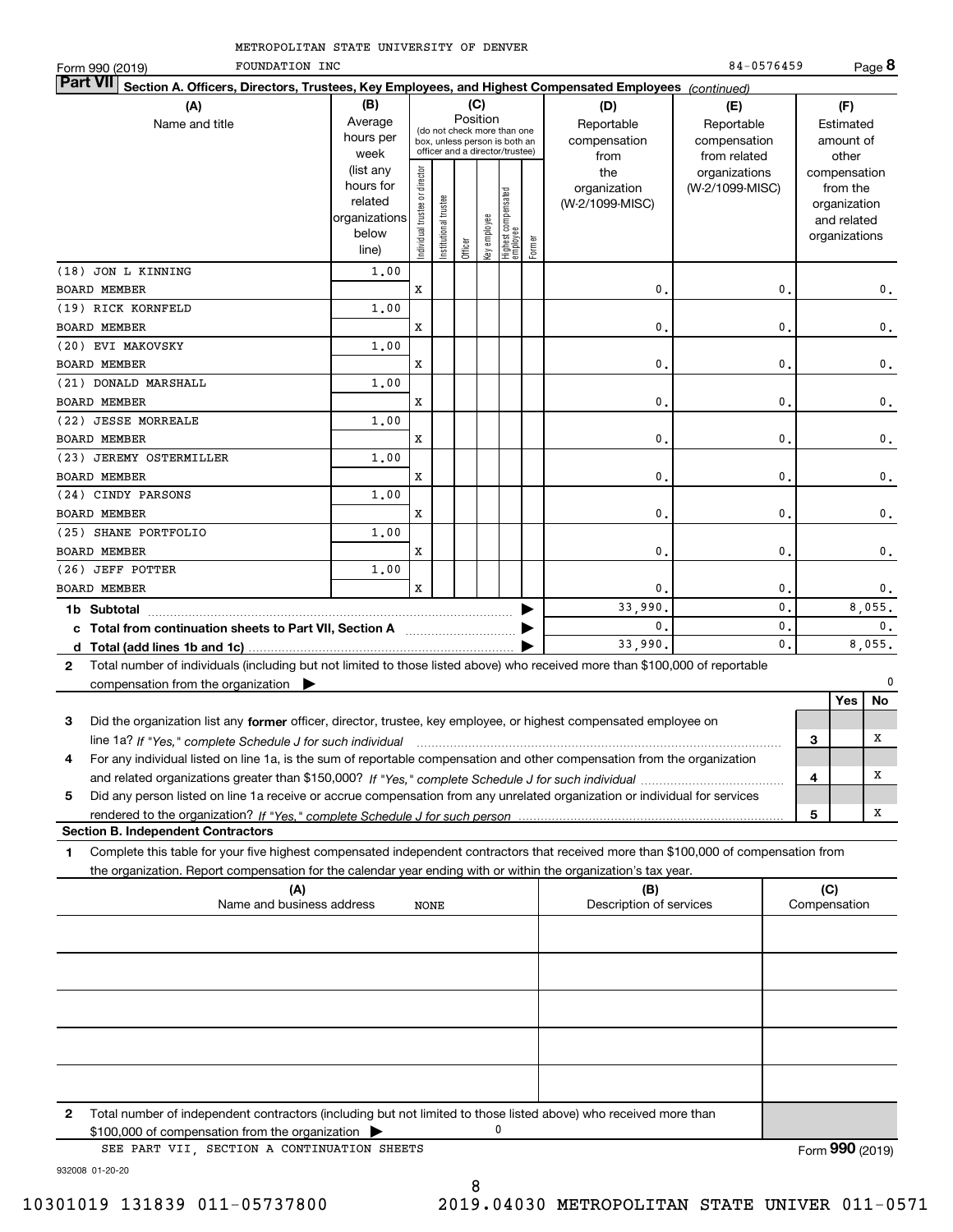| METROPOLITAN STATE UNIVERSITY OF DENVER |
|-----------------------------------------|
|-----------------------------------------|

FOUNDATION INC 84-0576459 Form 990 **Part VII Section A. Officers, Directors, Trustees, Key Employees, and Highest Compensated Employees**  *(continued)* **(A) (B) (C) (D) (E) (F)** Name and title **Average** Position ReportableReportableEstimated(check all that apply) compensation compensation amount of hours from from related otherper compensationweektheorganizations Highest compensated employee Highest compensated employee (list any Individual trustee or director organization (W-2/1099-MISC)from the trustee or director hours for organization (W-2/1099-MISC) Institutional trustee Institutional trustee and related relatedKey employee organizations organizations Individual belowFormer Officer line) (27) JON ROBINSON 1.00 BOARD MEMBER THRU 4-20 0.0.X0. (28) ROBIN SADLER 1.00 BOARD MEMBER THRU 1-20  $\mathbf{0}$ .  $\mathbf{0}$ . X0. 1.00(29) STAN SENA BOARD MEMBER X $\mathbf{0}$ .  $\mathbf{0}$ . 0.(30) CHRIS SMITH 1.00BOARD MEMBER THRU 8-19  $\mathbf{0}$ .  $\mathbf{0}$ . X0. (31) MARILEE UTTER 1.00 $\mathbf{0}$ .  $\mathbf{0}$ . BOARD MEMBER X0. (32) JOE VOSTREJS 1.00BOARD MEMBER THRU 6-20  $\mathbf{0}$ .  $\mathbf{0}$ . X0. (33) CHARLIE WALLING 1.00BOARD MEMBER X0.0.0. (34) JULIE WINSLOW 1.00BOARD MEMBER THRU 4-20 X $\mathbf{0}$ 0.0. Total to Part VII, Section A, line 1c

932201 04-01-19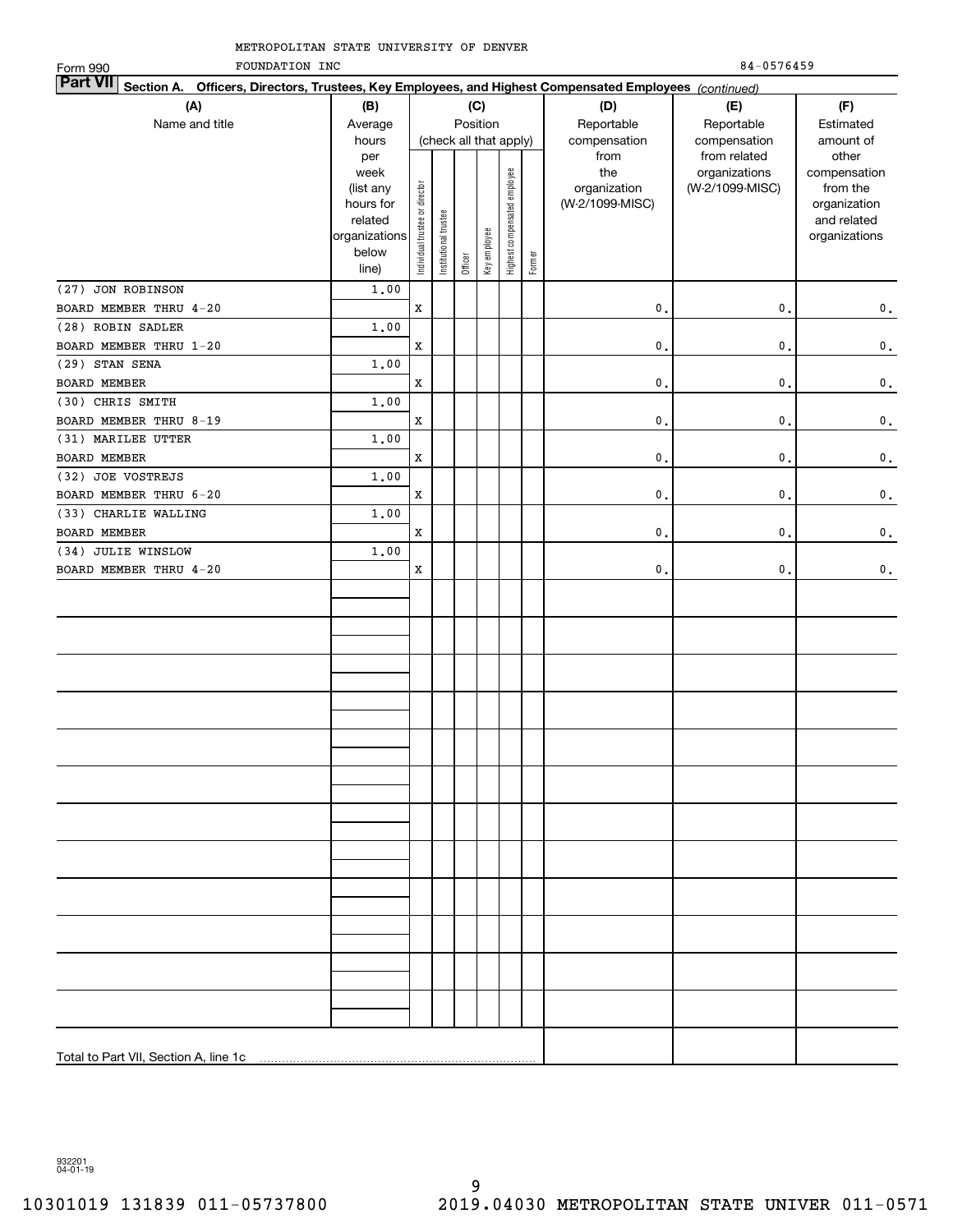FOUNDATION INC 84-0576459 **9**Form 990 (2019) FOUNDATION INC 84-0576459 Page **Part VIII Statement of Revenue**  $\mathcal{L}^{\text{max}}$ Check if Schedule O contains a response or note to any line in this Part VIII  $\overline{(D)}$ **(A) (B) (C) (D)** Revenue excluded Total revenue  $\vert$  Related or exempt Unrelatedfrom tax under function revenue business revenue sections 512 - 514 **Contributions, Gifts, Grants**<br>and Other Similar Amounts **1 a** Federated campaigns **Contributions, Gifts, Grants and Other Similar Amounts** ~~~~~**1ab** Membership dues \_\_\_\_\_\_\_\_\_\_\_\_\_\_\_ **1bc**Fundraising events ~~~~~~~ **1cd** Related organizations …………… **1de** Government grants (contributions) **1ef** All other contributions, gifts, grants, and 6,520,451. similar amounts not included above  $\,\ldots\,$ **1f**519,052. **1**\$**g** Noncash contributions included in lines 1a-1f 1g 6,520,451. **h Total.**  Add lines 1a-1f | **Business Code** 144,350. **a2**UNIVERSITY DEPARTMENT 900099 144,350. Program Service<br>Revenue **Program Service bRevenue cdef** All other program service revenue .............. 144,350. **gTotal.**  Add lines 2a-2f | Investment income (including dividends, interest, and **3**584,812. -4,295. 589,107. other similar amounts) ~~~~~~~~~~~~~~~~~ | Income from investment of tax-exempt bond proceeds **4** $\blacksquare$ **5**Royalties | (i) Real (ii) Personal 131,937. **6 a** Gross rents ............... **6a**68,163. **6bb** Less: rental expenses  $\ldots$ 63,774. **6cc** Rental income or (loss) 63,774. 63,774.  $\blacktriangleright$ **d** Net rental income or (loss) (i) Securities (ii) Other **7 a** Gross amount from sales of 3,413,480. assets other than inventory **7ab** Less: cost or other basis 3,332,258. **Other Revenue Other Revenue** and sales expenses **7b7c**81,222. **c** Gain or (loss) …………… 81,222. **d**Net gain or (loss) | **8 a** Gross income from fundraising events (not including \$ ofcontributions reported on line 1c). See Part IV, line 18 ~~~~~~~~~~~~ 6,884. **8a**3,677. **8bb** Less: direct expenses  $^{(1)}$ 3,207. 3,207. **c** Net income or (loss) from fundraising events **............... 9 a** Gross income from gaming activities. See Part IV, line 19 ~~~~~~~~~~~~ **9a9bb** Less: direct expenses \_\_\_\_\_\_\_\_\_\_\_\_\_\_\_\_\_\_  $\blacktriangleright$ **c** Net income or (loss) from gaming activities . . . . . . . . . . . . . . . . . . **10 a** Gross sales of inventory, less returns and allowances ~~~~~~~~~~~~ **10a10bb** Less: cost of goods sold  $^{[1]}$  .....................  $\blacksquare$ **c** Net income or (loss) from sales of inventory . . . . . . . . . . . . . . . . . . **Business Code** scellaneous **Miscellaneous 11 a** Revenue **Revenue bcd** All other revenue  $\ldots$   $\ldots$   $\ldots$   $\ldots$   $\ldots$   $\ldots$   $\ldots$   $\ldots$ **eTotal.**  Add lines 11a-11d |  $7,397,816.$  144,350.  $-4,295.$  737,310. **12Total revenue.**  See instructions | 

932009 01-20-20

10

10301019 131839 011-05737800 2019.04030 METROPOLITAN STATE UNIVER 011-0571

Form (2019) **990**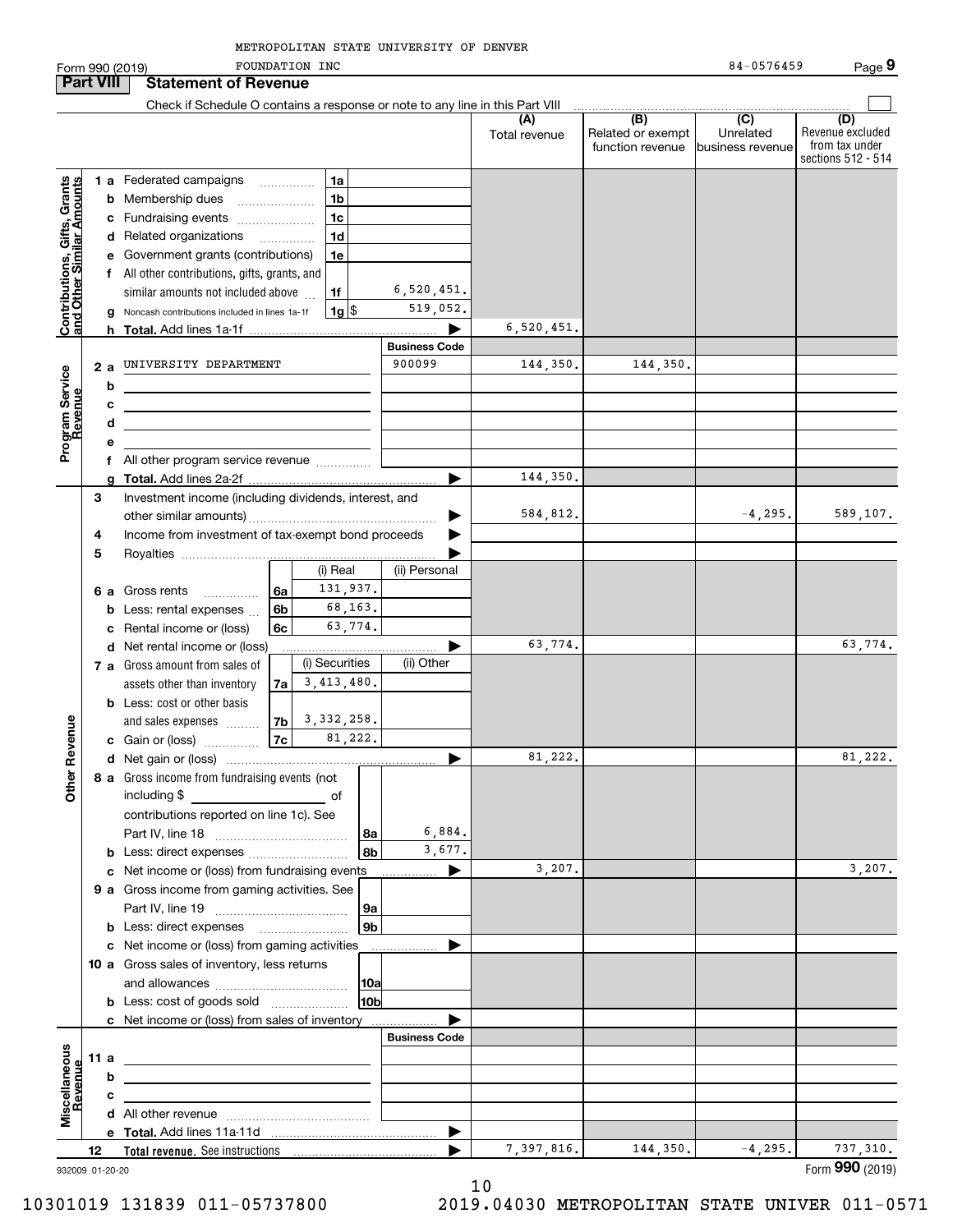Form 990 (2019) POUNDATION INC 64-0576459 FOUNDATION INC

**Part IX Statement of Functional Expenses**

|              | Section 501(c)(3) and 501(c)(4) organizations must complete all columns. All other organizations must complete column (A).<br>Check if Schedule O contains a response or note to any line in this Part IX  |                |                             |                                    |                         |
|--------------|------------------------------------------------------------------------------------------------------------------------------------------------------------------------------------------------------------|----------------|-----------------------------|------------------------------------|-------------------------|
|              | Do not include amounts reported on lines 6b,                                                                                                                                                               | (A)            | (B)                         | (C)                                | (D)                     |
|              | 7b, 8b, 9b, and 10b of Part VIII.                                                                                                                                                                          | Total expenses | Program service<br>expenses | Management and<br>general expenses | Fundraising<br>expenses |
| 1.           | Grants and other assistance to domestic organizations                                                                                                                                                      |                |                             |                                    |                         |
|              | and domestic governments. See Part IV, line 21                                                                                                                                                             | 4,348,086.     | 4,348,086.                  |                                    |                         |
| $\mathbf{2}$ | Grants and other assistance to domestic                                                                                                                                                                    |                |                             |                                    |                         |
|              | individuals. See Part IV, line 22                                                                                                                                                                          |                |                             |                                    |                         |
| 3            | Grants and other assistance to foreign                                                                                                                                                                     |                |                             |                                    |                         |
|              | organizations, foreign governments, and foreign                                                                                                                                                            |                |                             |                                    |                         |
|              | individuals. See Part IV, lines 15 and 16                                                                                                                                                                  |                |                             |                                    |                         |
| 4            | Benefits paid to or for members                                                                                                                                                                            |                |                             |                                    |                         |
| 5            | Compensation of current officers, directors,                                                                                                                                                               |                |                             |                                    |                         |
|              |                                                                                                                                                                                                            | 114,271.       |                             | 72,497.                            | 41,774.                 |
| 6            | Compensation not included above to disqualified                                                                                                                                                            |                |                             |                                    |                         |
|              | persons (as defined under section $4958(f)(1)$ ) and                                                                                                                                                       |                |                             |                                    |                         |
|              | persons described in section 4958(c)(3)(B)                                                                                                                                                                 |                |                             |                                    |                         |
| 7            |                                                                                                                                                                                                            | 212,543.       |                             | 212,543.                           |                         |
| 8            | Pension plan accruals and contributions (include                                                                                                                                                           |                |                             |                                    |                         |
|              | section 401(k) and 403(b) employer contributions)                                                                                                                                                          |                |                             |                                    |                         |
| 9            |                                                                                                                                                                                                            | 62,437.        |                             | 62,437.                            |                         |
| 10           |                                                                                                                                                                                                            |                |                             |                                    |                         |
| 11           | Fees for services (nonemployees):                                                                                                                                                                          |                |                             |                                    |                         |
| a            |                                                                                                                                                                                                            |                |                             |                                    |                         |
| b            |                                                                                                                                                                                                            | 17,599.        |                             | 17,599.                            |                         |
|              |                                                                                                                                                                                                            | 24,525.        |                             | 24,525.                            |                         |
| d            |                                                                                                                                                                                                            | 25,000.        |                             | 25,000.                            |                         |
|              | Professional fundraising services. See Part IV, line 17                                                                                                                                                    |                |                             |                                    |                         |
| f            | Investment management fees                                                                                                                                                                                 | 94,745.        |                             | 94,745.                            |                         |
| g            | Other. (If line 11g amount exceeds 10% of line 25,                                                                                                                                                         |                |                             |                                    |                         |
|              | column (A) amount, list line 11g expenses on Sch O.)                                                                                                                                                       |                |                             |                                    |                         |
| 12           |                                                                                                                                                                                                            |                |                             |                                    |                         |
| 13           |                                                                                                                                                                                                            | 44.183.        |                             | 44, 183.                           |                         |
| 14           |                                                                                                                                                                                                            |                |                             |                                    |                         |
| 15           |                                                                                                                                                                                                            |                |                             |                                    |                         |
| 16           |                                                                                                                                                                                                            | 8,274.         |                             | 8,274.                             |                         |
| 17           |                                                                                                                                                                                                            |                |                             |                                    |                         |
| 18           | Payments of travel or entertainment expenses                                                                                                                                                               |                |                             |                                    |                         |
|              | for any federal, state, or local public officials                                                                                                                                                          |                |                             |                                    |                         |
| 19           | Conferences, conventions, and meetings                                                                                                                                                                     | 21,343.        |                             | 21,343.                            |                         |
| 20           | Interest                                                                                                                                                                                                   |                |                             |                                    |                         |
| 21           |                                                                                                                                                                                                            |                |                             |                                    |                         |
| 22           | Depreciation, depletion, and amortization                                                                                                                                                                  |                |                             |                                    |                         |
| 23           | Insurance                                                                                                                                                                                                  | 20,942.        |                             | 20,942.                            |                         |
| 24           | Other expenses. Itemize expenses not covered<br>above (List miscellaneous expenses on line 24e. If<br>line 24e amount exceeds 10% of line 25, column (A)<br>amount, list line 24e expenses on Schedule O.) |                |                             |                                    |                         |
| a            | <b>BAD DEBT EXPENSE</b>                                                                                                                                                                                    | 83,750.        |                             | 83,750.                            |                         |
| b            | DISCRETIONARY EXPENSES                                                                                                                                                                                     | 32,732.        |                             | 32,732.                            |                         |
| C            | MISC EXPENSE                                                                                                                                                                                               | 2,857.         |                             | 2,857.                             |                         |
| d            |                                                                                                                                                                                                            |                |                             |                                    |                         |
|              | e All other expenses                                                                                                                                                                                       |                |                             |                                    |                         |
| 25           | Total functional expenses. Add lines 1 through 24e                                                                                                                                                         | 5, 113, 287.   | 4,348,086.                  | 723, 427.                          | 41,774.                 |
| 26           | <b>Joint costs.</b> Complete this line only if the organization                                                                                                                                            |                |                             |                                    |                         |
|              | reported in column (B) joint costs from a combined                                                                                                                                                         |                |                             |                                    |                         |
|              | educational campaign and fundraising solicitation.                                                                                                                                                         |                |                             |                                    |                         |
|              | Check here $\blacktriangleright$<br>if following SOP 98-2 (ASC 958-720)                                                                                                                                    |                |                             |                                    |                         |

11

932010 01-20-20

Form (2019) **990**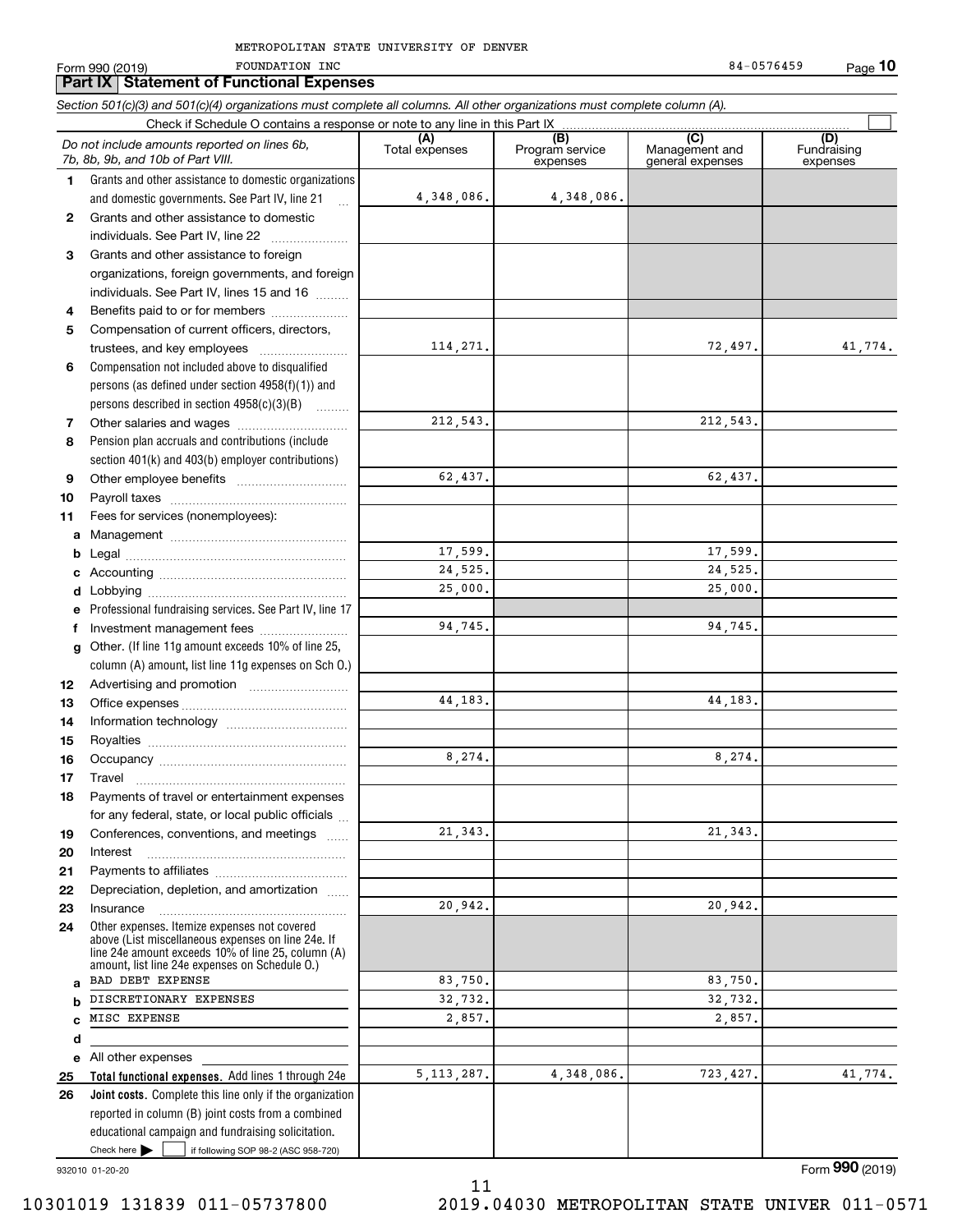**11**

|                             | Part X | <b>Balance Sheet</b>                                                                                                                                                                                                           |                 |            |                          |                 |                    |
|-----------------------------|--------|--------------------------------------------------------------------------------------------------------------------------------------------------------------------------------------------------------------------------------|-----------------|------------|--------------------------|-----------------|--------------------|
|                             |        |                                                                                                                                                                                                                                |                 |            |                          |                 |                    |
|                             |        |                                                                                                                                                                                                                                |                 |            | (A)<br>Beginning of year |                 | (B)<br>End of year |
|                             | 1      |                                                                                                                                                                                                                                |                 |            | 1,387,986.               | 1               | 1,362,804.         |
|                             | 2      |                                                                                                                                                                                                                                |                 |            |                          | $\mathbf{2}$    |                    |
|                             | з      |                                                                                                                                                                                                                                |                 |            | 2,745,503.               | 3               | 2,937,930.         |
|                             | 4      |                                                                                                                                                                                                                                |                 |            | 10,630.                  | 4               | 8,916.             |
|                             | 5      | Loans and other receivables from any current or former officer, director,                                                                                                                                                      |                 |            |                          |                 |                    |
|                             |        | trustee, key employee, creator or founder, substantial contributor, or 35%                                                                                                                                                     |                 |            |                          |                 |                    |
|                             |        | controlled entity or family member of any of these persons                                                                                                                                                                     |                 |            |                          | 5               |                    |
|                             | 6      | Loans and other receivables from other disqualified persons (as defined                                                                                                                                                        |                 |            |                          |                 |                    |
|                             |        | under section $4958(f)(1)$ , and persons described in section $4958(c)(3)(B)$                                                                                                                                                  |                 | 1.1.1.1    |                          | 6               |                    |
|                             | 7      |                                                                                                                                                                                                                                |                 |            |                          | $\overline{7}$  |                    |
| Assets                      | 8      |                                                                                                                                                                                                                                |                 |            |                          | 8               |                    |
|                             | 9      | Prepaid expenses and deferred charges                                                                                                                                                                                          |                 |            | 2,575.                   | 9               | 23,963.            |
|                             |        | <b>10a</b> Land, buildings, and equipment: cost or other                                                                                                                                                                       |                 |            |                          |                 |                    |
|                             |        | basis. Complete Part VI of Schedule D  10a                                                                                                                                                                                     |                 | 1,741,822. |                          |                 |                    |
|                             | b      | Less: accumulated depreciation<br>.                                                                                                                                                                                            | 10 <sub>b</sub> | 371.620.   | 1,405,602.               | 10 <sub>c</sub> | 1,370,202.         |
|                             | 11     |                                                                                                                                                                                                                                |                 |            | 23, 712, 874.            | 11              | 25, 309, 312.      |
|                             | 12     |                                                                                                                                                                                                                                |                 |            | 557,381.                 | 12              | 373, 313.          |
|                             | 13     |                                                                                                                                                                                                                                |                 |            |                          | 13              |                    |
|                             | 14     |                                                                                                                                                                                                                                |                 |            |                          | 14              |                    |
|                             | 15     |                                                                                                                                                                                                                                |                 |            | 15,880.                  | 15              | 14,760.            |
|                             | 16     |                                                                                                                                                                                                                                |                 |            | 29,838,431.              | 16              | 31,401,200.        |
|                             | 17     |                                                                                                                                                                                                                                |                 |            | 777,556.                 | 17              | 337,840.           |
|                             | 18     |                                                                                                                                                                                                                                |                 |            |                          | 18              |                    |
|                             | 19     | Deferred revenue manual contracts and contracts are all the contracts and contracts are contracted and contracts are contracted and contract are contracted and contract are contracted and contract are contracted and contra |                 |            |                          | 19              |                    |
|                             | 20     |                                                                                                                                                                                                                                |                 |            |                          | 20              |                    |
|                             | 21     | Escrow or custodial account liability. Complete Part IV of Schedule D                                                                                                                                                          |                 | .          | 232,081.                 | 21              | 18,884.            |
|                             | 22     | Loans and other payables to any current or former officer, director,                                                                                                                                                           |                 |            |                          |                 |                    |
| Liabilities                 |        | trustee, key employee, creator or founder, substantial contributor, or 35%                                                                                                                                                     |                 |            |                          |                 |                    |
|                             |        | controlled entity or family member of any of these persons                                                                                                                                                                     |                 |            |                          | 22              |                    |
|                             | 23     | Secured mortgages and notes payable to unrelated third parties                                                                                                                                                                 |                 |            |                          | 23              |                    |
|                             | 24     | Unsecured notes and loans payable to unrelated third parties                                                                                                                                                                   |                 |            | $\mathbf{0}$ .           | 24              | 71,700.            |
|                             | 25     | Other liabilities (including federal income tax, payables to related third                                                                                                                                                     |                 |            |                          |                 |                    |
|                             |        | parties, and other liabilities not included on lines 17-24). Complete Part X                                                                                                                                                   |                 |            |                          |                 |                    |
|                             |        | of Schedule D                                                                                                                                                                                                                  |                 |            | 44,231.                  | 25              | 42,716.            |
|                             | 26     | Total liabilities. Add lines 17 through 25                                                                                                                                                                                     |                 |            | 1,053,868.               | 26              | 471,140.           |
|                             |        | Organizations that follow FASB ASC 958, check here $\blacktriangleright$ $\boxed{X}$                                                                                                                                           |                 |            |                          |                 |                    |
|                             |        | and complete lines 27, 28, 32, and 33.                                                                                                                                                                                         |                 |            | 5, 351, 156.             |                 | 5, 525, 463.       |
|                             | 27     |                                                                                                                                                                                                                                |                 |            | 23, 433, 407.            | 27              | 25,404,597.        |
|                             | 28     |                                                                                                                                                                                                                                |                 |            |                          | 28              |                    |
|                             |        | Organizations that do not follow FASB ASC 958, check here $\blacktriangleright$                                                                                                                                                |                 |            |                          |                 |                    |
| Net Assets or Fund Balances | 29     | and complete lines 29 through 33.                                                                                                                                                                                              |                 |            |                          | 29              |                    |
|                             | 30     | Paid-in or capital surplus, or land, building, or equipment fund                                                                                                                                                               |                 |            |                          | 30              |                    |
|                             | 31     | Retained earnings, endowment, accumulated income, or other funds                                                                                                                                                               |                 |            |                          | 31              |                    |
|                             | 32     |                                                                                                                                                                                                                                |                 |            | 28,784,563.              | 32              | 30,930,060.        |
|                             | 33     |                                                                                                                                                                                                                                |                 |            | 29,838,431.              | 33              | 31,401,200.        |
|                             |        |                                                                                                                                                                                                                                |                 |            |                          |                 | Form 990 (2019)    |

932011 01-20-20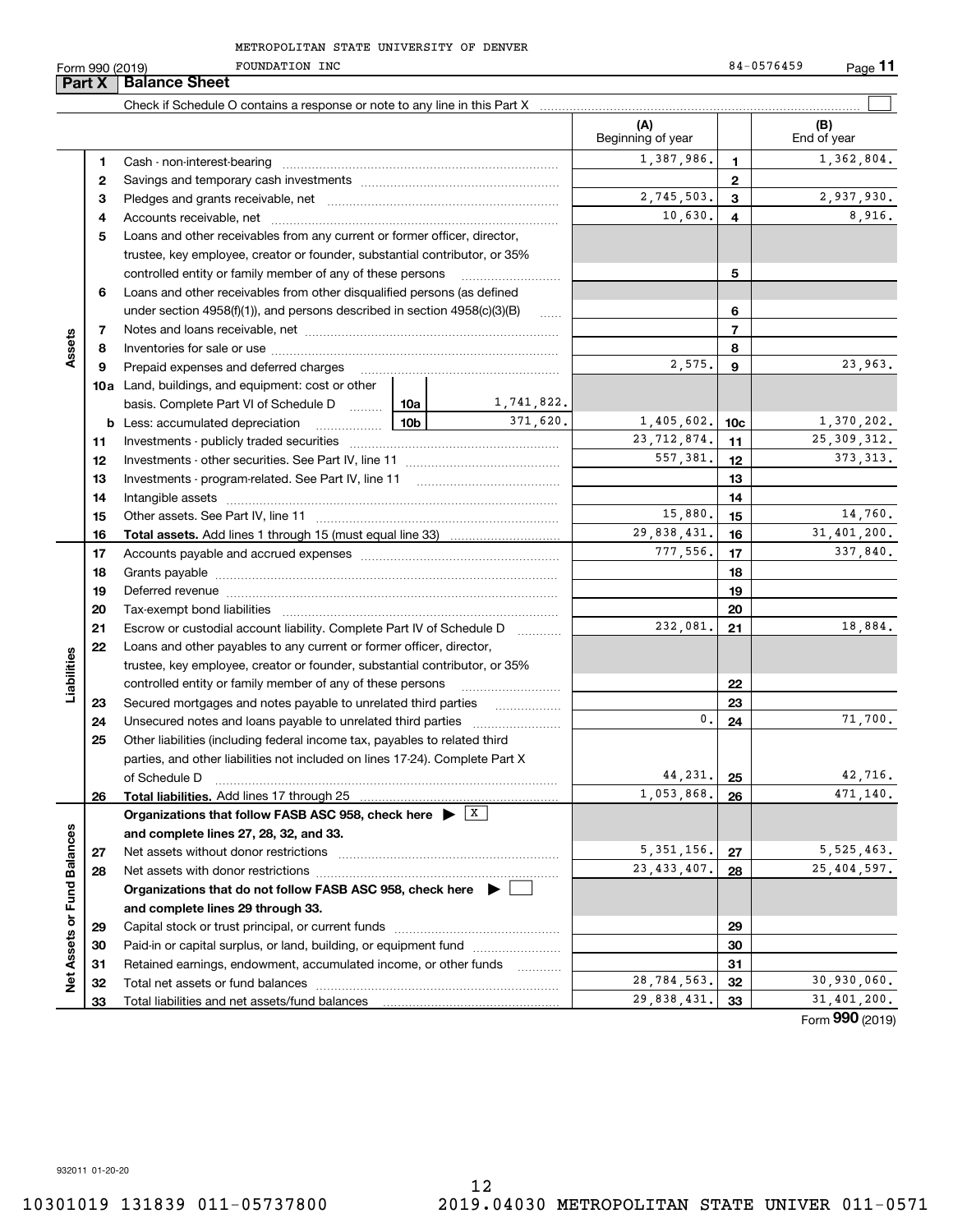|    | METROPOLITAN STATE UNIVERSITY OF DENVER                                                                                                                                                                                                                                                                                                                                                                                                                                 |                         |                |              |             |
|----|-------------------------------------------------------------------------------------------------------------------------------------------------------------------------------------------------------------------------------------------------------------------------------------------------------------------------------------------------------------------------------------------------------------------------------------------------------------------------|-------------------------|----------------|--------------|-------------|
|    | <b>FOUNDATION INC</b><br>Form 990 (2019)                                                                                                                                                                                                                                                                                                                                                                                                                                | 84-0576459              |                |              | Page $12$   |
|    | <b>Reconciliation of Net Assets</b><br>Part XI                                                                                                                                                                                                                                                                                                                                                                                                                          |                         |                |              |             |
|    |                                                                                                                                                                                                                                                                                                                                                                                                                                                                         |                         |                |              |             |
|    |                                                                                                                                                                                                                                                                                                                                                                                                                                                                         |                         |                |              |             |
| 1  |                                                                                                                                                                                                                                                                                                                                                                                                                                                                         | 1.                      |                | 7,397,816.   |             |
| 2  |                                                                                                                                                                                                                                                                                                                                                                                                                                                                         | $\mathbf{2}$            |                | 5, 113, 287. |             |
| З  | Revenue less expenses. Subtract line 2 from line 1                                                                                                                                                                                                                                                                                                                                                                                                                      | 3                       |                |              | 2,284,529.  |
| 4  |                                                                                                                                                                                                                                                                                                                                                                                                                                                                         | $\overline{\mathbf{4}}$ |                |              | 28,784,563. |
| 5  |                                                                                                                                                                                                                                                                                                                                                                                                                                                                         | 5                       |                |              | $-139,032.$ |
| 6  | Donated services and use of facilities [111] Donated and the service of facilities [11] Donated services and use of facilities [11] Donated and the service of the service of the service of the service of the service of the                                                                                                                                                                                                                                          | 6                       |                |              |             |
| 7  | Investment expenses www.communication.com/www.communication.com/www.communication.com/www.com                                                                                                                                                                                                                                                                                                                                                                           | $\overline{7}$          |                |              |             |
| 8  | Prior period adjustments<br>$\begin{minipage}{0.5\textwidth} \begin{tabular}{ l l l } \hline \multicolumn{1}{ l l l } \hline \multicolumn{1}{ l l } \multicolumn{1}{ l } \multicolumn{1}{ l } \multicolumn{1}{ l } \multicolumn{1}{ l } \multicolumn{1}{ l } \multicolumn{1}{ l } \multicolumn{1}{ l } \multicolumn{1}{ l } \multicolumn{1}{ l } \multicolumn{1}{ l } \multicolumn{1}{ l } \multicolumn{1}{ l } \multicolumn{1}{ l } \multicolumn{1}{ l } \multicolumn$ | 8                       |                |              |             |
| 9  | Other changes in net assets or fund balances (explain on Schedule O)                                                                                                                                                                                                                                                                                                                                                                                                    | $\mathbf{Q}$            |                |              | 0.          |
| 10 | Net assets or fund balances at end of year. Combine lines 3 through 9 (must equal Part X, line 32,                                                                                                                                                                                                                                                                                                                                                                      |                         |                |              |             |
|    | column (B))                                                                                                                                                                                                                                                                                                                                                                                                                                                             | 10                      |                | 30,930,060.  |             |
|    | <b>Part XII</b> Financial Statements and Reporting                                                                                                                                                                                                                                                                                                                                                                                                                      |                         |                |              |             |
|    | Check if Schedule O contains a response or note to any line in this Part XII [11] [12] Check if Schedule O contains a response or note to any line in this Part XII                                                                                                                                                                                                                                                                                                     |                         |                |              | x           |
|    |                                                                                                                                                                                                                                                                                                                                                                                                                                                                         |                         |                | Yes          | No          |
| 1  | $X$ Accrual<br>Accounting method used to prepare the Form 990: <u>[16</u> ] Cash<br>Other                                                                                                                                                                                                                                                                                                                                                                               |                         |                |              |             |
|    | If the organization changed its method of accounting from a prior year or checked "Other," explain in Schedule O.                                                                                                                                                                                                                                                                                                                                                       |                         |                |              |             |
|    | 2a Were the organization's financial statements compiled or reviewed by an independent accountant?                                                                                                                                                                                                                                                                                                                                                                      |                         | 2a             |              | х           |
|    | If "Yes," check a box below to indicate whether the financial statements for the year were compiled or reviewed on a                                                                                                                                                                                                                                                                                                                                                    |                         |                |              |             |
|    | separate basis, consolidated basis, or both:                                                                                                                                                                                                                                                                                                                                                                                                                            |                         |                |              |             |
|    | Separate basis<br><b>Consolidated basis</b><br>Both consolidated and separate basis                                                                                                                                                                                                                                                                                                                                                                                     |                         |                |              |             |
|    | <b>b</b> Were the organization's financial statements audited by an independent accountant?                                                                                                                                                                                                                                                                                                                                                                             |                         | 2 <sub>b</sub> | х            |             |
|    | If "Yes," check a box below to indicate whether the financial statements for the year were audited on a separate basis,                                                                                                                                                                                                                                                                                                                                                 |                         |                |              |             |
|    | consolidated basis, or both:                                                                                                                                                                                                                                                                                                                                                                                                                                            |                         |                |              |             |
|    | $\boxed{\textbf{X}}$ Consolidated basis<br>Separate basis<br>Both consolidated and separate basis                                                                                                                                                                                                                                                                                                                                                                       |                         |                |              |             |
|    | c If "Yes" to line 2a or 2b, does the organization have a committee that assumes responsibility for oversight of the audit,                                                                                                                                                                                                                                                                                                                                             |                         |                |              |             |
|    |                                                                                                                                                                                                                                                                                                                                                                                                                                                                         |                         | 2c             | х            |             |
|    | If the organization changed either its oversight process or selection process during the tax year, explain on Schedule O.                                                                                                                                                                                                                                                                                                                                               |                         |                |              |             |
|    | 3a As a result of a federal award, was the organization required to undergo an audit or audits as set forth in the Single Audit                                                                                                                                                                                                                                                                                                                                         |                         |                |              |             |
|    |                                                                                                                                                                                                                                                                                                                                                                                                                                                                         |                         | За             |              | х           |
|    | b If "Yes," did the organization undergo the required audit or audits? If the organization did not undergo the required audit                                                                                                                                                                                                                                                                                                                                           |                         |                |              |             |
|    | or audits, explain why on Schedule O and describe any steps taken to undergo such audits [11] contains the school of audits [11] or audits [11] or audits [11] or audits [11] or audits [11] or audits [11] or audits [11] or                                                                                                                                                                                                                                           |                         | 3b             |              |             |
|    |                                                                                                                                                                                                                                                                                                                                                                                                                                                                         |                         |                | <u>nnn</u>   |             |

Form (2019) **990**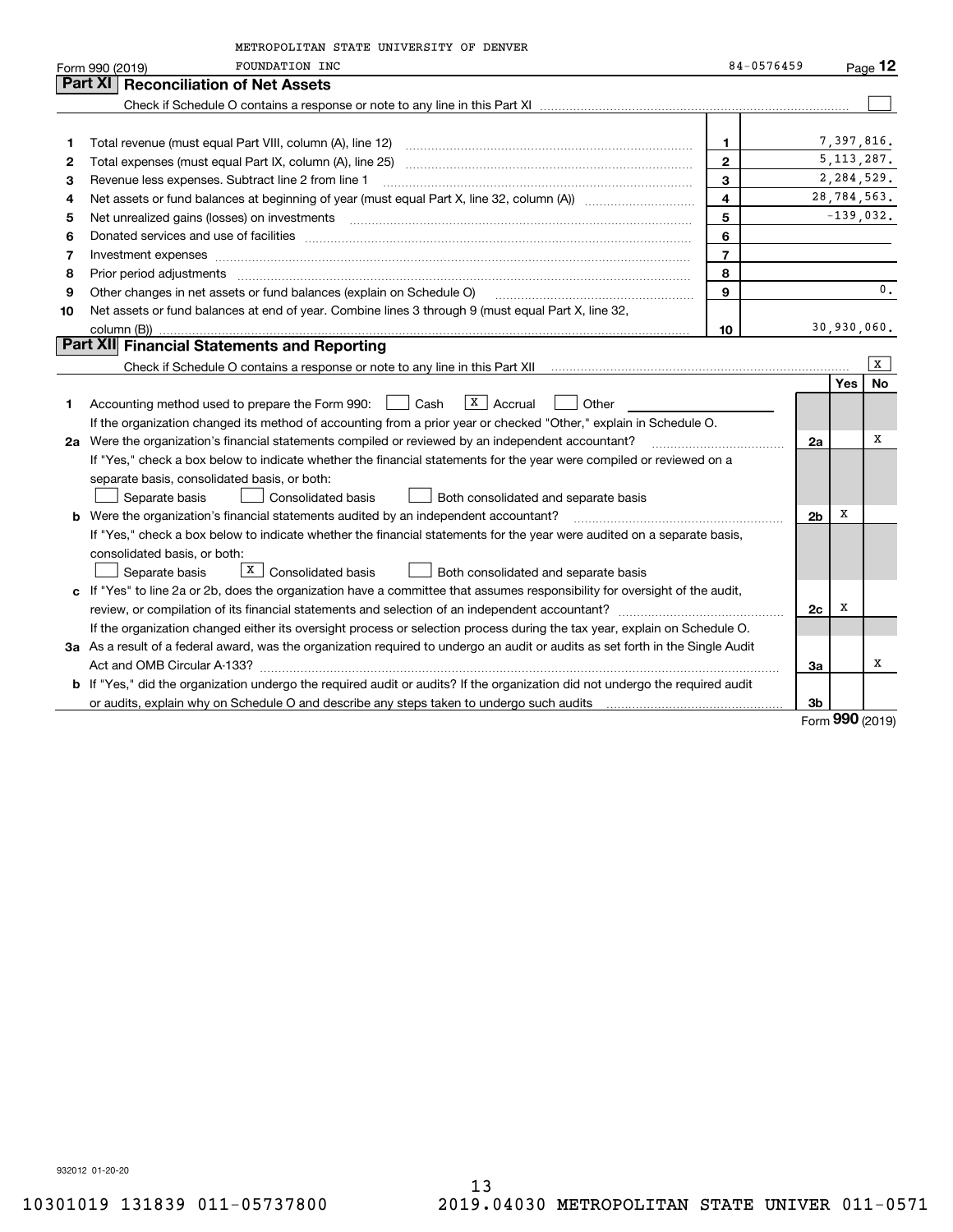| <b>SCHEDULE A</b>          |                                               |                                                                        |                                                                                                                                                                                                                                                                                  |     |                                                                |                            | OMB No. 1545-0047                     |
|----------------------------|-----------------------------------------------|------------------------------------------------------------------------|----------------------------------------------------------------------------------------------------------------------------------------------------------------------------------------------------------------------------------------------------------------------------------|-----|----------------------------------------------------------------|----------------------------|---------------------------------------|
| (Form 990 or 990-EZ)       |                                               |                                                                        | <b>Public Charity Status and Public Support</b><br>Complete if the organization is a section 501(c)(3) organization or a section                                                                                                                                                 |     |                                                                |                            |                                       |
|                            |                                               |                                                                        | 4947(a)(1) nonexempt charitable trust.                                                                                                                                                                                                                                           |     |                                                                |                            |                                       |
| Department of the Treasury |                                               |                                                                        | Attach to Form 990 or Form 990-EZ.                                                                                                                                                                                                                                               |     |                                                                |                            | <b>Open to Public</b>                 |
| Internal Revenue Service   |                                               |                                                                        | $\blacktriangleright$ Go to www.irs.gov/Form990 for instructions and the latest information.                                                                                                                                                                                     |     |                                                                |                            | Inspection                            |
| Name of the organization   |                                               |                                                                        | METROPOLITAN STATE UNIVERSITY OF DENVER                                                                                                                                                                                                                                          |     |                                                                |                            | <b>Employer identification number</b> |
|                            | <b>FOUNDATION INC</b>                         |                                                                        |                                                                                                                                                                                                                                                                                  |     |                                                                |                            | 84-0576459                            |
| Part I                     |                                               |                                                                        | Reason for Public Charity Status (All organizations must complete this part.) See instructions.                                                                                                                                                                                  |     |                                                                |                            |                                       |
|                            |                                               |                                                                        | The organization is not a private foundation because it is: (For lines 1 through 12, check only one box.)                                                                                                                                                                        |     |                                                                |                            |                                       |
| 1                          |                                               |                                                                        | A church, convention of churches, or association of churches described in section 170(b)(1)(A)(i).                                                                                                                                                                               |     |                                                                |                            |                                       |
| 2                          |                                               |                                                                        | A school described in section 170(b)(1)(A)(ii). (Attach Schedule E (Form 990 or 990-EZ).)                                                                                                                                                                                        |     |                                                                |                            |                                       |
| 3                          |                                               |                                                                        | A hospital or a cooperative hospital service organization described in section $170(b)(1)(A)(iii)$ .                                                                                                                                                                             |     |                                                                |                            |                                       |
| 4<br>city, and state:      |                                               |                                                                        | A medical research organization operated in conjunction with a hospital described in section 170(b)(1)(A)(iii). Enter the hospital's name,                                                                                                                                       |     |                                                                |                            |                                       |
| X<br>5                     |                                               |                                                                        | An organization operated for the benefit of a college or university owned or operated by a governmental unit described in                                                                                                                                                        |     |                                                                |                            |                                       |
|                            | section 170(b)(1)(A)(iv). (Complete Part II.) |                                                                        |                                                                                                                                                                                                                                                                                  |     |                                                                |                            |                                       |
| 6                          |                                               |                                                                        | A federal, state, or local government or governmental unit described in section 170(b)(1)(A)(v).                                                                                                                                                                                 |     |                                                                |                            |                                       |
| 7                          |                                               |                                                                        | An organization that normally receives a substantial part of its support from a governmental unit or from the general public described in                                                                                                                                        |     |                                                                |                            |                                       |
|                            | section 170(b)(1)(A)(vi). (Complete Part II.) |                                                                        |                                                                                                                                                                                                                                                                                  |     |                                                                |                            |                                       |
| 8                          |                                               |                                                                        | A community trust described in section 170(b)(1)(A)(vi). (Complete Part II.)                                                                                                                                                                                                     |     |                                                                |                            |                                       |
| 9                          |                                               |                                                                        | An agricultural research organization described in section 170(b)(1)(A)(ix) operated in conjunction with a land-grant college                                                                                                                                                    |     |                                                                |                            |                                       |
|                            |                                               |                                                                        | or university or a non-land-grant college of agriculture (see instructions). Enter the name, city, and state of the college or                                                                                                                                                   |     |                                                                |                            |                                       |
| university:                |                                               |                                                                        |                                                                                                                                                                                                                                                                                  |     |                                                                |                            |                                       |
| 10                         |                                               |                                                                        | An organization that normally receives: (1) more than 33 1/3% of its support from contributions, membership fees, and gross receipts from                                                                                                                                        |     |                                                                |                            |                                       |
|                            |                                               |                                                                        | activities related to its exempt functions - subject to certain exceptions, and (2) no more than 33 1/3% of its support from gross investment                                                                                                                                    |     |                                                                |                            |                                       |
|                            |                                               |                                                                        | income and unrelated business taxable income (less section 511 tax) from businesses acquired by the organization after June 30, 1975.                                                                                                                                            |     |                                                                |                            |                                       |
|                            | See section 509(a)(2). (Complete Part III.)   |                                                                        |                                                                                                                                                                                                                                                                                  |     |                                                                |                            |                                       |
| 11<br>12                   |                                               |                                                                        | An organization organized and operated exclusively to test for public safety. See section 509(a)(4).                                                                                                                                                                             |     |                                                                |                            |                                       |
|                            |                                               |                                                                        | An organization organized and operated exclusively for the benefit of, to perform the functions of, or to carry out the purposes of one or<br>more publicly supported organizations described in section 509(a)(1) or section 509(a)(2). See section 509(a)(3). Check the box in |     |                                                                |                            |                                       |
|                            |                                               |                                                                        | lines 12a through 12d that describes the type of supporting organization and complete lines 12e, 12f, and 12g.                                                                                                                                                                   |     |                                                                |                            |                                       |
| a                          |                                               |                                                                        | Type I. A supporting organization operated, supervised, or controlled by its supported organization(s), typically by giving                                                                                                                                                      |     |                                                                |                            |                                       |
|                            |                                               |                                                                        | the supported organization(s) the power to regularly appoint or elect a majority of the directors or trustees of the supporting                                                                                                                                                  |     |                                                                |                            |                                       |
|                            |                                               | organization. You must complete Part IV, Sections A and B.             |                                                                                                                                                                                                                                                                                  |     |                                                                |                            |                                       |
| b                          |                                               |                                                                        | Type II. A supporting organization supervised or controlled in connection with its supported organization(s), by having                                                                                                                                                          |     |                                                                |                            |                                       |
|                            |                                               |                                                                        | control or management of the supporting organization vested in the same persons that control or manage the supported                                                                                                                                                             |     |                                                                |                            |                                       |
|                            |                                               |                                                                        | organization(s). You must complete Part IV, Sections A and C.                                                                                                                                                                                                                    |     |                                                                |                            |                                       |
| с                          |                                               |                                                                        | Type III functionally integrated. A supporting organization operated in connection with, and functionally integrated with,                                                                                                                                                       |     |                                                                |                            |                                       |
|                            |                                               |                                                                        | its supported organization(s) (see instructions). You must complete Part IV, Sections A, D, and E.                                                                                                                                                                               |     |                                                                |                            |                                       |
| d                          |                                               |                                                                        | Type III non-functionally integrated. A supporting organization operated in connection with its supported organization(s)                                                                                                                                                        |     |                                                                |                            |                                       |
|                            |                                               |                                                                        | that is not functionally integrated. The organization generally must satisfy a distribution requirement and an attentiveness                                                                                                                                                     |     |                                                                |                            |                                       |
|                            |                                               |                                                                        | requirement (see instructions). You must complete Part IV, Sections A and D, and Part V.                                                                                                                                                                                         |     |                                                                |                            |                                       |
| е                          |                                               |                                                                        | Check this box if the organization received a written determination from the IRS that it is a Type I, Type II, Type III                                                                                                                                                          |     |                                                                |                            |                                       |
|                            |                                               |                                                                        | functionally integrated, or Type III non-functionally integrated supporting organization.                                                                                                                                                                                        |     |                                                                |                            |                                       |
|                            |                                               | Provide the following information about the supported organization(s). |                                                                                                                                                                                                                                                                                  |     |                                                                |                            |                                       |
| (i) Name of supported      |                                               | (ii) EIN                                                               | (iii) Type of organization                                                                                                                                                                                                                                                       |     | (iv) Is the organization listed<br>in your governing document? | (v) Amount of monetary     | (vi) Amount of other                  |
| organization               |                                               |                                                                        | (described on lines 1-10<br>above (see instructions))                                                                                                                                                                                                                            | Yes | No                                                             | support (see instructions) | support (see instructions)            |
|                            |                                               |                                                                        |                                                                                                                                                                                                                                                                                  |     |                                                                |                            |                                       |
|                            |                                               |                                                                        |                                                                                                                                                                                                                                                                                  |     |                                                                |                            |                                       |
|                            |                                               |                                                                        |                                                                                                                                                                                                                                                                                  |     |                                                                |                            |                                       |
|                            |                                               |                                                                        |                                                                                                                                                                                                                                                                                  |     |                                                                |                            |                                       |
|                            |                                               |                                                                        |                                                                                                                                                                                                                                                                                  |     |                                                                |                            |                                       |
|                            |                                               |                                                                        |                                                                                                                                                                                                                                                                                  |     |                                                                |                            |                                       |
|                            |                                               |                                                                        |                                                                                                                                                                                                                                                                                  |     |                                                                |                            |                                       |
|                            |                                               |                                                                        |                                                                                                                                                                                                                                                                                  |     |                                                                |                            |                                       |
|                            |                                               |                                                                        |                                                                                                                                                                                                                                                                                  |     |                                                                |                            |                                       |
|                            |                                               |                                                                        |                                                                                                                                                                                                                                                                                  |     |                                                                |                            |                                       |
| Total                      |                                               |                                                                        |                                                                                                                                                                                                                                                                                  |     |                                                                |                            |                                       |

LHA For Paperwork Reduction Act Notice, see the Instructions for Form 990 or 990-EZ. 932021 09-25-19 Schedule A (Form 990 or 990-EZ) 2019 14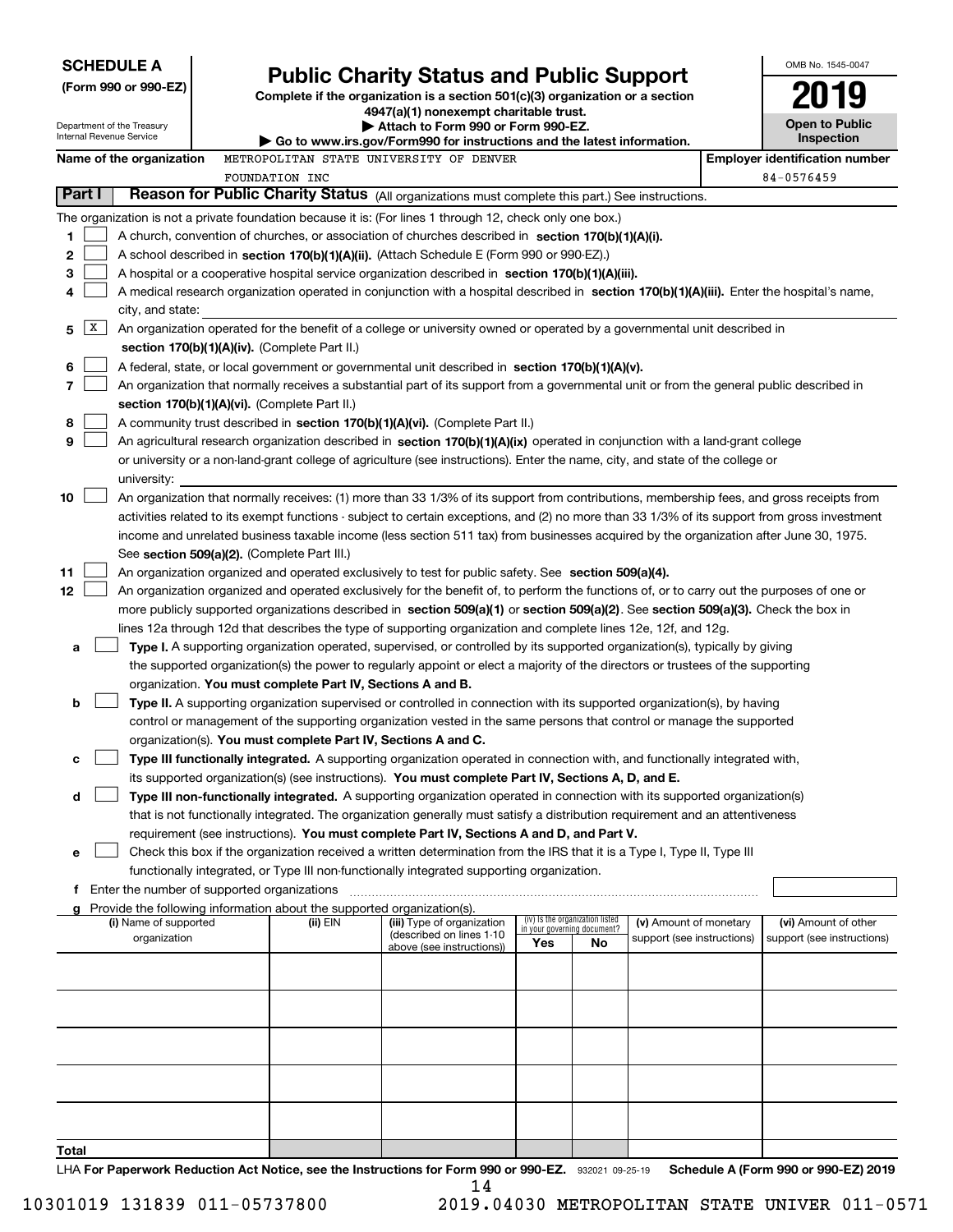| METROPOLITAN STATE UNIVERSITY OF DENVER |  |  |  |  |  |
|-----------------------------------------|--|--|--|--|--|
|-----------------------------------------|--|--|--|--|--|

### Schedule A (Form 990 or 990-EZ) 2019 POUNDATION INC Research Control of the State of the State of the State of Page

(Complete only if you checked the box on line 5, 7, or 8 of Part I or if the organization failed to qualify under Part III. If the organization **Part II Support Schedule for Organizations Described in Sections 170(b)(1)(A)(iv) and 170(b)(1)(A)(vi)**

fails to qualify under the tests listed below, please complete Part III.)

|    | <b>Section A. Public Support</b>                                                                                                               |            |               |            |            |            |                                |
|----|------------------------------------------------------------------------------------------------------------------------------------------------|------------|---------------|------------|------------|------------|--------------------------------|
|    | Calendar year (or fiscal year beginning in)                                                                                                    | (a) 2015   | $(b)$ 2016    | $(c)$ 2017 | $(d)$ 2018 | (e) 2019   | (f) Total                      |
|    | 1 Gifts, grants, contributions, and                                                                                                            |            |               |            |            |            |                                |
|    | membership fees received. (Do not                                                                                                              |            |               |            |            |            |                                |
|    | include any "unusual grants.")                                                                                                                 | 3,053,147. | 8,871,826.    | 5,597,914. | 5,826,871. | 6,520,451. | 29,870,209.                    |
|    | 2 Tax revenues levied for the organ-                                                                                                           |            |               |            |            |            |                                |
|    | ization's benefit and either paid to                                                                                                           |            |               |            |            |            |                                |
|    | or expended on its behalf                                                                                                                      |            |               |            |            |            |                                |
|    | 3 The value of services or facilities                                                                                                          |            |               |            |            |            |                                |
|    | furnished by a governmental unit to                                                                                                            |            |               |            |            |            |                                |
|    | the organization without charge                                                                                                                | 1,539,127. | 1,523,913.    | 1,582,791. | 1,689,545. | 1,927,251. | 8,262,627.                     |
|    | 4 Total. Add lines 1 through 3                                                                                                                 | 4,592,274. | 10, 395, 739. | 7,180,705. | 7,516,416. | 8.447.702. | 38, 132, 836.                  |
| 5  | The portion of total contributions                                                                                                             |            |               |            |            |            |                                |
|    | by each person (other than a                                                                                                                   |            |               |            |            |            |                                |
|    | governmental unit or publicly                                                                                                                  |            |               |            |            |            |                                |
|    | supported organization) included                                                                                                               |            |               |            |            |            |                                |
|    | on line 1 that exceeds 2% of the                                                                                                               |            |               |            |            |            |                                |
|    | amount shown on line 11,                                                                                                                       |            |               |            |            |            |                                |
|    | column (f)                                                                                                                                     |            |               |            |            |            | 3,035,015.                     |
|    |                                                                                                                                                |            |               |            |            |            | 35,097,821.                    |
|    | 6 Public support. Subtract line 5 from line 4.<br><b>Section B. Total Support</b>                                                              |            |               |            |            |            |                                |
|    |                                                                                                                                                | (a) 2015   | (b) 2016      | $(c)$ 2017 | $(d)$ 2018 | (e) 2019   | (f) Total                      |
|    | Calendar year (or fiscal year beginning in) $\blacktriangleright$<br>7 Amounts from line 4                                                     | 4,592,274. | 10, 395, 739. | 7,180,705. | 7,516,416. | 8,447,702. | 38, 132, 836.                  |
|    | 8 Gross income from interest,                                                                                                                  |            |               |            |            |            |                                |
|    |                                                                                                                                                |            |               |            |            |            |                                |
|    | dividends, payments received on                                                                                                                |            |               |            |            |            |                                |
|    | securities loans, rents, royalties,                                                                                                            | 510, 315.  | 536,780.      | 644,638.   | 788,246.   | 716,749.   | 3, 196, 728.                   |
|    | and income from similar sources                                                                                                                |            |               |            |            |            |                                |
| 9  | Net income from unrelated business                                                                                                             |            |               |            |            |            |                                |
|    | activities, whether or not the                                                                                                                 |            |               |            |            |            |                                |
|    | business is regularly carried on                                                                                                               |            |               |            |            |            |                                |
|    | 10 Other income. Do not include gain                                                                                                           |            |               |            |            |            |                                |
|    | or loss from the sale of capital                                                                                                               |            |               |            |            |            |                                |
|    | assets (Explain in Part VI.)                                                                                                                   |            |               |            |            |            |                                |
|    | 11 Total support. Add lines 7 through 10                                                                                                       |            |               |            |            |            | 41, 329, 564.                  |
|    | 12 Gross receipts from related activities, etc. (see instructions)                                                                             |            |               |            |            | 12         | 2, 213, 152.                   |
|    | 13 First five years. If the Form 990 is for the organization's first, second, third, fourth, or fifth tax year as a section 501(c)(3)          |            |               |            |            |            |                                |
|    | organization, check this box and stop here<br>Section C. Computation of Public Support Percentage                                              |            |               |            |            |            |                                |
|    |                                                                                                                                                |            |               |            |            |            | 84.92                          |
|    |                                                                                                                                                |            |               |            |            | 14         | %<br>78.18                     |
|    |                                                                                                                                                |            |               |            |            | 15         | %                              |
|    | 16a 33 1/3% support test - 2019. If the organization did not check the box on line 13, and line 14 is 33 1/3% or more, check this box and      |            |               |            |            |            |                                |
|    | stop here. The organization qualifies as a publicly supported organization                                                                     |            |               |            |            |            | $\blacktriangleright$ $\mid$ X |
|    | b 33 1/3% support test - 2018. If the organization did not check a box on line 13 or 16a, and line 15 is 33 1/3% or more, check this box       |            |               |            |            |            |                                |
|    | and stop here. The organization qualifies as a publicly supported organization                                                                 |            |               |            |            |            |                                |
|    | 17a 10% -facts-and-circumstances test - 2019. If the organization did not check a box on line 13, 16a, or 16b, and line 14 is 10% or more,     |            |               |            |            |            |                                |
|    | and if the organization meets the "facts-and-circumstances" test, check this box and stop here. Explain in Part VI how the organization        |            |               |            |            |            |                                |
|    | meets the "facts-and-circumstances" test. The organization qualifies as a publicly supported organization                                      |            |               |            |            |            |                                |
|    | <b>b 10% -facts-and-circumstances test - 2018.</b> If the organization did not check a box on line 13, 16a, 16b, or 17a, and line 15 is 10% or |            |               |            |            |            |                                |
|    | more, and if the organization meets the "facts-and-circumstances" test, check this box and stop here. Explain in Part VI how the               |            |               |            |            |            |                                |
|    | organization meets the "facts-and-circumstances" test. The organization qualifies as a publicly supported organization                         |            |               |            |            |            |                                |
| 18 | Private foundation. If the organization did not check a box on line 13, 16a, 16b, 17a, or 17b, check this box and see instructions             |            |               |            |            |            |                                |

**Schedule A (Form 990 or 990-EZ) 2019**

932022 09-25-19

**2**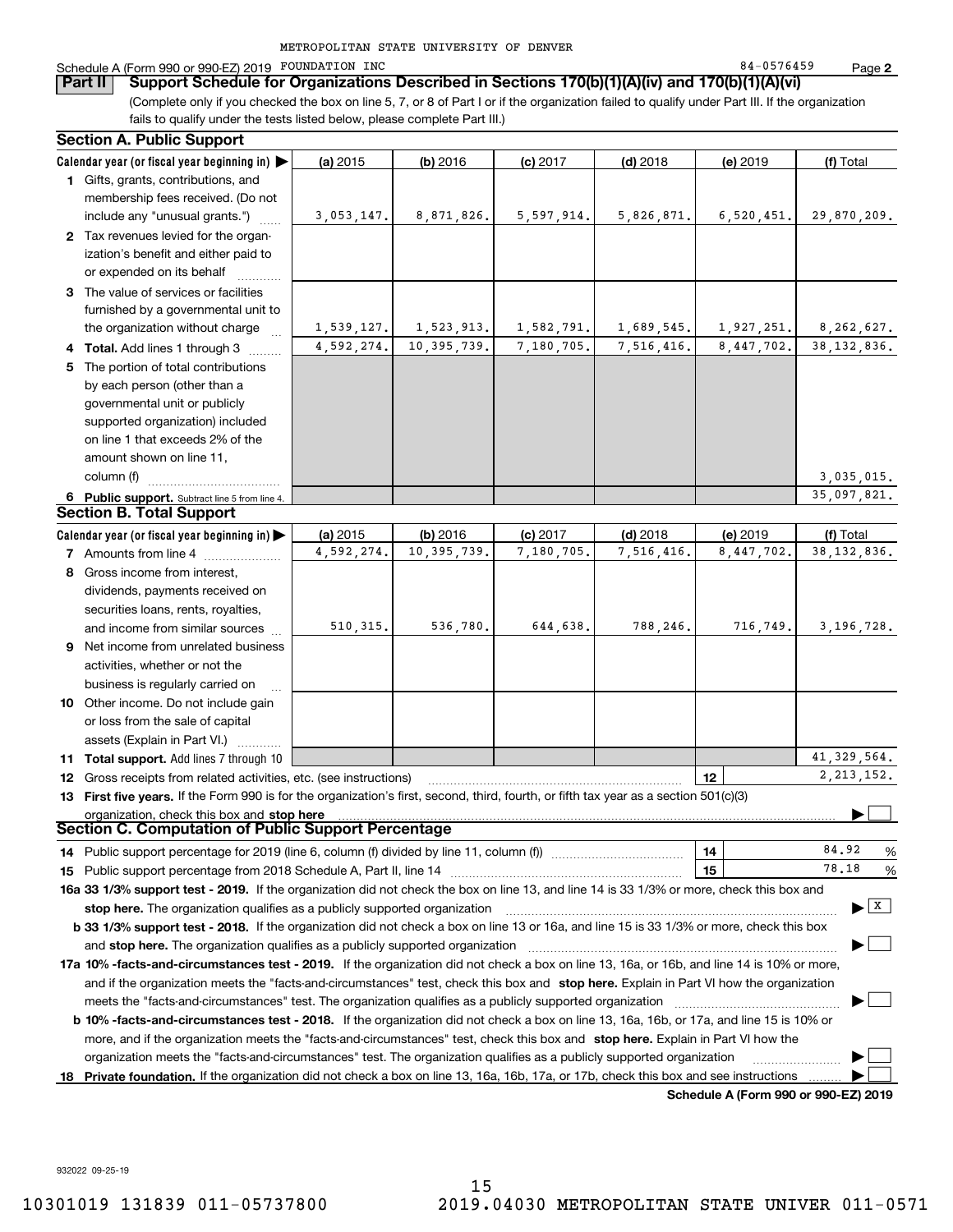#### Schedule A (Form 990 or 990-EZ) 2019 POUNDATION INC Research Control of the State of the State of the State of Page

#### **Part III Support Schedule for Organizations Described in Section 509(a)(2)**

(Complete only if you checked the box on line 10 of Part I or if the organization failed to qualify under Part II. If the organization fails to qualify under the tests listed below, please complete Part II.)

| <b>Section A. Public Support</b>                                                                                                                                                                                                    |          |          |            |            |          |                                      |
|-------------------------------------------------------------------------------------------------------------------------------------------------------------------------------------------------------------------------------------|----------|----------|------------|------------|----------|--------------------------------------|
| Calendar year (or fiscal year beginning in)                                                                                                                                                                                         | (a) 2015 | (b) 2016 | $(c)$ 2017 | $(d)$ 2018 | (e) 2019 | (f) Total                            |
| 1 Gifts, grants, contributions, and                                                                                                                                                                                                 |          |          |            |            |          |                                      |
| membership fees received. (Do not                                                                                                                                                                                                   |          |          |            |            |          |                                      |
| include any "unusual grants.")                                                                                                                                                                                                      |          |          |            |            |          |                                      |
| 2 Gross receipts from admissions,<br>merchandise sold or services per-<br>formed, or facilities furnished in<br>any activity that is related to the<br>organization's tax-exempt purpose                                            |          |          |            |            |          |                                      |
| 3 Gross receipts from activities that<br>are not an unrelated trade or bus-                                                                                                                                                         |          |          |            |            |          |                                      |
| iness under section 513                                                                                                                                                                                                             |          |          |            |            |          |                                      |
| 4 Tax revenues levied for the organ-<br>ization's benefit and either paid to<br>or expended on its behalf                                                                                                                           |          |          |            |            |          |                                      |
| 5 The value of services or facilities<br>furnished by a governmental unit to                                                                                                                                                        |          |          |            |            |          |                                      |
| the organization without charge                                                                                                                                                                                                     |          |          |            |            |          |                                      |
| <b>6 Total.</b> Add lines 1 through 5                                                                                                                                                                                               |          |          |            |            |          |                                      |
| 7a Amounts included on lines 1, 2, and<br>3 received from disqualified persons                                                                                                                                                      |          |          |            |            |          |                                      |
| <b>b</b> Amounts included on lines 2 and 3 received<br>from other than disqualified persons that<br>exceed the greater of \$5,000 or 1% of the<br>amount on line 13 for the year                                                    |          |          |            |            |          |                                      |
| c Add lines 7a and 7b                                                                                                                                                                                                               |          |          |            |            |          |                                      |
| 8 Public support. (Subtract line 7c from line 6.)<br><b>Section B. Total Support</b>                                                                                                                                                |          |          |            |            |          |                                      |
| Calendar year (or fiscal year beginning in)                                                                                                                                                                                         | (a) 2015 | (b) 2016 | $(c)$ 2017 | $(d)$ 2018 | (e) 2019 | (f) Total                            |
| 9 Amounts from line 6                                                                                                                                                                                                               |          |          |            |            |          |                                      |
| 10a Gross income from interest,<br>dividends, payments received on<br>securities loans, rents, royalties,<br>and income from similar sources                                                                                        |          |          |            |            |          |                                      |
| <b>b</b> Unrelated business taxable income<br>(less section 511 taxes) from businesses                                                                                                                                              |          |          |            |            |          |                                      |
| acquired after June 30, 1975                                                                                                                                                                                                        |          |          |            |            |          |                                      |
| c Add lines 10a and 10b<br>11 Net income from unrelated business<br>activities not included in line 10b.<br>whether or not the business is<br>regularly carried on                                                                  |          |          |            |            |          |                                      |
| <b>12</b> Other income. Do not include gain<br>or loss from the sale of capital<br>assets (Explain in Part VI.)                                                                                                                     |          |          |            |            |          |                                      |
| 13 Total support. (Add lines 9, 10c, 11, and 12.)                                                                                                                                                                                   |          |          |            |            |          |                                      |
| 14 First five years. If the Form 990 is for the organization's first, second, third, fourth, or fifth tax year as a section 501(c)(3) organization,                                                                                 |          |          |            |            |          |                                      |
| check this box and stop here <i>manual content of the content of the state of the state and stop here</i> manual content of the state of the state of the state of the state of the state of the state of the state of the state of |          |          |            |            |          |                                      |
| <b>Section C. Computation of Public Support Percentage</b>                                                                                                                                                                          |          |          |            |            |          |                                      |
| 15 Public support percentage for 2019 (line 8, column (f), divided by line 13, column (f))                                                                                                                                          |          |          |            |            | 15       | %                                    |
| 16 Public support percentage from 2018 Schedule A, Part III, line 15<br><b>Section D. Computation of Investment Income Percentage</b>                                                                                               |          |          |            |            | 16       | %                                    |
|                                                                                                                                                                                                                                     |          |          |            |            |          |                                      |
| 17 Investment income percentage for 2019 (line 10c, column (f), divided by line 13, column (f))<br>18 Investment income percentage from 2018 Schedule A, Part III, line 17                                                          |          |          |            |            | 17<br>18 | %<br>%                               |
| 19a 33 1/3% support tests - 2019. If the organization did not check the box on line 14, and line 15 is more than 33 1/3%, and line 17 is not                                                                                        |          |          |            |            |          |                                      |
| more than 33 1/3%, check this box and stop here. The organization qualifies as a publicly supported organization                                                                                                                    |          |          |            |            |          |                                      |
| <b>b 33 1/3% support tests - 2018.</b> If the organization did not check a box on line 14 or line 19a, and line 16 is more than 33 1/3%, and                                                                                        |          |          |            |            |          |                                      |
| line 18 is not more than 33 1/3%, check this box and stop here. The organization qualifies as a publicly supported organization                                                                                                     |          |          |            |            |          |                                      |
| 20 Private foundation. If the organization did not check a box on line 14, 19a, or 19b, check this box and see instructions                                                                                                         |          |          |            |            |          |                                      |
| 932023 09-25-19                                                                                                                                                                                                                     |          |          |            |            |          | Schedule A (Form 990 or 990-EZ) 2019 |
|                                                                                                                                                                                                                                     |          | 16       |            |            |          |                                      |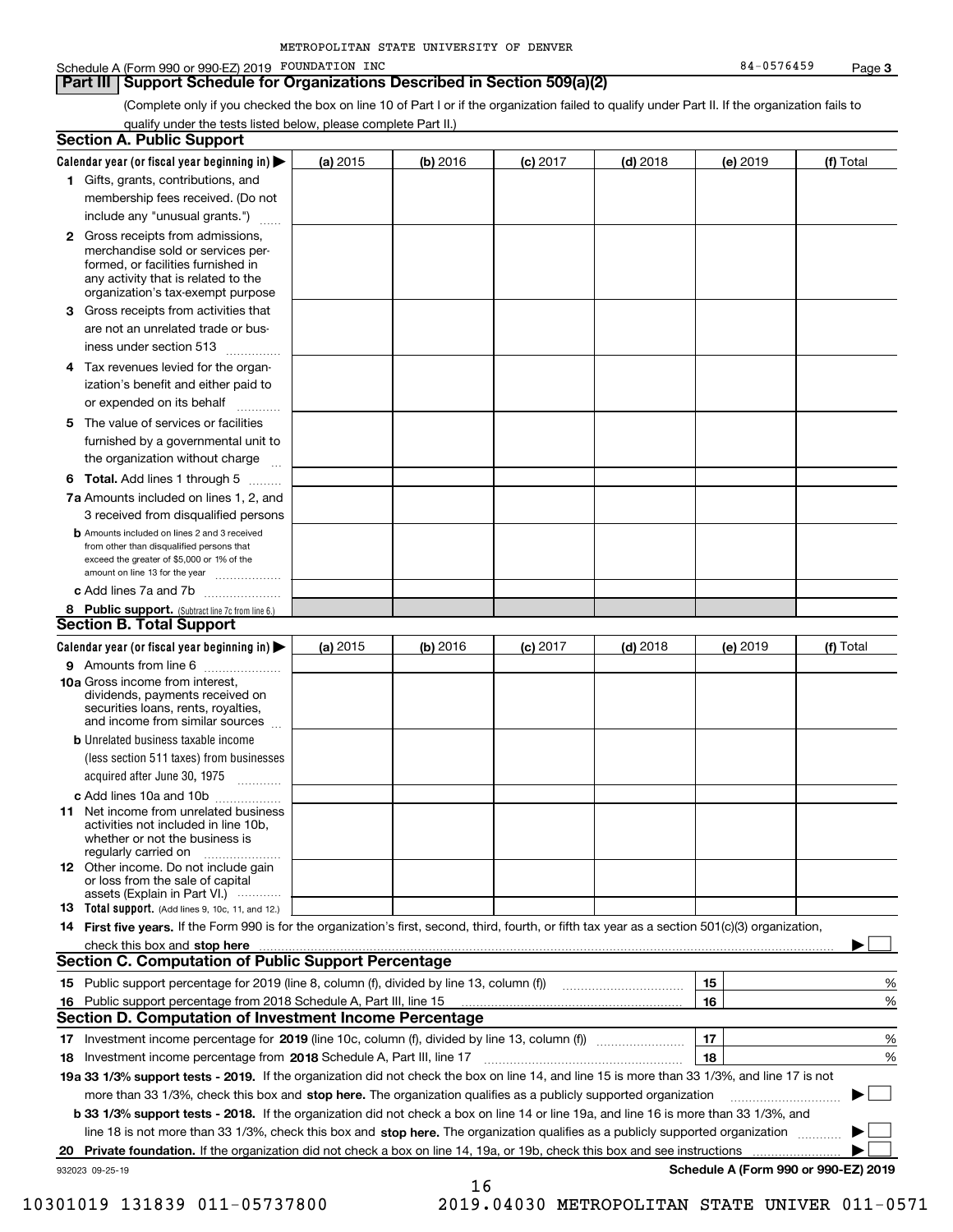#### Schedule A (Form 990 or 990-EZ) 2019 POUNDATION INC Research Control of the State of the State of the State of Page

(Complete only if you checked a box in line 12 on Part I. If you checked 12a of Part I, complete Sections A and B. If you checked 12b of Part I, complete Sections A and C. If you checked 12c of Part I, complete Sections A, D, and E. If you checked 12d of Part I, complete Sections A and D, and complete Part V.)

#### **Section A. All Supporting Organizations**

- **1** Are all of the organization's supported organizations listed by name in the organization's governing documents? If "No," describe in **Part VI** how the supported organizations are designated. If designated by *class or purpose, describe the designation. If historic and continuing relationship, explain.*
- **2** Did the organization have any supported organization that does not have an IRS determination of status under section 509(a)(1) or (2)? If "Yes," explain in Part VI how the organization determined that the supported *organization was described in section 509(a)(1) or (2).*
- **3a** Did the organization have a supported organization described in section 501(c)(4), (5), or (6)? If "Yes," answer *(b) and (c) below.*
- **b** Did the organization confirm that each supported organization qualified under section 501(c)(4), (5), or (6) and satisfied the public support tests under section 509(a)(2)? If "Yes," describe in **Part VI** when and how the *organization made the determination.*
- **c**Did the organization ensure that all support to such organizations was used exclusively for section 170(c)(2)(B) purposes? If "Yes," explain in **Part VI** what controls the organization put in place to ensure such use.
- **4a***If* Was any supported organization not organized in the United States ("foreign supported organization")? *"Yes," and if you checked 12a or 12b in Part I, answer (b) and (c) below.*
- **b** Did the organization have ultimate control and discretion in deciding whether to make grants to the foreign supported organization? If "Yes," describe in **Part VI** how the organization had such control and discretion *despite being controlled or supervised by or in connection with its supported organizations.*
- **c** Did the organization support any foreign supported organization that does not have an IRS determination under sections 501(c)(3) and 509(a)(1) or (2)? If "Yes," explain in **Part VI** what controls the organization used *to ensure that all support to the foreign supported organization was used exclusively for section 170(c)(2)(B) purposes.*
- **5a** Did the organization add, substitute, or remove any supported organizations during the tax year? If "Yes," answer (b) and (c) below (if applicable). Also, provide detail in **Part VI,** including (i) the names and EIN *numbers of the supported organizations added, substituted, or removed; (ii) the reasons for each such action; (iii) the authority under the organization's organizing document authorizing such action; and (iv) how the action was accomplished (such as by amendment to the organizing document).*
- **b** Type I or Type II only. Was any added or substituted supported organization part of a class already designated in the organization's organizing document?
- **cSubstitutions only.**  Was the substitution the result of an event beyond the organization's control?
- **6** Did the organization provide support (whether in the form of grants or the provision of services or facilities) to **Part VI.** *If "Yes," provide detail in* support or benefit one or more of the filing organization's supported organizations? anyone other than (i) its supported organizations, (ii) individuals that are part of the charitable class benefited by one or more of its supported organizations, or (iii) other supporting organizations that also
- **7**Did the organization provide a grant, loan, compensation, or other similar payment to a substantial contributor *If "Yes," complete Part I of Schedule L (Form 990 or 990-EZ).* regard to a substantial contributor? (as defined in section 4958(c)(3)(C)), a family member of a substantial contributor, or a 35% controlled entity with
- **8** Did the organization make a loan to a disqualified person (as defined in section 4958) not described in line 7? *If "Yes," complete Part I of Schedule L (Form 990 or 990-EZ).*
- **9a** Was the organization controlled directly or indirectly at any time during the tax year by one or more in section 509(a)(1) or (2))? If "Yes," *provide detail in* <code>Part VI.</code> disqualified persons as defined in section 4946 (other than foundation managers and organizations described
- **b**the supporting organization had an interest? If "Yes," provide detail in P**art VI**. Did one or more disqualified persons (as defined in line 9a) hold a controlling interest in any entity in which
- **c**Did a disqualified person (as defined in line 9a) have an ownership interest in, or derive any personal benefit from, assets in which the supporting organization also had an interest? If "Yes," provide detail in P**art VI.**
- **10a** Was the organization subject to the excess business holdings rules of section 4943 because of section supporting organizations)? If "Yes," answer 10b below. 4943(f) (regarding certain Type II supporting organizations, and all Type III non-functionally integrated
- **b** Did the organization have any excess business holdings in the tax year? (Use Schedule C, Form 4720, to *determine whether the organization had excess business holdings.)*

17

932024 09-25-19

**Schedule A (Form 990 or 990-EZ) 2019**

**YesNo**

**123a3b3c4a4b4c5a 5b5c6789a 9b9c10a10b**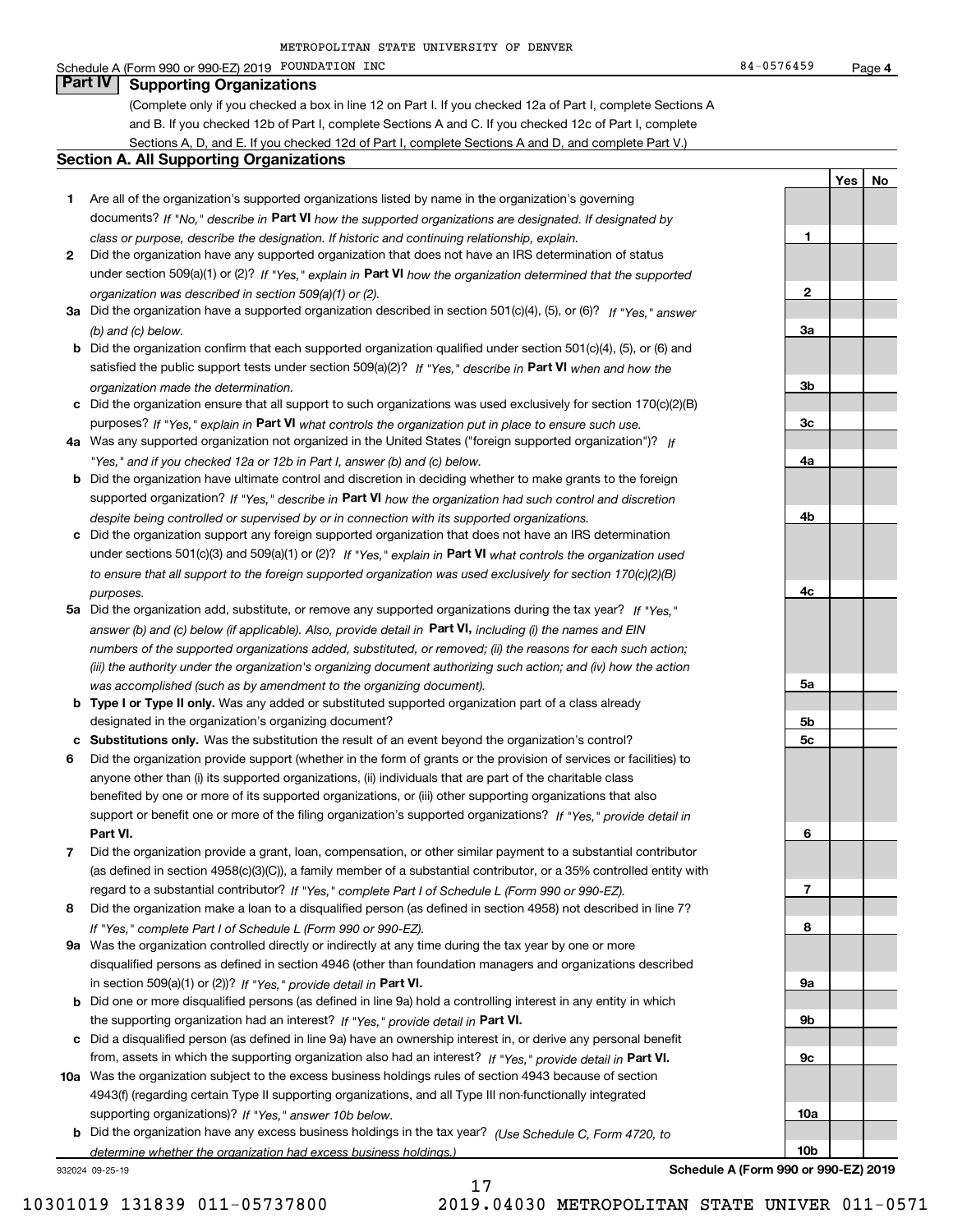|    | Schedule A (Form 990 or 990-EZ) 2019 FOUNDATION INC                                                                               | 84-0576459                           |     | Page 5 |
|----|-----------------------------------------------------------------------------------------------------------------------------------|--------------------------------------|-----|--------|
|    | <b>Part IV</b><br><b>Supporting Organizations (continued)</b>                                                                     |                                      |     |        |
|    |                                                                                                                                   |                                      | Yes | No.    |
| 11 | Has the organization accepted a gift or contribution from any of the following persons?                                           |                                      |     |        |
|    | a A person who directly or indirectly controls, either alone or together with persons described in (b) and (c)                    |                                      |     |        |
|    | below, the governing body of a supported organization?                                                                            | 11a                                  |     |        |
|    | <b>b</b> A family member of a person described in (a) above?                                                                      | 11 <sub>b</sub>                      |     |        |
|    | c A 35% controlled entity of a person described in (a) or (b) above? If "Yes" to a, b, or c, provide detail in Part VI.           | 11c                                  |     |        |
|    | <b>Section B. Type I Supporting Organizations</b>                                                                                 |                                      |     |        |
|    |                                                                                                                                   |                                      |     |        |
|    |                                                                                                                                   |                                      | Yes | No     |
| 1  | Did the directors, trustees, or membership of one or more supported organizations have the power to                               |                                      |     |        |
|    | regularly appoint or elect at least a majority of the organization's directors or trustees at all times during the                |                                      |     |        |
|    | tax year? If "No," describe in Part VI how the supported organization(s) effectively operated, supervised, or                     |                                      |     |        |
|    | controlled the organization's activities. If the organization had more than one supported organization,                           |                                      |     |        |
|    | describe how the powers to appoint and/or remove directors or trustees were allocated among the supported                         |                                      |     |        |
|    | organizations and what conditions or restrictions, if any, applied to such powers during the tax year.                            | 1                                    |     |        |
| 2  | Did the organization operate for the benefit of any supported organization other than the supported                               |                                      |     |        |
|    | organization(s) that operated, supervised, or controlled the supporting organization? If "Yes," explain in                        |                                      |     |        |
|    | Part VI how providing such benefit carried out the purposes of the supported organization(s) that operated,                       |                                      |     |        |
|    | supervised, or controlled the supporting organization.                                                                            | 2                                    |     |        |
|    | <b>Section C. Type II Supporting Organizations</b>                                                                                |                                      |     |        |
|    |                                                                                                                                   |                                      | Yes | No     |
| 1  | Were a majority of the organization's directors or trustees during the tax year also a majority of the directors                  |                                      |     |        |
|    | or trustees of each of the organization's supported organization(s)? If "No," describe in Part VI how control                     |                                      |     |        |
|    |                                                                                                                                   |                                      |     |        |
|    | or management of the supporting organization was vested in the same persons that controlled or managed                            |                                      |     |        |
|    | the supported organization(s).<br><b>Section D. All Type III Supporting Organizations</b>                                         | 1                                    |     |        |
|    |                                                                                                                                   |                                      |     |        |
|    |                                                                                                                                   |                                      | Yes | No     |
| 1  | Did the organization provide to each of its supported organizations, by the last day of the fifth month of the                    |                                      |     |        |
|    | organization's tax year, (i) a written notice describing the type and amount of support provided during the prior tax             |                                      |     |        |
|    | year, (ii) a copy of the Form 990 that was most recently filed as of the date of notification, and (iii) copies of the            |                                      |     |        |
|    | organization's governing documents in effect on the date of notification, to the extent not previously provided?                  | 1                                    |     |        |
| 2  | Were any of the organization's officers, directors, or trustees either (i) appointed or elected by the supported                  |                                      |     |        |
|    | organization(s) or (ii) serving on the governing body of a supported organization? If "No," explain in Part VI how                |                                      |     |        |
|    | the organization maintained a close and continuous working relationship with the supported organization(s).                       | 2                                    |     |        |
| 3  | By reason of the relationship described in (2), did the organization's supported organizations have a                             |                                      |     |        |
|    | significant voice in the organization's investment policies and in directing the use of the organization's                        |                                      |     |        |
|    | income or assets at all times during the tax year? If "Yes," describe in Part VI the role the organization's                      |                                      |     |        |
|    | supported organizations played in this regard.                                                                                    | 3                                    |     |        |
|    | Section E. Type III Functionally Integrated Supporting Organizations                                                              |                                      |     |        |
|    |                                                                                                                                   |                                      |     |        |
| 1. | Check the box next to the method that the organization used to satisfy the Integral Part Test during the year (see instructions). |                                      |     |        |
| a  | The organization satisfied the Activities Test. Complete line 2 below.                                                            |                                      |     |        |
| b  | The organization is the parent of each of its supported organizations. Complete line 3 below.                                     |                                      |     |        |
| c  | The organization supported a governmental entity. Describe in Part VI how you supported a government entity (see instructions),   |                                      |     |        |
| 2  | Activities Test. Answer (a) and (b) below.                                                                                        |                                      | Yes | No     |
| а  | Did substantially all of the organization's activities during the tax year directly further the exempt purposes of                |                                      |     |        |
|    | the supported organization(s) to which the organization was responsive? If "Yes," then in Part VI identify                        |                                      |     |        |
|    | those supported organizations and explain how these activities directly furthered their exempt purposes,                          |                                      |     |        |
|    | how the organization was responsive to those supported organizations, and how the organization determined                         |                                      |     |        |
|    | that these activities constituted substantially all of its activities.                                                            | 2a                                   |     |        |
|    | <b>b</b> Did the activities described in (a) constitute activities that, but for the organization's involvement, one or more      |                                      |     |        |
|    | of the organization's supported organization(s) would have been engaged in? If "Yes," explain in Part VI the                      |                                      |     |        |
|    | reasons for the organization's position that its supported organization(s) would have engaged in these                            |                                      |     |        |
|    |                                                                                                                                   | 2b                                   |     |        |
|    | activities but for the organization's involvement.                                                                                |                                      |     |        |
| з  | Parent of Supported Organizations. Answer (a) and (b) below.                                                                      |                                      |     |        |
|    | a Did the organization have the power to regularly appoint or elect a majority of the officers, directors, or                     |                                      |     |        |
|    | trustees of each of the supported organizations? Provide details in Part VI.                                                      | За                                   |     |        |
|    | <b>b</b> Did the organization exercise a substantial degree of direction over the policies, programs, and activities of each      |                                      |     |        |
|    | of its supported organizations? If "Yes," describe in Part VI the role played by the organization in this regard                  | 3b                                   |     |        |
|    | 932025 09-25-19                                                                                                                   | Schedule A (Form 990 or 990-EZ) 2019 |     |        |

18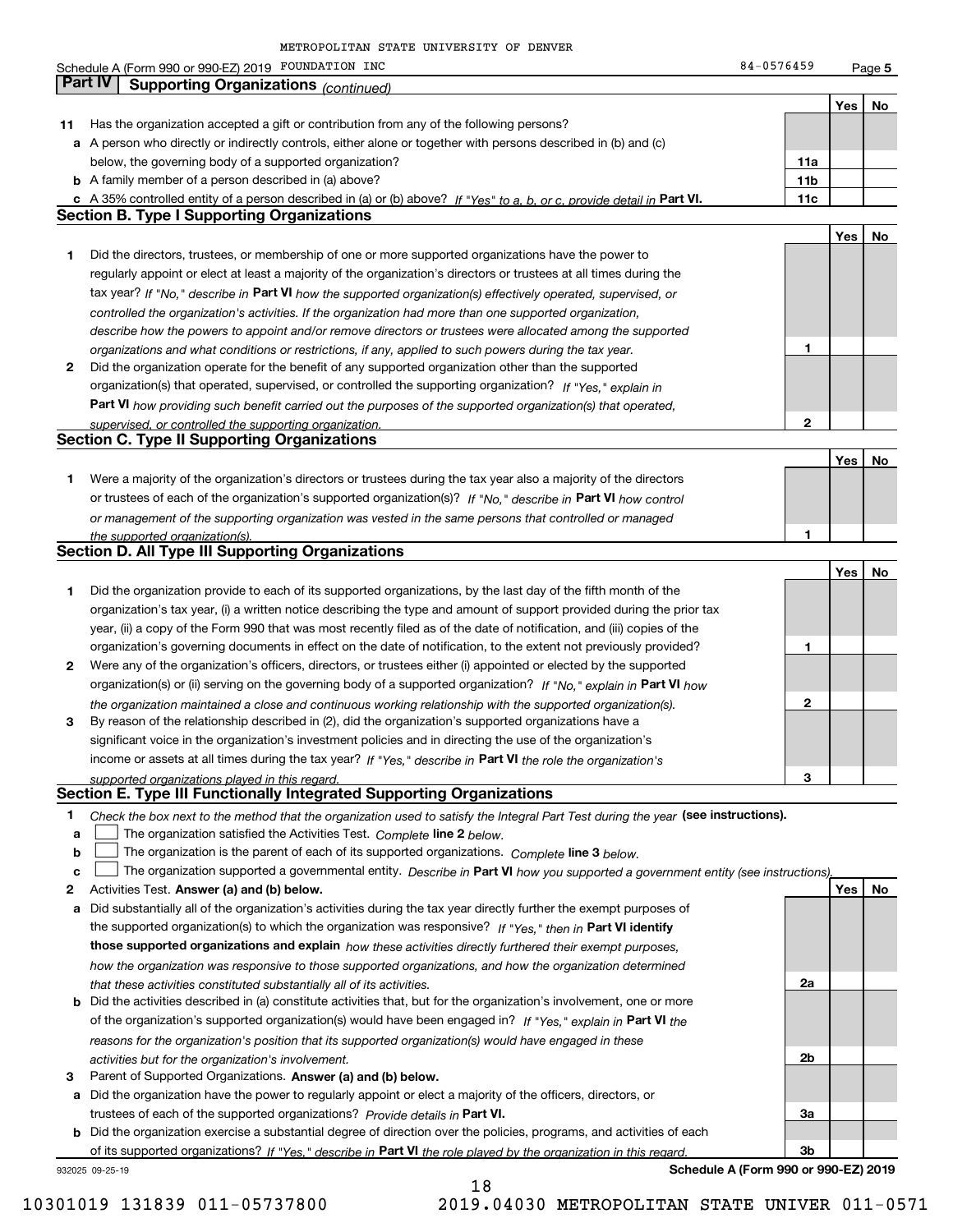| METROPOLITAN STATE UNIVERSITY OF DENVER |  |  |
|-----------------------------------------|--|--|
|                                         |  |  |

**6**

|   | Schedule A (Form 990 or 990-EZ) 2019 FOUNDATION INC                                                                                               |                |                | 84-0576459                     | Page 6 |
|---|---------------------------------------------------------------------------------------------------------------------------------------------------|----------------|----------------|--------------------------------|--------|
|   | <b>Part V</b><br>Type III Non-Functionally Integrated 509(a)(3) Supporting Organizations                                                          |                |                |                                |        |
| 1 | Check here if the organization satisfied the Integral Part Test as a qualifying trust on Nov. 20, 1970 (explain in Part VI). See instructions. Al |                |                |                                |        |
|   | other Type III non-functionally integrated supporting organizations must complete Sections A through E.                                           |                |                |                                |        |
|   | Section A - Adjusted Net Income                                                                                                                   |                | (A) Prior Year | (B) Current Year<br>(optional) |        |
| 1 | Net short-term capital gain                                                                                                                       | 1              |                |                                |        |
| 2 | Recoveries of prior-year distributions                                                                                                            | $\mathbf{2}$   |                |                                |        |
| 3 | Other gross income (see instructions)                                                                                                             | 3              |                |                                |        |
| 4 | Add lines 1 through 3.                                                                                                                            | 4              |                |                                |        |
| 5 | Depreciation and depletion                                                                                                                        | 5              |                |                                |        |
| 6 | Portion of operating expenses paid or incurred for production or                                                                                  |                |                |                                |        |
|   | collection of gross income or for management, conservation, or                                                                                    |                |                |                                |        |
|   | maintenance of property held for production of income (see instructions)                                                                          | 6              |                |                                |        |
| 7 | Other expenses (see instructions)                                                                                                                 | 7              |                |                                |        |
| 8 | Adjusted Net Income (subtract lines 5, 6, and 7 from line 4)                                                                                      | 8              |                |                                |        |
|   | <b>Section B - Minimum Asset Amount</b>                                                                                                           |                | (A) Prior Year | (B) Current Year<br>(optional) |        |
| 1 | Aggregate fair market value of all non-exempt-use assets (see                                                                                     |                |                |                                |        |
|   | instructions for short tax year or assets held for part of year):                                                                                 |                |                |                                |        |
|   | a Average monthly value of securities                                                                                                             | 1a             |                |                                |        |
|   | <b>b</b> Average monthly cash balances                                                                                                            | 1 <sub>b</sub> |                |                                |        |
|   | c Fair market value of other non-exempt-use assets                                                                                                | 1c             |                |                                |        |
|   | d Total (add lines 1a, 1b, and 1c)                                                                                                                | 1d             |                |                                |        |
|   | e Discount claimed for blockage or other                                                                                                          |                |                |                                |        |
|   | factors (explain in detail in Part VI):                                                                                                           |                |                |                                |        |
| 2 | Acquisition indebtedness applicable to non-exempt-use assets                                                                                      | 2              |                |                                |        |
| 3 | Subtract line 2 from line 1d.                                                                                                                     | 3              |                |                                |        |
| 4 | Cash deemed held for exempt use. Enter 1-1/2% of line 3 (for greater amount,                                                                      |                |                |                                |        |
|   | see instructions).                                                                                                                                | 4              |                |                                |        |
| 5 | Net value of non-exempt-use assets (subtract line 4 from line 3)                                                                                  | 5              |                |                                |        |
| 6 | Multiply line 5 by .035.                                                                                                                          | 6              |                |                                |        |
| 7 | Recoveries of prior-year distributions                                                                                                            | $\overline{7}$ |                |                                |        |
| 8 | Minimum Asset Amount (add line 7 to line 6)                                                                                                       | 8              |                |                                |        |
|   | <b>Section C - Distributable Amount</b>                                                                                                           |                |                | <b>Current Year</b>            |        |
| 1 | Adjusted net income for prior year (from Section A, line 8, Column A)                                                                             | 1              |                |                                |        |
| 2 | Enter 85% of line 1.                                                                                                                              | $\mathbf{2}$   |                |                                |        |
| 3 | Minimum asset amount for prior year (from Section B, line 8, Column A)                                                                            | 3              |                |                                |        |
| 4 | Enter greater of line 2 or line 3.                                                                                                                | 4              |                |                                |        |
| 5 | Income tax imposed in prior year                                                                                                                  | 5              |                |                                |        |
| 6 | <b>Distributable Amount.</b> Subtract line 5 from line 4, unless subject to                                                                       |                |                |                                |        |
|   | emergency temporary reduction (see instructions).                                                                                                 | 6              |                |                                |        |

**7** Check here if the current year is the organization's first as a non-functionally integrated Type III supporting organization (see instructions).

**Schedule A (Form 990 or 990-EZ) 2019**

932026 09-25-19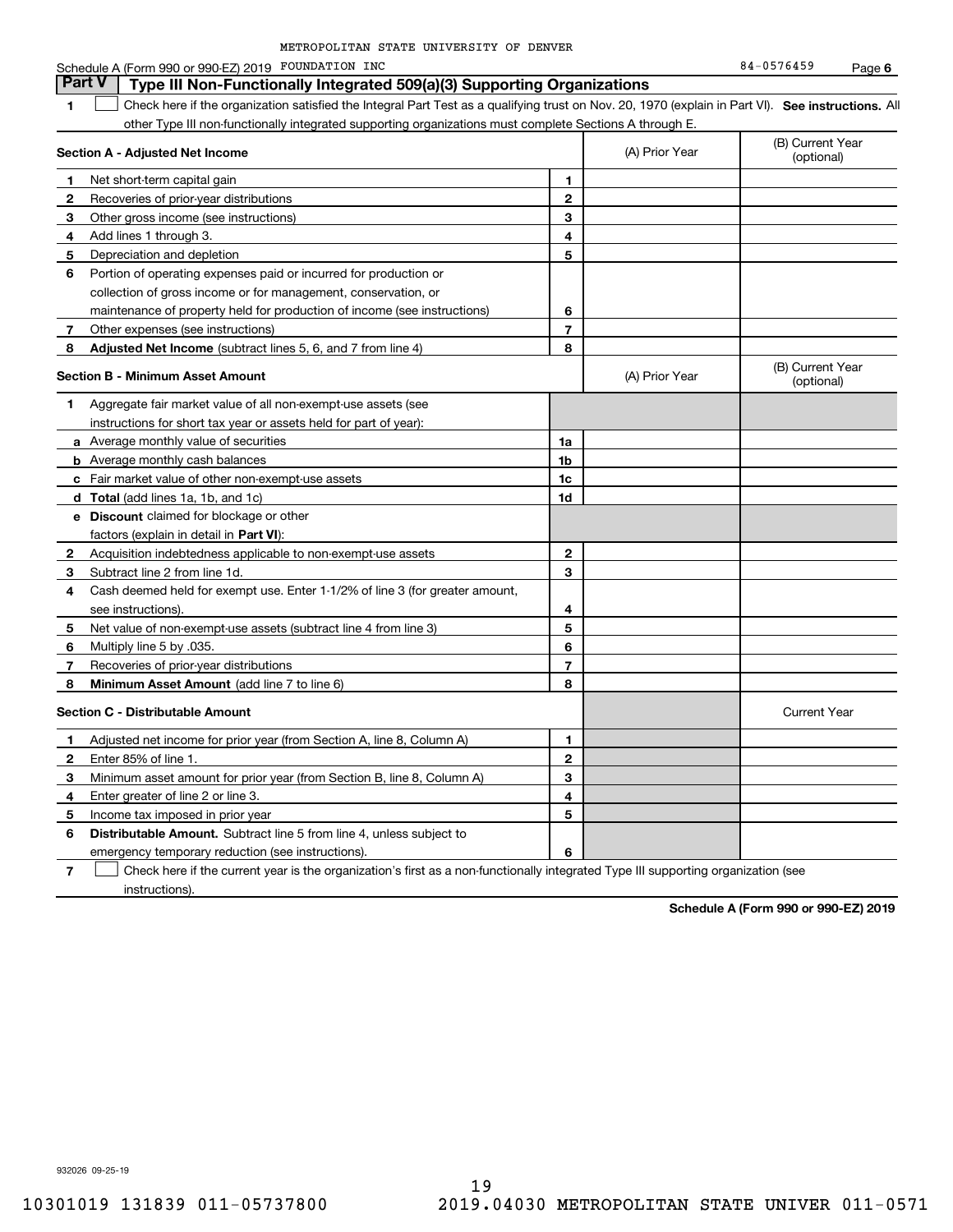|    | Part V<br>Type III Non-Functionally Integrated 509(a)(3) Supporting Organizations          |                                    | (continued)                                   |                                                         |
|----|--------------------------------------------------------------------------------------------|------------------------------------|-----------------------------------------------|---------------------------------------------------------|
|    | Section D - Distributions                                                                  |                                    |                                               | <b>Current Year</b>                                     |
| 1  | Amounts paid to supported organizations to accomplish exempt purposes                      |                                    |                                               |                                                         |
| 2  | Amounts paid to perform activity that directly furthers exempt purposes of supported       |                                    |                                               |                                                         |
|    | organizations, in excess of income from activity                                           |                                    |                                               |                                                         |
| 3  | Administrative expenses paid to accomplish exempt purposes of supported organizations      |                                    |                                               |                                                         |
| 4  | Amounts paid to acquire exempt-use assets                                                  |                                    |                                               |                                                         |
| 5  | Qualified set-aside amounts (prior IRS approval required)                                  |                                    |                                               |                                                         |
| 6  | Other distributions (describe in Part VI). See instructions.                               |                                    |                                               |                                                         |
| 7  | Total annual distributions. Add lines 1 through 6.                                         |                                    |                                               |                                                         |
| 8  | Distributions to attentive supported organizations to which the organization is responsive |                                    |                                               |                                                         |
|    | (provide details in Part VI). See instructions.                                            |                                    |                                               |                                                         |
| 9  | Distributable amount for 2019 from Section C, line 6                                       |                                    |                                               |                                                         |
| 10 | Line 8 amount divided by line 9 amount                                                     |                                    |                                               |                                                         |
|    | <b>Section E - Distribution Allocations</b> (see instructions)                             | (i)<br><b>Excess Distributions</b> | (ii)<br><b>Underdistributions</b><br>Pre-2019 | (iii)<br><b>Distributable</b><br><b>Amount for 2019</b> |
| 1  | Distributable amount for 2019 from Section C, line 6                                       |                                    |                                               |                                                         |
| 2  | Underdistributions, if any, for years prior to 2019 (reason-                               |                                    |                                               |                                                         |
|    | able cause required- explain in Part VI). See instructions.                                |                                    |                                               |                                                         |
| з  | Excess distributions carryover, if any, to 2019                                            |                                    |                                               |                                                         |
|    | <b>a</b> From 2014                                                                         |                                    |                                               |                                                         |
|    | <b>b</b> From 2015                                                                         |                                    |                                               |                                                         |
|    | $c$ From 2016                                                                              |                                    |                                               |                                                         |
|    | d From 2017                                                                                |                                    |                                               |                                                         |
|    | e From 2018                                                                                |                                    |                                               |                                                         |
| f  | <b>Total</b> of lines 3a through e                                                         |                                    |                                               |                                                         |
|    | <b>g</b> Applied to underdistributions of prior years                                      |                                    |                                               |                                                         |
|    | <b>h</b> Applied to 2019 distributable amount                                              |                                    |                                               |                                                         |
|    | Carryover from 2014 not applied (see instructions)                                         |                                    |                                               |                                                         |
|    | Remainder. Subtract lines 3g, 3h, and 3i from 3f.                                          |                                    |                                               |                                                         |
| 4  | Distributions for 2019 from Section D,                                                     |                                    |                                               |                                                         |
|    | line $7:$                                                                                  |                                    |                                               |                                                         |
|    | <b>a</b> Applied to underdistributions of prior years                                      |                                    |                                               |                                                         |
|    | <b>b</b> Applied to 2019 distributable amount                                              |                                    |                                               |                                                         |
|    | c Remainder. Subtract lines 4a and 4b from 4.                                              |                                    |                                               |                                                         |
| 5  | Remaining underdistributions for years prior to 2019, if                                   |                                    |                                               |                                                         |
|    | any. Subtract lines 3g and 4a from line 2. For result greater                              |                                    |                                               |                                                         |
|    | than zero, explain in Part VI. See instructions.                                           |                                    |                                               |                                                         |
| 6  | Remaining underdistributions for 2019. Subtract lines 3h                                   |                                    |                                               |                                                         |
|    | and 4b from line 1. For result greater than zero, explain in                               |                                    |                                               |                                                         |
|    | <b>Part VI.</b> See instructions.                                                          |                                    |                                               |                                                         |
| 7  | Excess distributions carryover to 2020. Add lines 3j                                       |                                    |                                               |                                                         |
|    | and 4c.                                                                                    |                                    |                                               |                                                         |
| 8  | Breakdown of line 7:                                                                       |                                    |                                               |                                                         |
|    | a Excess from 2015                                                                         |                                    |                                               |                                                         |
|    | <b>b</b> Excess from 2016                                                                  |                                    |                                               |                                                         |
|    | c Excess from 2017                                                                         |                                    |                                               |                                                         |
|    | d Excess from 2018                                                                         |                                    |                                               |                                                         |

**Schedule A (Form 990 or 990-EZ) 2019**

932027 09-25-19

**e** Excess from 2019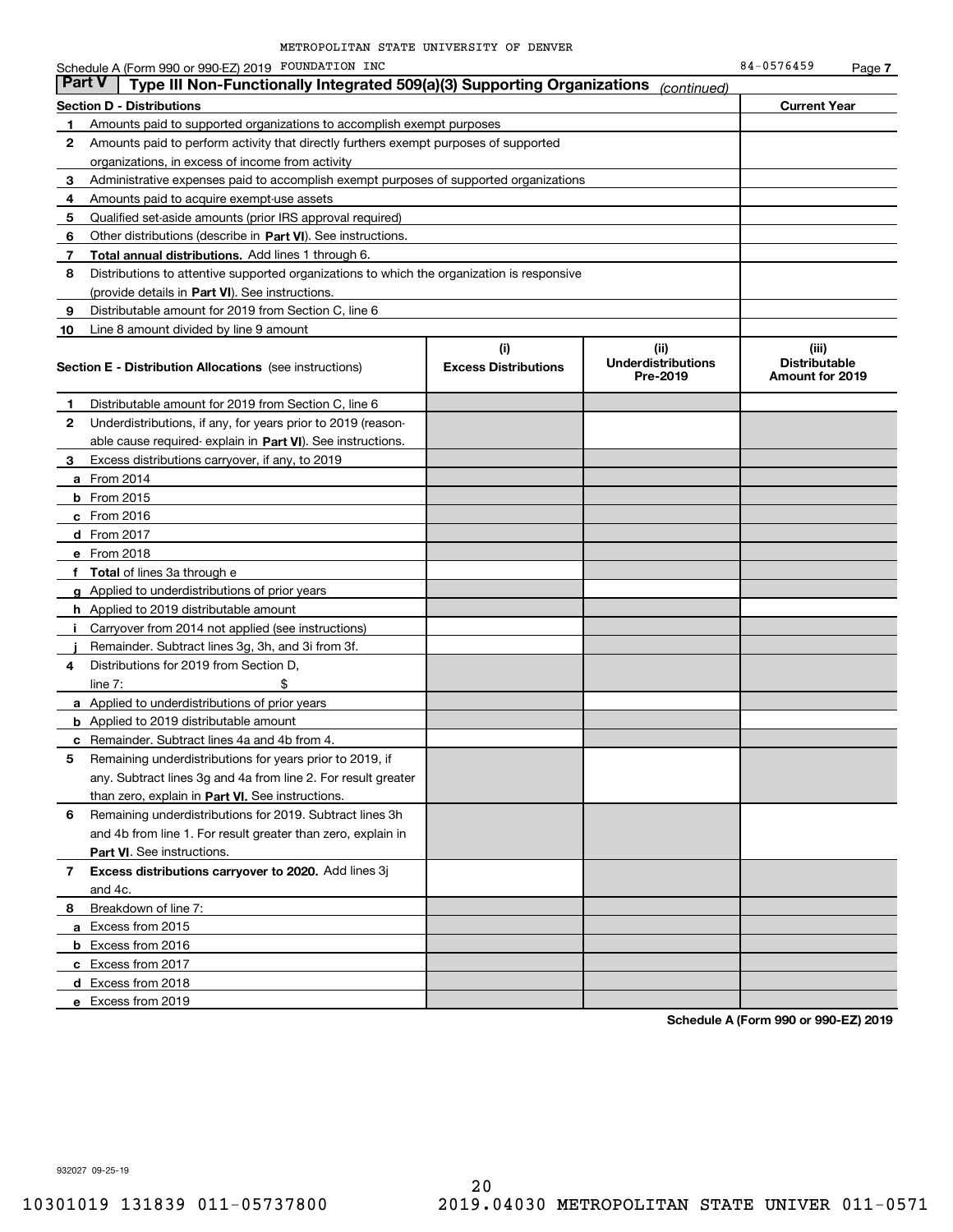|                 | Schedule A (Form 990 or 990-EZ) 2019 FOUNDATION INC |                                                                                                                                                                                                                                                                                                                                                                                                                                                                                                                                                                      | 84-0576459<br>Page 8                 |
|-----------------|-----------------------------------------------------|----------------------------------------------------------------------------------------------------------------------------------------------------------------------------------------------------------------------------------------------------------------------------------------------------------------------------------------------------------------------------------------------------------------------------------------------------------------------------------------------------------------------------------------------------------------------|--------------------------------------|
| <b>Part VI</b>  | (See instructions.)                                 | Supplemental Information. Provide the explanations required by Part II, line 10; Part II, line 17a or 17b; Part III, line 12;<br>Part IV, Section A, lines 1, 2, 3b, 3c, 4b, 4c, 5a, 6, 9a, 9b, 9c, 11a, 11b, and 11c; Part IV, Section B, lines 1 and 2; Part IV, Section C,<br>line 1; Part IV, Section D, lines 2 and 3; Part IV, Section E, lines 1c, 2a, 2b, 3a, and 3b; Part V, line 1; Part V, Section B, line 1e; Part V,<br>Section D, lines 5, 6, and 8; and Part V, Section E, lines 2, 5, and 6. Also complete this part for any additional information. |                                      |
|                 |                                                     |                                                                                                                                                                                                                                                                                                                                                                                                                                                                                                                                                                      |                                      |
|                 |                                                     |                                                                                                                                                                                                                                                                                                                                                                                                                                                                                                                                                                      |                                      |
|                 |                                                     |                                                                                                                                                                                                                                                                                                                                                                                                                                                                                                                                                                      |                                      |
|                 |                                                     |                                                                                                                                                                                                                                                                                                                                                                                                                                                                                                                                                                      |                                      |
|                 |                                                     |                                                                                                                                                                                                                                                                                                                                                                                                                                                                                                                                                                      |                                      |
|                 |                                                     |                                                                                                                                                                                                                                                                                                                                                                                                                                                                                                                                                                      |                                      |
|                 |                                                     |                                                                                                                                                                                                                                                                                                                                                                                                                                                                                                                                                                      |                                      |
|                 |                                                     |                                                                                                                                                                                                                                                                                                                                                                                                                                                                                                                                                                      |                                      |
|                 |                                                     |                                                                                                                                                                                                                                                                                                                                                                                                                                                                                                                                                                      |                                      |
|                 |                                                     |                                                                                                                                                                                                                                                                                                                                                                                                                                                                                                                                                                      |                                      |
|                 |                                                     |                                                                                                                                                                                                                                                                                                                                                                                                                                                                                                                                                                      |                                      |
|                 |                                                     |                                                                                                                                                                                                                                                                                                                                                                                                                                                                                                                                                                      |                                      |
|                 |                                                     |                                                                                                                                                                                                                                                                                                                                                                                                                                                                                                                                                                      |                                      |
|                 |                                                     |                                                                                                                                                                                                                                                                                                                                                                                                                                                                                                                                                                      |                                      |
|                 |                                                     |                                                                                                                                                                                                                                                                                                                                                                                                                                                                                                                                                                      |                                      |
|                 |                                                     |                                                                                                                                                                                                                                                                                                                                                                                                                                                                                                                                                                      |                                      |
|                 |                                                     |                                                                                                                                                                                                                                                                                                                                                                                                                                                                                                                                                                      |                                      |
|                 |                                                     |                                                                                                                                                                                                                                                                                                                                                                                                                                                                                                                                                                      |                                      |
|                 |                                                     |                                                                                                                                                                                                                                                                                                                                                                                                                                                                                                                                                                      |                                      |
|                 |                                                     |                                                                                                                                                                                                                                                                                                                                                                                                                                                                                                                                                                      |                                      |
|                 |                                                     |                                                                                                                                                                                                                                                                                                                                                                                                                                                                                                                                                                      |                                      |
|                 |                                                     |                                                                                                                                                                                                                                                                                                                                                                                                                                                                                                                                                                      |                                      |
|                 |                                                     |                                                                                                                                                                                                                                                                                                                                                                                                                                                                                                                                                                      |                                      |
|                 |                                                     |                                                                                                                                                                                                                                                                                                                                                                                                                                                                                                                                                                      |                                      |
|                 |                                                     |                                                                                                                                                                                                                                                                                                                                                                                                                                                                                                                                                                      |                                      |
|                 |                                                     |                                                                                                                                                                                                                                                                                                                                                                                                                                                                                                                                                                      |                                      |
|                 |                                                     |                                                                                                                                                                                                                                                                                                                                                                                                                                                                                                                                                                      |                                      |
|                 |                                                     |                                                                                                                                                                                                                                                                                                                                                                                                                                                                                                                                                                      |                                      |
|                 |                                                     |                                                                                                                                                                                                                                                                                                                                                                                                                                                                                                                                                                      |                                      |
|                 |                                                     |                                                                                                                                                                                                                                                                                                                                                                                                                                                                                                                                                                      |                                      |
|                 |                                                     |                                                                                                                                                                                                                                                                                                                                                                                                                                                                                                                                                                      |                                      |
|                 |                                                     |                                                                                                                                                                                                                                                                                                                                                                                                                                                                                                                                                                      |                                      |
|                 |                                                     |                                                                                                                                                                                                                                                                                                                                                                                                                                                                                                                                                                      |                                      |
|                 |                                                     |                                                                                                                                                                                                                                                                                                                                                                                                                                                                                                                                                                      |                                      |
| 932028 09-25-19 |                                                     | 21                                                                                                                                                                                                                                                                                                                                                                                                                                                                                                                                                                   | Schedule A (Form 990 or 990-EZ) 2019 |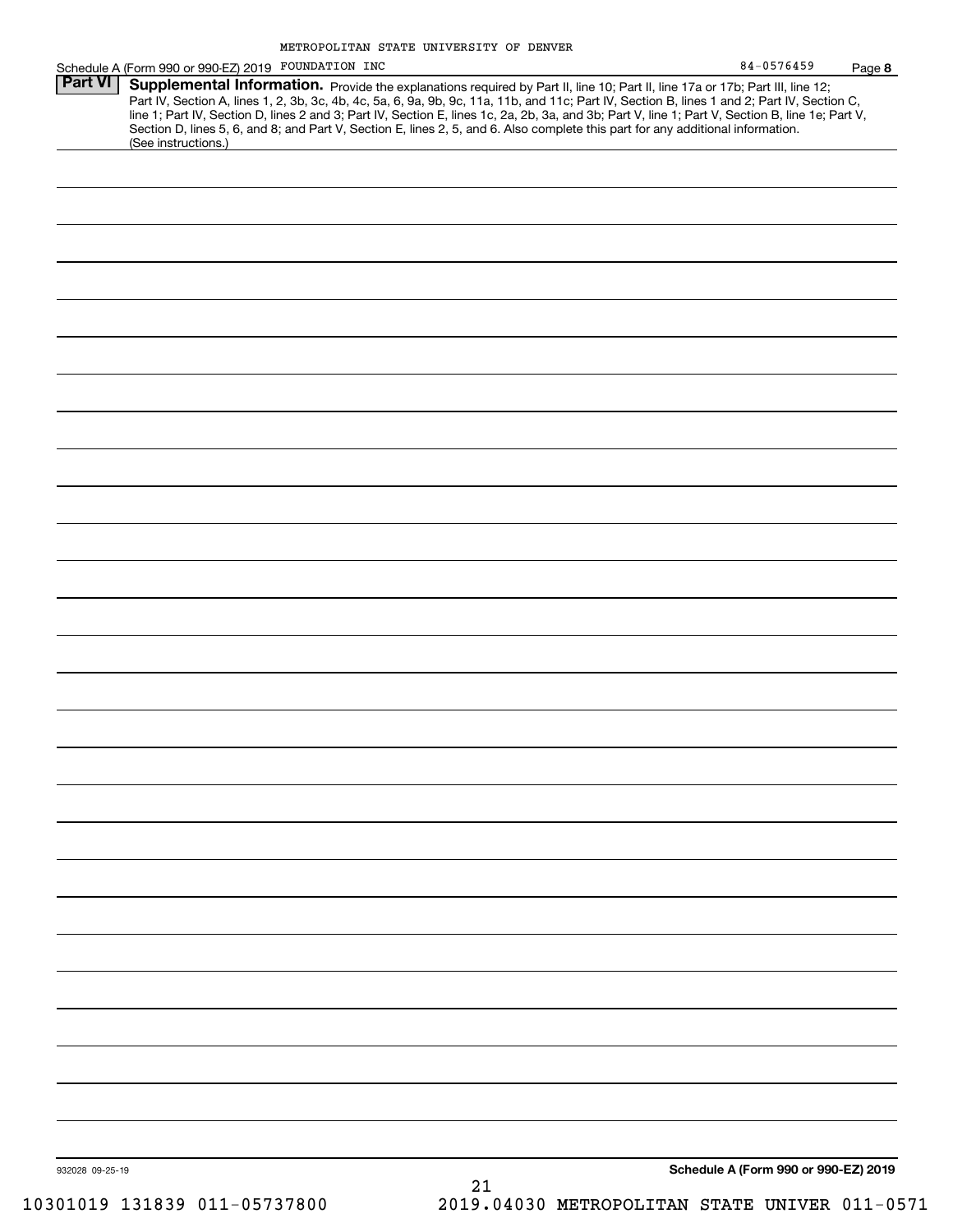# **Identification of Excess Contributions Included on Part II, Line 5 Schedule A 2019**

# **\*\* Do Not File \*\* \*\*\* Not Open to Public Inspection \*\*\***

| <b>Contributor's Name</b>                                 | <b>Total</b><br><b>Contributions</b> | <b>Excess</b><br><b>Contributions</b> |
|-----------------------------------------------------------|--------------------------------------|---------------------------------------|
| THE J WILLARD AND ALICE S MARRIOTT FOUNDATION             | 1,663,652.                           | 837,061.                              |
| FRANK B DAY                                               | 1,542,090.                           | 715,499.                              |
| LOCKHEAD MARTIN SPACE SYSTEMS CO                          | 1,471,590.                           | 644,999.                              |
| ROB AND MOLLY COHEN FAMILY FOUNDATION                     | 1,106,093.                           | 279,502.                              |
| GERALDINE AND R A BARROWS FOUNDATION                      | 1,384,545.                           | 557,954.                              |
|                                                           |                                      |                                       |
|                                                           |                                      |                                       |
|                                                           |                                      |                                       |
|                                                           |                                      |                                       |
|                                                           |                                      |                                       |
|                                                           |                                      |                                       |
|                                                           |                                      |                                       |
|                                                           |                                      |                                       |
|                                                           |                                      |                                       |
|                                                           |                                      |                                       |
|                                                           |                                      |                                       |
|                                                           |                                      |                                       |
|                                                           |                                      |                                       |
|                                                           |                                      |                                       |
|                                                           |                                      |                                       |
|                                                           |                                      |                                       |
|                                                           |                                      |                                       |
|                                                           |                                      |                                       |
| Total Excess Contributions to Schedule A, Part II, Line 5 |                                      | 3,035,015.                            |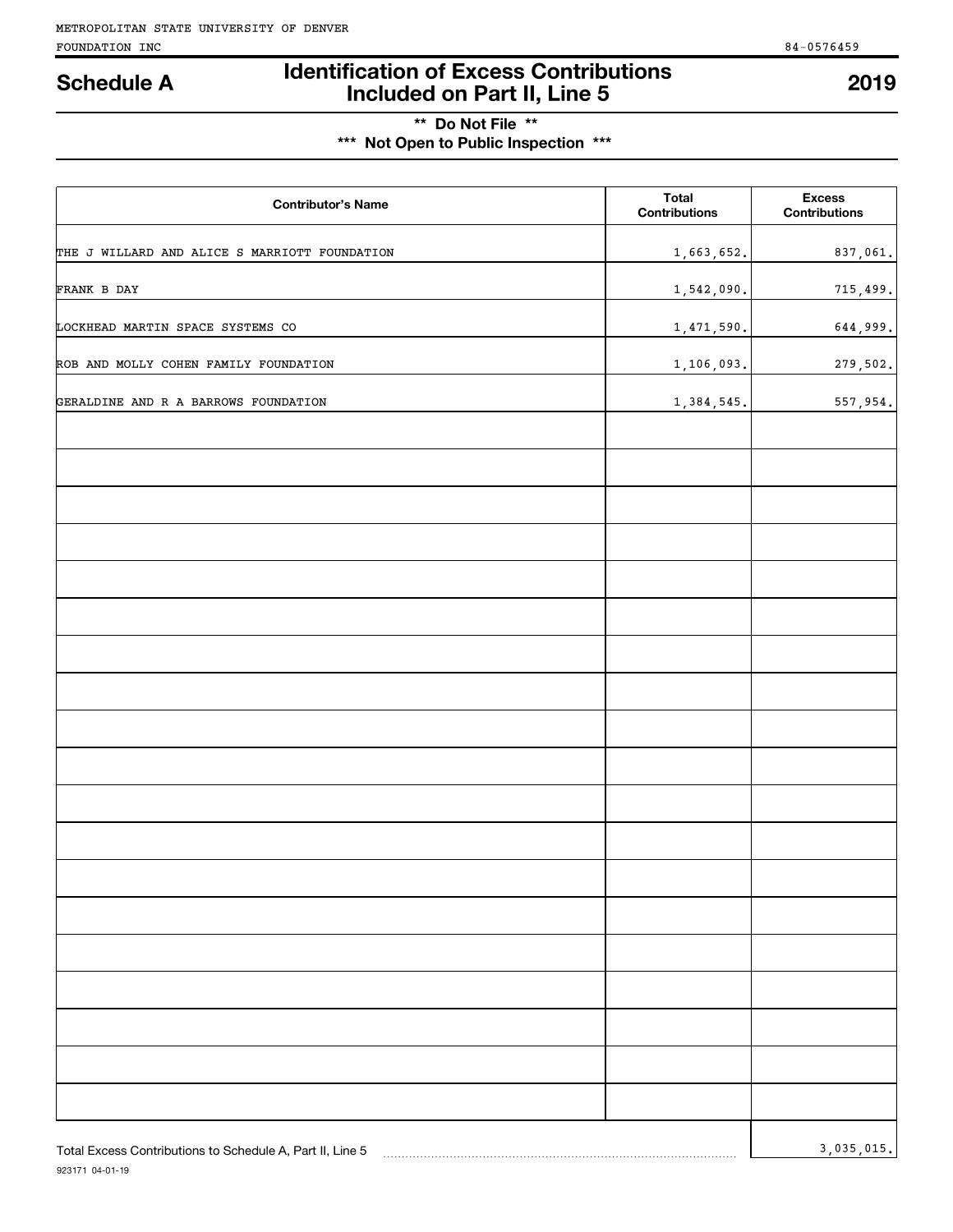Department of the Treasury **(Form 990, 990-EZ, or 990-PF)**

### Internal Revenue Service Name of the organization

\*\* PUBLIC DISCLOSURE COPY \*\*

# **Schedule B Schedule of Contributors**

**| Attach to Form 990, Form 990-EZ, or Form 990-PF. | Go to www.irs.gov/Form990 for the latest information.** OMB No. 1545-0047

# **2019**

**Employer identification number**

| <b>FOUNDATION INC</b><br><b>Organization type (check one):</b> | 84-0576459 |
|----------------------------------------------------------------|------------|
| METROPOLITAN STATE UNIVERSITY OF DENVER                        |            |
| -                                                              |            |

| Filers of:         | Section:                                                                    |
|--------------------|-----------------------------------------------------------------------------|
| Form 990 or 990-EZ | X<br>$501(c)$ $3$ ) (enter number) organization                             |
|                    | $4947(a)(1)$ nonexempt charitable trust not treated as a private foundation |
|                    | 527 political organization                                                  |
| Form 990-PF        | 501(c)(3) exempt private foundation                                         |
|                    | 4947(a)(1) nonexempt charitable trust treated as a private foundation       |
|                    | 501(c)(3) taxable private foundation                                        |

Check if your organization is covered by the **General Rule** or a **Special Rule. Note:**  Only a section 501(c)(7), (8), or (10) organization can check boxes for both the General Rule and a Special Rule. See instructions.

#### **General Rule**

 $\mathcal{L}^{\text{max}}$ 

For an organization filing Form 990, 990-EZ, or 990-PF that received, during the year, contributions totaling \$5,000 or more (in money or property) from any one contributor. Complete Parts I and II. See instructions for determining a contributor's total contributions.

#### **Special Rules**

any one contributor, during the year, total contributions of the greater of  $\,$  (1) \$5,000; or **(2)** 2% of the amount on (i) Form 990, Part VIII, line 1h;  $\overline{X}$  For an organization described in section 501(c)(3) filing Form 990 or 990-EZ that met the 33 1/3% support test of the regulations under sections 509(a)(1) and 170(b)(1)(A)(vi), that checked Schedule A (Form 990 or 990-EZ), Part II, line 13, 16a, or 16b, and that received from or (ii) Form 990-EZ, line 1. Complete Parts I and II.

year, total contributions of more than \$1,000 *exclusively* for religious, charitable, scientific, literary, or educational purposes, or for the For an organization described in section 501(c)(7), (8), or (10) filing Form 990 or 990-EZ that received from any one contributor, during the prevention of cruelty to children or animals. Complete Parts I, II, and III.  $\mathcal{L}^{\text{max}}$ 

purpose. Don't complete any of the parts unless the **General Rule** applies to this organization because it received *nonexclusively* year, contributions <sub>exclusively</sub> for religious, charitable, etc., purposes, but no such contributions totaled more than \$1,000. If this box is checked, enter here the total contributions that were received during the year for an  $\;$ exclusively religious, charitable, etc., For an organization described in section 501(c)(7), (8), or (10) filing Form 990 or 990-EZ that received from any one contributor, during the religious, charitable, etc., contributions totaling \$5,000 or more during the year  $\Box$ — $\Box$   $\Box$  $\mathcal{L}^{\text{max}}$ 

**Caution:**  An organization that isn't covered by the General Rule and/or the Special Rules doesn't file Schedule B (Form 990, 990-EZ, or 990-PF),  **must** but it answer "No" on Part IV, line 2, of its Form 990; or check the box on line H of its Form 990-EZ or on its Form 990-PF, Part I, line 2, to certify that it doesn't meet the filing requirements of Schedule B (Form 990, 990-EZ, or 990-PF).

**For Paperwork Reduction Act Notice, see the instructions for Form 990, 990-EZ, or 990-PF. Schedule B (Form 990, 990-EZ, or 990-PF) (2019)** LHA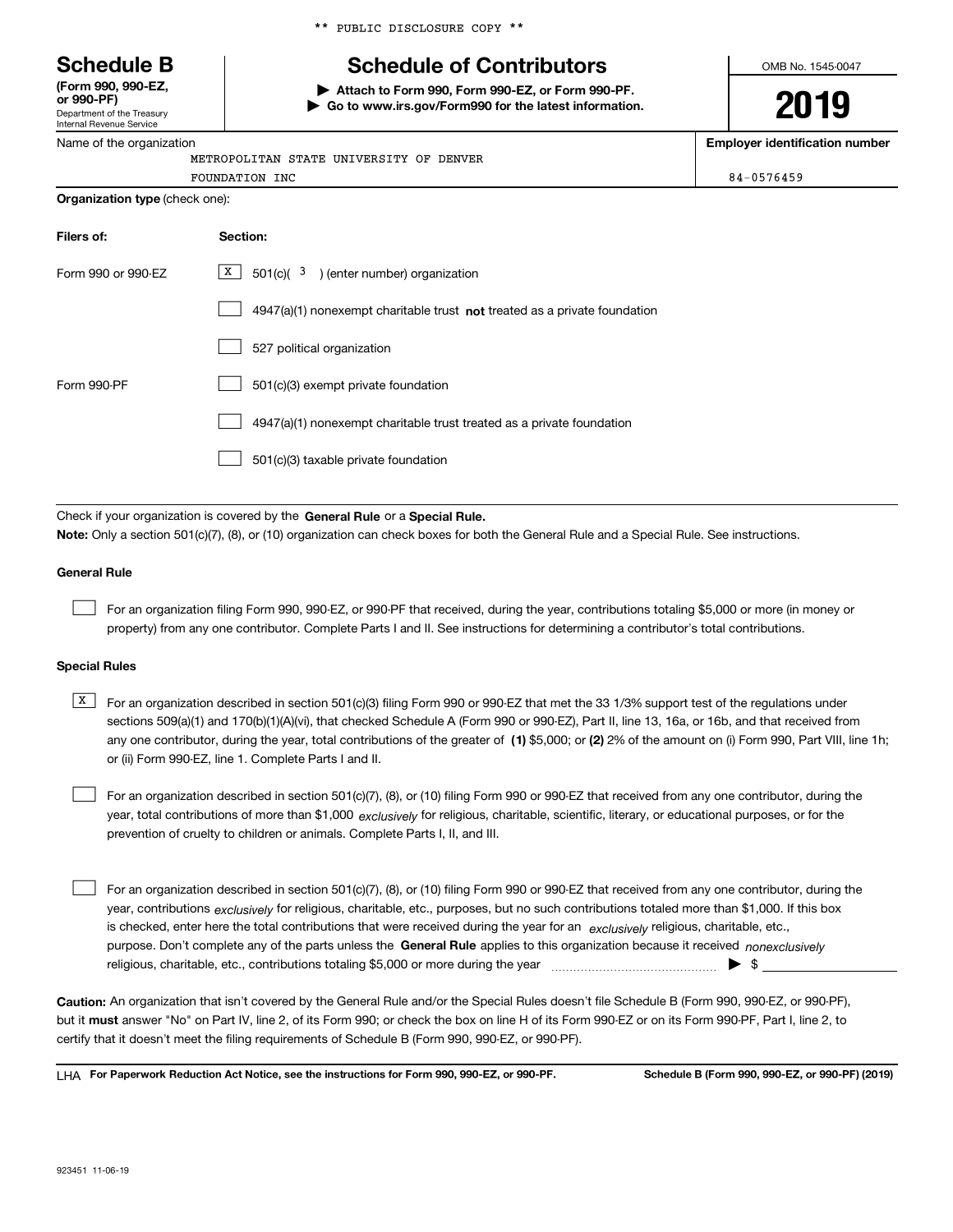### Schedule B (Form 990, 990-EZ, or 990-PF) (2019) **Page 2** Page 2

| Name of organization                                                                                     |                            | <b>Employer identification number</b>                                                 |
|----------------------------------------------------------------------------------------------------------|----------------------------|---------------------------------------------------------------------------------------|
|                                                                                                          |                            |                                                                                       |
| METROPOLITAN STATE UNIVERSITY OF DENVER                                                                  |                            |                                                                                       |
| FOUNDATION INC                                                                                           |                            | 84-0576459                                                                            |
| Part I<br>Contributors (see instructions). Use duplicate copies of Part I if additional space is needed. |                            |                                                                                       |
| (a)<br>(b)                                                                                               | (c)                        | (d)                                                                                   |
| No.<br>Name, address, and ZIP + 4                                                                        | <b>Total contributions</b> | Type of contribution                                                                  |
| $\mathbf{1}$                                                                                             | 728,000.<br>\$             | х<br>Person<br>Payroll<br>Noncash<br>(Complete Part II for<br>noncash contributions.) |
| (a)<br>(b)                                                                                               | (c)                        | (d)                                                                                   |
| No.<br>Name, address, and ZIP + 4                                                                        | <b>Total contributions</b> | Type of contribution                                                                  |
| 2                                                                                                        | 445,638.<br>\$             | х<br>Person<br>Payroll<br>Noncash<br>(Complete Part II for<br>noncash contributions.) |
| (a)<br>(b)                                                                                               | (c)                        | (d)                                                                                   |
| No.<br>Name, address, and ZIP + 4                                                                        | <b>Total contributions</b> | Type of contribution                                                                  |
| 3                                                                                                        | 241,535.<br>\$             | X<br>Person<br>Payroll<br>Noncash<br>(Complete Part II for<br>noncash contributions.) |
| (a)<br>(b)                                                                                               | (c)                        | (d)                                                                                   |
| No.<br>Name, address, and ZIP + 4                                                                        | <b>Total contributions</b> | Type of contribution                                                                  |
| 4                                                                                                        | 444,723.<br>\$             | х<br>Person<br>Payroll<br>Noncash<br>(Complete Part II for<br>noncash contributions.) |
| (b)<br>(a)                                                                                               | (c)                        | (d)                                                                                   |
| No.<br>Name, address, and ZIP + 4                                                                        | <b>Total contributions</b> | Type of contribution                                                                  |
| 5                                                                                                        | 326,848.<br>\$             | Person<br>Payroll<br>Noncash<br>x<br>(Complete Part II for<br>noncash contributions.) |
| (a)<br>(b)                                                                                               | (c)                        | (d)                                                                                   |
| No.<br>Name, address, and ZIP + 4                                                                        | <b>Total contributions</b> | Type of contribution                                                                  |
|                                                                                                          | \$                         | Person<br>Payroll<br>Noncash<br>(Complete Part II for<br>noncash contributions.)      |
| 923452 11-06-19                                                                                          |                            | Schedule B (Form 990, 990-EZ, or 990-PF) (2019)                                       |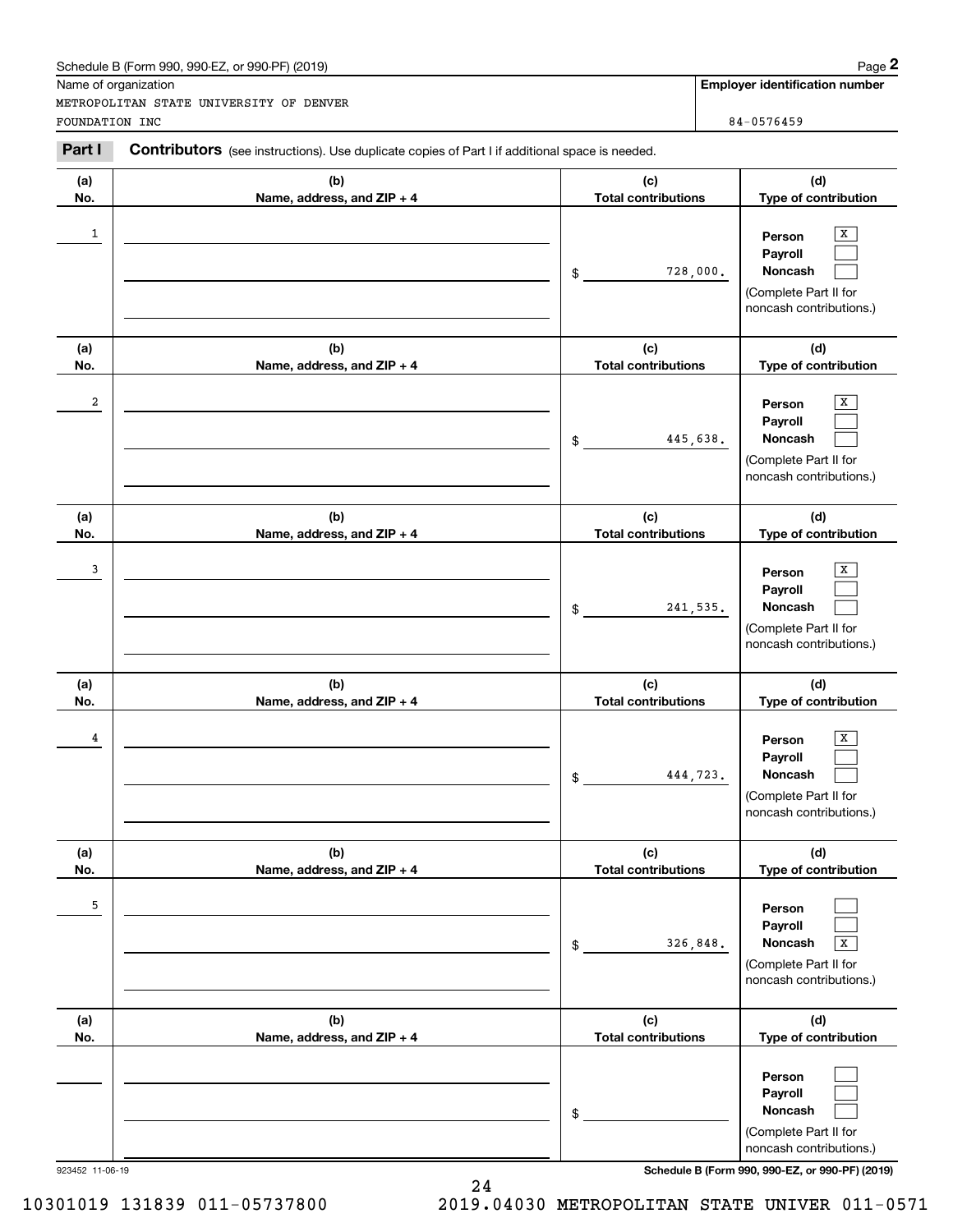### Schedule B (Form 990, 990-EZ, or 990-PF) (2019) **Page 3**

|                 | Schedule B (Form 990, 990-EZ, or 990-PF) (2019)                                                     |                                          |          | Page 3                                          |
|-----------------|-----------------------------------------------------------------------------------------------------|------------------------------------------|----------|-------------------------------------------------|
|                 | Name of organization                                                                                |                                          |          | <b>Employer identification number</b>           |
|                 | METROPOLITAN STATE UNIVERSITY OF DENVER                                                             |                                          |          |                                                 |
| FOUNDATION INC  |                                                                                                     |                                          |          | 84-0576459                                      |
| Part II         | Noncash Property (see instructions). Use duplicate copies of Part II if additional space is needed. |                                          |          |                                                 |
| (a)             |                                                                                                     | (c)                                      |          |                                                 |
| No.             | (b)                                                                                                 | FMV (or estimate)                        |          | (d)                                             |
| from<br>Part I  | Description of noncash property given                                                               | (See instructions.)                      |          | Date received                                   |
|                 | 2,142 SHARES OF VTI (VANGUARD TOTAL STOCK)                                                          |                                          |          |                                                 |
| 5               |                                                                                                     |                                          |          |                                                 |
|                 |                                                                                                     |                                          |          |                                                 |
|                 |                                                                                                     | \$                                       | 326,848. | 07/31/19                                        |
|                 |                                                                                                     |                                          |          |                                                 |
| (a)<br>No.      |                                                                                                     | (c)                                      |          |                                                 |
| from            | (b)<br>Description of noncash property given                                                        | FMV (or estimate)                        |          | (d)<br>Date received                            |
| Part I          |                                                                                                     | (See instructions.)                      |          |                                                 |
|                 |                                                                                                     |                                          |          |                                                 |
|                 |                                                                                                     |                                          |          |                                                 |
|                 |                                                                                                     |                                          |          |                                                 |
|                 |                                                                                                     | \$                                       |          |                                                 |
| (a)             |                                                                                                     |                                          |          |                                                 |
| No.             | (b)                                                                                                 | (c)<br>FMV (or estimate)                 |          | (d)                                             |
| from            | Description of noncash property given                                                               | (See instructions.)                      |          | Date received                                   |
| Part I          |                                                                                                     |                                          |          |                                                 |
|                 |                                                                                                     |                                          |          |                                                 |
|                 |                                                                                                     |                                          |          |                                                 |
|                 |                                                                                                     | \$                                       |          |                                                 |
|                 |                                                                                                     |                                          |          |                                                 |
| (a)             |                                                                                                     | (c)                                      |          |                                                 |
| No.<br>from     | (b)<br>Description of noncash property given                                                        | FMV (or estimate)                        |          | (d)<br>Date received                            |
| Part I          |                                                                                                     | (See instructions.)                      |          |                                                 |
|                 |                                                                                                     |                                          |          |                                                 |
|                 |                                                                                                     |                                          |          |                                                 |
|                 |                                                                                                     |                                          |          |                                                 |
|                 |                                                                                                     | \$                                       |          |                                                 |
| (a)             |                                                                                                     |                                          |          |                                                 |
| No.             | (b)                                                                                                 | (c)                                      |          | (d)                                             |
| from            | Description of noncash property given                                                               | FMV (or estimate)<br>(See instructions.) |          | Date received                                   |
| Part I          |                                                                                                     |                                          |          |                                                 |
|                 |                                                                                                     |                                          |          |                                                 |
|                 |                                                                                                     |                                          |          |                                                 |
|                 |                                                                                                     | \$                                       |          |                                                 |
|                 |                                                                                                     |                                          |          |                                                 |
| (a)             |                                                                                                     | (c)                                      |          |                                                 |
| No.             | (b)                                                                                                 | FMV (or estimate)                        |          | (d)                                             |
| from<br>Part I  | Description of noncash property given                                                               | (See instructions.)                      |          | Date received                                   |
|                 |                                                                                                     |                                          |          |                                                 |
|                 |                                                                                                     |                                          |          |                                                 |
|                 |                                                                                                     |                                          |          |                                                 |
|                 |                                                                                                     | \$                                       |          |                                                 |
| 923453 11-06-19 |                                                                                                     |                                          |          | Schedule B (Form 990, 990-EZ, or 990-PF) (2019) |

25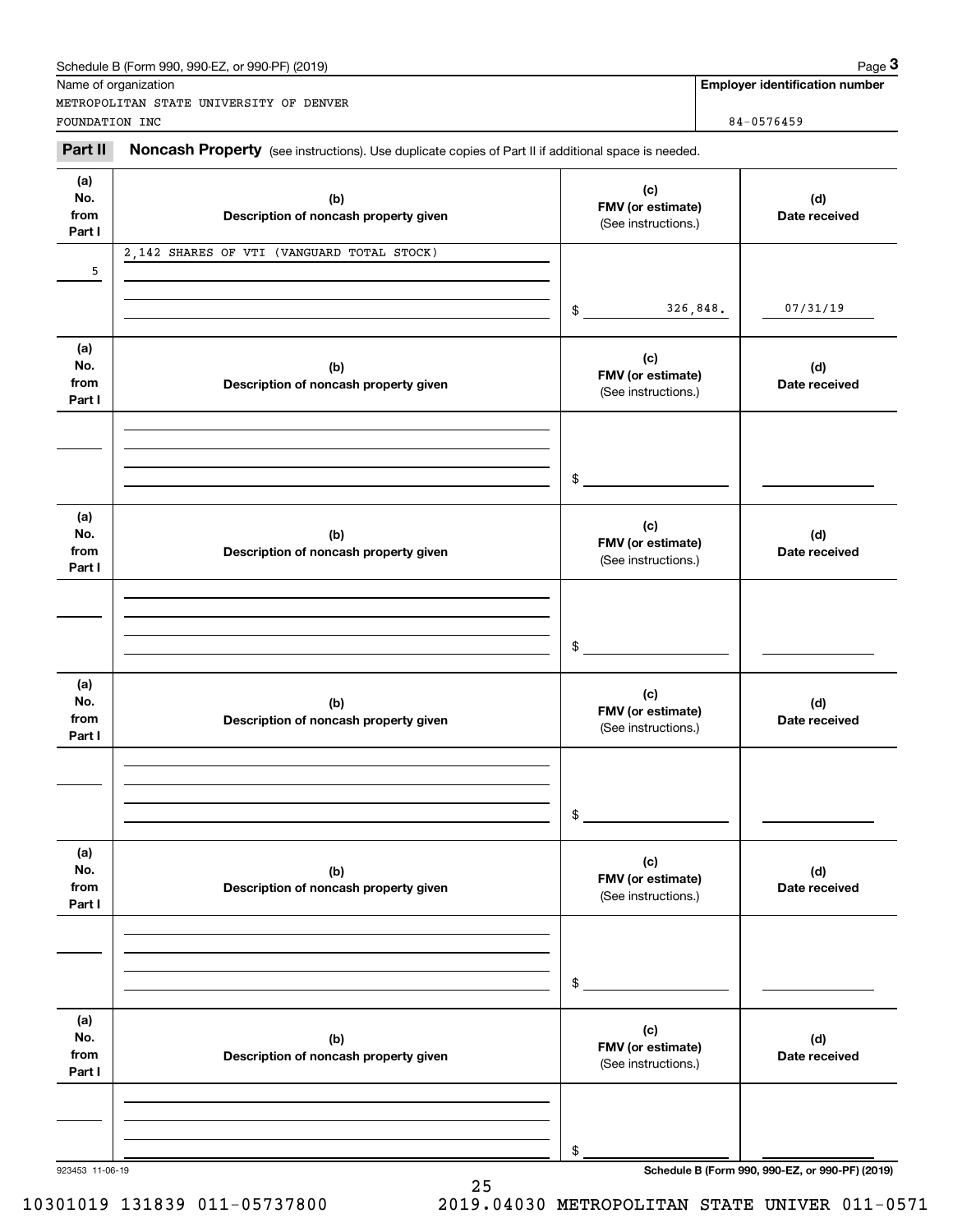|                                               | Schedule B (Form 990, 990-EZ, or 990-PF) (2019)                                                                                                                                                                                                                              |                      |  | Page 4                                          |  |  |
|-----------------------------------------------|------------------------------------------------------------------------------------------------------------------------------------------------------------------------------------------------------------------------------------------------------------------------------|----------------------|--|-------------------------------------------------|--|--|
|                                               | Name of organization                                                                                                                                                                                                                                                         |                      |  | <b>Employer identification number</b>           |  |  |
|                                               | METROPOLITAN STATE UNIVERSITY OF DENVER                                                                                                                                                                                                                                      |                      |  |                                                 |  |  |
| FOUNDATION INC                                |                                                                                                                                                                                                                                                                              |                      |  | 84-0576459                                      |  |  |
| <b>Part III</b>                               | Exclusively religious, charitable, etc., contributions to organizations described in section 501(c)(7), (8), or (10) that total more than \$1,000 for the year<br>from any one contributor. Complete columns (a) through (e) and the following line entry. For organizations |                      |  |                                                 |  |  |
|                                               | completing Part III, enter the total of exclusively religious, charitable, etc., contributions of \$1,000 or less for the year. (Enter this info. once.) \\$                                                                                                                 |                      |  |                                                 |  |  |
|                                               | Use duplicate copies of Part III if additional space is needed.                                                                                                                                                                                                              |                      |  |                                                 |  |  |
| (a) $\overline{\text{No.}}$<br>from<br>Part I | (b) Purpose of gift                                                                                                                                                                                                                                                          | (c) Use of gift      |  | (d) Description of how gift is held             |  |  |
|                                               |                                                                                                                                                                                                                                                                              |                      |  |                                                 |  |  |
|                                               |                                                                                                                                                                                                                                                                              | (e) Transfer of gift |  |                                                 |  |  |
|                                               | Transferee's name, address, and $ZIP + 4$                                                                                                                                                                                                                                    |                      |  | Relationship of transferor to transferee        |  |  |
|                                               |                                                                                                                                                                                                                                                                              |                      |  |                                                 |  |  |
|                                               |                                                                                                                                                                                                                                                                              |                      |  |                                                 |  |  |
| (a) No.<br>from<br>Part I                     | (b) Purpose of gift                                                                                                                                                                                                                                                          | (c) Use of gift      |  | (d) Description of how gift is held             |  |  |
|                                               |                                                                                                                                                                                                                                                                              |                      |  |                                                 |  |  |
|                                               |                                                                                                                                                                                                                                                                              | (e) Transfer of gift |  |                                                 |  |  |
|                                               |                                                                                                                                                                                                                                                                              |                      |  |                                                 |  |  |
|                                               | Transferee's name, address, and $ZIP + 4$                                                                                                                                                                                                                                    |                      |  | Relationship of transferor to transferee        |  |  |
|                                               |                                                                                                                                                                                                                                                                              |                      |  |                                                 |  |  |
| (a) No.<br>from<br>Part I                     | (b) Purpose of gift                                                                                                                                                                                                                                                          | (c) Use of gift      |  | (d) Description of how gift is held             |  |  |
|                                               |                                                                                                                                                                                                                                                                              |                      |  |                                                 |  |  |
|                                               |                                                                                                                                                                                                                                                                              |                      |  |                                                 |  |  |
|                                               | (e) Transfer of gift                                                                                                                                                                                                                                                         |                      |  |                                                 |  |  |
|                                               | Transferee's name, address, and ZIP + 4                                                                                                                                                                                                                                      |                      |  | Relationship of transferor to transferee        |  |  |
|                                               |                                                                                                                                                                                                                                                                              |                      |  |                                                 |  |  |
| (a) No.<br>from                               | (b) Purpose of gift                                                                                                                                                                                                                                                          | (c) Use of gift      |  | (d) Description of how gift is held             |  |  |
| Part I                                        |                                                                                                                                                                                                                                                                              |                      |  |                                                 |  |  |
|                                               |                                                                                                                                                                                                                                                                              |                      |  |                                                 |  |  |
|                                               | (e) Transfer of gift                                                                                                                                                                                                                                                         |                      |  |                                                 |  |  |
|                                               | Transferee's name, address, and ZIP + 4                                                                                                                                                                                                                                      |                      |  | Relationship of transferor to transferee        |  |  |
|                                               |                                                                                                                                                                                                                                                                              |                      |  |                                                 |  |  |
|                                               |                                                                                                                                                                                                                                                                              |                      |  |                                                 |  |  |
| 923454 11-06-19                               |                                                                                                                                                                                                                                                                              | 26                   |  | Schedule B (Form 990, 990-EZ, or 990-PF) (2019) |  |  |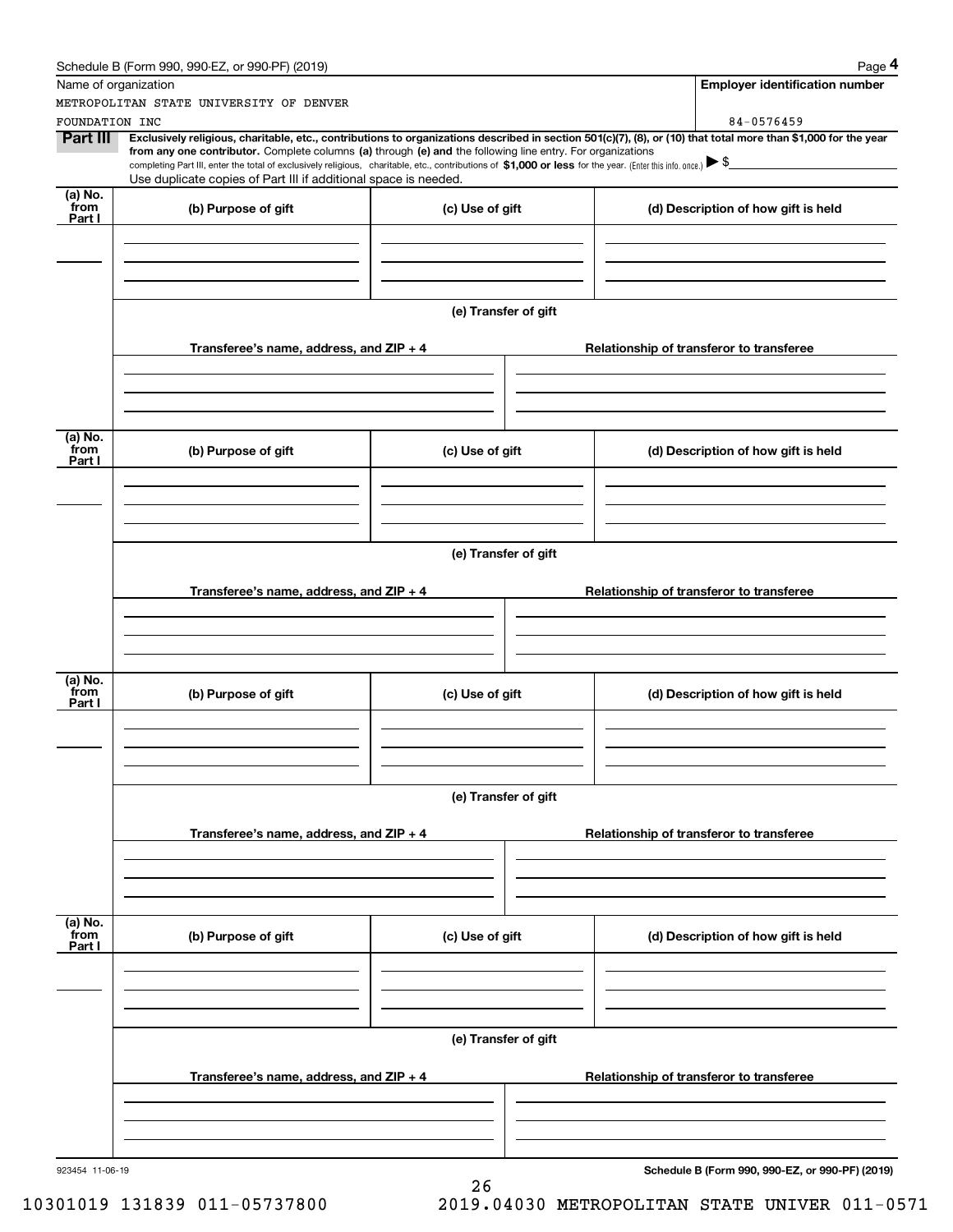| <b>SCHEDULE C</b>                                                                                      |                                                                                                                                                                    | <b>Political Campaign and Lobbying Activities</b>                                                                                                                                                                                                                                                                                                                                                                                                                                                                                                                                    |           |                                                                             |                          | OMB No. 1545-0047                                                                                                                                           |                                     |
|--------------------------------------------------------------------------------------------------------|--------------------------------------------------------------------------------------------------------------------------------------------------------------------|--------------------------------------------------------------------------------------------------------------------------------------------------------------------------------------------------------------------------------------------------------------------------------------------------------------------------------------------------------------------------------------------------------------------------------------------------------------------------------------------------------------------------------------------------------------------------------------|-----------|-----------------------------------------------------------------------------|--------------------------|-------------------------------------------------------------------------------------------------------------------------------------------------------------|-------------------------------------|
| (Form 990 or 990-EZ)                                                                                   | For Organizations Exempt From Income Tax Under section 501(c) and section 527                                                                                      |                                                                                                                                                                                                                                                                                                                                                                                                                                                                                                                                                                                      |           |                                                                             |                          |                                                                                                                                                             |                                     |
| Department of the Treasury<br>Internal Revenue Service                                                 | Complete if the organization is described below.<br>> Attach to Form 990 or Form 990-EZ.<br>Go to www.irs.gov/Form990 for instructions and the latest information. |                                                                                                                                                                                                                                                                                                                                                                                                                                                                                                                                                                                      |           |                                                                             |                          |                                                                                                                                                             | <b>Open to Public</b><br>Inspection |
| • Section 527 organizations: Complete Part I-A only.                                                   |                                                                                                                                                                    | If the organization answered "Yes," on Form 990, Part IV, line 3, or Form 990-EZ, Part V, line 46 (Political Campaign Activities), then<br>• Section 501(c)(3) organizations: Complete Parts I-A and B. Do not complete Part I-C.<br>● Section 501(c) (other than section 501(c)(3)) organizations: Complete Parts I-A and C below. Do not complete Part I-B.                                                                                                                                                                                                                        |           |                                                                             |                          |                                                                                                                                                             |                                     |
|                                                                                                        |                                                                                                                                                                    | If the organization answered "Yes," on Form 990, Part IV, line 4, or Form 990-EZ, Part VI, line 47 (Lobbying Activities), then<br>• Section 501(c)(3) organizations that have filed Form 5768 (election under section 501(h)): Complete Part II-A. Do not complete Part II-B.<br>• Section 501(c)(3) organizations that have NOT filed Form 5768 (election under section 501(h)): Complete Part II-B. Do not complete Part II-A.<br>If the organization answered "Yes," on Form 990, Part IV, line 5 (Proxy Tax) (see separate instructions) or Form 990-EZ, Part V, line 35c (Proxy |           |                                                                             |                          |                                                                                                                                                             |                                     |
| Tax) (see separate instructions), then                                                                 |                                                                                                                                                                    |                                                                                                                                                                                                                                                                                                                                                                                                                                                                                                                                                                                      |           |                                                                             |                          |                                                                                                                                                             |                                     |
| Name of organization                                                                                   |                                                                                                                                                                    | Section 501(c)(4), (5), or (6) organizations: Complete Part III.                                                                                                                                                                                                                                                                                                                                                                                                                                                                                                                     |           |                                                                             |                          |                                                                                                                                                             |                                     |
|                                                                                                        | FOUNDATION INC                                                                                                                                                     | METROPOLITAN STATE UNIVERSITY OF DENVER                                                                                                                                                                                                                                                                                                                                                                                                                                                                                                                                              |           |                                                                             |                          | <b>Employer identification number</b><br>84-0576459                                                                                                         |                                     |
| Part I-A                                                                                               |                                                                                                                                                                    | Complete if the organization is exempt under section 501(c) or is a section 527 organization.                                                                                                                                                                                                                                                                                                                                                                                                                                                                                        |           |                                                                             |                          |                                                                                                                                                             |                                     |
|                                                                                                        |                                                                                                                                                                    |                                                                                                                                                                                                                                                                                                                                                                                                                                                                                                                                                                                      |           |                                                                             |                          |                                                                                                                                                             |                                     |
| <b>2</b> Political campaign activity expenditures<br>Volunteer hours for political campaign activities |                                                                                                                                                                    | 1 Provide a description of the organization's direct and indirect political campaign activities in Part IV.                                                                                                                                                                                                                                                                                                                                                                                                                                                                          |           |                                                                             | $\blacktriangleright$ \$ |                                                                                                                                                             | 0.<br>0.                            |
| Part I-B                                                                                               |                                                                                                                                                                    | Complete if the organization is exempt under section 501(c)(3).                                                                                                                                                                                                                                                                                                                                                                                                                                                                                                                      |           |                                                                             |                          |                                                                                                                                                             |                                     |
|                                                                                                        |                                                                                                                                                                    | 1 Enter the amount of any excise tax incurred by the organization under section 4955                                                                                                                                                                                                                                                                                                                                                                                                                                                                                                 |           |                                                                             | $\blacktriangleright$ \$ |                                                                                                                                                             | 0.                                  |
| 2                                                                                                      |                                                                                                                                                                    | Enter the amount of any excise tax incurred by organization managers under section 4955 [11] [12] Example 10 S                                                                                                                                                                                                                                                                                                                                                                                                                                                                       |           |                                                                             |                          |                                                                                                                                                             | 0.                                  |
|                                                                                                        |                                                                                                                                                                    |                                                                                                                                                                                                                                                                                                                                                                                                                                                                                                                                                                                      |           |                                                                             |                          | Yes                                                                                                                                                         | <b>No</b>                           |
| 4a Was a correction made?                                                                              |                                                                                                                                                                    |                                                                                                                                                                                                                                                                                                                                                                                                                                                                                                                                                                                      |           |                                                                             |                          | Yes                                                                                                                                                         | No                                  |
| <b>b</b> If "Yes," describe in Part IV.<br>Part I-C                                                    |                                                                                                                                                                    | Complete if the organization is exempt under section 501(c), except section 501(c)(3).                                                                                                                                                                                                                                                                                                                                                                                                                                                                                               |           |                                                                             |                          |                                                                                                                                                             |                                     |
|                                                                                                        |                                                                                                                                                                    | 1 Enter the amount directly expended by the filing organization for section 527 exempt function activities                                                                                                                                                                                                                                                                                                                                                                                                                                                                           |           |                                                                             | $\blacktriangleright$ \$ |                                                                                                                                                             |                                     |
|                                                                                                        |                                                                                                                                                                    | 2 Enter the amount of the filing organization's funds contributed to other organizations for section 527                                                                                                                                                                                                                                                                                                                                                                                                                                                                             |           |                                                                             |                          |                                                                                                                                                             |                                     |
| exempt function activities                                                                             |                                                                                                                                                                    |                                                                                                                                                                                                                                                                                                                                                                                                                                                                                                                                                                                      |           |                                                                             | ▶ \$                     |                                                                                                                                                             |                                     |
|                                                                                                        |                                                                                                                                                                    | 3 Total exempt function expenditures. Add lines 1 and 2. Enter here and on Form 1120-POL,                                                                                                                                                                                                                                                                                                                                                                                                                                                                                            |           |                                                                             |                          |                                                                                                                                                             |                                     |
| line 17b                                                                                               |                                                                                                                                                                    |                                                                                                                                                                                                                                                                                                                                                                                                                                                                                                                                                                                      |           |                                                                             | $\blacktriangleright$ \$ |                                                                                                                                                             |                                     |
|                                                                                                        |                                                                                                                                                                    | Did the filing organization file Form 1120-POL for this year?                                                                                                                                                                                                                                                                                                                                                                                                                                                                                                                        |           |                                                                             |                          | Yes                                                                                                                                                         | <b>No</b>                           |
|                                                                                                        |                                                                                                                                                                    | 5 Enter the names, addresses and employer identification number (EIN) of all section 527 political organizations to which the filing organization                                                                                                                                                                                                                                                                                                                                                                                                                                    |           |                                                                             |                          |                                                                                                                                                             |                                     |
|                                                                                                        |                                                                                                                                                                    | made payments. For each organization listed, enter the amount paid from the filing organization's funds. Also enter the amount of political                                                                                                                                                                                                                                                                                                                                                                                                                                          |           |                                                                             |                          |                                                                                                                                                             |                                     |
|                                                                                                        |                                                                                                                                                                    | contributions received that were promptly and directly delivered to a separate political organization, such as a separate segregated fund or a<br>political action committee (PAC). If additional space is needed, provide information in Part IV.                                                                                                                                                                                                                                                                                                                                   |           |                                                                             |                          |                                                                                                                                                             |                                     |
| (a) Name                                                                                               |                                                                                                                                                                    | (b) Address                                                                                                                                                                                                                                                                                                                                                                                                                                                                                                                                                                          | $(c)$ EIN | (d) Amount paid from<br>filing organization's<br>funds. If none, enter -0-. |                          | (e) Amount of political<br>contributions received and<br>promptly and directly<br>delivered to a separate<br>political organization.<br>If none, enter -0-. |                                     |
|                                                                                                        |                                                                                                                                                                    |                                                                                                                                                                                                                                                                                                                                                                                                                                                                                                                                                                                      |           |                                                                             |                          |                                                                                                                                                             |                                     |

**For Paperwork Reduction Act Notice, see the Instructions for Form 990 or 990-EZ. Schedule C (Form 990 or 990-EZ) 2019** LHA

932041 11-26-19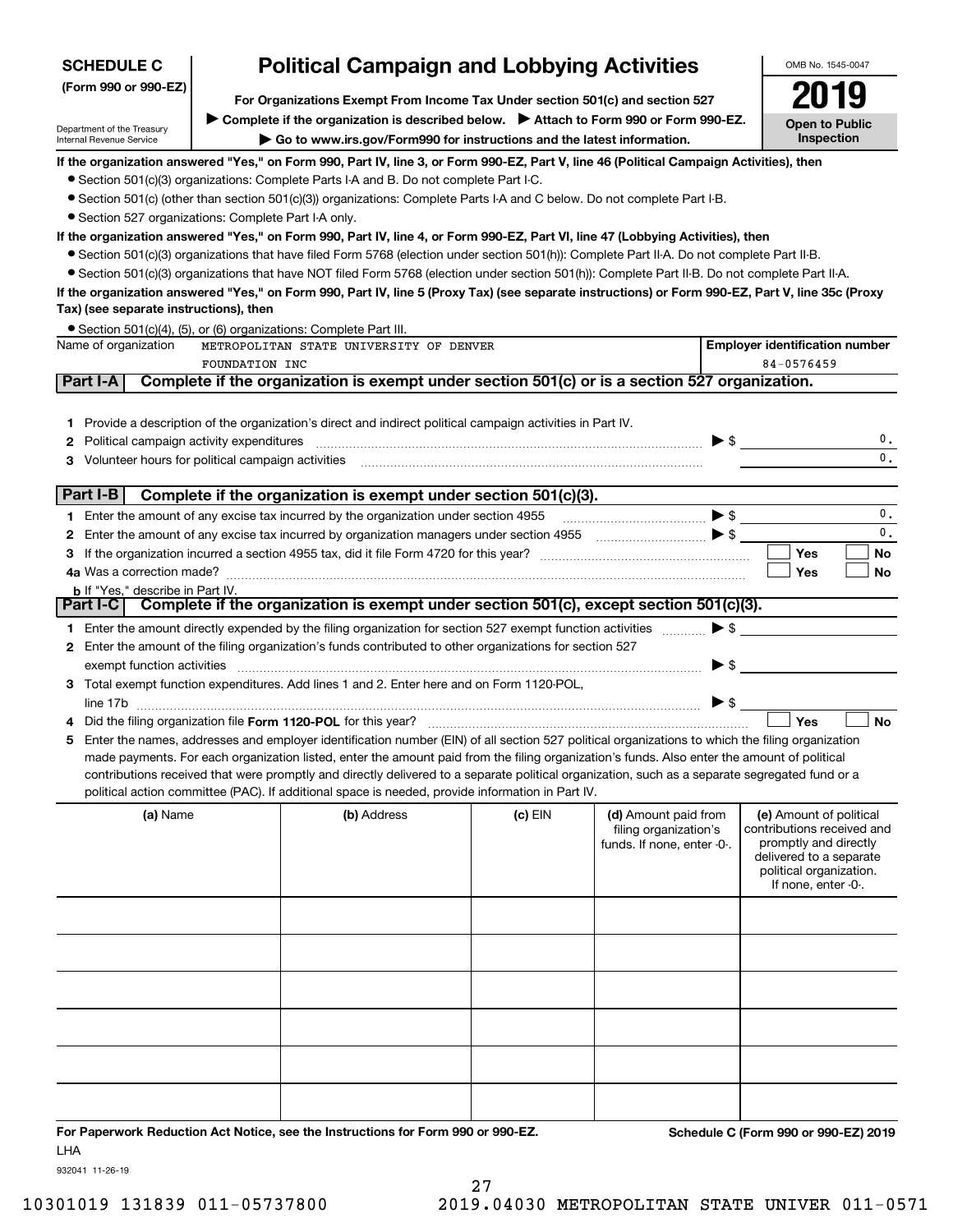| METROPOLITAN STATE UNIVERSITY OF DENVER |  |  |  |  |
|-----------------------------------------|--|--|--|--|
|-----------------------------------------|--|--|--|--|

| Schedule C (Form 990 or 990-EZ) 2019 FOUNDATION INC                                                             |                                        |              |                                                                                  |                                                                                                                                   |                                        | 84-0576459<br>Page 2           |
|-----------------------------------------------------------------------------------------------------------------|----------------------------------------|--------------|----------------------------------------------------------------------------------|-----------------------------------------------------------------------------------------------------------------------------------|----------------------------------------|--------------------------------|
| Complete if the organization is exempt under section 501(c)(3) and filed Form 5768 (election under<br>Part II-A |                                        |              |                                                                                  |                                                                                                                                   |                                        |                                |
| section 501(h)).                                                                                                |                                        |              |                                                                                  |                                                                                                                                   |                                        |                                |
| A Check $\blacktriangleright$                                                                                   |                                        |              |                                                                                  | if the filing organization belongs to an affiliated group (and list in Part IV each affiliated group member's name, address, EIN, |                                        |                                |
| expenses, and share of excess lobbying expenditures).                                                           |                                        |              |                                                                                  |                                                                                                                                   |                                        |                                |
| <b>B</b> Check $\blacktriangleright$                                                                            |                                        |              | if the filing organization checked box A and "limited control" provisions apply. |                                                                                                                                   |                                        |                                |
|                                                                                                                 | <b>Limits on Lobbying Expenditures</b> |              | (The term "expenditures" means amounts paid or incurred.)                        |                                                                                                                                   | (a) Filing<br>organization's<br>totals | (b) Affiliated group<br>totals |
|                                                                                                                 |                                        |              |                                                                                  |                                                                                                                                   |                                        |                                |
| 1a Total lobbying expenditures to influence public opinion (grassroots lobbying)                                |                                        |              |                                                                                  |                                                                                                                                   |                                        |                                |
| <b>b</b> Total lobbying expenditures to influence a legislative body (direct lobbying)                          |                                        |              |                                                                                  |                                                                                                                                   |                                        |                                |
| d Other exempt purpose expenditures                                                                             |                                        |              |                                                                                  |                                                                                                                                   |                                        |                                |
| Total exempt purpose expenditures (add lines 1c and 1d)                                                         |                                        |              |                                                                                  |                                                                                                                                   |                                        |                                |
| f Lobbying nontaxable amount. Enter the amount from the following table in both columns.                        |                                        |              |                                                                                  |                                                                                                                                   |                                        |                                |
| If the amount on line 1e, column $(a)$ or $(b)$ is:                                                             |                                        |              | The lobbying nontaxable amount is:                                               |                                                                                                                                   |                                        |                                |
| Not over \$500,000                                                                                              |                                        |              | 20% of the amount on line 1e.                                                    |                                                                                                                                   |                                        |                                |
| Over \$500,000 but not over \$1,000,000                                                                         |                                        |              | \$100,000 plus 15% of the excess over \$500,000.                                 |                                                                                                                                   |                                        |                                |
| Over \$1,000,000 but not over \$1,500,000                                                                       |                                        |              | \$175,000 plus 10% of the excess over \$1,000,000.                               |                                                                                                                                   |                                        |                                |
| Over \$1,500,000 but not over \$17,000,000                                                                      |                                        |              | \$225,000 plus 5% of the excess over \$1,500,000.                                |                                                                                                                                   |                                        |                                |
| Over \$17,000,000                                                                                               |                                        | \$1,000,000. |                                                                                  |                                                                                                                                   |                                        |                                |
|                                                                                                                 |                                        |              |                                                                                  |                                                                                                                                   |                                        |                                |
| g Grassroots nontaxable amount (enter 25% of line 1f)                                                           |                                        |              |                                                                                  |                                                                                                                                   |                                        |                                |
| h Subtract line 1g from line 1a. If zero or less, enter -0-                                                     |                                        |              |                                                                                  |                                                                                                                                   |                                        |                                |
| i Subtract line 1f from line 1c. If zero or less, enter 0                                                       |                                        |              |                                                                                  |                                                                                                                                   |                                        |                                |
| If there is an amount other than zero on either line 1h or line 1i, did the organization file Form 4720         |                                        |              |                                                                                  |                                                                                                                                   |                                        |                                |
| reporting section 4911 tax for this year?                                                                       |                                        |              |                                                                                  |                                                                                                                                   |                                        | Yes<br>No                      |
|                                                                                                                 |                                        |              | 4-Year Averaging Period Under Section 501(h)                                     |                                                                                                                                   |                                        |                                |
| (Some organizations that made a section 501(h) election do not have to complete all of the five columns below.  |                                        |              |                                                                                  |                                                                                                                                   |                                        |                                |
|                                                                                                                 |                                        |              | See the separate instructions for lines 2a through 2f.)                          |                                                                                                                                   |                                        |                                |
|                                                                                                                 |                                        |              | Lobbying Expenditures During 4-Year Averaging Period                             |                                                                                                                                   |                                        |                                |
| Calendar year<br>(or fiscal year beginning in)                                                                  | (a) 2016                               |              | (b) $2017$                                                                       | $(c)$ 2018                                                                                                                        | $(d)$ 2019                             | (e) Total                      |
| 2a Lobbying nontaxable amount                                                                                   |                                        |              |                                                                                  |                                                                                                                                   |                                        |                                |
| <b>b</b> Lobbying ceiling amount<br>(150% of line 2a, column(e))                                                |                                        |              |                                                                                  |                                                                                                                                   |                                        |                                |
| c Total lobbying expenditures                                                                                   |                                        |              |                                                                                  |                                                                                                                                   |                                        |                                |
| d Grassroots nontaxable amount                                                                                  |                                        |              |                                                                                  |                                                                                                                                   |                                        |                                |
| e Grassroots ceiling amount                                                                                     |                                        |              |                                                                                  |                                                                                                                                   |                                        |                                |
| (150% of line 2d, column (e))                                                                                   |                                        |              |                                                                                  |                                                                                                                                   |                                        |                                |
| f Grassroots lobbying expenditures                                                                              |                                        |              |                                                                                  |                                                                                                                                   |                                        |                                |

**Schedule C (Form 990 or 990-EZ) 2019**

932042 11-26-19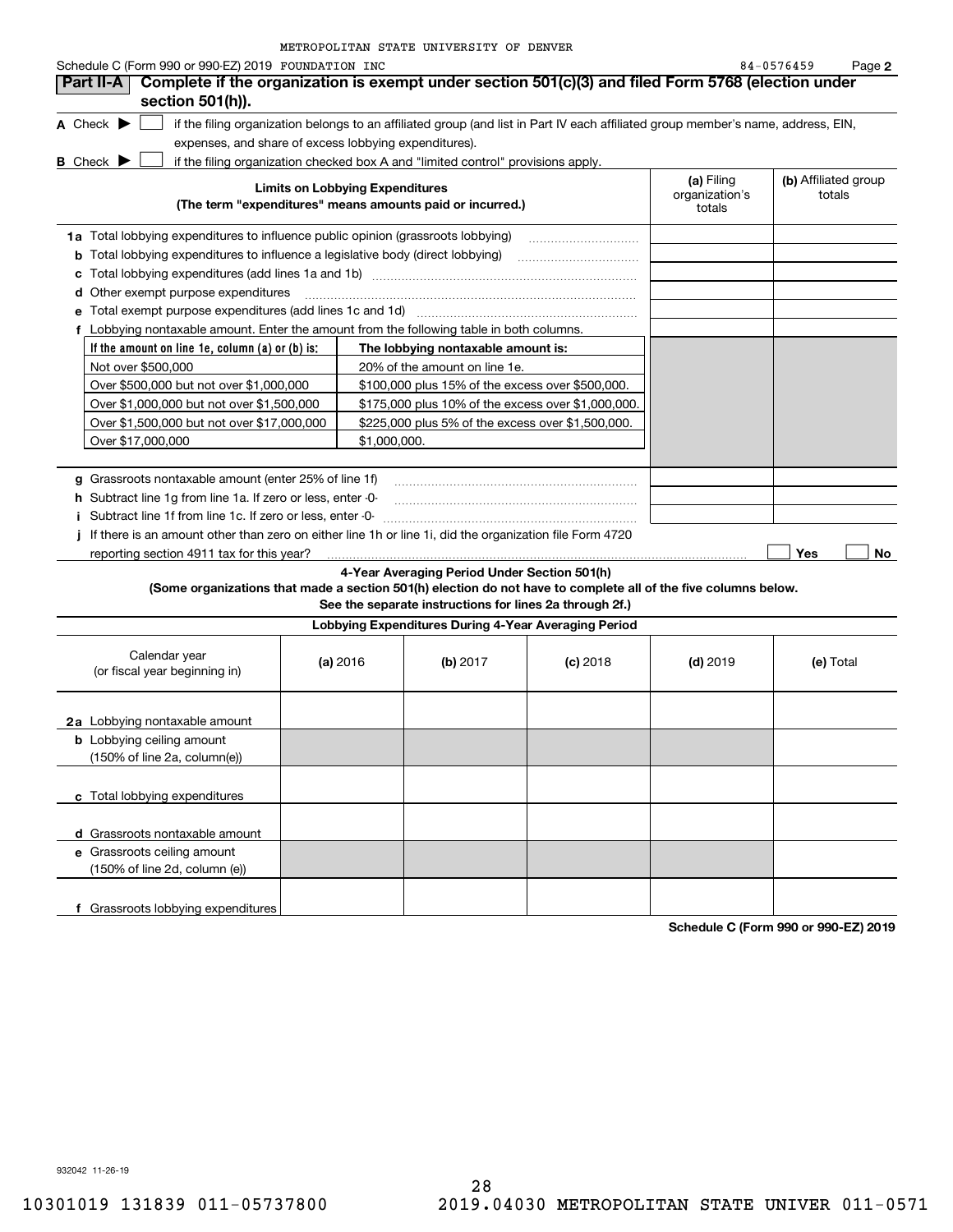#### Schedule C (Form 990 or 990-EZ) 2019 POUNDATION INC Research Control of Maria Control of Maria Control of Mari

### **Part II-B Complete if the organization is exempt under section 501(c)(3) and has NOT filed Form 5768 (election under section 501(h)).**

| For each "Yes" response on lines 1a through 1i below, provide in Part IV a detailed description                                                                                                                                                        |     | (a)          |        | (b)     |  |
|--------------------------------------------------------------------------------------------------------------------------------------------------------------------------------------------------------------------------------------------------------|-----|--------------|--------|---------|--|
| of the lobbying activity.                                                                                                                                                                                                                              | Yes | No           | Amount |         |  |
| During the year, did the filing organization attempt to influence foreign, national, state, or<br>1.<br>local legislation, including any attempt to influence public opinion on a legislative matter<br>or referendum, through the use of:             |     |              |        |         |  |
|                                                                                                                                                                                                                                                        |     | х            |        |         |  |
| <b>b</b> Paid staff or management (include compensation in expenses reported on lines 1c through 1i)?<br>$\sim$                                                                                                                                        |     | x            |        |         |  |
|                                                                                                                                                                                                                                                        |     | x            |        |         |  |
|                                                                                                                                                                                                                                                        |     | х            |        |         |  |
| <b>e</b> Publications, or published or broadcast statements?                                                                                                                                                                                           |     | x            |        |         |  |
| f Grants to other organizations for lobbying purposes?                                                                                                                                                                                                 | х   |              |        | 25,000. |  |
| g Direct contact with legislators, their staffs, government officials, or a legislative body?                                                                                                                                                          |     | х            |        |         |  |
| h Rallies, demonstrations, seminars, conventions, speeches, lectures, or any similar means?                                                                                                                                                            |     | x            |        |         |  |
| <i>i</i> Other activities?                                                                                                                                                                                                                             |     | x            |        |         |  |
|                                                                                                                                                                                                                                                        |     |              |        | 25,000. |  |
| 2a Did the activities in line 1 cause the organization to be not described in section 501(c)(3)?                                                                                                                                                       |     | x            |        |         |  |
|                                                                                                                                                                                                                                                        |     |              |        |         |  |
| c If "Yes," enter the amount of any tax incurred by organization managers under section 4912                                                                                                                                                           |     |              |        |         |  |
| d If the filing organization incurred a section 4912 tax, did it file Form 4720 for this year?<br>Complete if the organization is exempt under section 501(c)(4), section 501(c)(5), or section<br>∣Part III-A ∣                                       |     |              |        |         |  |
| $501(c)(6)$ .                                                                                                                                                                                                                                          |     |              |        |         |  |
|                                                                                                                                                                                                                                                        |     |              | Yes    | No      |  |
| 1.                                                                                                                                                                                                                                                     |     | 1            |        |         |  |
| 2                                                                                                                                                                                                                                                      |     | $\mathbf{2}$ |        |         |  |
| Did the organization agree to carry over lobbying and political campaign activity expenditures from the prior year?<br>3                                                                                                                               |     | 3            |        |         |  |
| Part III-B Complete if the organization is exempt under section $501(c)(4)$ , section $501(c)(5)$ , or section                                                                                                                                         |     |              |        |         |  |
| 501(c)(6) and if either (a) BOTH Part III-A, lines 1 and 2, are answered "No" OR (b) Part III-A, line 3, is<br>answered "Yes."                                                                                                                         |     |              |        |         |  |
| Dues, assessments and similar amounts from members [11] matter contracts and similar amounts from members [11] matter contracts and similar amounts from members [11] matter contracts and similar amounts from members [11] m<br>1.                   |     | 1            |        |         |  |
| Section 162(e) nondeductible lobbying and political expenditures (do not include amounts of political<br>2                                                                                                                                             |     |              |        |         |  |
| expenses for which the section 527(f) tax was paid).                                                                                                                                                                                                   |     |              |        |         |  |
| <b>a</b> Current year                                                                                                                                                                                                                                  |     | 2a           |        |         |  |
| b Carryover from last year manufactured and contact the control of the control of the control of the control of the control of the control of the control of the control of the control of the control of the control of the c                         |     | 2b           |        |         |  |
| $\textbf{Total} \textcolor{red}{x_1x_2x_3x_4x_5x_6x_7x_8x_9x_1x_2x_3x_4x_5x_6x_7x_8x_9x_1x_2x_3x_4x_5x_6x_7x_8x_9x_1x_2x_3x_4x_5x_6x_7x_8x_8x_9x_1x_2x_3x_4x_5x_6x_7x_8x_8x_9x_1x_2x_3x_4x_5x_6x_7x_8x_8x_9x_1x_2x_3x_4x_5x_6x_7x_8x_8x_9x_1x_2x$<br>c |     | 2c           |        |         |  |
| Aggregate amount reported in section 6033(e)(1)(A) notices of nondeductible section 162(e) dues                                                                                                                                                        |     | 3            |        |         |  |
| If notices were sent and the amount on line 2c exceeds the amount on line 3, what portion of the excess<br>4                                                                                                                                           |     |              |        |         |  |
| does the organization agree to carryover to the reasonable estimate of nondeductible lobbying and political                                                                                                                                            |     |              |        |         |  |
| expenditure next year?                                                                                                                                                                                                                                 |     | 4            |        |         |  |
| Taxable amount of lobbying and political expenditures (see instructions)<br>5                                                                                                                                                                          |     | 5            |        |         |  |
| <b>Part IV</b><br><b>Supplemental Information</b>                                                                                                                                                                                                      |     |              |        |         |  |
| Provide the descriptions required for Part I-A, line 1; Part I-B, line 4; Part I-C, line 5; Part II-A (affiliated group list); Part II-A, lines 1 and 2 (see                                                                                           |     |              |        |         |  |
| instructions); and Part II-B, line 1. Also, complete this part for any additional information.<br>PART II-B, LINE 1, LOBBYING ACTIVITIES:                                                                                                              |     |              |        |         |  |
| FUNDS WERE USED TO INFLUENCE PUBLIC OPINION REGARDING BALLOT MEASURE                                                                                                                                                                                   |     |              |        |         |  |
| PROPOSITION CC, TO RETAIN REVENUE FOR TRANSPORTATION AND EDUCATION.                                                                                                                                                                                    |     |              |        |         |  |

932043 11-26-19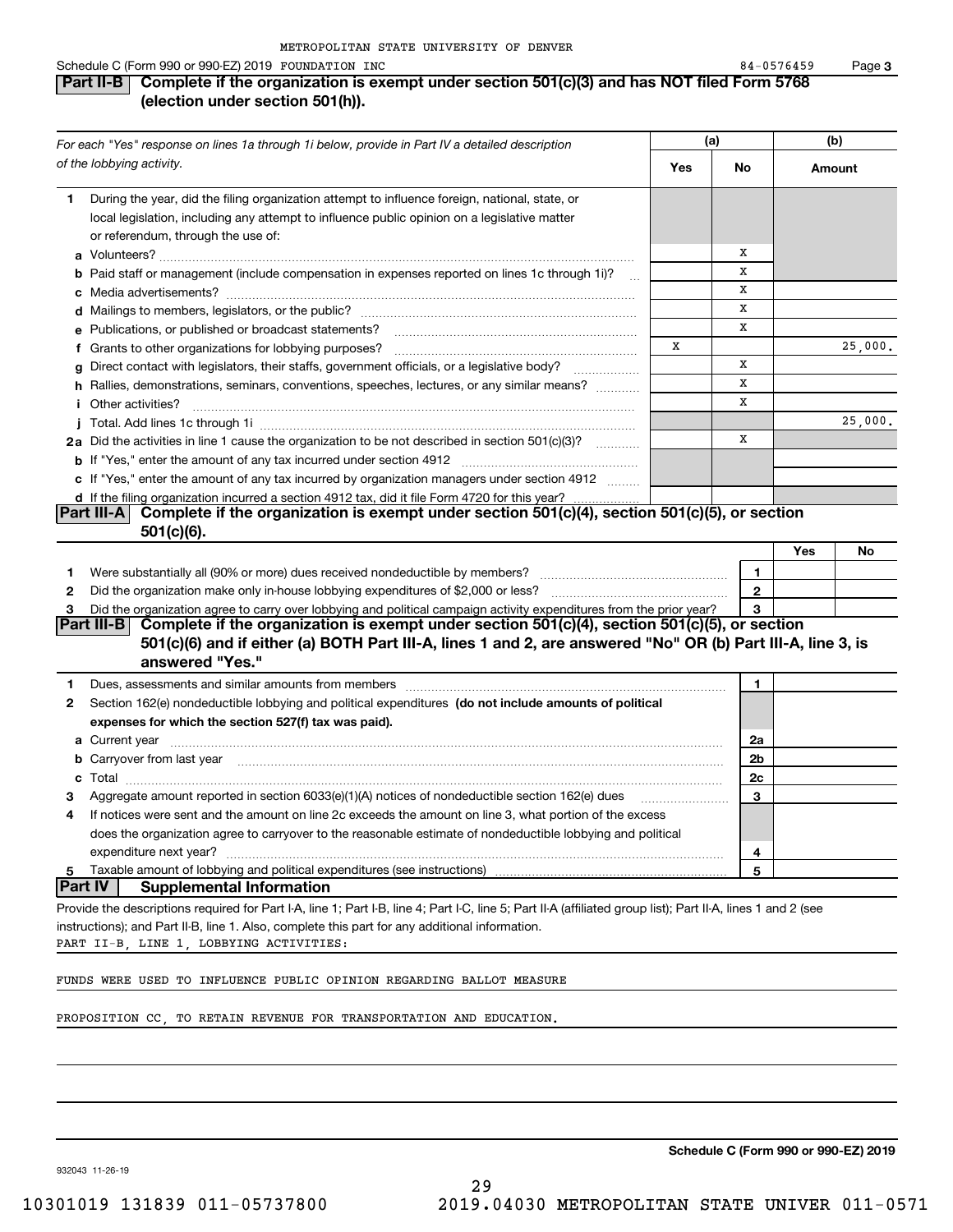|         |                                                               |                                                                                                   |                                                                                                                                                                                                                               |    | OMB No. 1545-0047                                   |
|---------|---------------------------------------------------------------|---------------------------------------------------------------------------------------------------|-------------------------------------------------------------------------------------------------------------------------------------------------------------------------------------------------------------------------------|----|-----------------------------------------------------|
|         | <b>SCHEDULE D</b><br>(Form 990)                               |                                                                                                   | <b>Supplemental Financial Statements</b><br>Complete if the organization answered "Yes" on Form 990,                                                                                                                          |    |                                                     |
|         |                                                               |                                                                                                   | Part IV, line 6, 7, 8, 9, 10, 11a, 11b, 11c, 11d, 11e, 11f, 12a, or 12b.                                                                                                                                                      |    | Open to Public                                      |
|         | Department of the Treasury<br><b>Internal Revenue Service</b> |                                                                                                   | Attach to Form 990.<br>Go to www.irs.gov/Form990 for instructions and the latest information.                                                                                                                                 |    | <b>Inspection</b>                                   |
|         | Name of the organization                                      | METROPOLITAN STATE UNIVERSITY OF DENVER<br>FOUNDATION INC                                         |                                                                                                                                                                                                                               |    | <b>Employer identification number</b><br>84-0576459 |
| Part I  |                                                               |                                                                                                   | Organizations Maintaining Donor Advised Funds or Other Similar Funds or Accounts. Complete if the                                                                                                                             |    |                                                     |
|         |                                                               | organization answered "Yes" on Form 990, Part IV, line 6.                                         |                                                                                                                                                                                                                               |    |                                                     |
|         |                                                               |                                                                                                   | (a) Donor advised funds                                                                                                                                                                                                       |    | (b) Funds and other accounts                        |
| 1       |                                                               |                                                                                                   |                                                                                                                                                                                                                               |    |                                                     |
| 2       |                                                               | Aggregate value of contributions to (during year)                                                 |                                                                                                                                                                                                                               |    |                                                     |
| 3       |                                                               |                                                                                                   |                                                                                                                                                                                                                               |    |                                                     |
| 4       |                                                               |                                                                                                   |                                                                                                                                                                                                                               |    |                                                     |
| 5       |                                                               |                                                                                                   | Did the organization inform all donors and donor advisors in writing that the assets held in donor advised funds                                                                                                              |    |                                                     |
|         |                                                               |                                                                                                   |                                                                                                                                                                                                                               |    | Yes<br><b>No</b>                                    |
| 6       |                                                               |                                                                                                   | Did the organization inform all grantees, donors, and donor advisors in writing that grant funds can be used only                                                                                                             |    |                                                     |
|         |                                                               |                                                                                                   | for charitable purposes and not for the benefit of the donor or donor advisor, or for any other purpose conferring                                                                                                            |    |                                                     |
| Part II | impermissible private benefit?                                |                                                                                                   | Conservation Easements. Complete if the organization answered "Yes" on Form 990, Part IV, line 7.                                                                                                                             |    | Yes<br>No                                           |
| 1       |                                                               | Purpose(s) of conservation easements held by the organization (check all that apply).             |                                                                                                                                                                                                                               |    |                                                     |
|         |                                                               | Preservation of land for public use (for example, recreation or education)                        | Preservation of a historically important land area                                                                                                                                                                            |    |                                                     |
|         | Protection of natural habitat                                 |                                                                                                   | Preservation of a certified historic structure                                                                                                                                                                                |    |                                                     |
|         | Preservation of open space                                    |                                                                                                   |                                                                                                                                                                                                                               |    |                                                     |
| 2       |                                                               |                                                                                                   | Complete lines 2a through 2d if the organization held a qualified conservation contribution in the form of a conservation easement on the last                                                                                |    |                                                     |
|         | day of the tax year.                                          |                                                                                                   |                                                                                                                                                                                                                               |    | Held at the End of the Tax Year                     |
| а       |                                                               |                                                                                                   |                                                                                                                                                                                                                               | 2a |                                                     |
| b       |                                                               | Total acreage restricted by conservation easements                                                |                                                                                                                                                                                                                               | 2b |                                                     |
|         |                                                               |                                                                                                   |                                                                                                                                                                                                                               | 2c |                                                     |
|         |                                                               |                                                                                                   | d Number of conservation easements included in (c) acquired after 7/25/06, and not on a historic structure                                                                                                                    |    |                                                     |
|         |                                                               |                                                                                                   | listed in the National Register [11, 1200] [12] The National Register [11, 1200] [12] The National Register [11, 1200] [12] The National Register [11, 1200] [12] The National Register [11, 1200] [12] The National Register | 2d |                                                     |
| 3       |                                                               |                                                                                                   | Number of conservation easements modified, transferred, released, extinguished, or terminated by the organization during the tax                                                                                              |    |                                                     |
|         | year                                                          |                                                                                                   |                                                                                                                                                                                                                               |    |                                                     |
| 4       |                                                               | Number of states where property subject to conservation easement is located $\blacktriangleright$ |                                                                                                                                                                                                                               |    |                                                     |
| 5       |                                                               |                                                                                                   | Does the organization have a written policy regarding the periodic monitoring, inspection, handling of                                                                                                                        |    |                                                     |
|         |                                                               | violations, and enforcement of the conservation easements it holds?                               |                                                                                                                                                                                                                               |    | Yes<br><b>No</b>                                    |
| 6       |                                                               |                                                                                                   | Staff and volunteer hours devoted to monitoring, inspecting, handling of violations, and enforcing conservation easements during the year                                                                                     |    |                                                     |
|         |                                                               |                                                                                                   |                                                                                                                                                                                                                               |    |                                                     |
| 7       |                                                               |                                                                                                   | Amount of expenses incurred in monitoring, inspecting, handling of violations, and enforcing conservation easements during the year                                                                                           |    |                                                     |
| 8       | $\blacktriangleright$ \$                                      |                                                                                                   | Does each conservation easement reported on line 2(d) above satisfy the requirements of section 170(h)(4)(B)(i)                                                                                                               |    |                                                     |
|         |                                                               |                                                                                                   |                                                                                                                                                                                                                               |    | Yes<br>No                                           |
| 9       |                                                               |                                                                                                   | In Part XIII, describe how the organization reports conservation easements in its revenue and expense statement and                                                                                                           |    |                                                     |
|         |                                                               |                                                                                                   | balance sheet, and include, if applicable, the text of the footnote to the organization's financial statements that describes the                                                                                             |    |                                                     |
|         |                                                               | organization's accounting for conservation easements.                                             |                                                                                                                                                                                                                               |    |                                                     |
|         | Part III                                                      |                                                                                                   | Organizations Maintaining Collections of Art, Historical Treasures, or Other Similar Assets.                                                                                                                                  |    |                                                     |
|         |                                                               | Complete if the organization answered "Yes" on Form 990, Part IV, line 8.                         |                                                                                                                                                                                                                               |    |                                                     |
|         |                                                               |                                                                                                   | 1a If the organization elected, as permitted under FASB ASC 958, not to report in its revenue statement and balance sheet works                                                                                               |    |                                                     |
|         |                                                               |                                                                                                   | of art, historical treasures, or other similar assets held for public exhibition, education, or research in furtherance of public                                                                                             |    |                                                     |
|         |                                                               |                                                                                                   | service, provide in Part XIII the text of the footnote to its financial statements that describes these items.                                                                                                                |    |                                                     |
|         |                                                               |                                                                                                   | <b>b</b> If the organization elected, as permitted under FASB ASC 958, to report in its revenue statement and balance sheet works of                                                                                          |    |                                                     |
|         |                                                               |                                                                                                   | art, historical treasures, or other similar assets held for public exhibition, education, or research in furtherance of public service,                                                                                       |    |                                                     |
|         |                                                               | provide the following amounts relating to these items:                                            |                                                                                                                                                                                                                               |    |                                                     |
|         |                                                               |                                                                                                   |                                                                                                                                                                                                                               |    | $\frac{1}{2}$                                       |
|         |                                                               | (ii) Assets included in Form 990, Part X                                                          |                                                                                                                                                                                                                               |    |                                                     |
| 2       |                                                               |                                                                                                   | If the organization received or held works of art, historical treasures, or other similar assets for financial gain, provide                                                                                                  |    |                                                     |
|         |                                                               | the following amounts required to be reported under FASB ASC 958 relating to these items:         |                                                                                                                                                                                                                               |    |                                                     |
| а       |                                                               |                                                                                                   |                                                                                                                                                                                                                               |    | - \$                                                |
|         |                                                               |                                                                                                   |                                                                                                                                                                                                                               |    | \$                                                  |
|         |                                                               | LHA For Paperwork Reduction Act Notice, see the Instructions for Form 990.                        |                                                                                                                                                                                                                               |    | Schedule D (Form 990) 2019                          |
|         | 932051 10-02-19                                               |                                                                                                   |                                                                                                                                                                                                                               |    |                                                     |

| 30 |                      |  |
|----|----------------------|--|
|    | $10.01020 \text{ m}$ |  |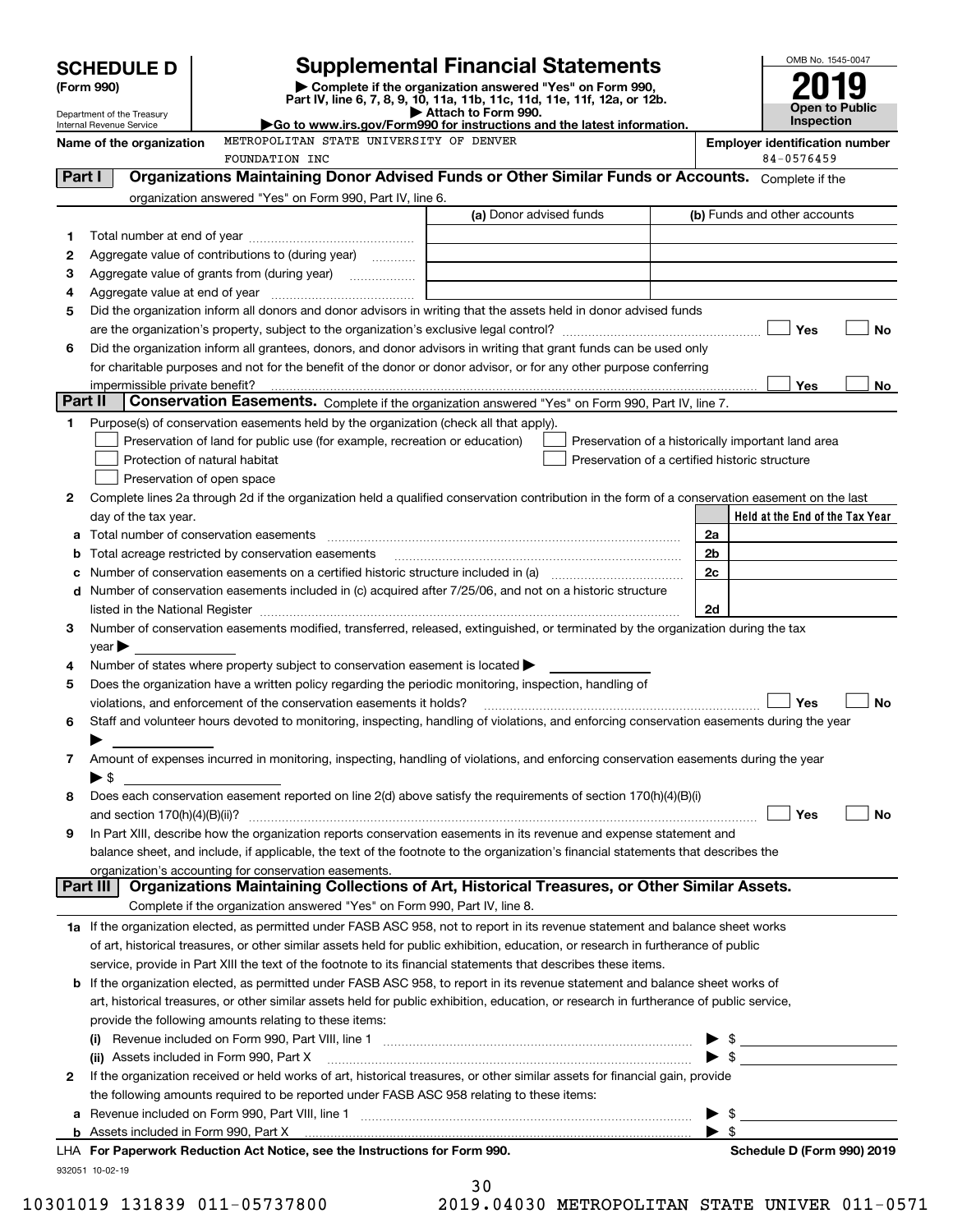| METROPOLITAN STATE UNIVERSITY OF DENVER |
|-----------------------------------------|
|-----------------------------------------|

|        |                                                                                                                                                                                                                               | METROPOLITAN STATE UNIVERSITY OF DENVER |                |                                    |                                 |                      |            |                     |     |                   |
|--------|-------------------------------------------------------------------------------------------------------------------------------------------------------------------------------------------------------------------------------|-----------------------------------------|----------------|------------------------------------|---------------------------------|----------------------|------------|---------------------|-----|-------------------|
|        | FOUNDATION INC<br>Schedule D (Form 990) 2019                                                                                                                                                                                  |                                         |                |                                    |                                 |                      | 84-0576459 |                     |     | $Page$ 2          |
|        | Organizations Maintaining Collections of Art, Historical Treasures, or Other Similar Assets (continued)<br>Part III                                                                                                           |                                         |                |                                    |                                 |                      |            |                     |     |                   |
| 3      | Using the organization's acquisition, accession, and other records, check any of the following that make significant use of its                                                                                               |                                         |                |                                    |                                 |                      |            |                     |     |                   |
|        | collection items (check all that apply):                                                                                                                                                                                      |                                         |                |                                    |                                 |                      |            |                     |     |                   |
| а      | $X$ Public exhibition                                                                                                                                                                                                         | d                                       |                | Loan or exchange program           |                                 |                      |            |                     |     |                   |
| b      | Scholarly research                                                                                                                                                                                                            | e                                       |                |                                    |                                 |                      |            |                     |     |                   |
| с      | Preservation for future generations                                                                                                                                                                                           |                                         |                |                                    |                                 |                      |            |                     |     |                   |
| 4      | Provide a description of the organization's collections and explain how they further the organization's exempt purpose in Part XIII.                                                                                          |                                         |                |                                    |                                 |                      |            |                     |     |                   |
| 5      | During the year, did the organization solicit or receive donations of art, historical treasures, or other similar assets                                                                                                      |                                         |                |                                    |                                 |                      |            |                     |     |                   |
|        |                                                                                                                                                                                                                               |                                         |                |                                    |                                 |                      |            | Yes                 | X   | No                |
|        | Part IV<br>Escrow and Custodial Arrangements. Complete if the organization answered "Yes" on Form 990, Part IV, line 9, or                                                                                                    |                                         |                |                                    |                                 |                      |            |                     |     |                   |
|        | reported an amount on Form 990, Part X, line 21.                                                                                                                                                                              |                                         |                |                                    |                                 |                      |            |                     |     |                   |
|        | 1a Is the organization an agent, trustee, custodian or other intermediary for contributions or other assets not included                                                                                                      |                                         |                |                                    |                                 |                      |            |                     |     |                   |
|        |                                                                                                                                                                                                                               |                                         |                |                                    |                                 |                      |            | Yes                 |     | $\overline{X}$ No |
|        | b If "Yes," explain the arrangement in Part XIII and complete the following table:                                                                                                                                            |                                         |                |                                    |                                 |                      |            |                     |     |                   |
|        |                                                                                                                                                                                                                               |                                         |                |                                    |                                 |                      |            | Amount              |     |                   |
| c      | Beginning balance                                                                                                                                                                                                             |                                         |                |                                    |                                 | 1c                   |            |                     |     |                   |
| d      | Additions during the year manufactured and an anti-manufactured and the year manufactured and all the year manufactured and all the year manufactured and all the year manufactured and all the year manufactured and all the |                                         |                |                                    |                                 | 1d                   |            |                     |     |                   |
| е      | Distributions during the year manufactured and continuum control of the state of the state of the state of the                                                                                                                |                                         |                |                                    |                                 | 1e                   |            |                     |     |                   |
| f      |                                                                                                                                                                                                                               |                                         |                |                                    |                                 | 1f                   |            |                     |     |                   |
| 2a     | Did the organization include an amount on Form 990, Part X, line 21, for escrow or custodial account liability?                                                                                                               |                                         |                |                                    |                                 |                      |            | $\overline{X}$ Yes  |     | No                |
|        | b If "Yes," explain the arrangement in Part XIII. Check here if the explanation has been provided on Part XIII                                                                                                                |                                         |                |                                    |                                 |                      |            |                     | X   |                   |
| Part V | Endowment Funds. Complete if the organization answered "Yes" on Form 990, Part IV, line 10.                                                                                                                                   |                                         |                |                                    |                                 |                      |            |                     |     |                   |
|        |                                                                                                                                                                                                                               | (a) Current year                        | (b) Prior year | (c) Two years back                 |                                 | (d) Three years back |            | (e) Four years back |     |                   |
| 1a     | Beginning of year balance                                                                                                                                                                                                     | 16,891,088.                             | 13, 259, 727.  | 11,960,868.                        |                                 | 8,085,740.           |            |                     |     | 8,067,056.        |
| b      |                                                                                                                                                                                                                               | 1,786,174.                              | 3,592,952.     | 1,080,730.                         |                                 | 3,404,856.           |            |                     |     | 420,000.          |
| с      | Net investment earnings, gains, and losses                                                                                                                                                                                    | 42,198.                                 | 288,752.       | 588,599.                           |                                 | 728,264.             |            |                     |     | $-196,977.$       |
| d      |                                                                                                                                                                                                                               |                                         |                |                                    |                                 |                      |            |                     |     |                   |
|        | e Other expenditures for facilities                                                                                                                                                                                           |                                         |                |                                    |                                 |                      |            |                     |     |                   |
|        | and programs                                                                                                                                                                                                                  | 663,310.                                | 250, 343.      | 370,470.                           |                                 | 257,992.             |            |                     |     | 204, 339.         |
|        |                                                                                                                                                                                                                               |                                         |                |                                    |                                 |                      |            |                     |     |                   |
| g      | End of year balance                                                                                                                                                                                                           | 18,056,150.                             | 16,891,088.    | 13, 259, 727.                      |                                 | 11,960,868.          |            |                     |     | 8,085,740.        |
| 2      | Provide the estimated percentage of the current year end balance (line 1g, column (a)) held as:                                                                                                                               |                                         |                |                                    |                                 |                      |            |                     |     |                   |
| a      | Board designated or quasi-endowment >                                                                                                                                                                                         | 5.42                                    | %              |                                    |                                 |                      |            |                     |     |                   |
| b      | Permanent endowment   47.17                                                                                                                                                                                                   | %                                       |                |                                    |                                 |                      |            |                     |     |                   |
| c      | 47.41 %<br>Term endowment >                                                                                                                                                                                                   |                                         |                |                                    |                                 |                      |            |                     |     |                   |
|        | The percentages on lines 2a, 2b, and 2c should equal 100%.                                                                                                                                                                    |                                         |                |                                    |                                 |                      |            |                     |     |                   |
|        | 3a Are there endowment funds not in the possession of the organization that are held and administered for the organization                                                                                                    |                                         |                |                                    |                                 |                      |            |                     |     |                   |
|        | by:                                                                                                                                                                                                                           |                                         |                |                                    |                                 |                      |            |                     | Yes | No<br>x           |
|        | (i)                                                                                                                                                                                                                           |                                         |                |                                    |                                 |                      |            | 3a(i)               |     | х                 |
|        |                                                                                                                                                                                                                               |                                         |                |                                    |                                 |                      |            | 3a(ii)              |     |                   |
|        |                                                                                                                                                                                                                               |                                         |                |                                    |                                 |                      |            | 3b                  |     |                   |
| 4      | Describe in Part XIII the intended uses of the organization's endowment funds.<br>Land, Buildings, and Equipment.<br>Part VI                                                                                                  |                                         |                |                                    |                                 |                      |            |                     |     |                   |
|        | Complete if the organization answered "Yes" on Form 990, Part IV, line 11a. See Form 990, Part X, line 10.                                                                                                                    |                                         |                |                                    |                                 |                      |            |                     |     |                   |
|        |                                                                                                                                                                                                                               |                                         |                |                                    |                                 |                      |            |                     |     |                   |
|        | Description of property                                                                                                                                                                                                       | (a) Cost or other<br>basis (investment) |                | (b) Cost or other<br>basis (other) | (c) Accumulated<br>depreciation |                      |            | (d) Book value      |     |                   |
|        |                                                                                                                                                                                                                               |                                         |                | 456,400.                           |                                 |                      |            |                     |     | 456,400.          |
|        |                                                                                                                                                                                                                               |                                         |                | 1,023,472.                         |                                 | 371,620.             |            |                     |     | 651,852.          |
| b      |                                                                                                                                                                                                                               |                                         |                |                                    |                                 |                      |            |                     |     |                   |
| c      | Leasehold improvements                                                                                                                                                                                                        |                                         |                |                                    |                                 |                      |            |                     |     |                   |
| d      |                                                                                                                                                                                                                               |                                         |                | 261,950.                           |                                 |                      |            |                     |     | 261,950.          |
|        |                                                                                                                                                                                                                               |                                         |                |                                    |                                 |                      |            |                     |     |                   |

**Total.** Add lines 1a through 1e. *(Column (d) must equal Form 990. Part X, column (B), line 10c.) …………………………………*  $\longrightarrow$  1,370,202.

**Schedule D (Form 990) 2019**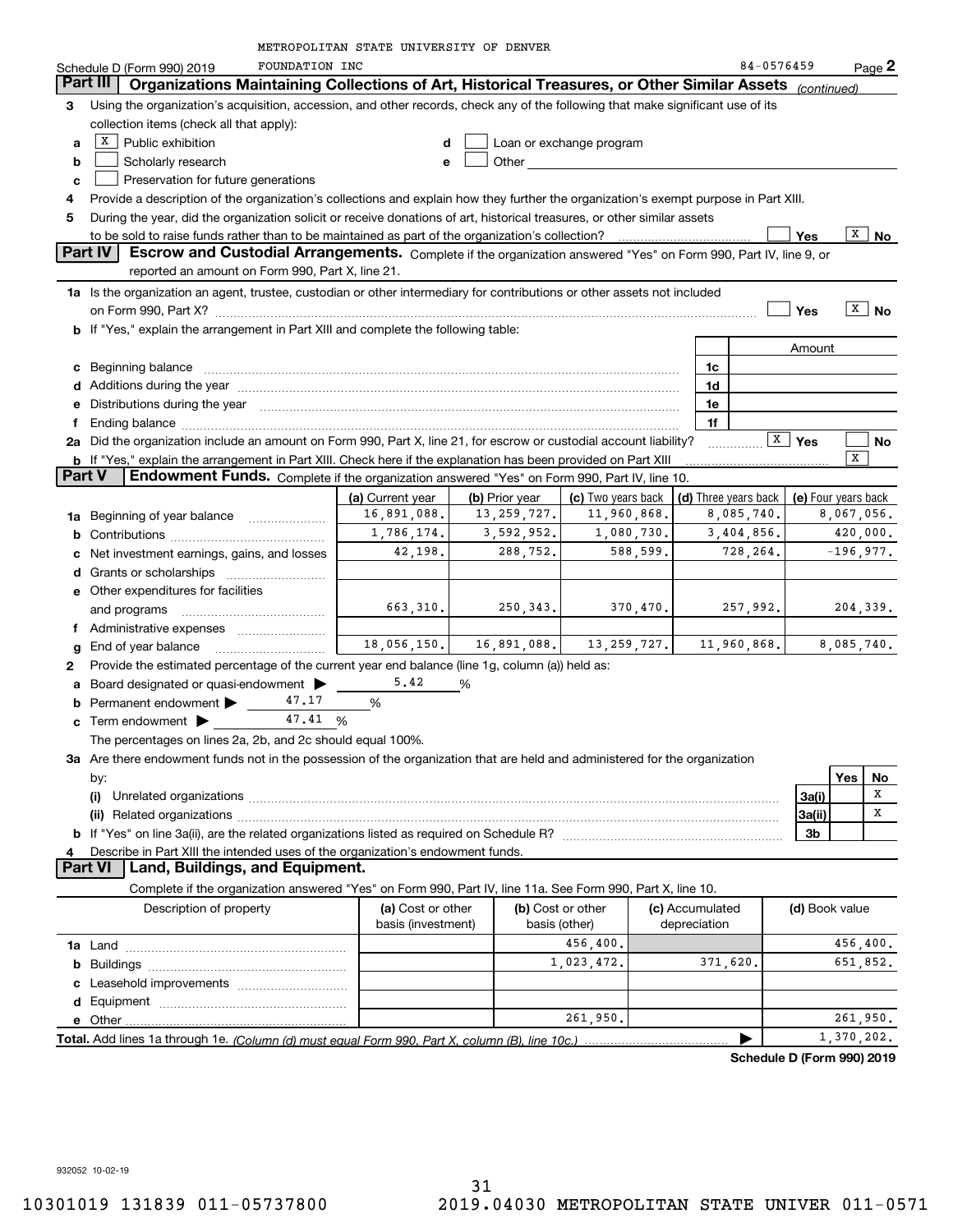#### (a) Description of security or category (including name of security)  $\vert$  (b) Book value  $\vert$  (c) Total. (Col. (b) must equal Form 990, Part X, col. (B) line 12.) Total. (Col. (b) must equal Form 990, Part X, col. (B) line 13.) **(1)**Financial derivatives **(2)** Closely held equity interests **(3)** Other (a) Description of investment **b (b)** Book value **(1)(2) (3)(4) (5) (6)(7)(8)(9)(a) (b)**  Description**(1)(2) (3)(4)(5) (6)(7) (8)(9)Total.**  *(Column (b) must equal Form 990, Part X, col. (B) line 15.)* **1.(a)** Description of liability **Book value** Book value Book value Book value Book value **Total.**  *(Column (b) must equal Form 990, Part X, col. (B) line 25.)* Schedule D (Form 990) 2019 FOUNDATION INC  $\overline{S}$  Below  $\overline{S}$  B4-0576459  $\overline{P}$  Page  $\overline{3}$ Complete if the organization answered "Yes" on Form 990, Part IV, line 11b. See Form 990, Part X, line 12.  $(b)$  Book value  $\vert$  (c) Method of valuation: Cost or end-of-year market value ~~~~~~~~~~~~~~~(A)(B)(C)(D)(E)(F)(G)(H)Complete if the organization answered "Yes" on Form 990, Part IV, line 11c. See Form 990, Part X, line 13. (c) Method of valuation: Cost or end-of-year market value Complete if the organization answered "Yes" on Form 990, Part IV, line 11d. See Form 990, Part X, line 15. (b) Book value  $\blacktriangleright$ Complete if the organization answered "Yes" on Form 990, Part IV, line 11e or 11f. See Form 990, Part X, line 25. (1)(2)(3)(4)(5)(6)(7)(8)(9)Federal income taxes  $\blacktriangleright$ **Part VII Investments - Other Securities. Part VIII Investments - Program Related. Part IX Other Assets. Part X Other Liabilities.** FOUNDATION INC ANNUITY PAYABLE 42,716. 42,716.

**2.**Liability for uncertain tax positions. In Part XIII, provide the text of the footnote to the organization's financial statements that reports the organization's liability for uncertain tax positions under FASB ASC 740. Check here if the text of the footnote has been provided in Part XIII  $\boxed{\mathbf{X}}$ 

**Schedule D (Form 990) 2019**

932053 10-02-19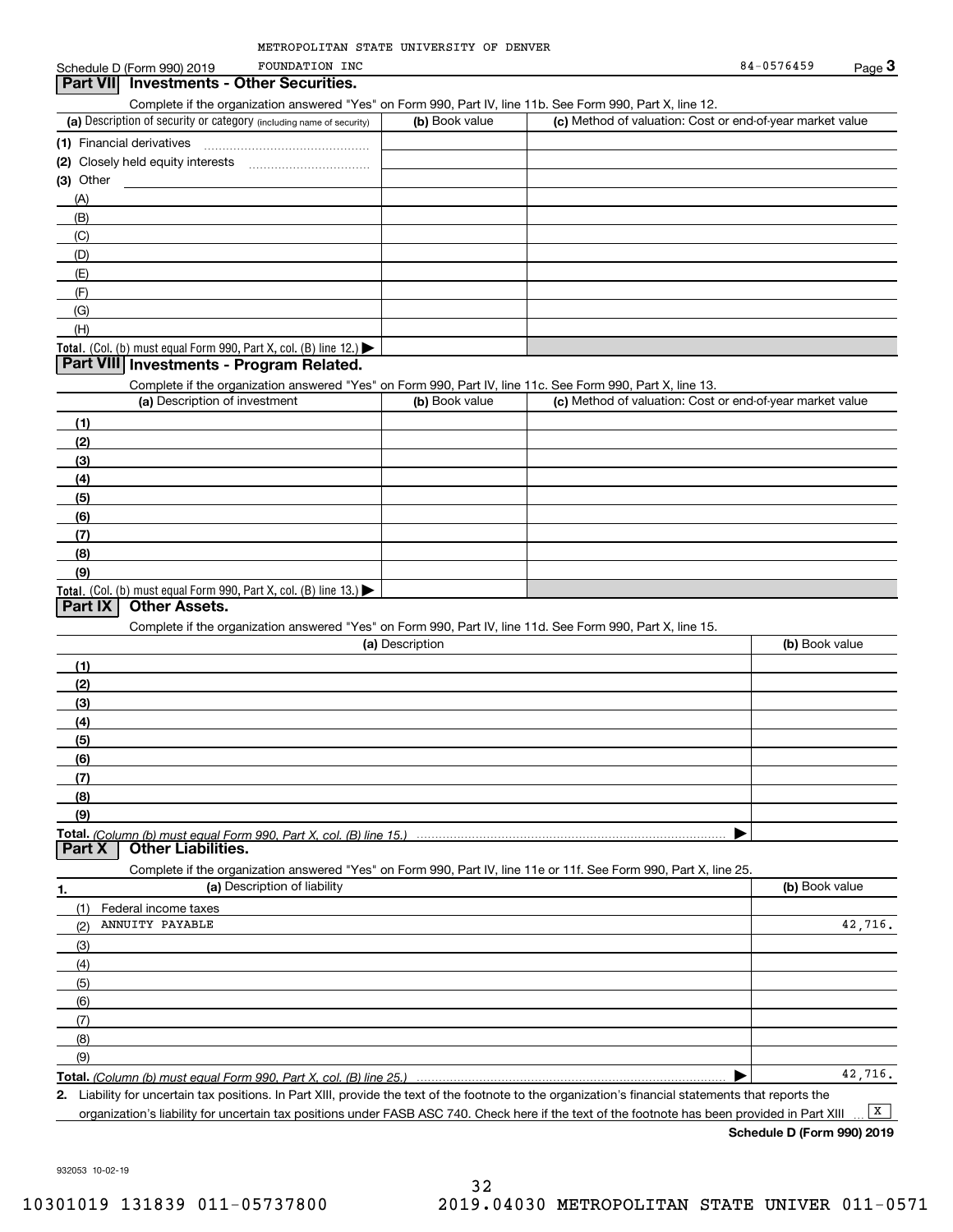| METROPOLITAN STATE UNIVERSITY OF DENVER                                                                                                                                                                                                  |                |              |              |              |
|------------------------------------------------------------------------------------------------------------------------------------------------------------------------------------------------------------------------------------------|----------------|--------------|--------------|--------------|
| <b>FOUNDATION INC</b><br>Schedule D (Form 990) 2019                                                                                                                                                                                      |                |              | 84-0576459   | Page $4$     |
| Reconciliation of Revenue per Audited Financial Statements With Revenue per Return.<br>Part XI                                                                                                                                           |                |              |              |              |
| Complete if the organization answered "Yes" on Form 990, Part IV, line 12a.                                                                                                                                                              |                |              |              |              |
| Total revenue, gains, and other support per audited financial statements<br>1                                                                                                                                                            |                |              | $\mathbf{1}$ | 9,269,633.   |
| Amounts included on line 1 but not on Form 990, Part VIII, line 12:<br>2                                                                                                                                                                 |                |              |              |              |
| a                                                                                                                                                                                                                                        | 2a             | $-139,032$ . |              |              |
| b                                                                                                                                                                                                                                        | 2 <sub>b</sub> | 2,037,431.   |              |              |
| с                                                                                                                                                                                                                                        | 2c             |              |              |              |
| Other (Describe in Part XIII.)<br>d                                                                                                                                                                                                      | 2d             |              |              |              |
| Add lines 2a through 2d<br>е                                                                                                                                                                                                             |                |              | <b>2e</b>    | 1,898,399.   |
| 3                                                                                                                                                                                                                                        |                |              | 3            | 7, 371, 234. |
| Amounts included on Form 990, Part VIII, line 12, but not on line 1:<br>4                                                                                                                                                                |                |              |              |              |
| Investment expenses not included on Form 990, Part VIII, line 7b<br>a                                                                                                                                                                    | 4a             | 94,745.      |              |              |
| Other (Describe in Part XIII.) <b>Construction Contract Construction</b> Chern Construction Chern Chern Chern Chern Chern Chern Chern Chern Chern Chern Chern Chern Chern Chern Chern Chern Chern Chern Chern Chern Chern Chern Che<br>b | 4b             | $-68, 163.$  |              |              |
| c Add lines 4a and 4b                                                                                                                                                                                                                    |                |              | 4с           | 26,582.      |
| 5                                                                                                                                                                                                                                        |                |              | 5            | 7.397.816.   |
| Part XII   Reconciliation of Expenses per Audited Financial Statements With Expenses per Return.                                                                                                                                         |                |              |              |              |
| Complete if the organization answered "Yes" on Form 990, Part IV, line 12a.                                                                                                                                                              |                |              |              |              |
| Total expenses and losses per audited financial statements<br>1                                                                                                                                                                          |                |              | 1.           | 7, 124, 136. |
| Amounts included on line 1 but not on Form 990, Part IX, line 25:<br>2                                                                                                                                                                   |                |              |              |              |
| а                                                                                                                                                                                                                                        | 2a             | 2,037,431.   |              |              |
| b                                                                                                                                                                                                                                        | 2 <sub>b</sub> |              |              |              |
| Other losses<br>c                                                                                                                                                                                                                        | 2c             |              |              |              |
| d                                                                                                                                                                                                                                        | 2d             | 68,163,      |              |              |
| Add lines 2a through 2d <b>must be a constructed as the constant of the constant of the constant of the construction</b><br>е                                                                                                            |                |              | <b>2e</b>    | 2,105,594.   |
| 3                                                                                                                                                                                                                                        |                |              | 3            | 5,018,542.   |
| Amounts included on Form 990, Part IX, line 25, but not on line 1:<br>4                                                                                                                                                                  |                |              |              |              |
| a                                                                                                                                                                                                                                        | 4a             | 94,745.      |              |              |
| Other (Describe in Part XIII.)<br>b                                                                                                                                                                                                      | 4 <sub>b</sub> |              |              |              |
| Add lines 4a and 4b<br>c.                                                                                                                                                                                                                |                |              | 4c           | 94,745.      |
|                                                                                                                                                                                                                                          |                |              | 5            | 5, 113, 287. |
| <b>Part XIII</b> Supplemental Information.                                                                                                                                                                                               |                |              |              |              |

Provide the descriptions required for Part II, lines 3, 5, and 9; Part III, lines 1a and 4; Part IV, lines 1b and 2b; Part V, line 4; Part X, line 2; Part XI, lines 2d and 4b; and Part XII, lines 2d and 4b. Also complete this part to provide any additional information.

PART III, LINE 4:

THE FOUNDATION'S COLLECTION CONSISTS OF SCULPTURES, PAINTINGS, AND OTHER

ARTWORK. THE OWNERSHIP, MAINTENANCE, AND EXHIBITION FOR PUBLIC VIEWING OF

WORKS OF ART CONTRIBUTES IMPORTANTLY TO THE ACHIEVEMENT OF THE

INSTITUTION'S EDUCATIONAL PURPOSES BY ENHANCING PUBLIC AWARENESS AND

INTEREST.

PART IV, LINE 2B:

THE FOUNDATION HOLDS FUNDS FOR THE ALUMNI ASSOCIATION FROM RAFFLES HELD BY

THE ALUMNI ASSOCIATION.

PART V, LINE 4:

932054 10-02-19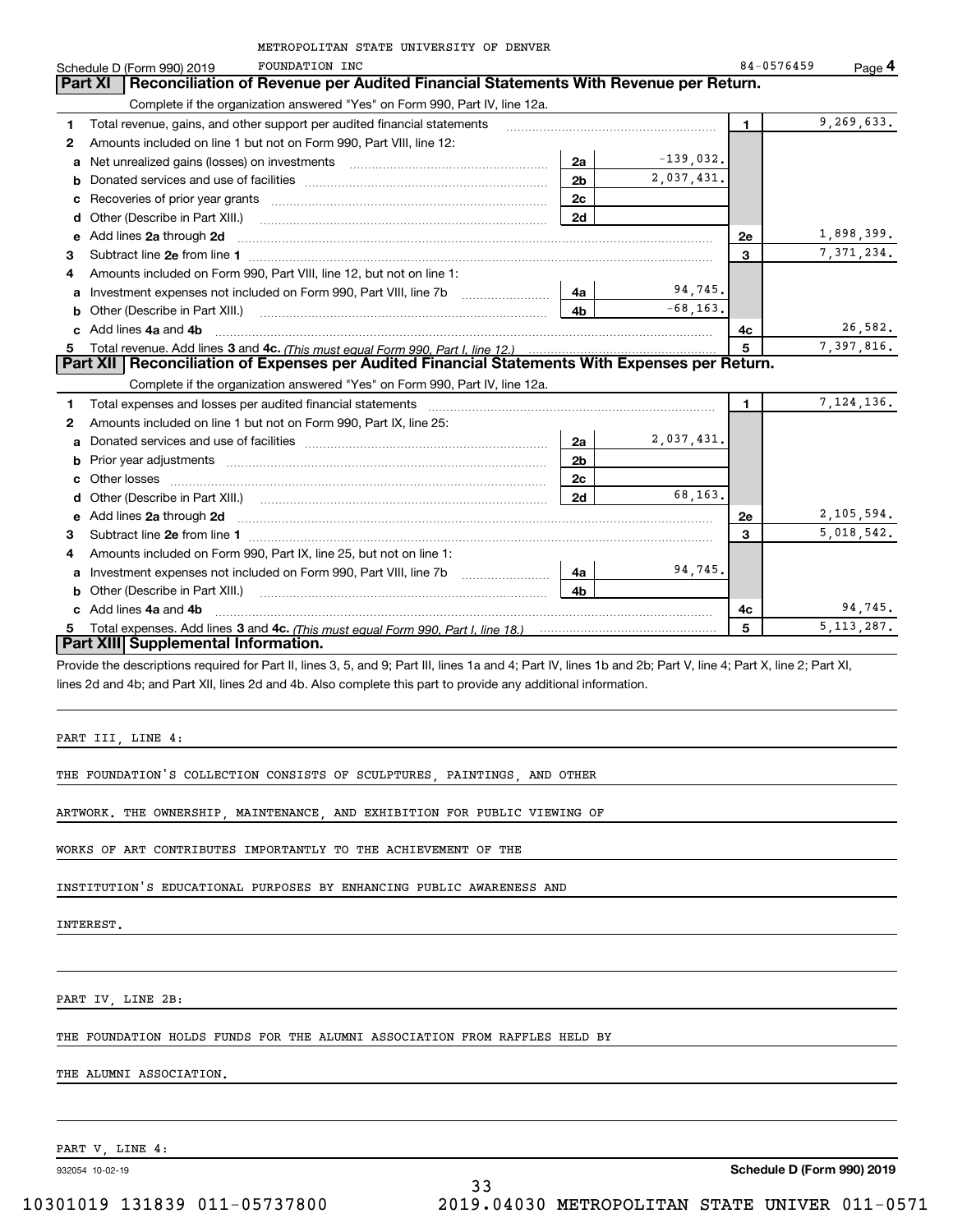| METROPOLITAN STATE UNIVERSITY OF DENVER<br>FOUNDATION INC<br>Schedule D (Form 990) 2019 | 84-0576459 | Page 5 |
|-----------------------------------------------------------------------------------------|------------|--------|
| Part XIII Supplemental Information (continued)                                          |            |        |
| THE FOUNDATION'S ENDOWMENT (ENDOWMENT) IS COMPOSED OF 71 INDIVIDUAL FUNDS               |            |        |
| ESTABLISHED BY DONORS (PERPETUAL ENDOWMENT) AND 135 PURPOSE-RESTRICTED                  |            |        |
| QUASI-ENDOWMENT FUNDS (QUASI-ENDOWMENT). THE FUNDS WERE ESTABLISHED BY                  |            |        |
| DONORS PRIMARILY TO PROVIDE SCHOLARSHIPS TO ELIGIBLE STUDENTS OF THE                    |            |        |
| UNIVERSITY, AND TO SUPPORT ACADEMIC DEPARTMENTS, STUDENT ACTIVITIES, AND                |            |        |
| OTHER PURPOSES OF THE UNIVERSITY.                                                       |            |        |
|                                                                                         |            |        |
| PART X, LINE 2:                                                                         |            |        |
| THE FOUNDATION IS ORGANIZED AS A COLORADO NONPROFIT CORPORATION AND HAS                 |            |        |
| BEEN RECOGNIZED BY THE INTERNAL REVENUE SERVICE (IRS) AS EXEMPT FROM                    |            |        |
| FEDERAL INCOME TAXES UNDER SECTION 501(A) OF THE INTERNAL REVENUE CODE AS               |            |        |
| AN ORGANIZATION DESCRIBED IN SECTION $501(C)(3)$ , QUALIFIES FOR THE                    |            |        |
| CHARITABLE CONTRIBUTION DEDUCTION UNDER SECTION 170(B)(1)(A)(IV), AND HAS               |            |        |
| BEEN DETERMINED NOT TO BE A PRIVATE FOUNDATION UNDER SECTION 509(A)(1).                 |            |        |
| THE LLC IS TREATED AS A DISREGARDED ENTITY FOR TAX PURPOSES, AND IS                     |            |        |
| INCORPORATED INTO THE TAX RETURN FILED BY THE FOUNDATION.                               |            |        |
|                                                                                         |            |        |
| THE FOUNDATION IS ANNUALLY REOUIRED TO FILE A RETURN OF ORGANIZATION                    |            |        |
| EXEMPT FROM INCOME TAX (FORM 990) WITH THE IRS. IN ADDITION, THE                        |            |        |
| FOUNDATION IS SUBJECT TO INCOME TAX ON NET INCOME THAT IS DERIVED FROM                  |            |        |
| BUSINESS ACTIVITIES THAT ARE UNRELATED TO ITS EXEMPT PURPOSES. THE                      |            |        |
| FOUNDATION FILES AN EXEMPT ORGANIZATION BUSINESS INCOME TAX RETURN (FORM                |            |        |
| 990-T) WITH THE IRS TO REPORT ITS UNRELATED BUSINESS TAXABLE INCOME.                    |            |        |
|                                                                                         |            |        |
| MANAGEMENT BELIEVES THAT THE FOUNDATION HAS APPROPRIATE SUPPORT FOR ANY                 |            |        |
| TAX POSITIONS TAKEN AFFECTING ITS ANNUAL FILING REQUIREMENTS. AND AS SUCH.              |            |        |
| DOES NOT HAVE ANY UNCERTAIN TAX POSITIONS THAT ARE MATERIAL TO THE                      |            |        |

CONSOLIDATED FINANCIAL STATEMENTS. THE FOUNDATION WOULD RECOGNIZE FUTURE

932055 10-02-19

**Schedule D (Form 990) 2019**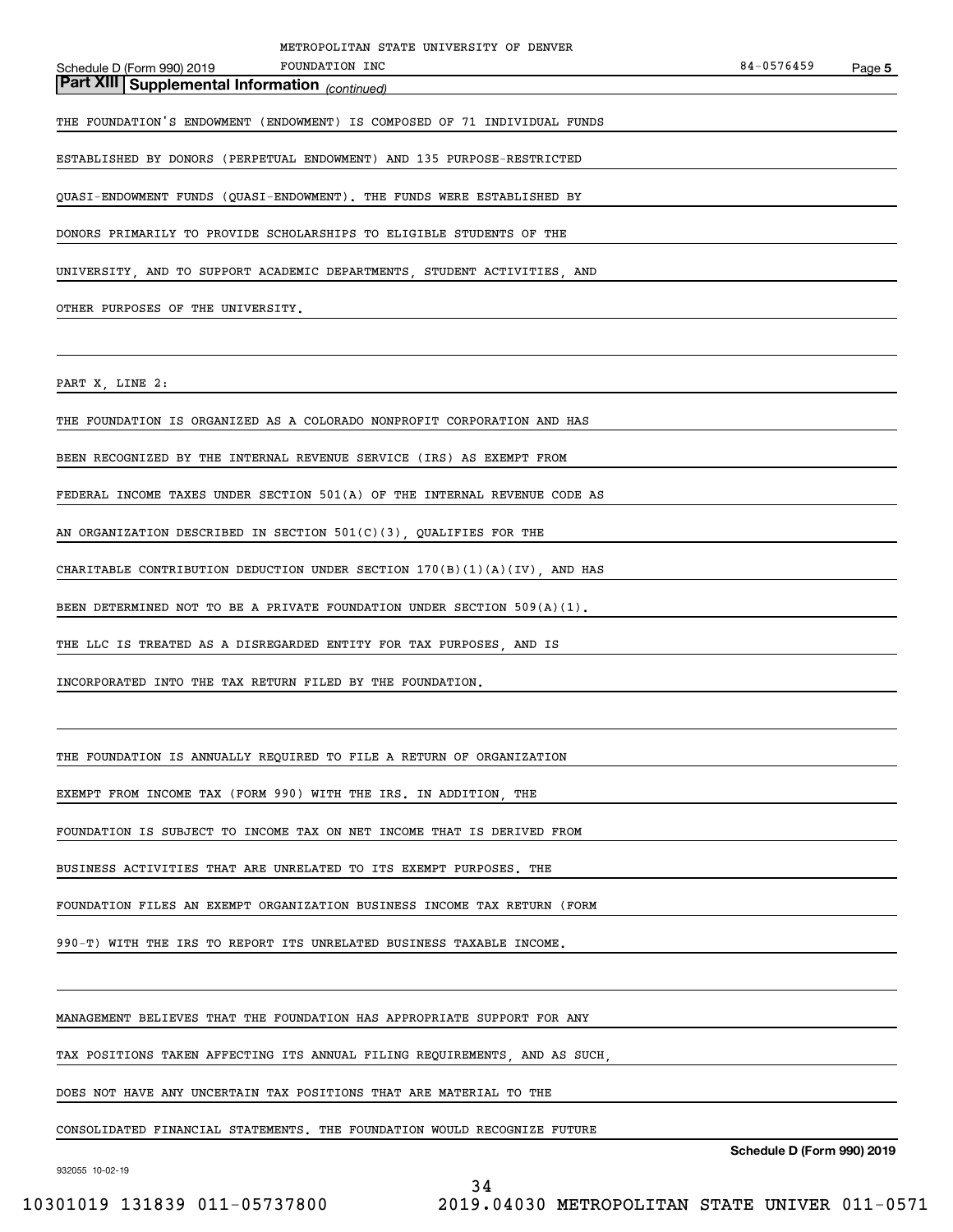| METROPOLITAN STATE UNIVERSITY OF DENVER                                                                                                                                |                            |        |
|------------------------------------------------------------------------------------------------------------------------------------------------------------------------|----------------------------|--------|
| FOUNDATION INC<br>Schedule D (Form 990) 2019<br><u> 1980 - Johann Barn, mars an t-Amerikaansk politiker (</u><br><b>Part XIII Supplemental Information</b> (continued) | 84-0576459                 | Page 5 |
| <u> 1989 - Johann Barn, mars ann an t-Amhain Aonaich an t-Aonaich an t-Aonaich ann an t-Aonaich ann an t-Aonaich</u>                                                   |                            |        |
| ACCRUED INTEREST AND PENALTIES RELATED TO UNRECOGNIZED TAX BENEFITS AND                                                                                                |                            |        |
| LIABILITIES IN INCOME TAX EXPENSE IF SUCH INTEREST AND PENALTIES ARE                                                                                                   |                            |        |
|                                                                                                                                                                        |                            |        |
| INCURRED.                                                                                                                                                              |                            |        |
|                                                                                                                                                                        |                            |        |
| PART XI, LINE 4B - OTHER ADJUSTMENTS:                                                                                                                                  |                            |        |
|                                                                                                                                                                        |                            |        |
| RENT EXPENSE<br><u> 1989 - Johann Stoff, fransk politik (d. 1989)</u>                                                                                                  | $-68, 163.$                |        |
|                                                                                                                                                                        |                            |        |
| PART XII, LINE 2D - OTHER ADJUSTMENTS:                                                                                                                                 |                            |        |
| RENT EXPENSE                                                                                                                                                           |                            |        |
| <u> 1989 - Johann Stoff, fransk politik (d. 1989)</u>                                                                                                                  |                            |        |
|                                                                                                                                                                        |                            |        |
|                                                                                                                                                                        |                            |        |
|                                                                                                                                                                        |                            |        |
|                                                                                                                                                                        |                            |        |
|                                                                                                                                                                        |                            |        |
|                                                                                                                                                                        |                            |        |
|                                                                                                                                                                        |                            |        |
|                                                                                                                                                                        |                            |        |
|                                                                                                                                                                        |                            |        |
|                                                                                                                                                                        |                            |        |
|                                                                                                                                                                        |                            |        |
|                                                                                                                                                                        |                            |        |
|                                                                                                                                                                        |                            |        |
|                                                                                                                                                                        |                            |        |
|                                                                                                                                                                        |                            |        |
|                                                                                                                                                                        |                            |        |
|                                                                                                                                                                        |                            |        |
|                                                                                                                                                                        |                            |        |
|                                                                                                                                                                        |                            |        |
|                                                                                                                                                                        |                            |        |
|                                                                                                                                                                        |                            |        |
|                                                                                                                                                                        |                            |        |
|                                                                                                                                                                        |                            |        |
|                                                                                                                                                                        |                            |        |
|                                                                                                                                                                        | Schedule D (Form 990) 2019 |        |
| 932055 10-02-19                                                                                                                                                        |                            |        |

35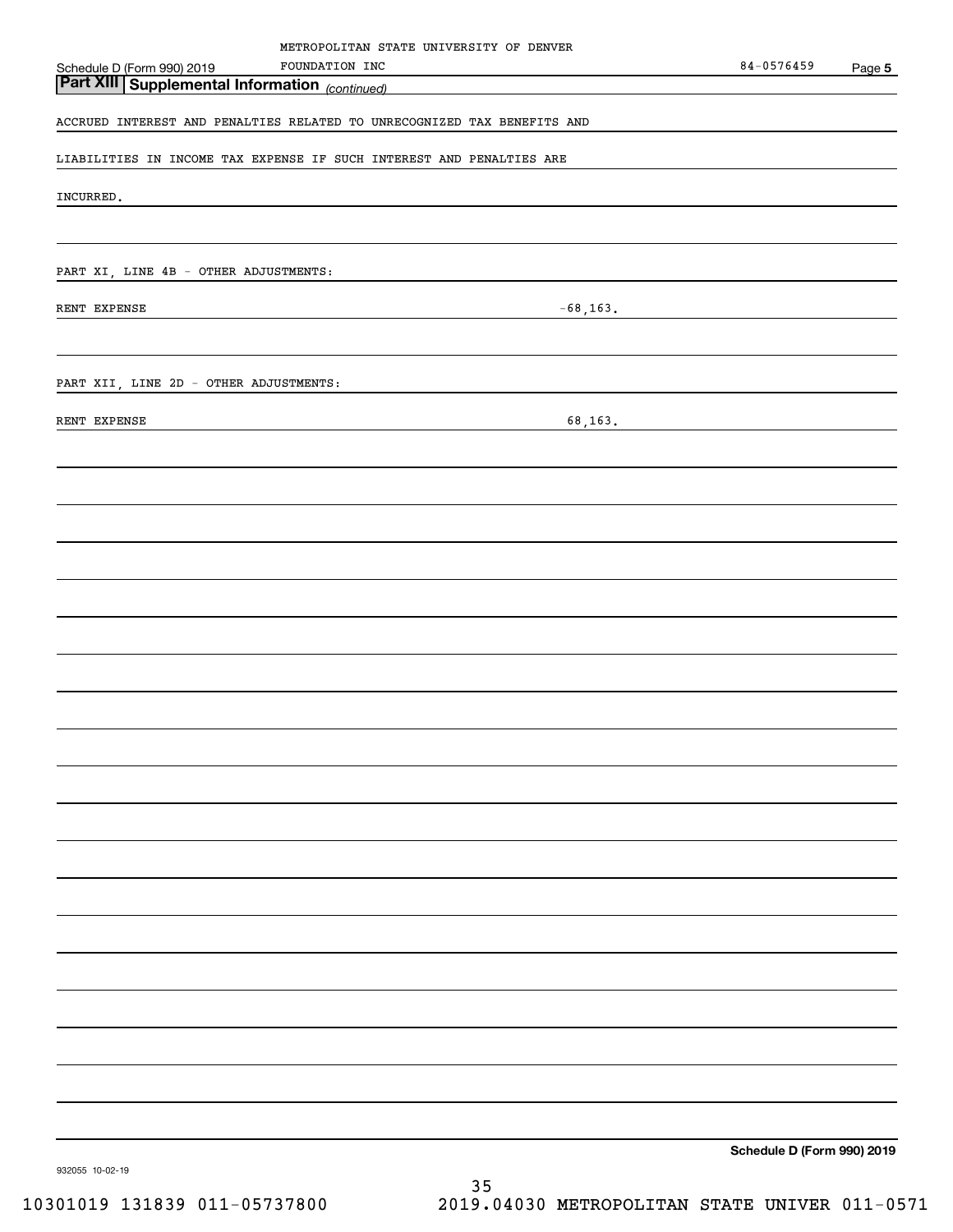| <b>SCHEDULE I</b>                | <b>Grants and Other Assistance to Organizations,</b>                                                                                                                     |                        |                                                                                                                                       |                                                       |                                         | OMB No. 1545-0047                                              |                                          |                                       |      |
|----------------------------------|--------------------------------------------------------------------------------------------------------------------------------------------------------------------------|------------------------|---------------------------------------------------------------------------------------------------------------------------------------|-------------------------------------------------------|-----------------------------------------|----------------------------------------------------------------|------------------------------------------|---------------------------------------|------|
| (Form 990)                       |                                                                                                                                                                          |                        | Governments, and Individuals in the United States<br>Complete if the organization answered "Yes" on Form 990, Part IV, line 21 or 22. |                                                       |                                         |                                                                |                                          |                                       |      |
| Department of the Treasury       |                                                                                                                                                                          |                        |                                                                                                                                       | Attach to Form 990.                                   |                                         |                                                                |                                          | <b>Open to Public</b>                 |      |
| Internal Revenue Service         |                                                                                                                                                                          |                        |                                                                                                                                       | Go to www.irs.gov/Form990 for the latest information. |                                         |                                                                |                                          | Inspection                            |      |
| Name of the organization         | METROPOLITAN STATE UNIVERSITY OF DENVER                                                                                                                                  |                        |                                                                                                                                       |                                                       |                                         |                                                                |                                          | <b>Employer identification number</b> |      |
|                                  | FOUNDATION INC                                                                                                                                                           |                        |                                                                                                                                       |                                                       |                                         |                                                                |                                          | 84-0576459                            |      |
| Part I                           | <b>General Information on Grants and Assistance</b>                                                                                                                      |                        |                                                                                                                                       |                                                       |                                         |                                                                |                                          |                                       |      |
| $\mathbf{1}$                     | Does the organization maintain records to substantiate the amount of the grants or assistance, the grantees' eligibility for the grants or assistance, and the selection |                        |                                                                                                                                       |                                                       |                                         |                                                                |                                          |                                       |      |
|                                  | criteria used to award the grants or assistance?                                                                                                                         |                        |                                                                                                                                       |                                                       |                                         |                                                                |                                          | $X \mid Y$ es                         | l No |
| 2                                | Describe in Part IV the organization's procedures for monitoring the use of grant funds in the United States.                                                            |                        |                                                                                                                                       |                                                       |                                         |                                                                |                                          |                                       |      |
| Part II                          | Grants and Other Assistance to Domestic Organizations and Domestic Governments. Complete if the organization answered "Yes" on Form 990, Part IV, line 21, for any       |                        |                                                                                                                                       |                                                       |                                         |                                                                |                                          |                                       |      |
|                                  | recipient that received more than \$5,000. Part II can be duplicated if additional space is needed.                                                                      |                        |                                                                                                                                       |                                                       |                                         |                                                                |                                          |                                       |      |
|                                  | 1 (a) Name and address of organization<br>or government                                                                                                                  | $(b)$ EIN              | (c) IRC section<br>(if applicable)                                                                                                    | (d) Amount of<br>cash grant                           | (e) Amount of<br>non-cash<br>assistance | (f) Method of<br>valuation (book,<br>FMV, appraisal,<br>other) | (g) Description of<br>noncash assistance | (h) Purpose of grant<br>or assistance |      |
|                                  |                                                                                                                                                                          |                        |                                                                                                                                       |                                                       |                                         |                                                                |                                          | THE FUNDS ARE USED BY THE             |      |
| METROPOLITAN STATE UNIVERSITY OF |                                                                                                                                                                          |                        |                                                                                                                                       |                                                       |                                         |                                                                |                                          | UNIVERSITY TO AWARD                   |      |
|                                  | DENVER - P.O. BOX 173362 - DENVER                                                                                                                                        |                        |                                                                                                                                       |                                                       |                                         |                                                                |                                          | SCHOLARSHIPS TO                       |      |
| CO 80217                         |                                                                                                                                                                          |                        | 84-0559160 STATE OF COLORADO                                                                                                          | 4,336,286.                                            |                                         | 0. N/A                                                         | N/A                                      | INDIVIDUALS AND TO                    |      |
| METROPOLITAN STATE COLLEGE OF    |                                                                                                                                                                          |                        |                                                                                                                                       |                                                       |                                         |                                                                |                                          | MSU DENVER FOUNDATION HAS             |      |
| DENVER ALUMNI ASSOCIATION - P.O. |                                                                                                                                                                          |                        |                                                                                                                                       |                                                       |                                         |                                                                |                                          | AN MOU WITH THE ALUMNI                |      |
|                                  | BOX 173362 CAMPUS BOX 11 - DENVER                                                                                                                                        |                        |                                                                                                                                       |                                                       |                                         |                                                                |                                          | <b>ASSOCIATION WHERE THE</b>          |      |
| CO 80217                         |                                                                                                                                                                          | $01 - 0595871$ 501(C)4 |                                                                                                                                       | 11,800.                                               |                                         | 0. N/A                                                         | N/A                                      | FOUNDATION CREDITS THE                |      |
|                                  |                                                                                                                                                                          |                        |                                                                                                                                       |                                                       |                                         |                                                                |                                          |                                       |      |
|                                  |                                                                                                                                                                          |                        |                                                                                                                                       |                                                       |                                         |                                                                |                                          |                                       |      |
|                                  |                                                                                                                                                                          |                        |                                                                                                                                       |                                                       |                                         |                                                                |                                          |                                       |      |
|                                  |                                                                                                                                                                          |                        |                                                                                                                                       |                                                       |                                         |                                                                |                                          |                                       |      |
|                                  |                                                                                                                                                                          |                        |                                                                                                                                       |                                                       |                                         |                                                                |                                          |                                       |      |
|                                  |                                                                                                                                                                          |                        |                                                                                                                                       |                                                       |                                         |                                                                |                                          |                                       |      |
|                                  |                                                                                                                                                                          |                        |                                                                                                                                       |                                                       |                                         |                                                                |                                          |                                       |      |
|                                  |                                                                                                                                                                          |                        |                                                                                                                                       |                                                       |                                         |                                                                |                                          |                                       |      |
|                                  |                                                                                                                                                                          |                        |                                                                                                                                       |                                                       |                                         |                                                                |                                          |                                       |      |
|                                  |                                                                                                                                                                          |                        |                                                                                                                                       |                                                       |                                         |                                                                |                                          |                                       |      |
|                                  |                                                                                                                                                                          |                        |                                                                                                                                       |                                                       |                                         |                                                                |                                          |                                       |      |
|                                  |                                                                                                                                                                          |                        |                                                                                                                                       |                                                       |                                         |                                                                |                                          |                                       |      |
|                                  |                                                                                                                                                                          |                        |                                                                                                                                       |                                                       |                                         |                                                                |                                          |                                       |      |
|                                  |                                                                                                                                                                          |                        |                                                                                                                                       |                                                       |                                         |                                                                |                                          |                                       |      |
|                                  |                                                                                                                                                                          |                        |                                                                                                                                       |                                                       |                                         |                                                                |                                          |                                       |      |
|                                  |                                                                                                                                                                          |                        |                                                                                                                                       |                                                       |                                         |                                                                |                                          |                                       | 1.   |
| $\mathbf{2}$                     | Enter total number of section $501(c)(3)$ and government organizations listed in the line 1 table                                                                        |                        |                                                                                                                                       |                                                       |                                         |                                                                |                                          |                                       | 1.   |
| 3                                | Enter total number of other organizations listed in the line 1 table                                                                                                     |                        |                                                                                                                                       |                                                       |                                         |                                                                |                                          |                                       |      |
|                                  | LHA For Paperwork Reduction Act Notice, see the Instructions for Form 990.<br>SEE PART IV FOR COLUMN (H) DESCRIPTIONS                                                    |                        |                                                                                                                                       |                                                       |                                         |                                                                |                                          | Schedule I (Form 990) (2019)          |      |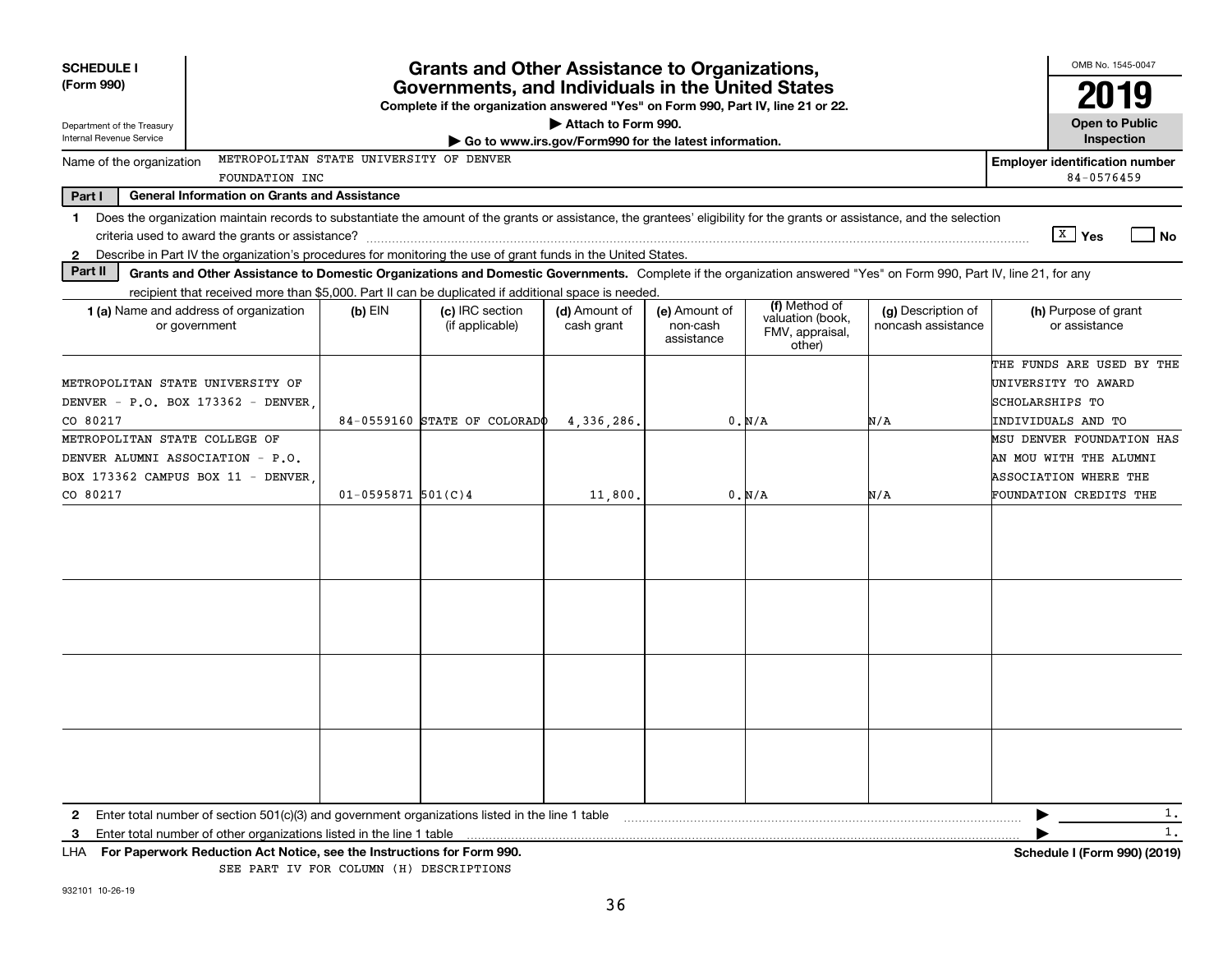| METROPOLITAN STATE UNIVERSITY OF DENVER |  |  |  |  |
|-----------------------------------------|--|--|--|--|
|-----------------------------------------|--|--|--|--|

Schedule I (Form 990) (2019) POUNDATION INC

FOUNDATION INC

**2**

**Part III | Grants and Other Assistance to Domestic Individuals. Complete if the organization answered "Yes" on Form 990, Part IV, line 22.** Part III can be duplicated if additional space is needed.

| (a) Type of grant or assistance | (b) Number of<br>recipients | (c) Amount of<br>cash grant | (d) Amount of non-<br>cash assistance | (e) Method of valuation<br>(book, FMV, appraisal, other) | (f) Description of noncash assistance |
|---------------------------------|-----------------------------|-----------------------------|---------------------------------------|----------------------------------------------------------|---------------------------------------|
|                                 |                             |                             |                                       |                                                          |                                       |
|                                 |                             |                             |                                       |                                                          |                                       |
|                                 |                             |                             |                                       |                                                          |                                       |
|                                 |                             |                             |                                       |                                                          |                                       |
|                                 |                             |                             |                                       |                                                          |                                       |
|                                 |                             |                             |                                       |                                                          |                                       |
|                                 |                             |                             |                                       |                                                          |                                       |
|                                 |                             |                             |                                       |                                                          |                                       |
|                                 |                             |                             |                                       |                                                          |                                       |
|                                 |                             |                             |                                       |                                                          |                                       |

Part IV | Supplemental Information. Provide the information required in Part I, line 2; Part III, column (b); and any other additional information.

PART I, LINE 2:

THE FOUNDATION ENSURES THAT THE UNIVERSITY USES THE FUNDS FOR THEIR

INTENDED PURPOSE BY:

1. AWARDING SCHOLARSHIPS THROUGH THE UNIVERSITY'S SCHOLARSHIP CENTER AND

CREDITING TO STUDENT ACCOUNTS.

2. ACCOUNTING FOR SPECIFIC RESTRICTIONS IN SEPARATE FOUNDATION FUNDS.

SEGREGATING MONIES RECEIVED FOR SCHOLARSHIPS IN A SEPARATE FUND FROM

NON-SCHOLARSHIP AMOUNTS, REVIEWING ALL EXPENDITURES TO ENSURE DONOR

#### RESTRICTIONS ARE SATISFIED, AND DISTRIBUTING MONTHLY TRANSACTION REPORTS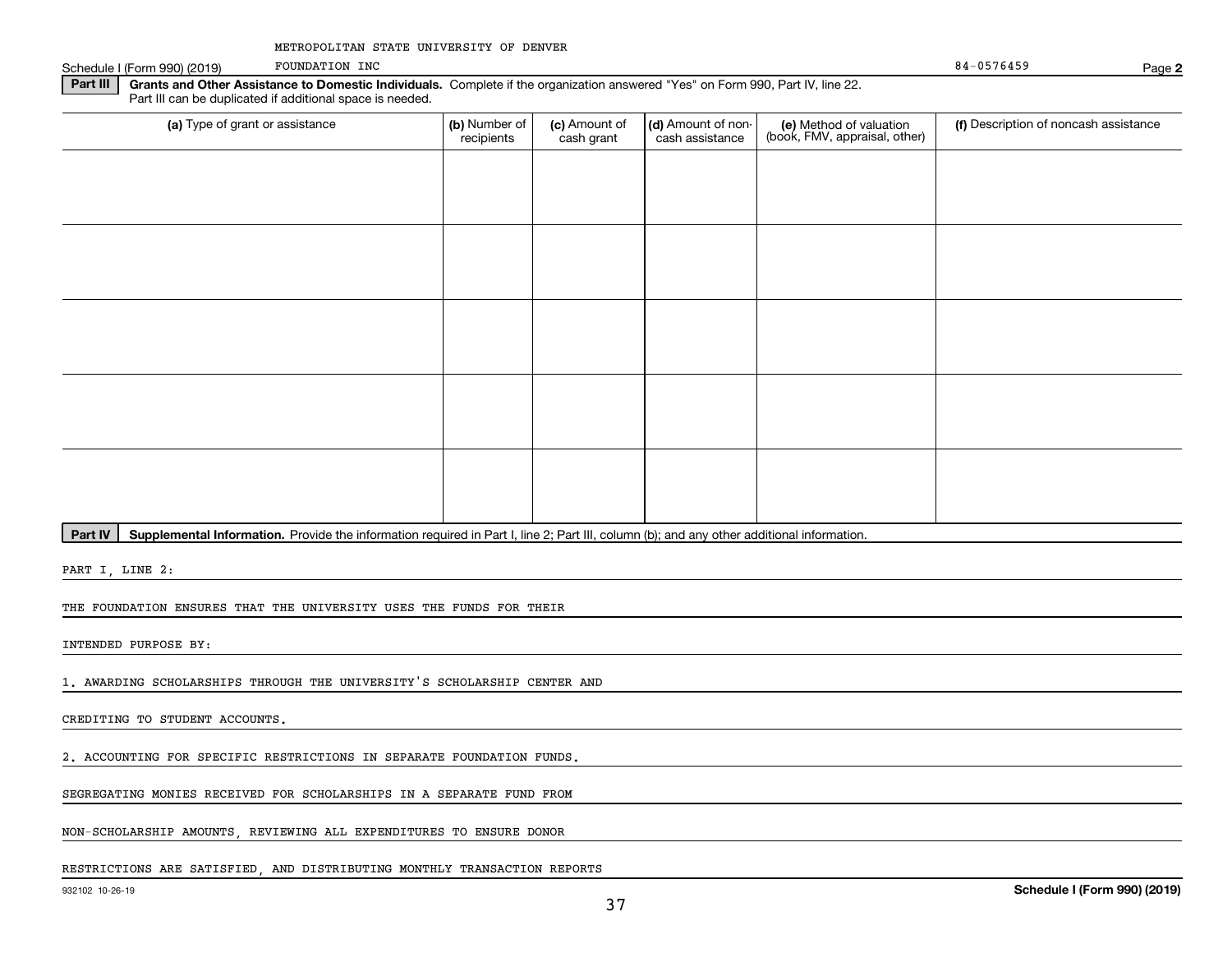Schedule I (Form 990) POUNDATION INC **Part IV Supplemental Information** FOUNDATION INC

FOR REVIEW BY ACCOUNTHOLDERS.

3. USING A SEPARATE CODE TO DISTINGUISH SCHOLARSHIP FUNDS FROM OTHER TYPES

OF ACCOUNTS PAYABLE.

4. THE MANAGER OF SCHOLARSHIPS WORKING WITH THE DONOR, THE FOUNDATION AND

THE SCHOLARSHIP CENTER TO ENSURE THAT ALL AVAILABLE FUNDS ARE AWARDED WHEN

POSSIBLE.

5. INFORMING DONORS OF THE RESULTS OF THEIR STUDENT RECIPIENTS.

PART II, LINE 1, COLUMN (H):

NAME OF ORGANIZATION OR GOVERNMENT:

METROPOLITAN STATE UNIVERSITY OF DENVER

(H) PURPOSE OF GRANT OR ASSISTANCE: THE FUNDS ARE USED BY THE UNIVERSITY

TO AWARD SCHOLARSHIPS TO INDIVIDUALS AND TO SUPPORT ACADEMIC ACTIVITIES,

PROGRAMS AND INITIATIVES.

NAME OF ORGANIZATION OR GOVERNMENT:

METROPOLITAN STATE COLLEGE OF DENVER ALUMNI ASSOCIATION

(H) PURPOSE OF GRANT OR ASSISTANCE: MSU DENVER FOUNDATION HAS AN MOU

WITH THE ALUMNI ASSOCIATION WHERE THE FOUNDATION CREDITS THE ALUMNI

ASSOCIATION 50% OF THEIR ADMIN FEES FROM ALL ALUMNI GIFTS. IN ADDITION,

THE FOUNDATION REBATES THE FULL ADMIN FEE CHARGED TO THE ALUMNI

ASSOCIATION FROM THE PREVIOUS YEAR.

**Schedule I (Form 990)**

932291 04-01-19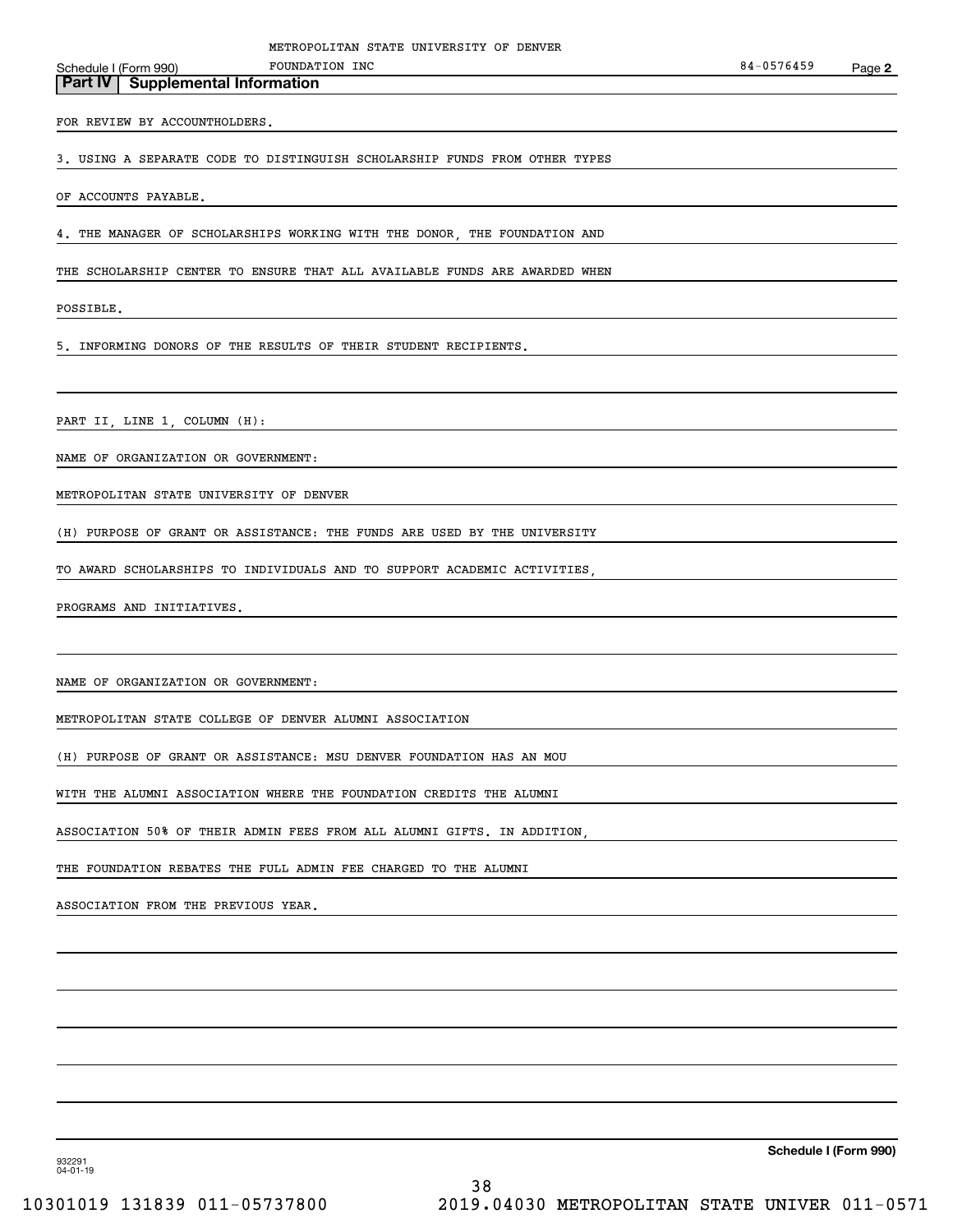### **SCHEDULE M (Form 990)**

# **Noncash Contributions**

OMB No. 1545-0047

| Department of the Treasury      |
|---------------------------------|
| <b>Internal Revenue Service</b> |

**Part I Types of Property**

**Attach to Form 990.** J

**Open to Public InspectionComplete if the organizations answered "Yes" on Form 990, Part IV, lines 29 or 30.** <sup>J</sup>**2019**

| Name of the organization |  |
|--------------------------|--|
|--------------------------|--|

 **Go to www.irs.gov/Form990 for instructions and the latest information.** J METROPOLITAN STATE UNIVERSITY OF DENVER

| rvame or the organization |  |  |  |
|---------------------------|--|--|--|
|                           |  |  |  |

**Employer identification number** 84-0576459

|   | FOUNDATION INC                     |                               |                                      |                                                                                                | 84-0576459                                            |
|---|------------------------------------|-------------------------------|--------------------------------------|------------------------------------------------------------------------------------------------|-------------------------------------------------------|
|   | Part I<br><b>Types of Property</b> |                               |                                      |                                                                                                |                                                       |
|   |                                    | (a)<br>Check if<br>applicable | (b)<br>Number of<br>contributions or | Noncash contribution<br>amounts reported on<br>litems contributed Form 990, Part VIII, line 1g | Method of determining<br>noncash contribution amounts |
|   | 1 Art - Works of art               |                               |                                      |                                                                                                |                                                       |
|   | 2 Art - Historical treasures       |                               |                                      |                                                                                                |                                                       |
|   | <b>3</b> Art Fractional interests  |                               |                                      |                                                                                                |                                                       |
| 4 | Books and publications             |                               |                                      | 7.955.FMV                                                                                      |                                                       |
|   |                                    |                               |                                      |                                                                                                |                                                       |

| 4  | Books and publications                                                                                                       | x            |                | 7,955.FMV    |             |
|----|------------------------------------------------------------------------------------------------------------------------------|--------------|----------------|--------------|-------------|
| 5  | Clothing and household goods                                                                                                 |              |                |              |             |
| 6  |                                                                                                                              |              |                |              |             |
| 7  |                                                                                                                              |              |                |              |             |
| 8  |                                                                                                                              |              |                |              |             |
| 9  | Securities - Publicly traded                                                                                                 | $\mathbf{x}$ | 14             | 462,060.FMV  |             |
| 10 | Securities - Closely held stock                                                                                              |              |                |              |             |
| 11 | Securities - Partnership, LLC, or                                                                                            |              |                |              |             |
|    | trust interests                                                                                                              |              |                |              |             |
| 12 | Securities - Miscellaneous                                                                                                   |              |                |              |             |
| 13 | Qualified conservation contribution -                                                                                        |              |                |              |             |
|    | Historic structures                                                                                                          |              |                |              |             |
| 14 | Qualified conservation contribution - Other                                                                                  |              |                |              |             |
| 15 |                                                                                                                              |              |                |              |             |
| 16 | Real estate - Commercial                                                                                                     |              |                |              |             |
| 17 |                                                                                                                              |              |                |              |             |
| 18 |                                                                                                                              |              |                |              |             |
| 19 |                                                                                                                              | X            | $\overline{2}$ | 494.FMV      |             |
| 20 | Drugs and medical supplies                                                                                                   |              |                |              |             |
| 21 |                                                                                                                              |              |                |              |             |
| 22 |                                                                                                                              |              |                |              |             |
| 23 |                                                                                                                              |              |                |              |             |
| 24 |                                                                                                                              |              |                |              |             |
| 25 | ( ZTE TABLETS<br>Other $\blacktriangleright$                                                                                 | x            | $\mathbf{1}$   | 37.250.FMV   |             |
| 26 | Other (WELCH TUNING                                                                                                          | x            | 1              | 6,253.FMV    |             |
| 27 | ( CWD-60C KILN<br>Other $\blacktriangleright$                                                                                | x            | 1              | $5,000.$ FMV |             |
| 28 | DENVER FF MUS<br>Other $\blacktriangleright$                                                                                 | X            | 1              |              | 40.FMV      |
| 29 | Number of Forms 8283 received by the organization during the tax year for contributions                                      |              |                |              |             |
|    | for which the organization completed Form 8283, Part IV, Donee Acknowledgement                                               |              |                | 29           | 0           |
|    |                                                                                                                              |              |                |              | Yes  <br>No |
|    | 20g, During the vear, did the erganization receive by contribution any property reported in Part Llines 1 through 28 that it |              |                |              |             |

| 30a | During the year, did the organization receive by contribution any property reported in Part I, lines 1 through 28, that it |     |   |  |
|-----|----------------------------------------------------------------------------------------------------------------------------|-----|---|--|
|     | must hold for at least three years from the date of the initial contribution, and which isn't required to be used for      |     |   |  |
|     | exempt purposes for the entire holding period?                                                                             | 30a |   |  |
|     | <b>b</b> If "Yes," describe the arrangement in Part II.                                                                    |     |   |  |
| 31  | Does the organization have a gift acceptance policy that requires the review of any nonstandard contributions?             | 31  | x |  |
| 32a | Does the organization hire or use third parties or related organizations to solicit, process, or sell noncash              |     |   |  |
|     | contributions?                                                                                                             | 32a |   |  |
|     | <b>b</b> If "Yes," describe in Part II.                                                                                    |     |   |  |
| 33  | If the organization didn't report an amount in column (c) for a type of property for which column (a) is checked,          |     |   |  |
|     | describe in Part II.                                                                                                       |     |   |  |

For Paperwork Reduction Act Notice, see the Instructions for Form 990. Schedule M (Form 990) 2019 LHA

932141 09-27-19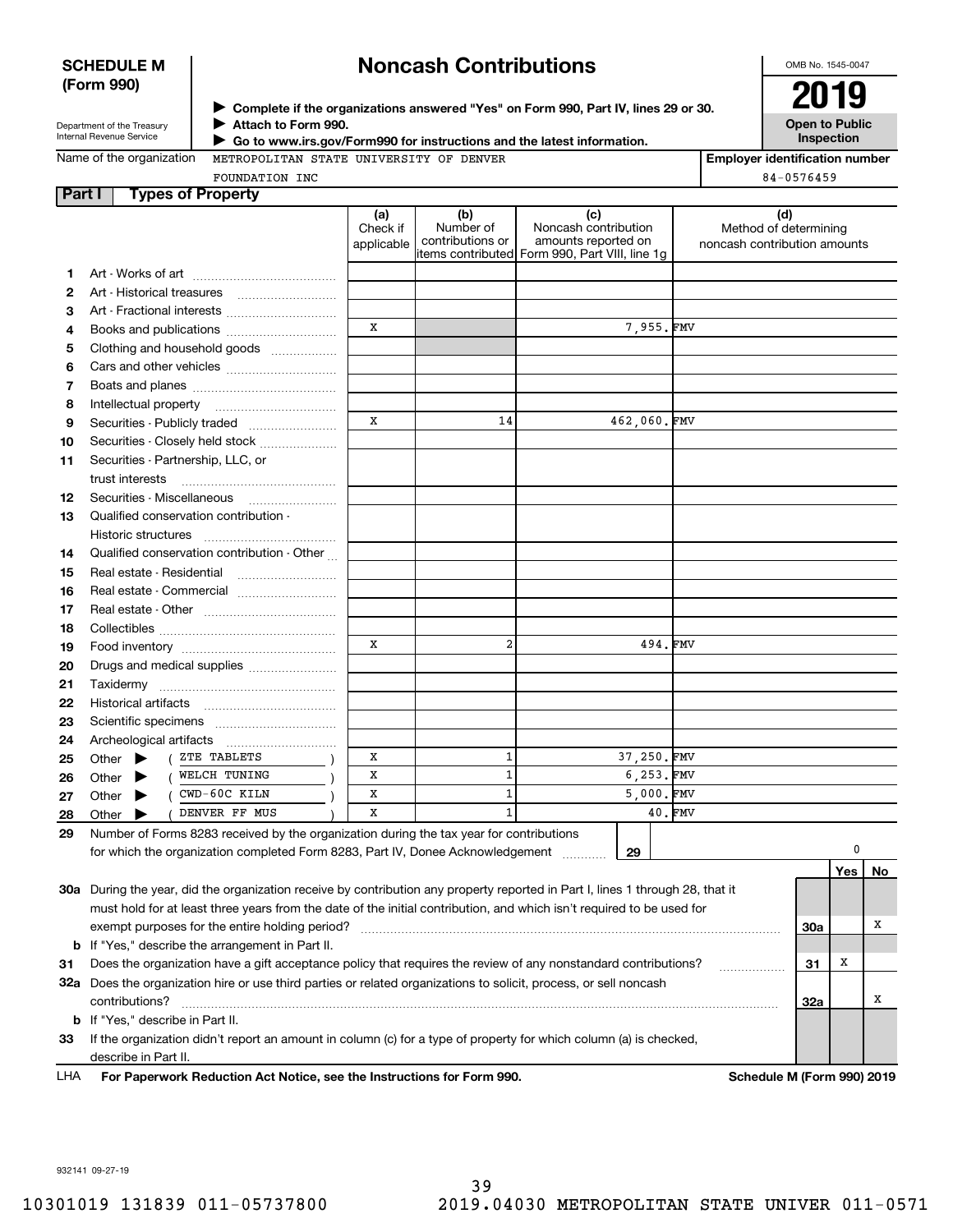|                                 | METROPOLITAN STATE UNIVERSITY OF DENVER                                                                                                                                                                                                                                                                           |                            |        |
|---------------------------------|-------------------------------------------------------------------------------------------------------------------------------------------------------------------------------------------------------------------------------------------------------------------------------------------------------------------|----------------------------|--------|
| Schedule M (Form 990) 2019      | FOUNDATION INC                                                                                                                                                                                                                                                                                                    | 84-0576459                 | Page 2 |
| <b>Part II</b>                  | Supplemental Information. Provide the information required by Part I, lines 30b, 32b, and 33, and whether the organization<br>is reporting in Part I, column (b), the number of contributions, the number of items received, or a combination of both. Also complete<br>this part for any additional information. |                            |        |
|                                 |                                                                                                                                                                                                                                                                                                                   |                            |        |
| SCHEDULE M, PART I, COLUMN (B): |                                                                                                                                                                                                                                                                                                                   |                            |        |
|                                 | THE AMOUNTS REPORTED IN COLUMN (B) REPRESENT THE NUMBER OF                                                                                                                                                                                                                                                        |                            |        |
| CONTRIBUTIONS.                  |                                                                                                                                                                                                                                                                                                                   |                            |        |
|                                 |                                                                                                                                                                                                                                                                                                                   |                            |        |
|                                 |                                                                                                                                                                                                                                                                                                                   |                            |        |
|                                 |                                                                                                                                                                                                                                                                                                                   |                            |        |
|                                 |                                                                                                                                                                                                                                                                                                                   |                            |        |
|                                 |                                                                                                                                                                                                                                                                                                                   |                            |        |
|                                 |                                                                                                                                                                                                                                                                                                                   |                            |        |
|                                 |                                                                                                                                                                                                                                                                                                                   |                            |        |
|                                 |                                                                                                                                                                                                                                                                                                                   |                            |        |
|                                 |                                                                                                                                                                                                                                                                                                                   |                            |        |
|                                 |                                                                                                                                                                                                                                                                                                                   |                            |        |
|                                 |                                                                                                                                                                                                                                                                                                                   |                            |        |
|                                 |                                                                                                                                                                                                                                                                                                                   |                            |        |
|                                 |                                                                                                                                                                                                                                                                                                                   |                            |        |
|                                 |                                                                                                                                                                                                                                                                                                                   |                            |        |
|                                 |                                                                                                                                                                                                                                                                                                                   |                            |        |
|                                 |                                                                                                                                                                                                                                                                                                                   |                            |        |
|                                 |                                                                                                                                                                                                                                                                                                                   |                            |        |
|                                 |                                                                                                                                                                                                                                                                                                                   |                            |        |
|                                 |                                                                                                                                                                                                                                                                                                                   |                            |        |
|                                 |                                                                                                                                                                                                                                                                                                                   |                            |        |
|                                 |                                                                                                                                                                                                                                                                                                                   |                            |        |
|                                 |                                                                                                                                                                                                                                                                                                                   |                            |        |
|                                 |                                                                                                                                                                                                                                                                                                                   |                            |        |
|                                 |                                                                                                                                                                                                                                                                                                                   |                            |        |
|                                 |                                                                                                                                                                                                                                                                                                                   |                            |        |
|                                 |                                                                                                                                                                                                                                                                                                                   |                            |        |
|                                 |                                                                                                                                                                                                                                                                                                                   |                            |        |
|                                 |                                                                                                                                                                                                                                                                                                                   |                            |        |
|                                 |                                                                                                                                                                                                                                                                                                                   |                            |        |
|                                 |                                                                                                                                                                                                                                                                                                                   |                            |        |
| 932142 09-27-19                 |                                                                                                                                                                                                                                                                                                                   | Schedule M (Form 990) 2019 |        |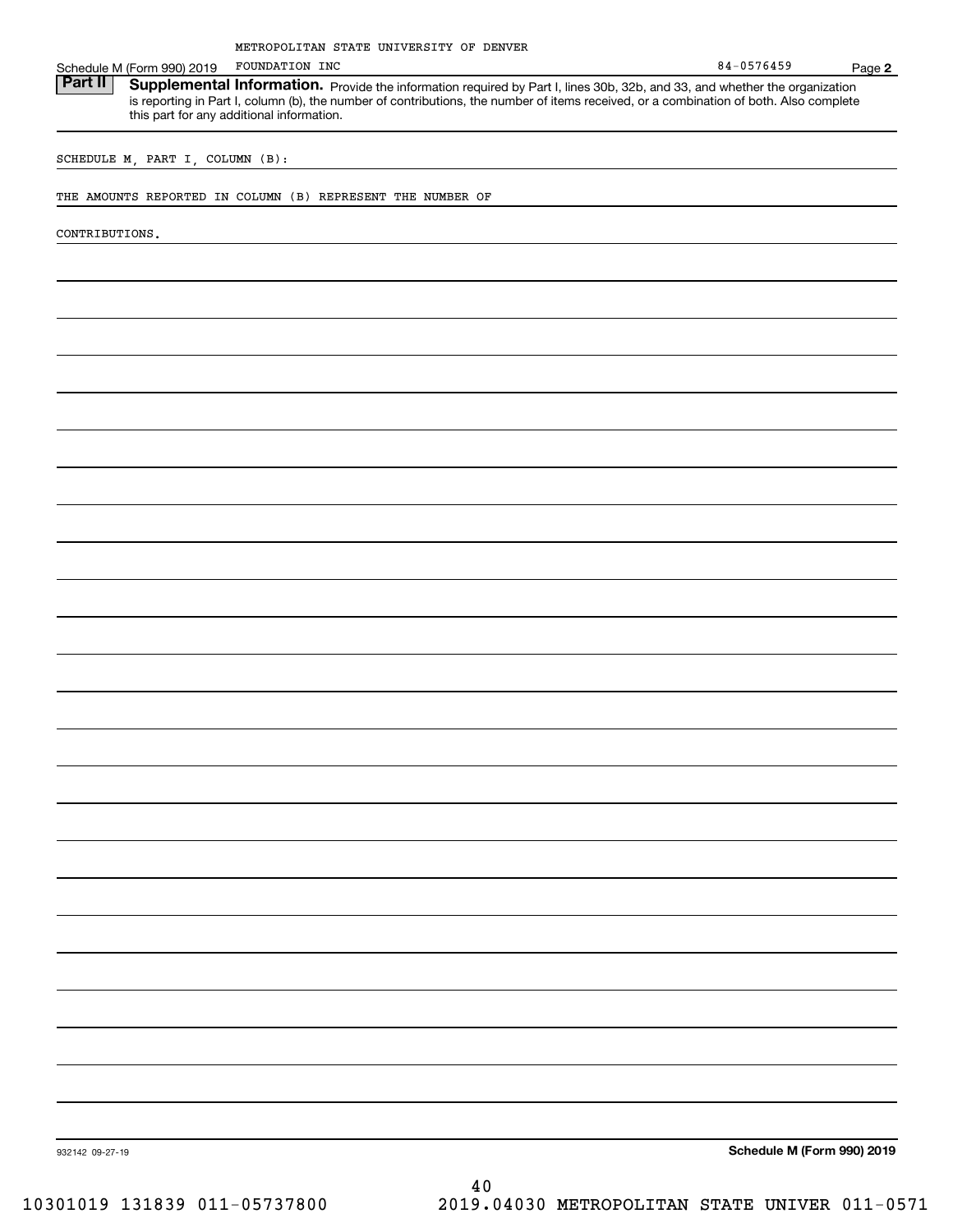**(Form 990 or 990-EZ)**

Department of the Treasury Internal Revenue Service Name of the organization

## **SCHEDULE O Supplemental Information to Form 990 or 990-EZ**

**Complete to provide information for responses to specific questions on Form 990 or 990-EZ or to provide any additional information. | Attach to Form 990 or 990-EZ. | Go to www.irs.gov/Form990 for the latest information.**

**Open to Public Inspection2019**

OMB No. 1545-0047

FOUNDATION INC 84-0576459

METROPOLITAN STATE UNIVERSITY OF DENVER

**Employer identification number**

FORM 990, PART III, LINE 1, DESCRIPTION OF ORGANIZATION MISSION:

SUPPORT.

FORM 990, PART VI, SECTION A, LINE 1:

THE ORGANIZATION IS MANAGED BY AN EXECUTIVE COMMITTEE COMPRISED OF THE

BOARD'S CHAIR, VICE CHAIR, SECRETARY, AND TREASURER. EX-OFFICIO MEMBERS OF

THE BOARD OF DIRECTORS ALSO PARTICIPATE, BUT AS NON-VOTING MEMBERS. THE

COMMITTEE IS EMPOWERED TO CONDUCT THE FOUNDATION'S BUSINESS BETWEEN REGULAR

BOARD MEETINGS AND HAS ALL THE AUTHORITY OF THE BOARD EXCEPT THAT IT SHALL

NOT AUTHORIZE DISTRIBUTIONS, ELECT, APPOINT OR REMOVE ANY DIRECTOR, AMEND

THE ARTICLES, ADOPT, AMEND OR REPEAL THE BYLAWS, APPROVE A PLAN OF

CONVERSION OR PLAN OF MERGER, OR APPROVE A SALE, LEASE, EXCHANGE, OR OTHER

DISPOSITION OF ALL, OR SUBSTANTIALLY ALL, OF ITS PROPERTY, WITH OR WITHOUT

GOODWILL, OTHERWISE THAN IN THE USUAL AND REGULAR COURSE OF BUSINESS.

FORM 990, PART VI, SECTION B, LINE 11B:

THE FOUNDATION'S AUDIT COMMITTEE REVIEWS THE FORM 990 IN DETAIL BEFORE IT

IS FILED WITH THE IRS. IN ADDITION, THE FORM 990 IS PRESENTED TO THE

ENTIRE BOARD OF DIRECTORS AT THEIR SCHEDULED MEETING FOR REVIEW AND

APPROVAL BEFORE FILING.

FORM 990, PART VI, SECTION B, LINE 12C:

ALL OFFICERS AND BOARD MEMBERS OF THE FOUNDATION ARE REQUIRED TO SIGN A

CONFLICT OF INTEREST POLICY ANNUALLY, WHICH IS KEPT ON FILE. AT THE

BEGINNING OF EACH BOARD MEETING, THE CHAIRMAN OF THE BOARD OF DIRECTORS

ASKS FOR ANY NEW CONFLICTS TO BE DISCLOSED. THIS IS NOTED IN THE MINUTES

932211 09-06-19 LHA For Paperwork Reduction Act Notice, see the Instructions for Form 990 or 990-EZ. Schedule O (Form 990 or 990-EZ) (2019)

41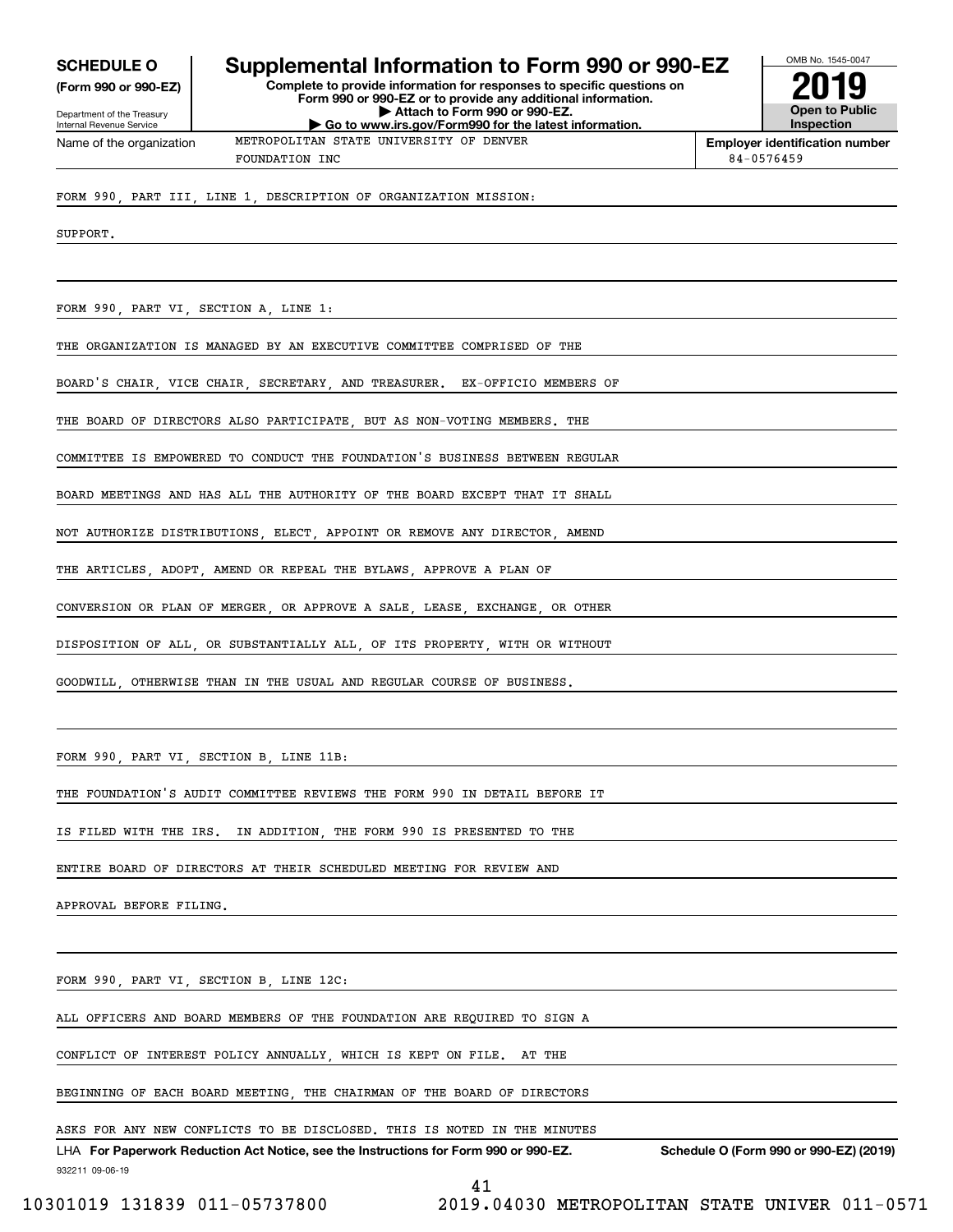| Schedule O (Form 990 or 990-EZ) (2019)<br>METROPOLITAN STATE UNIVERSITY OF DENVER<br>Name of the organization | Page 2<br><b>Employer identification number</b> |
|---------------------------------------------------------------------------------------------------------------|-------------------------------------------------|
| FOUNDATION INC                                                                                                | 84-0576459                                      |
| FROM THE MEETING. ALL INDIVIDUALS COVERED BY THE POLICY HAVE A DUTY TO                                        |                                                 |
| DISCLOSE ANY ACTUAL OR POSSIBLE CONFLICT OF INTEREST. IF A POTENTIAL                                          |                                                 |
| CONFLICT OF INTEREST EXISTS, THE INDIVIDUAL(S) WILL BE GIVEN THE                                              |                                                 |
| OPPORTUNITY TO DISCLOSE ALL MATERIAL FACTS TO THE BOARD OF DIRECTORS AND                                      |                                                 |
| MEMBERS OF COMMITTEES WITH GOVERNING BOARD DELEGATED POWERS CONSIDERING THE                                   |                                                 |
| PROPOSED TRANSACTION OR ARRANGEMENT. AN INTERESTED PERSON MAY MAKE A                                          |                                                 |
| PRESENTATION OF THE GOVERNING BOARD OR COMMITTEE MEETING, BUT AFTER THE                                       |                                                 |
| PRESENTATION, HE/SHE SHALL LEAVE THE MEETING DURING THE DISCUSSIONS OF, AND                                   |                                                 |
| THE VOTE, ON, THE TRANSACTION OR ARRANGEMENT INVOLVING THE POSSIBLE                                           |                                                 |
| CONFLICT OF INTEREST. THE CHAIRMAN OF THE GOVERNING BOARD OR COMMITTEE                                        |                                                 |
| SHALL, IF APPROPRIATE, APPOINT A DISINTERESTED PERSON OR COMMITTEE TO                                         |                                                 |
| INVESTIGATE ALTERNATIVES TO THE PROPOSED TRANSACTION OR ARRANGEMENT. AFTER                                    |                                                 |
| EXERCISING DUE DILIGENCE, THE GOVERNING BOARD OR COMMITTEE SHALL DETERMINE                                    |                                                 |
| WHETHER THE ORGANIZATION CAN OBTAIN, WITH REASONABLE EFFORTS, A MORE                                          |                                                 |
| ADVANTAGEOUS TRANSACTION OR ARRANGEMENT FROM A PERSON OR ENTITY THAT WOULD                                    |                                                 |
| NOT GIVE RISE TO A CONFLICT OF INTEREST. IF A MORE ADVANTAGEOUS                                               |                                                 |
| TRANSACTION OR ARRANGEMENT IS NOT REASONABLY POSSIBLE UNDER CIRCUMSTANCES                                     |                                                 |
| NOT PRODUCING A CONFLICT OF INTEREST, THE GOVERNING BOARD OR COMMITTEE                                        |                                                 |
| SHALL DETERMINE BY A MAJORITY VOTE OF THE DISINTERESTED BOARD OF                                              |                                                 |
| DIRECTOR(S) WHETHER THE TRANSACTION OR ARRANGEMENT IS IN THE ORGANIZATION'S                                   |                                                 |
| BEST INTEREST, FOR ITS OWN BENEFIT, AND WHETHER IT IS FAIR AND REASONABLE.                                    |                                                 |
| IN CONFORMITY WITH THE ABOVE DETERMINATION THE BOARD OF DIRECTORS SHALL                                       |                                                 |
| MAKE ITS DECISION.                                                                                            |                                                 |
|                                                                                                               |                                                 |
| FORM 990, PART VI, LINE 17, LIST OF STATES RECEIVING COPY OF FORM 990:                                        |                                                 |
| AZ, AR, CO, DC, FL, IL, KY, MA, MD, ME, MI, MN, ND, NH, NY, OK, OR, SC                                        |                                                 |
|                                                                                                               |                                                 |
| FORM 990, PART VI, SECTION C, LINE 19:                                                                        |                                                 |

932212 09-06-19

**Schedule O (Form 990 or 990-EZ) (2019)**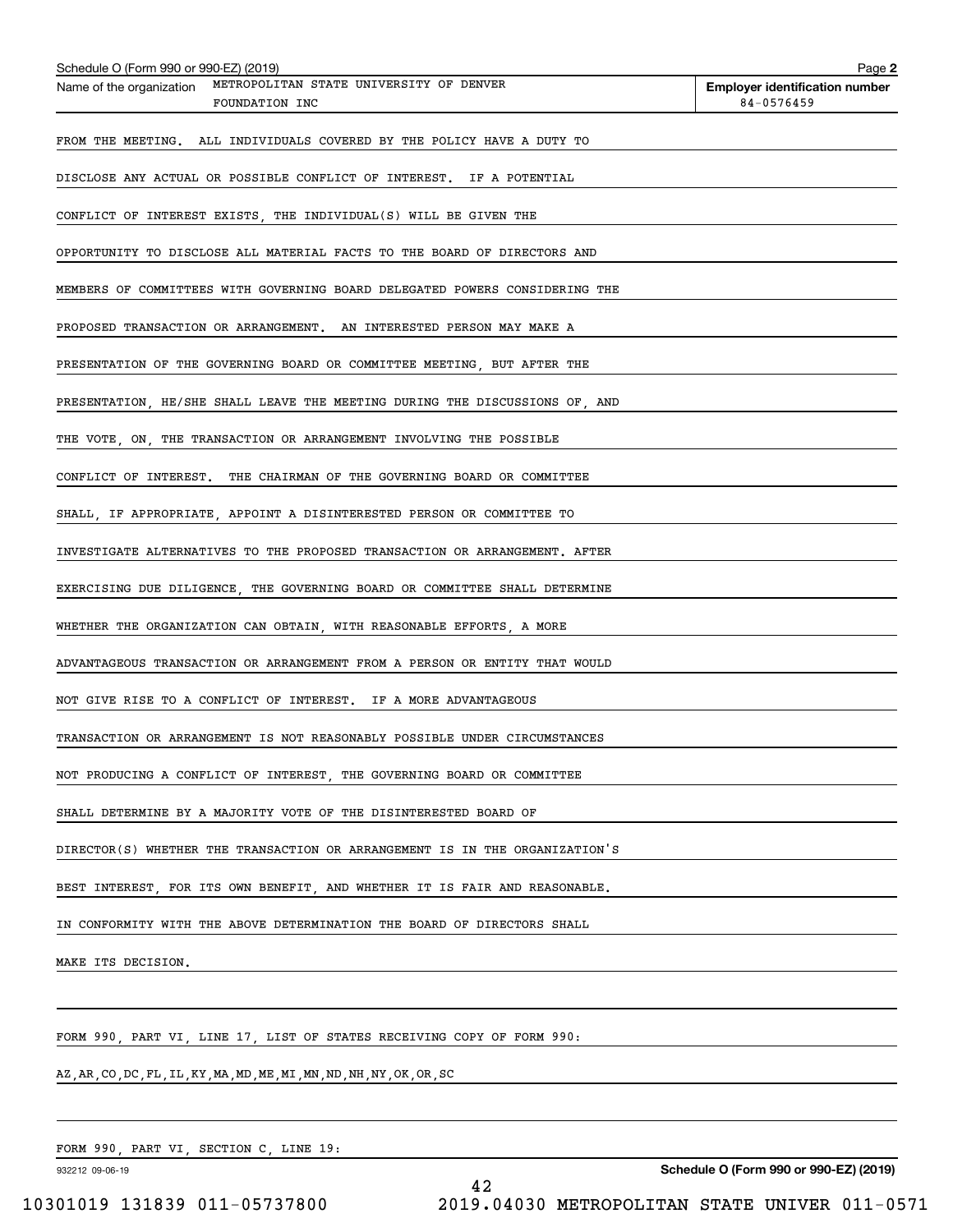| FINANCIAL STATEMENTS AVAILABLE UPON REQUEST. ITS GOVERNING DOCUMENTS AND |                                               |
|--------------------------------------------------------------------------|-----------------------------------------------|
| POLICIES ARE NOT AVAILABLE TO THE PUBLIC UPON REQUEST.                   |                                               |
|                                                                          |                                               |
| FORM 990, PART XII, LINE 2C                                              |                                               |
| THE PROCESS FOR OVERSEEING AND SELECTING AN INDEPENDENT ACCOUNTANT HAS   |                                               |
| NOT CHANGED FROM THE PRIOR YEAR.                                         |                                               |
|                                                                          |                                               |
|                                                                          |                                               |
|                                                                          |                                               |
|                                                                          |                                               |
|                                                                          |                                               |
|                                                                          |                                               |
|                                                                          |                                               |
|                                                                          |                                               |
|                                                                          |                                               |
|                                                                          |                                               |
|                                                                          |                                               |
|                                                                          |                                               |
|                                                                          |                                               |
|                                                                          |                                               |
|                                                                          |                                               |
|                                                                          |                                               |
|                                                                          |                                               |
|                                                                          |                                               |
|                                                                          |                                               |
|                                                                          |                                               |
|                                                                          |                                               |
| 932212 09-06-19                                                          | Schedule O (Form 990 or 990-EZ) (2019)<br>43  |
| 10301019 131839 011-05737800                                             | 2019.04030 METROPOLITAN STATE UNIVER 011-0571 |

FOUNDATION INC

**2**

**Employer identification number** Schedule O (Form 990 or 990-EZ) (2019) Page Name of the organization METROPOLITAN STATE UNIVERSITY OF DENVER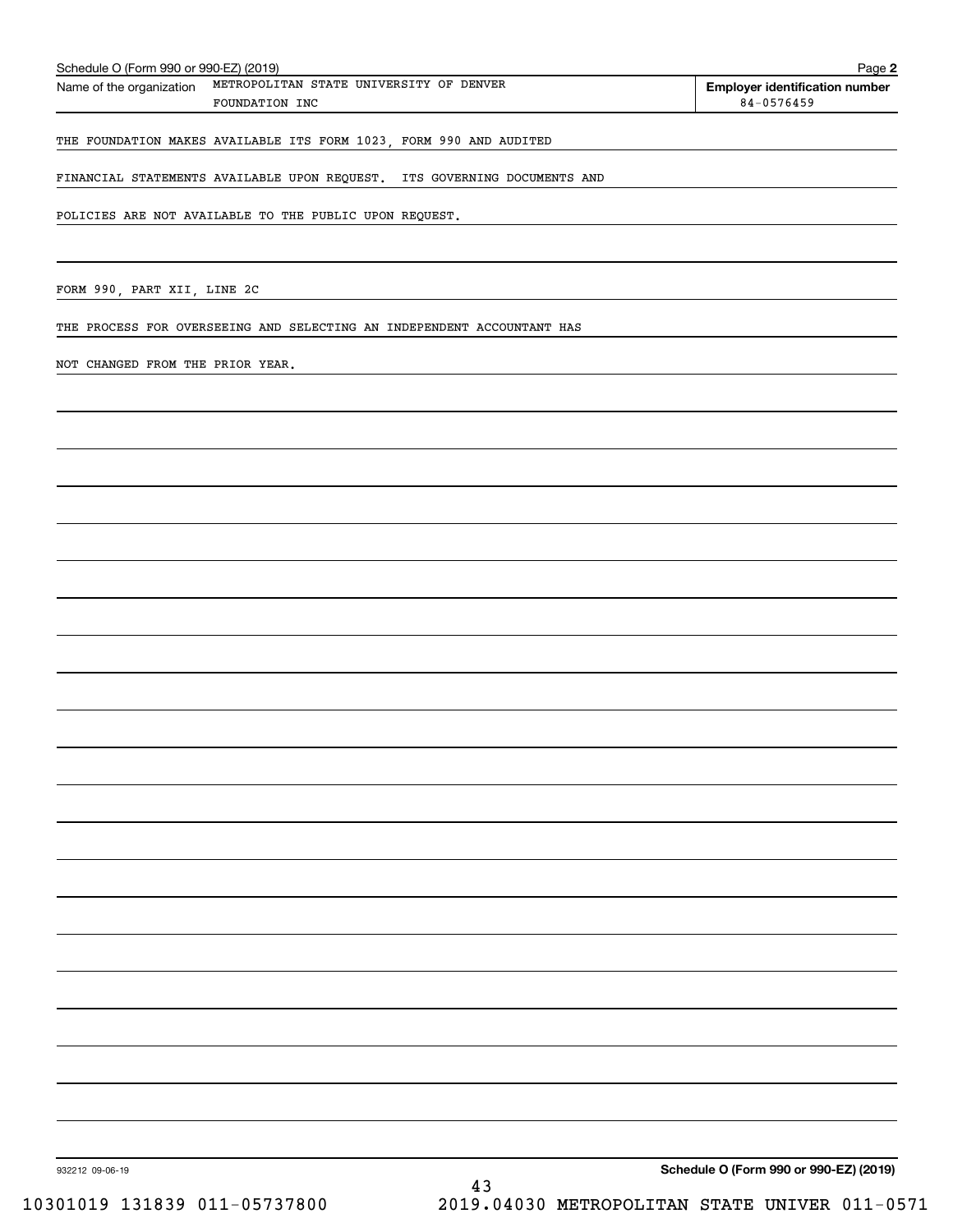| <b>SCHEDULE R</b> |
|-------------------|
|                   |

#### **(Form 990)**

### **Related Organizations and Unrelated Partnerships**

**Complete if the organization answered "Yes" on Form 990, Part IV, line 33, 34, 35b, 36, or 37.** |

**Attach to Form 990.**  |

**Open to Public 2019**

**Employer identification number**

84-0576459

| )epartme<br>hent of the<br>. Treasurv<br>'nternal Revenue .<br>Service | us.qov/Form990 for instructions and the latest information.<br>, www.irs<br>GO TC | -----------<br>Inspection |
|------------------------------------------------------------------------|-----------------------------------------------------------------------------------|---------------------------|
|                                                                        |                                                                                   |                           |

| Name of the organization | METROPOLITAN STATE UNIVERSITY OF DENVER |  |  |  |
|--------------------------|-----------------------------------------|--|--|--|
|                          | FOUNDATION INC                          |  |  |  |

**Part I Identification of Disregarded Entities.**  Complete if the organization answered "Yes" on Form 990, Part IV, line 33.

| (a)<br>Name, address, and EIN (if applicable)<br>of disregarded entity | (b)<br>Primary activity    | (c)<br>Legal domicile (state or<br>foreign country) | (d)<br>Total income | (e)<br>End-of-year assets | (f)<br>Direct controlling<br>entity |
|------------------------------------------------------------------------|----------------------------|-----------------------------------------------------|---------------------|---------------------------|-------------------------------------|
| 965 SANTA FE LLC - 27-1282938                                          | RENT THE CENTER FOR VISUAL |                                                     |                     |                           | METROPOLITAN STATE                  |
| CAMPUS BOX 14, PO BOX 173362                                           | ARTS TO THE METROPOLITAN   |                                                     |                     |                           | UNIVERSITY OF DENVER                |
| DENVER, CO 80217                                                       | STATE UNIVERSITY           | COLORADO                                            | 131, 937.           |                           | 1,130,340. FOUNDATION INC.          |
|                                                                        |                            |                                                     |                     |                           |                                     |
|                                                                        |                            |                                                     |                     |                           |                                     |
|                                                                        |                            |                                                     |                     |                           |                                     |

**Identification of Related Tax-Exempt Organizations.** Complete if the organization answered "Yes" on Form 990, Part IV, line 34, because it had one or more related tax-exempt **Part II** organizations during the tax year.

| (a)<br>Name, address, and EIN<br>of related organization | (b)<br>Primary activity | (c)<br>Legal domicile (state or<br>foreign country) | (d)<br><b>Exempt Code</b><br>section | (e)<br>Public charity<br>status (if section | (f)<br>Direct controlling<br>entity | $(g)$<br>Section 512(b)(13) | controlled<br>entity? |
|----------------------------------------------------------|-------------------------|-----------------------------------------------------|--------------------------------------|---------------------------------------------|-------------------------------------|-----------------------------|-----------------------|
|                                                          |                         |                                                     |                                      | 501(c)(3)                                   |                                     | Yes                         | No                    |
|                                                          |                         |                                                     |                                      |                                             |                                     |                             |                       |
|                                                          |                         |                                                     |                                      |                                             |                                     |                             |                       |
|                                                          |                         |                                                     |                                      |                                             |                                     |                             |                       |

**For Paperwork Reduction Act Notice, see the Instructions for Form 990. Schedule R (Form 990) 2019**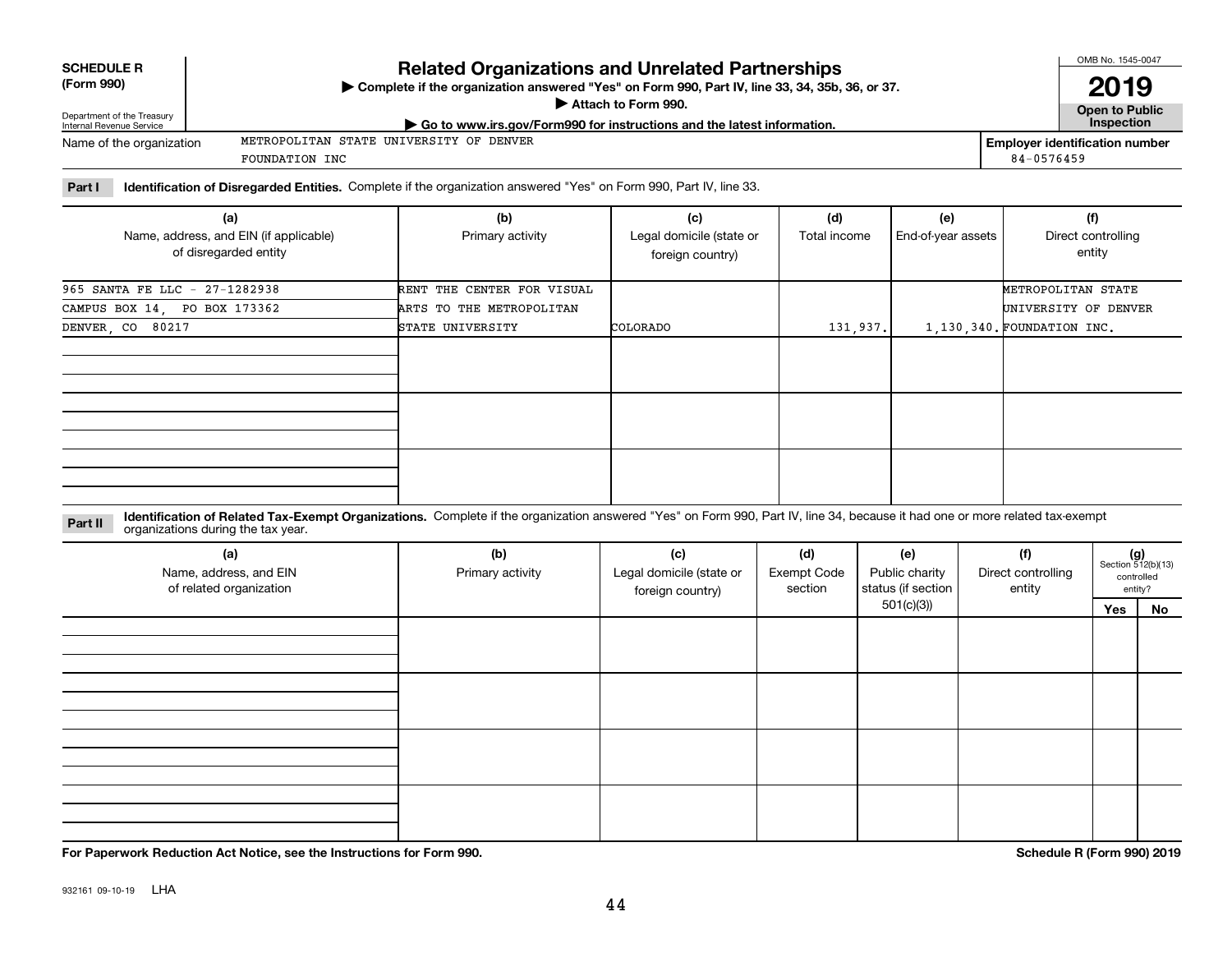| METROPOLITAN STATE UNIVERSITY OF DENVER |  |  |  |  |
|-----------------------------------------|--|--|--|--|
|-----------------------------------------|--|--|--|--|

Schedule R (Form 990) 2019 POUNDATION INC 30 FOUNDATION INC FOUNDATION INC

| Identification of Related Organizations Taxable as a Partnership. Complete if the organization answered "Yes" on Form 990, Part IV, line 34, because it had one or more related<br>Part III<br>organizations treated as a partnership during the tax year. |                  |                                           |                              |                                                                       |                          |                                   |              |                  |                                               |          |                                             |
|------------------------------------------------------------------------------------------------------------------------------------------------------------------------------------------------------------------------------------------------------------|------------------|-------------------------------------------|------------------------------|-----------------------------------------------------------------------|--------------------------|-----------------------------------|--------------|------------------|-----------------------------------------------|----------|---------------------------------------------|
| (a)                                                                                                                                                                                                                                                        | (b)              | (c)                                       | (d)                          | (e)                                                                   | (f)                      | (g)                               | (h)          |                  | (i)                                           | (j)      | (k)                                         |
| Name, address, and EIN<br>of related organization                                                                                                                                                                                                          | Primary activity | Legal<br>domicile<br>(state or<br>foreign | Direct controlling<br>entity | Predominant income<br>(related, unrelated,<br>excluded from tax under | Share of total<br>income | Share of<br>end-of-year<br>assets | allocations? | Disproportionate | Code V-UBI<br>amount in box<br>20 of Schedule | partner? | General or Percentage<br>managing ownership |
|                                                                                                                                                                                                                                                            |                  | country)                                  |                              | sections $512-514$ )                                                  |                          |                                   |              | Yes   No         | K-1 (Form 1065) Yes No                        |          |                                             |
|                                                                                                                                                                                                                                                            |                  |                                           |                              |                                                                       |                          |                                   |              |                  |                                               |          |                                             |
|                                                                                                                                                                                                                                                            |                  |                                           |                              |                                                                       |                          |                                   |              |                  |                                               |          |                                             |
|                                                                                                                                                                                                                                                            |                  |                                           |                              |                                                                       |                          |                                   |              |                  |                                               |          |                                             |
|                                                                                                                                                                                                                                                            |                  |                                           |                              |                                                                       |                          |                                   |              |                  |                                               |          |                                             |
|                                                                                                                                                                                                                                                            |                  |                                           |                              |                                                                       |                          |                                   |              |                  |                                               |          |                                             |
|                                                                                                                                                                                                                                                            |                  |                                           |                              |                                                                       |                          |                                   |              |                  |                                               |          |                                             |
|                                                                                                                                                                                                                                                            |                  |                                           |                              |                                                                       |                          |                                   |              |                  |                                               |          |                                             |
|                                                                                                                                                                                                                                                            |                  |                                           |                              |                                                                       |                          |                                   |              |                  |                                               |          |                                             |
|                                                                                                                                                                                                                                                            |                  |                                           |                              |                                                                       |                          |                                   |              |                  |                                               |          |                                             |
|                                                                                                                                                                                                                                                            |                  |                                           |                              |                                                                       |                          |                                   |              |                  |                                               |          |                                             |
|                                                                                                                                                                                                                                                            |                  |                                           |                              |                                                                       |                          |                                   |              |                  |                                               |          |                                             |
|                                                                                                                                                                                                                                                            |                  |                                           |                              |                                                                       |                          |                                   |              |                  |                                               |          |                                             |

**Identification of Related Organizations Taxable as a Corporation or Trust.** Complete if the organization answered "Yes" on Form 990, Part IV, line 34, because it had one or more related **Part IV** organizations treated as a corporation or trust during the tax year.

| (a)<br>Name, address, and EIN<br>of related organization | (b)<br>Primary activity | (c)<br>Legal domicile<br>(state or<br>foreign | (d)<br>Direct controlling<br>entity | (e)<br>Type of entity<br>(C corp, S corp,<br>or trust) | (f)<br>Share of total<br>income | (g)<br>Share of<br>end-of-year<br>assets | (h)<br>Percentage<br>ownership | $\begin{array}{c} \textbf{(i)}\\ \text{Section}\\ 512 \text{(b)} \text{(13)}\\ \text{controlled}\\ \text{entity?} \end{array}$ |        |
|----------------------------------------------------------|-------------------------|-----------------------------------------------|-------------------------------------|--------------------------------------------------------|---------------------------------|------------------------------------------|--------------------------------|--------------------------------------------------------------------------------------------------------------------------------|--------|
|                                                          |                         | country)                                      |                                     |                                                        |                                 |                                          |                                |                                                                                                                                | Yes No |
|                                                          |                         |                                               |                                     |                                                        |                                 |                                          |                                |                                                                                                                                |        |
|                                                          |                         |                                               |                                     |                                                        |                                 |                                          |                                |                                                                                                                                |        |
|                                                          |                         |                                               |                                     |                                                        |                                 |                                          |                                |                                                                                                                                |        |
|                                                          |                         |                                               |                                     |                                                        |                                 |                                          |                                |                                                                                                                                |        |
|                                                          |                         |                                               |                                     |                                                        |                                 |                                          |                                |                                                                                                                                |        |
|                                                          |                         |                                               |                                     |                                                        |                                 |                                          |                                |                                                                                                                                |        |
|                                                          |                         |                                               |                                     |                                                        |                                 |                                          |                                |                                                                                                                                |        |
|                                                          |                         |                                               |                                     |                                                        |                                 |                                          |                                |                                                                                                                                |        |
|                                                          |                         |                                               |                                     |                                                        |                                 |                                          |                                |                                                                                                                                |        |
|                                                          |                         |                                               |                                     |                                                        |                                 |                                          |                                |                                                                                                                                |        |
|                                                          |                         |                                               |                                     |                                                        |                                 |                                          |                                |                                                                                                                                |        |
|                                                          |                         |                                               |                                     |                                                        |                                 |                                          |                                |                                                                                                                                |        |
|                                                          |                         |                                               |                                     |                                                        |                                 |                                          |                                |                                                                                                                                |        |
|                                                          |                         |                                               |                                     |                                                        |                                 |                                          |                                |                                                                                                                                |        |

# 932162 09-10-19

**Schedule R (Form 990) 2019**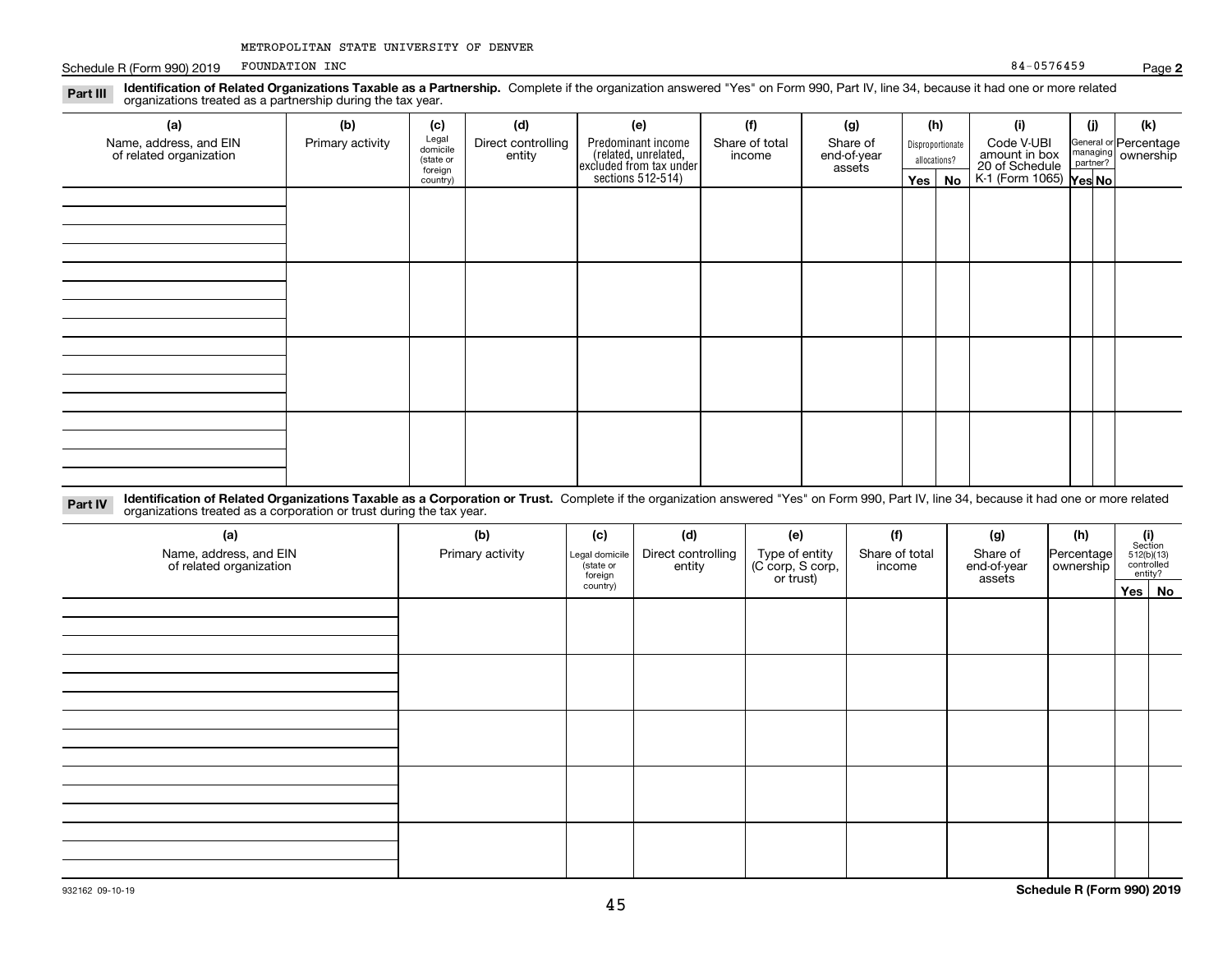Schedule R (Form 990) 2019 POUNDATION INC 34-0576459 FOUNDATION INC 84-0576459

**f** Dividends from related organization(s)

| <b>Part V</b> | Transactions With Related Organizations. Complete if the organization answered "Yes" on Form 990, Part IV, line 34, 35b, or 36.                     |  |  |
|---------------|-----------------------------------------------------------------------------------------------------------------------------------------------------|--|--|
|               | Note: Complete line 1 if any entity is listed in Parts II, III, or IV of this schedule.                                                             |  |  |
|               | During the tax year, did the organization engage in any of the following transactions with one or more related organizations listed in Parts II-IV? |  |  |
|               | a Receipt of (i) interest, (ii) annuities, (iii) royalties, or (iv) rent from a controlled entity                                                   |  |  |
|               | <b>b</b> Gift, grant, or capital contribution to related organization(s)                                                                            |  |  |
|               | c Gift, grant, or capital contribution from related organization(s)                                                                                 |  |  |
|               | d Loans or loan guarantees to or for related organization(s)                                                                                        |  |  |
|               | e Loans or loan guarantees by related organization(s)                                                                                               |  |  |
|               |                                                                                                                                                     |  |  |

| <b>h</b> Purchase of assets from related organization(s)                                        | ٦n |  |
|-------------------------------------------------------------------------------------------------|----|--|
| Exchange of assets with related organization(s)                                                 |    |  |
| j Lease of facilities, equipment, or other assets to related organization(s)                    |    |  |
|                                                                                                 |    |  |
|                                                                                                 |    |  |
| Performance of services or membership or fundraising solicitations for related organization(s)  |    |  |
| m Performance of services or membership or fundraising solicitations by related organization(s) | 1m |  |
| n Sharing of facilities, equipment, mailing lists, or other assets with related organization(s) |    |  |
| <b>o</b> Sharing of paid employees with related organization(s)                                 | 10 |  |
|                                                                                                 |    |  |
| $\mathbf p$ Reimbursement paid to related organization(s) for expenses                          |    |  |
|                                                                                                 | 10 |  |
|                                                                                                 |    |  |
| r Other transfer of cash or property to related organization(s)                                 |    |  |
|                                                                                                 |    |  |

Dividends from related organization(s) ~~~~~~~~~~~~~~~~~~~~~~~~~~~~~~~~~~~~~~~~~~~~~~~~~~~~~~~~~~~~~~~~~~~~

**2**If the answer to any of the above is "Yes," see the instructions for information on who must complete this line, including covered relationships and transaction thresholds.

**g** Sale of assets to related organization(s) ~~~~~~~~~~~~~~~~~~~~~~~~~~~~~~~~~~~~~~~~~~~~~~~~~~~~~~~~~~~~~~~~~~~

| (a)<br>Name of related organization | (b)<br>Transaction<br>type (a-s) | (c)<br>Amount involved | (d)<br>Method of determining amount involved |
|-------------------------------------|----------------------------------|------------------------|----------------------------------------------|
| (1)                                 |                                  |                        |                                              |
| (2)                                 |                                  |                        |                                              |
| (3)                                 |                                  |                        |                                              |
| (4)                                 |                                  |                        |                                              |
| (5)                                 |                                  |                        |                                              |
| (6)                                 |                                  |                        |                                              |

Page 3

**1f1g**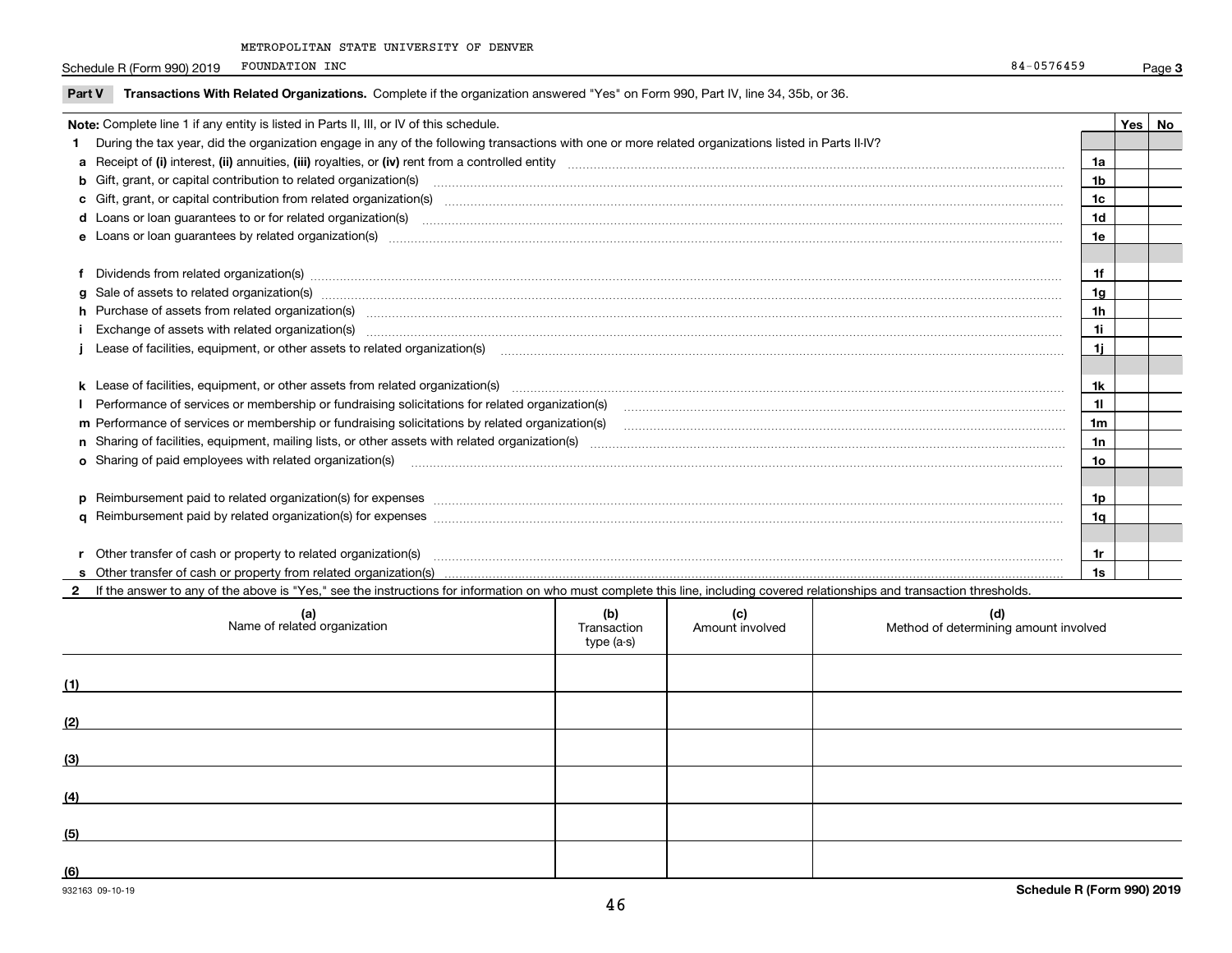Schedule R (Form 990) 2019 POUNDATION INC 34-0576459 FOUNDATION INC 84-0576459

**Part VI Unrelated Organizations Taxable as a Partnership. Complete if the organization answered "Yes" on Form 990, Part IV, line 37.** 

Provide the following information for each entity taxed as a partnership through which the organization conducted more than five percent of its activities (measured by total assets or gross revenue) that was not a related organization. See instructions regarding exclusion for certain investment partnerships.

| that was not a related erganization. See includitions regarding excludion for contain investment partnereinper<br>(a) | (b)              | (c)               | (d)                                                                                        |                                                                                                                   | (f)      | (g)         | (h)                              | (i)                                                                                                    | (i)    | $(\mathsf{k})$ |
|-----------------------------------------------------------------------------------------------------------------------|------------------|-------------------|--------------------------------------------------------------------------------------------|-------------------------------------------------------------------------------------------------------------------|----------|-------------|----------------------------------|--------------------------------------------------------------------------------------------------------|--------|----------------|
| Name, address, and EIN                                                                                                | Primary activity | Legal domicile    |                                                                                            | $\begin{array}{c} \textbf{(e)}\\ \text{Are all} \\ \text{partners sec.}\\ 501(c)(3) \\ \text{orgs.?} \end{array}$ | Share of | Share of    |                                  |                                                                                                        |        |                |
| of entity                                                                                                             |                  | (state or foreign |                                                                                            |                                                                                                                   | total    | end-of-year | Disproportionate<br>allocations? |                                                                                                        |        |                |
|                                                                                                                       |                  | country)          | Predominant income<br>(related, unrelated,<br>excluded from tax under<br>sections 512-514) | Yes No                                                                                                            | income   | assets      | Yes No                           | Code V-UBI<br>amount in box 20 managing<br>of Schedule K-1 partner? ownership<br>(Form 1065)<br>ves No | Yes No |                |
|                                                                                                                       |                  |                   |                                                                                            |                                                                                                                   |          |             |                                  |                                                                                                        |        |                |
|                                                                                                                       |                  |                   |                                                                                            |                                                                                                                   |          |             |                                  |                                                                                                        |        |                |
|                                                                                                                       |                  |                   |                                                                                            |                                                                                                                   |          |             |                                  |                                                                                                        |        |                |
|                                                                                                                       |                  |                   |                                                                                            |                                                                                                                   |          |             |                                  |                                                                                                        |        |                |
|                                                                                                                       |                  |                   |                                                                                            |                                                                                                                   |          |             |                                  |                                                                                                        |        |                |
|                                                                                                                       |                  |                   |                                                                                            |                                                                                                                   |          |             |                                  |                                                                                                        |        |                |
|                                                                                                                       |                  |                   |                                                                                            |                                                                                                                   |          |             |                                  |                                                                                                        |        |                |
|                                                                                                                       |                  |                   |                                                                                            |                                                                                                                   |          |             |                                  |                                                                                                        |        |                |
|                                                                                                                       |                  |                   |                                                                                            |                                                                                                                   |          |             |                                  |                                                                                                        |        |                |
|                                                                                                                       |                  |                   |                                                                                            |                                                                                                                   |          |             |                                  |                                                                                                        |        |                |
|                                                                                                                       |                  |                   |                                                                                            |                                                                                                                   |          |             |                                  |                                                                                                        |        |                |
|                                                                                                                       |                  |                   |                                                                                            |                                                                                                                   |          |             |                                  |                                                                                                        |        |                |
|                                                                                                                       |                  |                   |                                                                                            |                                                                                                                   |          |             |                                  |                                                                                                        |        |                |
|                                                                                                                       |                  |                   |                                                                                            |                                                                                                                   |          |             |                                  |                                                                                                        |        |                |
|                                                                                                                       |                  |                   |                                                                                            |                                                                                                                   |          |             |                                  |                                                                                                        |        |                |
|                                                                                                                       |                  |                   |                                                                                            |                                                                                                                   |          |             |                                  |                                                                                                        |        |                |
|                                                                                                                       |                  |                   |                                                                                            |                                                                                                                   |          |             |                                  |                                                                                                        |        |                |
|                                                                                                                       |                  |                   |                                                                                            |                                                                                                                   |          |             |                                  |                                                                                                        |        |                |
|                                                                                                                       |                  |                   |                                                                                            |                                                                                                                   |          |             |                                  |                                                                                                        |        |                |
|                                                                                                                       |                  |                   |                                                                                            |                                                                                                                   |          |             |                                  |                                                                                                        |        |                |
|                                                                                                                       |                  |                   |                                                                                            |                                                                                                                   |          |             |                                  |                                                                                                        |        |                |
|                                                                                                                       |                  |                   |                                                                                            |                                                                                                                   |          |             |                                  |                                                                                                        |        |                |
|                                                                                                                       |                  |                   |                                                                                            |                                                                                                                   |          |             |                                  |                                                                                                        |        |                |
|                                                                                                                       |                  |                   |                                                                                            |                                                                                                                   |          |             |                                  |                                                                                                        |        |                |
|                                                                                                                       |                  |                   |                                                                                            |                                                                                                                   |          |             |                                  |                                                                                                        |        |                |
|                                                                                                                       |                  |                   |                                                                                            |                                                                                                                   |          |             |                                  |                                                                                                        |        |                |
|                                                                                                                       |                  |                   |                                                                                            |                                                                                                                   |          |             |                                  |                                                                                                        |        |                |
|                                                                                                                       |                  |                   |                                                                                            |                                                                                                                   |          |             |                                  |                                                                                                        |        |                |
|                                                                                                                       |                  |                   |                                                                                            |                                                                                                                   |          |             |                                  |                                                                                                        |        |                |
|                                                                                                                       |                  |                   |                                                                                            |                                                                                                                   |          |             |                                  |                                                                                                        |        |                |
|                                                                                                                       |                  |                   |                                                                                            |                                                                                                                   |          |             |                                  |                                                                                                        |        |                |
|                                                                                                                       |                  |                   |                                                                                            |                                                                                                                   |          |             |                                  |                                                                                                        |        |                |
|                                                                                                                       |                  |                   |                                                                                            |                                                                                                                   |          |             |                                  |                                                                                                        |        |                |

**Schedule R (Form 990) 2019**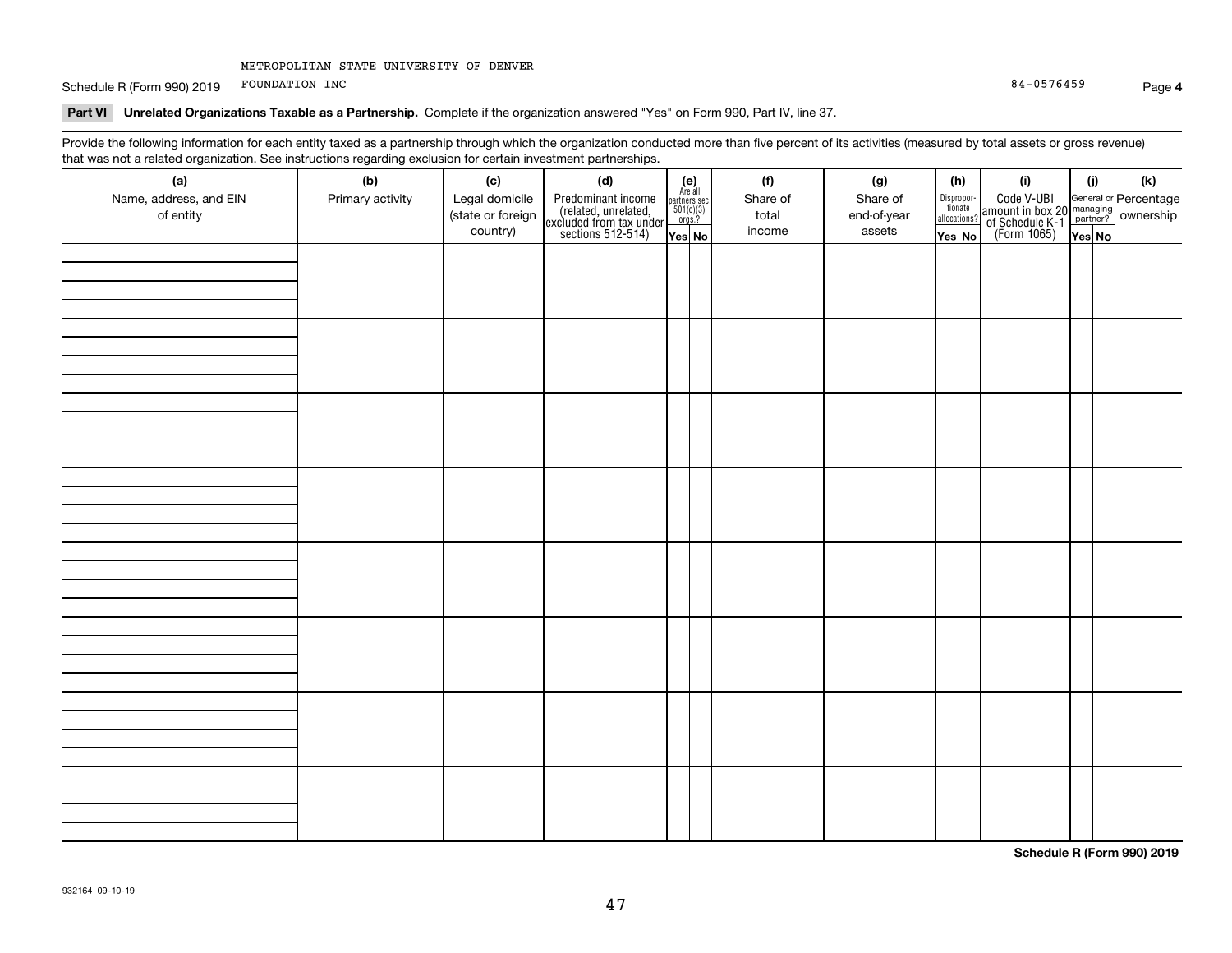| Schedule R (Form | . 2019<br>990) | FOUNDATION | INC | /6459<br>84<br>- 1 | <b>STATES</b><br>Page |  |
|------------------|----------------|------------|-----|--------------------|-----------------------|--|
|------------------|----------------|------------|-----|--------------------|-----------------------|--|

**Part VII Supplemental Information**

Provide additional information for responses to questions on Schedule R. See instructions.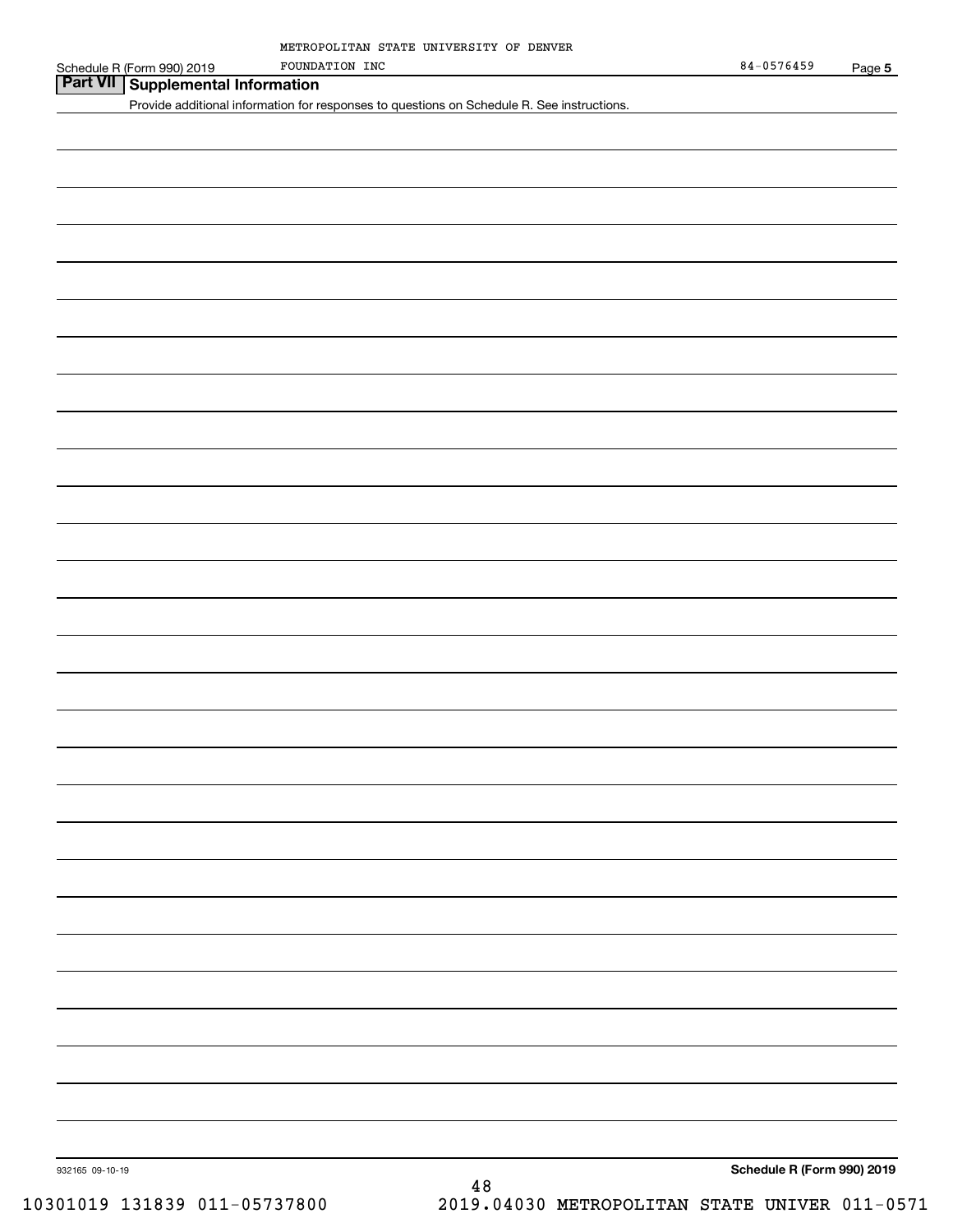| Form $990 - T$                                                                  |       | <b>Exempt Organization Business Income Tax Return</b>                                                                                                                                                                                                       |                                                                                          |                                                         |  |                                                      |                                                |                |                                                                            |  | OMB No. 1545-0047            |  |  |
|---------------------------------------------------------------------------------|-------|-------------------------------------------------------------------------------------------------------------------------------------------------------------------------------------------------------------------------------------------------------------|------------------------------------------------------------------------------------------|---------------------------------------------------------|--|------------------------------------------------------|------------------------------------------------|----------------|----------------------------------------------------------------------------|--|------------------------------|--|--|
|                                                                                 |       |                                                                                                                                                                                                                                                             | (and proxy tax under section 6033(e))                                                    |                                                         |  |                                                      |                                                |                |                                                                            |  |                              |  |  |
|                                                                                 |       | For calendar year 2019 or other tax year beginning JUL 1, 2019                                                                                                                                                                                              |                                                                                          |                                                         |  | , and ending $JUN$ 30, 2020                          |                                                |                |                                                                            |  | 2019                         |  |  |
| Department of the Treasury<br>Internal Revenue Service                          |       | bo not enter SSN numbers on this form as it may be made public if your organization is a $501(c)(3)$ .                                                                                                                                                      | $\triangleright$ Go to www.irs.gov/Form990T for instructions and the latest information. |                                                         |  |                                                      |                                                |                | Open to Public Inspection for<br>501(c)(3) Organizations Only              |  |                              |  |  |
| Check box if<br>A<br>address changed                                            |       | Name of organization $($<br>METROPOLITAN STATE UNIVERSITY OF DENVER                                                                                                                                                                                         | Check box if name changed and see instructions.)                                         |                                                         |  |                                                      |                                                |                | Employer identification number<br>(Employees' trust, see<br>instructions.) |  |                              |  |  |
| <b>B</b> Exempt under section                                                   | Print | <b>FOUNDATION INC</b>                                                                                                                                                                                                                                       |                                                                                          |                                                         |  |                                                      |                                                |                | 84-0576459                                                                 |  |                              |  |  |
| $501(c)$ (3)<br>х                                                               | 0ľ    | Number, street, and room or suite no. If a P.O. box, see instructions.                                                                                                                                                                                      |                                                                                          | Unrelated business activity code<br>(See instructions.) |  |                                                      |                                                |                |                                                                            |  |                              |  |  |
| 220(e)<br>408(e)                                                                | Type  |                                                                                                                                                                                                                                                             | PO BOX 173362 CAMPUS BOX 14                                                              |                                                         |  |                                                      |                                                |                |                                                                            |  |                              |  |  |
| 530(a) <br>408A<br>529(a)                                                       |       | City or town, state or province, country, and ZIP or foreign postal code<br>DENVER, CO 80217                                                                                                                                                                |                                                                                          |                                                         |  |                                                      |                                                |                | 523000                                                                     |  |                              |  |  |
| C Book value of all assets<br>at end of year                                    |       | F Group exemption number (See instructions.)                                                                                                                                                                                                                |                                                                                          |                                                         |  |                                                      |                                                |                |                                                                            |  |                              |  |  |
|                                                                                 |       | 31, 401, 200. G Check organization type $\blacktriangleright$                                                                                                                                                                                               | X  <br>501(c) corporation                                                                |                                                         |  | $501(c)$ trust                                       |                                                | $401(a)$ trust |                                                                            |  | Other trust                  |  |  |
| <b>H</b> Enter the number of the organization's unrelated trades or businesses. |       |                                                                                                                                                                                                                                                             | ▶                                                                                        | 1                                                       |  |                                                      | Describe the only (or first) unrelated         |                |                                                                            |  |                              |  |  |
|                                                                                 |       | trade or business here > INVESTMENTS IN PARTNERSHIPS                                                                                                                                                                                                        |                                                                                          |                                                         |  | . If only one, complete Parts I-V. If more than one, |                                                |                |                                                                            |  |                              |  |  |
|                                                                                 |       | describe the first in the blank space at the end of the previous sentence, complete Parts I and II, complete a Schedule M for each additional trade or                                                                                                      |                                                                                          |                                                         |  |                                                      |                                                |                |                                                                            |  |                              |  |  |
| business, then complete Parts III-V.                                            |       |                                                                                                                                                                                                                                                             |                                                                                          |                                                         |  |                                                      |                                                |                |                                                                            |  |                              |  |  |
|                                                                                 |       | During the tax year, was the corporation a subsidiary in an affiliated group or a parent-subsidiary controlled group? [[[[[[[[[[[[[[[[[[[[[[[]]]]]]]]                                                                                                       |                                                                                          |                                                         |  |                                                      |                                                |                | Yes                                                                        |  | $\sqrt{X}$ No                |  |  |
|                                                                                 |       | If "Yes," enter the name and identifying number of the parent corporation. $\blacktriangleright$                                                                                                                                                            |                                                                                          |                                                         |  |                                                      |                                                |                |                                                                            |  |                              |  |  |
| J The books are in care of $\triangleright$ LORI HERRERA                        |       |                                                                                                                                                                                                                                                             |                                                                                          |                                                         |  |                                                      | Telephone number $\triangleright$ 303-605-7295 |                |                                                                            |  |                              |  |  |
| Part I                                                                          |       | <b>Unrelated Trade or Business Income</b>                                                                                                                                                                                                                   |                                                                                          |                                                         |  | (A) Income                                           |                                                | (B) Expenses   |                                                                            |  | (C) Net                      |  |  |
| <b>1a</b> Gross receipts or sales                                               |       |                                                                                                                                                                                                                                                             |                                                                                          |                                                         |  |                                                      |                                                |                |                                                                            |  |                              |  |  |
| <b>b</b> Less returns and allowances                                            |       |                                                                                                                                                                                                                                                             | <b>c</b> Balance $\ldots$                                                                | 1c                                                      |  |                                                      |                                                |                |                                                                            |  |                              |  |  |
| 2                                                                               |       |                                                                                                                                                                                                                                                             |                                                                                          | $\overline{2}$                                          |  |                                                      |                                                |                |                                                                            |  |                              |  |  |
| 3                                                                               |       | Gross profit. Subtract line 2 from line 1c [11] [11] [12] [12] [13] [14] [15] [15] [15] [15] [15] [15] [15] [1                                                                                                                                              |                                                                                          | 3                                                       |  |                                                      |                                                |                |                                                                            |  |                              |  |  |
|                                                                                 |       |                                                                                                                                                                                                                                                             |                                                                                          | 4a                                                      |  |                                                      |                                                |                |                                                                            |  |                              |  |  |
| b                                                                               |       |                                                                                                                                                                                                                                                             |                                                                                          | 4b                                                      |  |                                                      |                                                |                |                                                                            |  |                              |  |  |
| C                                                                               |       |                                                                                                                                                                                                                                                             |                                                                                          | 4c                                                      |  |                                                      |                                                | STMT 1         |                                                                            |  |                              |  |  |
| 5                                                                               |       | Income (loss) from a partnership or an S corporation (attach statement)                                                                                                                                                                                     |                                                                                          | 5                                                       |  | $-4, 295.$                                           |                                                |                |                                                                            |  | $-4, 295.$                   |  |  |
| 6                                                                               |       |                                                                                                                                                                                                                                                             |                                                                                          | 6<br>$\overline{7}$                                     |  |                                                      |                                                |                |                                                                            |  |                              |  |  |
| 7                                                                               |       | Unrelated debt-financed income (Schedule E) [11] [2010] [2010] [2010] [2010] [2010] [2010] [2010] [2010] [2010                                                                                                                                              |                                                                                          | 8                                                       |  |                                                      |                                                |                |                                                                            |  |                              |  |  |
| 8<br>9                                                                          |       | Interest, annuities, royalties, and rents from a controlled organization (Schedule F)                                                                                                                                                                       |                                                                                          | 9                                                       |  |                                                      |                                                |                |                                                                            |  |                              |  |  |
| 10                                                                              |       | Investment income of a section $501(c)(7)$ , (9), or (17) organization (Schedule G)                                                                                                                                                                         |                                                                                          | 10                                                      |  |                                                      |                                                |                |                                                                            |  |                              |  |  |
| 11                                                                              |       |                                                                                                                                                                                                                                                             |                                                                                          | 11                                                      |  |                                                      |                                                |                |                                                                            |  |                              |  |  |
| 12                                                                              |       |                                                                                                                                                                                                                                                             |                                                                                          | 12                                                      |  |                                                      |                                                |                |                                                                            |  |                              |  |  |
|                                                                                 |       |                                                                                                                                                                                                                                                             |                                                                                          | 13                                                      |  | $-4, 295.$                                           |                                                |                |                                                                            |  | $-4,295.$                    |  |  |
| <b>Part II</b>                                                                  |       | <b>Deductions Not Taken Elsewhere</b> (See instructions for limitations on deductions.)                                                                                                                                                                     |                                                                                          |                                                         |  |                                                      |                                                |                |                                                                            |  |                              |  |  |
|                                                                                 |       | (Deductions must be directly connected with the unrelated business income.)                                                                                                                                                                                 |                                                                                          |                                                         |  |                                                      |                                                |                |                                                                            |  |                              |  |  |
| 14                                                                              |       |                                                                                                                                                                                                                                                             |                                                                                          |                                                         |  |                                                      |                                                |                | 14                                                                         |  |                              |  |  |
| 15                                                                              |       | Salaries and wages <b>construction and construction of the construction</b> and wages <b>construction</b> and wages <b>construction</b>                                                                                                                     |                                                                                          |                                                         |  |                                                      |                                                |                | 15                                                                         |  |                              |  |  |
| 16                                                                              |       |                                                                                                                                                                                                                                                             |                                                                                          |                                                         |  |                                                      |                                                |                | 16                                                                         |  |                              |  |  |
| 17                                                                              |       |                                                                                                                                                                                                                                                             |                                                                                          |                                                         |  |                                                      |                                                |                | 17                                                                         |  |                              |  |  |
| 18                                                                              |       | Interest (attach schedule) (see instructions) www.communicalisations and attachment and attachment and attachment and attachment attachment and attachment attachment at the schedule) (see instructions)                                                   |                                                                                          |                                                         |  |                                                      |                                                |                | 18                                                                         |  |                              |  |  |
| 19                                                                              |       | Taxes and licenses <b>construction and construction of the construction of the construction of the construction</b>                                                                                                                                         |                                                                                          |                                                         |  |                                                      |                                                |                | 19                                                                         |  |                              |  |  |
| 20                                                                              |       |                                                                                                                                                                                                                                                             |                                                                                          |                                                         |  |                                                      |                                                |                |                                                                            |  |                              |  |  |
| 21                                                                              |       | Less depreciation claimed on Schedule A and elsewhere on return [1] [214]                                                                                                                                                                                   |                                                                                          |                                                         |  |                                                      |                                                |                | 21b                                                                        |  |                              |  |  |
| 22                                                                              |       |                                                                                                                                                                                                                                                             |                                                                                          |                                                         |  |                                                      |                                                |                | 22                                                                         |  |                              |  |  |
| 23                                                                              |       |                                                                                                                                                                                                                                                             |                                                                                          |                                                         |  |                                                      |                                                |                | 23                                                                         |  |                              |  |  |
| 24                                                                              |       | Employee benefit programs in the continuum contract of the contract of the contract of the contract of the contract of the contract of the contract of the contract of the contract of the contract of the contract of the con                              |                                                                                          |                                                         |  |                                                      |                                                |                | 24                                                                         |  |                              |  |  |
| 25                                                                              |       |                                                                                                                                                                                                                                                             |                                                                                          |                                                         |  |                                                      |                                                |                | 25                                                                         |  |                              |  |  |
| 26                                                                              |       | Excess readership costs (Schedule J) <b>Marting Community Contract Community</b> Constant Contract Constant Constant Community Constant Community Constant Community Constant Community Constant Community Constant Community Const                         |                                                                                          |                                                         |  |                                                      |                                                |                | 26                                                                         |  |                              |  |  |
| 27                                                                              |       | Other deductions (attach schedule) manufactured and according to the schedule of the schedule of the schedule                                                                                                                                               |                                                                                          |                                                         |  |                                                      |                                                |                | 27                                                                         |  |                              |  |  |
| 28                                                                              |       |                                                                                                                                                                                                                                                             |                                                                                          |                                                         |  |                                                      |                                                |                | 28                                                                         |  | 0.                           |  |  |
| 29                                                                              |       | Unrelated business taxable income before net operating loss deduction. Subtract line 28 from line 13 [11] [12]                                                                                                                                              |                                                                                          |                                                         |  |                                                      |                                                |                | 29                                                                         |  | $-4,295.$                    |  |  |
| 30                                                                              |       | Deduction for net operating loss arising in tax years beginning on or after January 1, 2018                                                                                                                                                                 |                                                                                          |                                                         |  |                                                      |                                                |                |                                                                            |  |                              |  |  |
|                                                                                 |       | $\begin{tabular}{ll} \textbf{(see instructions)} \end{tabular} \begin{tabular}{ll} \textbf{See structures} \end{tabular} \begin{tabular}{ll} \textbf{See structures} \end{tabular} \begin{tabular}{ll} \textbf{See structures} \end{tabular} \end{tabular}$ |                                                                                          |                                                         |  |                                                      |                                                |                | 30                                                                         |  | $\mathbf{0}$ .<br>$-4, 295.$ |  |  |
| 31                                                                              |       | Unrelated business taxable income. Subtract line 30 from line 29 [11] Martin Martin Martin Martin Martin Martin Martin Martin Martin Martin Martin Martin Martin Martin Martin Martin Martin Martin Martin Martin Martin Marti                              |                                                                                          |                                                         |  |                                                      |                                                |                | 31                                                                         |  | Form 990-T (2019)            |  |  |
| 923701 01-27-20 LHA For Paperwork Reduction Act Notice, see instructions.       |       |                                                                                                                                                                                                                                                             |                                                                                          |                                                         |  |                                                      |                                                |                |                                                                            |  |                              |  |  |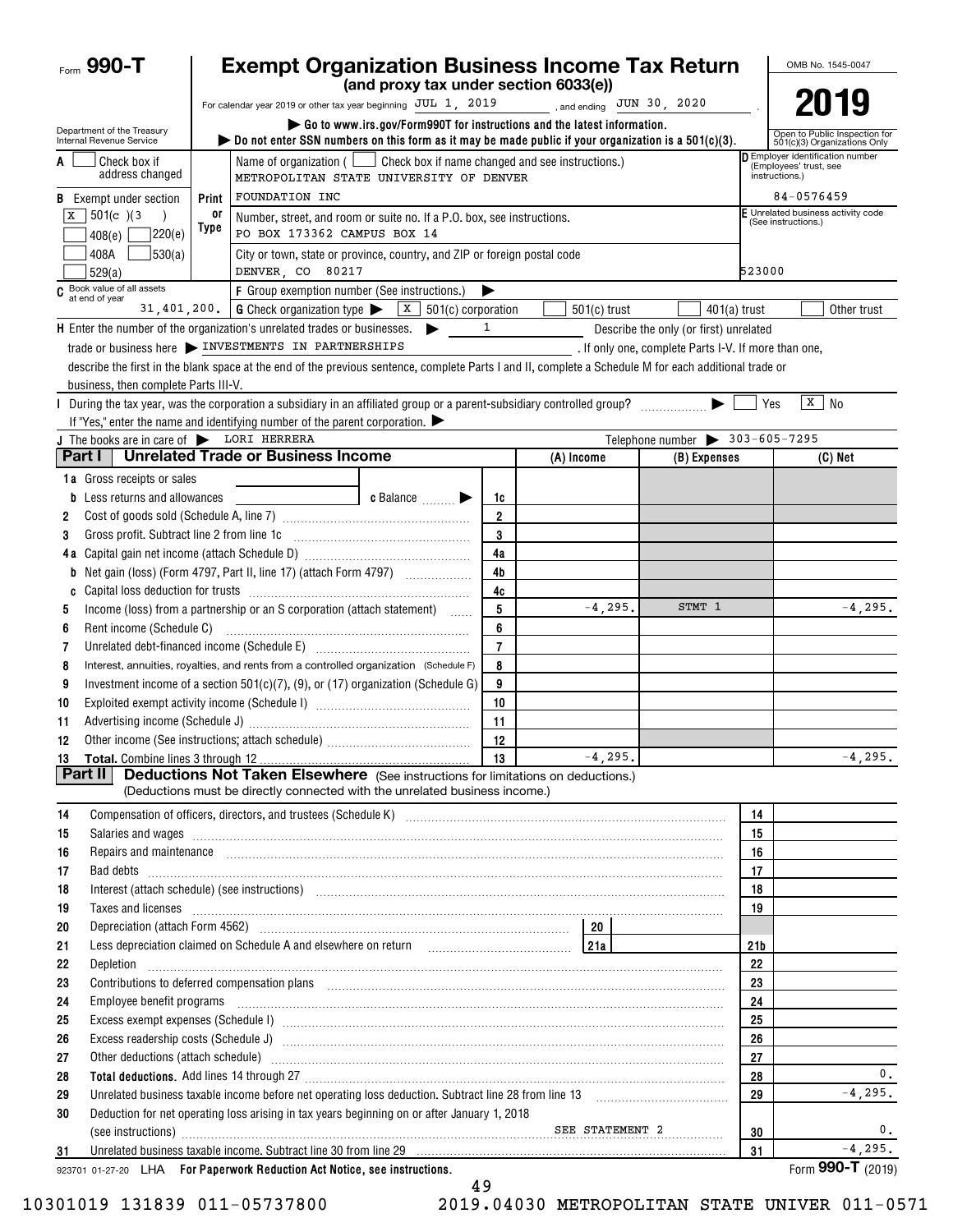| FOUNDATION INC<br>Form 990-T (2019) METROPOLITAN STATE<br>UNIVERSITY OF<br>DENVER<br>רוו-<br>'04.<br>o4 | Pag. |
|---------------------------------------------------------------------------------------------------------|------|
|---------------------------------------------------------------------------------------------------------|------|

| Part III        |      | <b>Total Unrelated Business Taxable Income</b>                                                                                                                                                                                |                                      |          |                         |          |                                                                       |
|-----------------|------|-------------------------------------------------------------------------------------------------------------------------------------------------------------------------------------------------------------------------------|--------------------------------------|----------|-------------------------|----------|-----------------------------------------------------------------------|
| 32              |      | Total of unrelated business taxable income computed from all unrelated trades or businesses (see instructions)                                                                                                                |                                      |          |                         | 32       | $-4,295.$                                                             |
| 33              |      | Amounts paid for disallowed fringes [11, 12] Amounts and the disability of the state of the state of the state of the state of the state of the state of the state of the state of the state of the state of the state of the |                                      |          |                         | 33       |                                                                       |
| 34              |      | Charitable contributions (see instructions for limitation rules) STMT 4 STMT 5                                                                                                                                                |                                      |          |                         | 34       | 0.                                                                    |
| 35              |      | Total unrelated business taxable income before pre-2018 NOLs and specific deduction. Subtract line 34 from the sum of lines 32 and 33                                                                                         |                                      |          |                         | 35       | $-4, 295.$                                                            |
| 36              |      |                                                                                                                                                                                                                               |                                      |          |                         | 36       | 0.                                                                    |
| 37              |      |                                                                                                                                                                                                                               |                                      |          |                         | 37       | $-4, 295.$                                                            |
| 38              |      | Specific deduction (Generally \$1,000, but see line 38 instructions for exceptions)                                                                                                                                           | 38                                   | 1,000.   |                         |          |                                                                       |
| 39              |      | Unrelated business taxable income. Subtract line 38 from line 37. If line 38 is greater than line 37,                                                                                                                         |                                      |          |                         |          |                                                                       |
|                 |      | enter the smaller of zero or line 37                                                                                                                                                                                          |                                      |          |                         | 39       | $-4,295.$                                                             |
|                 |      | Part IV   Tax Computation                                                                                                                                                                                                     |                                      |          |                         |          |                                                                       |
| 40              |      |                                                                                                                                                                                                                               |                                      |          |                         | 40       | 0.                                                                    |
| 41              |      | Trusts Taxable at Trust Rates. See instructions for tax computation. Income tax on the amount on line 39 from:                                                                                                                |                                      |          |                         |          |                                                                       |
|                 |      | Tax rate schedule or                                                                                                                                                                                                          |                                      |          |                         | 41       |                                                                       |
| 42              |      |                                                                                                                                                                                                                               |                                      |          |                         | 42       |                                                                       |
| 43              |      | Alternative minimum tax (trusts only) manufacture and alternative manufacture minimum tax (trusts only)                                                                                                                       |                                      |          |                         | 43       |                                                                       |
| 44              |      |                                                                                                                                                                                                                               |                                      |          |                         | 44       |                                                                       |
| 45              |      |                                                                                                                                                                                                                               |                                      |          |                         | 45       | $0$ .                                                                 |
| Part V          |      | <b>Tax and Payments</b>                                                                                                                                                                                                       |                                      |          |                         |          |                                                                       |
|                 |      | 46a Foreign tax credit (corporations attach Form 1118; trusts attach Form 1116)                                                                                                                                               |                                      | 46a      |                         |          |                                                                       |
|                 |      | <b>b</b> Other credits (see instructions)                                                                                                                                                                                     |                                      | 46b      |                         |          |                                                                       |
| c               |      | General business credit. Attach Form 3800 [11] [11] Contract the Seneral business credit. Attach Form 3800                                                                                                                    |                                      | 46c      |                         |          |                                                                       |
| d               |      |                                                                                                                                                                                                                               |                                      |          |                         |          |                                                                       |
| е               |      |                                                                                                                                                                                                                               |                                      |          |                         | 46e      |                                                                       |
| 47              |      |                                                                                                                                                                                                                               |                                      |          |                         | 47       | 0.                                                                    |
| 48              |      | Subtract line 46e from line 45 <b>with the contract of the contract of the contract line 46e</b> from line 45<br>Other taxes. Check if from:   Form 4255   Form 8611   Form 8697   Form 8866                                  |                                      |          | Other (attach schedule) | 48       |                                                                       |
|                 |      |                                                                                                                                                                                                                               |                                      |          |                         | 49       | $\mathbf{0}$ .                                                        |
| 49<br>50        |      |                                                                                                                                                                                                                               |                                      |          |                         | 50       | $\mathbf{0}$ .                                                        |
|                 |      |                                                                                                                                                                                                                               |                                      | 51a      |                         |          |                                                                       |
|                 |      |                                                                                                                                                                                                                               |                                      |          |                         |          |                                                                       |
|                 |      |                                                                                                                                                                                                                               |                                      | 51b      |                         |          |                                                                       |
|                 |      | d Foreign organizations: Tax paid or withheld at source (see instructions) [                                                                                                                                                  |                                      | 51c      |                         |          |                                                                       |
|                 |      |                                                                                                                                                                                                                               |                                      | 51d      |                         |          |                                                                       |
|                 |      | <b>e</b> Backup withholding (see instructions)                                                                                                                                                                                |                                      | 51e      |                         |          |                                                                       |
|                 |      | <b>g</b> Other credits, adjustments, and payments: $\Box$                                                                                                                                                                     | Form 2439                            | 51f      |                         |          |                                                                       |
|                 |      | Form 4136<br>the contract of the contract of                                                                                                                                                                                  | Total $\blacktriangleright$          |          |                         |          |                                                                       |
|                 |      |                                                                                                                                                                                                                               |                                      | 51g      |                         |          |                                                                       |
| 52              |      | Estimated tax penalty (see instructions). Check if Form 2220 is attached                                                                                                                                                      |                                      |          |                         | 52       |                                                                       |
| 53              |      | Tax due. If line 52 is less than the total of lines 49, 50, and 53, enter amount owed                                                                                                                                         |                                      |          |                         | 53<br>54 |                                                                       |
| 54<br>55        |      | Overpayment. If line 52 is larger than the total of lines 49, 50, and 53, enter amount overpaid                                                                                                                               |                                      |          |                         | 55       |                                                                       |
| 56              |      | Enter the amount of line 55 you want: Credited to 2020 estimated tax                                                                                                                                                          |                                      |          | Refunded                | 56       |                                                                       |
| <b>Part VI</b>  |      | Statements Regarding Certain Activities and Other Information (see instructions)                                                                                                                                              |                                      |          |                         |          |                                                                       |
| 57              |      | At any time during the 2019 calendar year, did the organization have an interest in or a signature or other authority                                                                                                         |                                      |          |                         |          | Yes<br>No                                                             |
|                 |      | over a financial account (bank, securities, or other) in a foreign country? If "Yes," the organization may have to file                                                                                                       |                                      |          |                         |          |                                                                       |
|                 |      | FinCEN Form 114, Report of Foreign Bank and Financial Accounts. If "Yes," enter the name of the foreign country                                                                                                               |                                      |          |                         |          |                                                                       |
|                 | here | ▶                                                                                                                                                                                                                             |                                      |          |                         |          | Х                                                                     |
| 58              |      | During the tax year, did the organization receive a distribution from, or was it the grantor of, or transferor to, a foreign trust?                                                                                           |                                      |          |                         |          | х                                                                     |
|                 |      | If "Yes," see instructions for other forms the organization may have to file.                                                                                                                                                 |                                      |          |                         |          |                                                                       |
| 59              |      | Enter the amount of tax-exempt interest received or accrued during the tax year $\triangleright$ \$                                                                                                                           |                                      |          |                         |          |                                                                       |
|                 |      | Under penalties of perjury, I declare that I have examined this return, including accompanying schedules and statements, and to the best of my knowledge and belief, it is true,                                              |                                      |          |                         |          |                                                                       |
| Sign            |      | correct, and complete. Declaration of preparer (other than taxpayer) is based on all information of which preparer has any knowledge.                                                                                         |                                      |          |                         |          |                                                                       |
| <b>Here</b>     |      |                                                                                                                                                                                                                               | TREASURER                            |          |                         |          | May the IRS discuss this return with<br>the preparer shown below (see |
|                 |      | Signature of officer                                                                                                                                                                                                          | Title<br>Date                        |          |                         |          | instructions)? $X \mid Y$ es<br>No                                    |
|                 |      | Print/Type preparer's name                                                                                                                                                                                                    | Preparer's signature                 | Date     | Check                   | if       | PTIN                                                                  |
|                 |      |                                                                                                                                                                                                                               |                                      |          | self-employed           |          |                                                                       |
| Paid            |      | <b>DAM PYZDROWSKI</b>                                                                                                                                                                                                         | ADAM PYZDROWSKI                      | 10/19/20 |                         |          | P01603682                                                             |
| Preparer        |      | Firm's name CLIFTONLARSONALLEN LLP                                                                                                                                                                                            |                                      |          | Firm's $EN$             |          | 41-0746749                                                            |
| <b>Use Only</b> |      |                                                                                                                                                                                                                               | 370 INTERLOCKEN BOULEVARD, SUITE 500 |          |                         |          |                                                                       |
|                 |      | BROOMFIELD, CO 80021<br>Firm's address                                                                                                                                                                                        |                                      |          | Phone no.               |          | $(303)$ 466-8822                                                      |
| 923711 01-27-20 |      |                                                                                                                                                                                                                               |                                      |          |                         |          | Form 990-T (2019)                                                     |
|                 |      |                                                                                                                                                                                                                               | 50                                   |          |                         |          |                                                                       |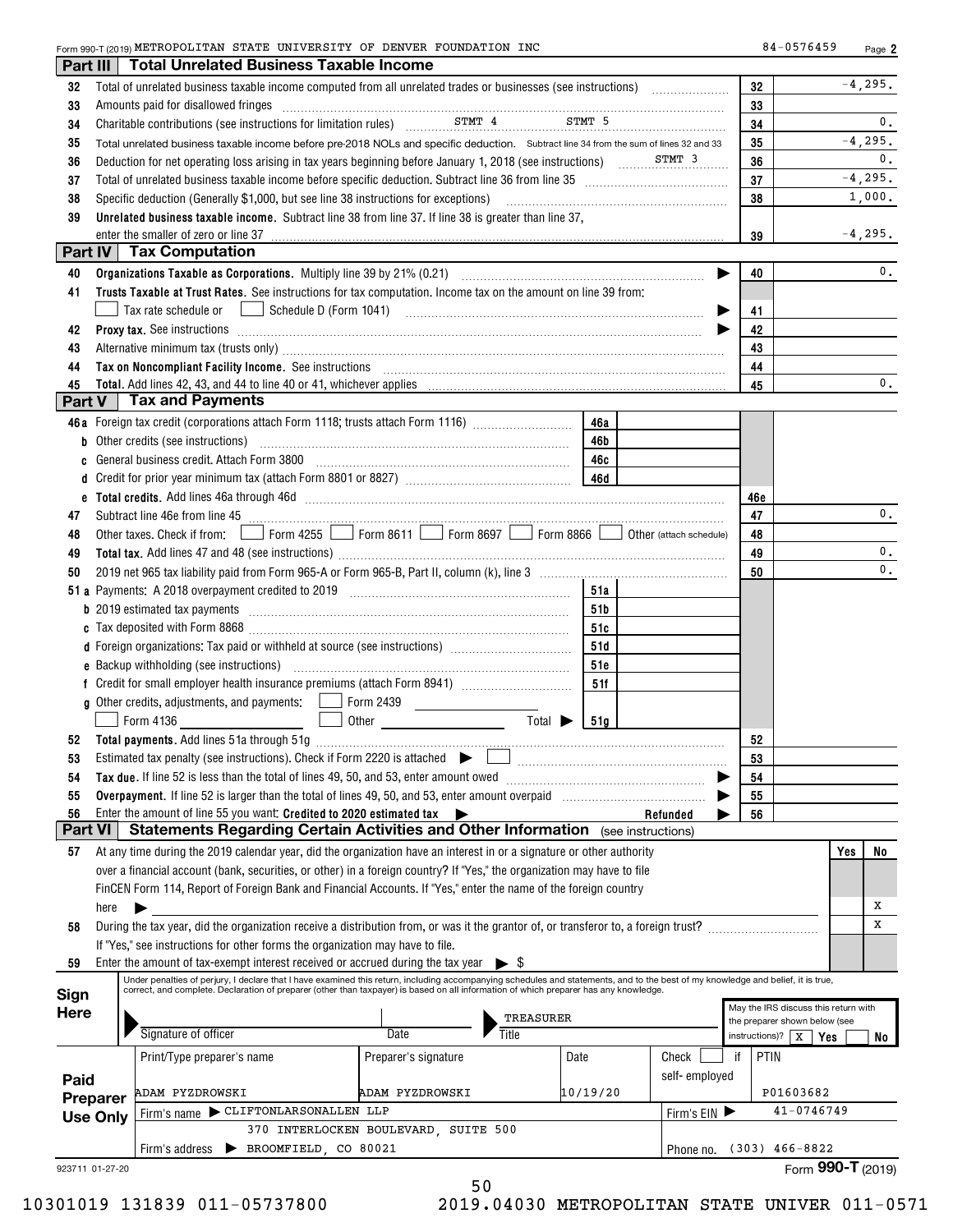Form 990-T (2019) Page FOUNDATION INC 84-0576459

| Schedule A - Cost of Goods Sold. Enter method of inventory valuation                                                      |                |                                                                                                | N/A                                                                                                                                                 |    |                                                                                  |                |                                                                           |       |
|---------------------------------------------------------------------------------------------------------------------------|----------------|------------------------------------------------------------------------------------------------|-----------------------------------------------------------------------------------------------------------------------------------------------------|----|----------------------------------------------------------------------------------|----------------|---------------------------------------------------------------------------|-------|
| Inventory at beginning of year<br>1                                                                                       | 1              |                                                                                                |                                                                                                                                                     |    |                                                                                  | 6              |                                                                           |       |
| 2<br>Purchases                                                                                                            | $\overline{2}$ |                                                                                                | 7 Cost of goods sold. Subtract line 6                                                                                                               |    |                                                                                  |                |                                                                           |       |
| 3                                                                                                                         | 3              |                                                                                                | from line 5. Enter here and in Part I,                                                                                                              |    |                                                                                  |                |                                                                           |       |
| 4a Additional section 263A costs                                                                                          |                |                                                                                                |                                                                                                                                                     |    |                                                                                  | $\overline{7}$ |                                                                           |       |
|                                                                                                                           | 4a             |                                                                                                | 8 Do the rules of section 263A (with respect to                                                                                                     |    |                                                                                  |                | Yes                                                                       | No    |
| <b>b</b> Other costs (attach schedule)                                                                                    | 4b             |                                                                                                | property produced or acquired for resale) apply to                                                                                                  |    |                                                                                  |                |                                                                           |       |
| 5 Total. Add lines 1 through 4b                                                                                           | 5              |                                                                                                | the organization?                                                                                                                                   |    |                                                                                  |                |                                                                           |       |
| Schedule C - Rent Income (From Real Property and Personal Property Leased With Real Property)<br>(see instructions)       |                |                                                                                                |                                                                                                                                                     |    |                                                                                  |                |                                                                           |       |
| 1. Description of property                                                                                                |                |                                                                                                |                                                                                                                                                     |    |                                                                                  |                |                                                                           |       |
| (1)                                                                                                                       |                |                                                                                                |                                                                                                                                                     |    |                                                                                  |                |                                                                           |       |
| (2)                                                                                                                       |                |                                                                                                |                                                                                                                                                     |    |                                                                                  |                |                                                                           |       |
| (3)                                                                                                                       |                |                                                                                                |                                                                                                                                                     |    |                                                                                  |                |                                                                           |       |
| (4)                                                                                                                       |                |                                                                                                |                                                                                                                                                     |    |                                                                                  |                |                                                                           |       |
| 2.                                                                                                                        |                | Rent received or accrued                                                                       |                                                                                                                                                     |    |                                                                                  |                |                                                                           |       |
| (a) From personal property (if the percentage of<br>rent for personal property is more than<br>10% but not more than 50%) |                |                                                                                                | (b) From real and personal property (if the percentage<br>of rent for personal property exceeds 50% or if<br>the rent is based on profit or income) |    | 3(a) Deductions directly connected with the income in                            |                | columns 2(a) and 2(b) (attach schedule)                                   |       |
| (1)                                                                                                                       |                |                                                                                                |                                                                                                                                                     |    |                                                                                  |                |                                                                           |       |
| (2)                                                                                                                       |                |                                                                                                |                                                                                                                                                     |    |                                                                                  |                |                                                                           |       |
| (3)                                                                                                                       |                |                                                                                                |                                                                                                                                                     |    |                                                                                  |                |                                                                           |       |
| (4)                                                                                                                       |                |                                                                                                |                                                                                                                                                     |    |                                                                                  |                |                                                                           |       |
| Total                                                                                                                     | 0.             | Total                                                                                          |                                                                                                                                                     | 0. |                                                                                  |                |                                                                           |       |
| (c) Total income. Add totals of columns 2(a) and 2(b). Enter<br>here and on page 1, Part I, line 6, column (A)            |                |                                                                                                |                                                                                                                                                     | 0. | (b) Total deductions.<br>Enter here and on page 1,<br>Part I, line 6, column (B) |                |                                                                           | 0.    |
| <b>Schedule E - Unrelated Debt-Financed Income</b> (see instructions)                                                     |                |                                                                                                |                                                                                                                                                     |    |                                                                                  |                |                                                                           |       |
|                                                                                                                           |                |                                                                                                | 2. Gross income from<br>or allocable to debt-                                                                                                       |    | 3. Deductions directly connected with or allocable<br>to debt-financed property  |                |                                                                           |       |
| 1. Description of debt-financed property                                                                                  |                |                                                                                                | financed property                                                                                                                                   |    | (a) Straight line depreciation<br>(attach schedule)                              |                | (b) Other deductions<br>(attach schedule)                                 |       |
| (1)                                                                                                                       |                |                                                                                                |                                                                                                                                                     |    |                                                                                  |                |                                                                           |       |
| (2)                                                                                                                       |                |                                                                                                |                                                                                                                                                     |    |                                                                                  |                |                                                                           |       |
| (3)                                                                                                                       |                |                                                                                                |                                                                                                                                                     |    |                                                                                  |                |                                                                           |       |
| (4)                                                                                                                       |                |                                                                                                |                                                                                                                                                     |    |                                                                                  |                |                                                                           |       |
| 4. Amount of average acquisition<br>debt on or allocable to debt-financed<br>property (attach schedule)                   |                | 5. Average adjusted basis<br>of or allocable to<br>debt-financed property<br>(attach schedule) | 6. Column 4 divided<br>by column 5                                                                                                                  |    | 7. Gross income<br>reportable (column<br>2 x column 6)                           |                | 8. Allocable deductions<br>(column 6 x total of columns<br>3(a) and 3(b)) |       |
| (1)                                                                                                                       |                |                                                                                                | $\%$                                                                                                                                                |    |                                                                                  |                |                                                                           |       |
| (2)                                                                                                                       |                |                                                                                                | $\%$                                                                                                                                                |    |                                                                                  |                |                                                                           |       |
| (3)                                                                                                                       |                |                                                                                                | $\%$                                                                                                                                                |    |                                                                                  |                |                                                                           |       |
| (4)                                                                                                                       |                |                                                                                                | $\%$                                                                                                                                                |    |                                                                                  |                |                                                                           |       |
|                                                                                                                           |                |                                                                                                |                                                                                                                                                     |    | Enter here and on page 1,<br>Part I, line 7, column (A).                         |                | Enter here and on page 1,<br>Part I, line 7, column (B).                  |       |
| Totals                                                                                                                    |                |                                                                                                |                                                                                                                                                     |    | $\mathfrak{o}$ .                                                                 |                |                                                                           | 0.    |
| Total dividends-received deductions included in column 8                                                                  |                |                                                                                                |                                                                                                                                                     |    |                                                                                  |                |                                                                           | $0$ . |

**990-T**  Form (2019)

923721 01-27-20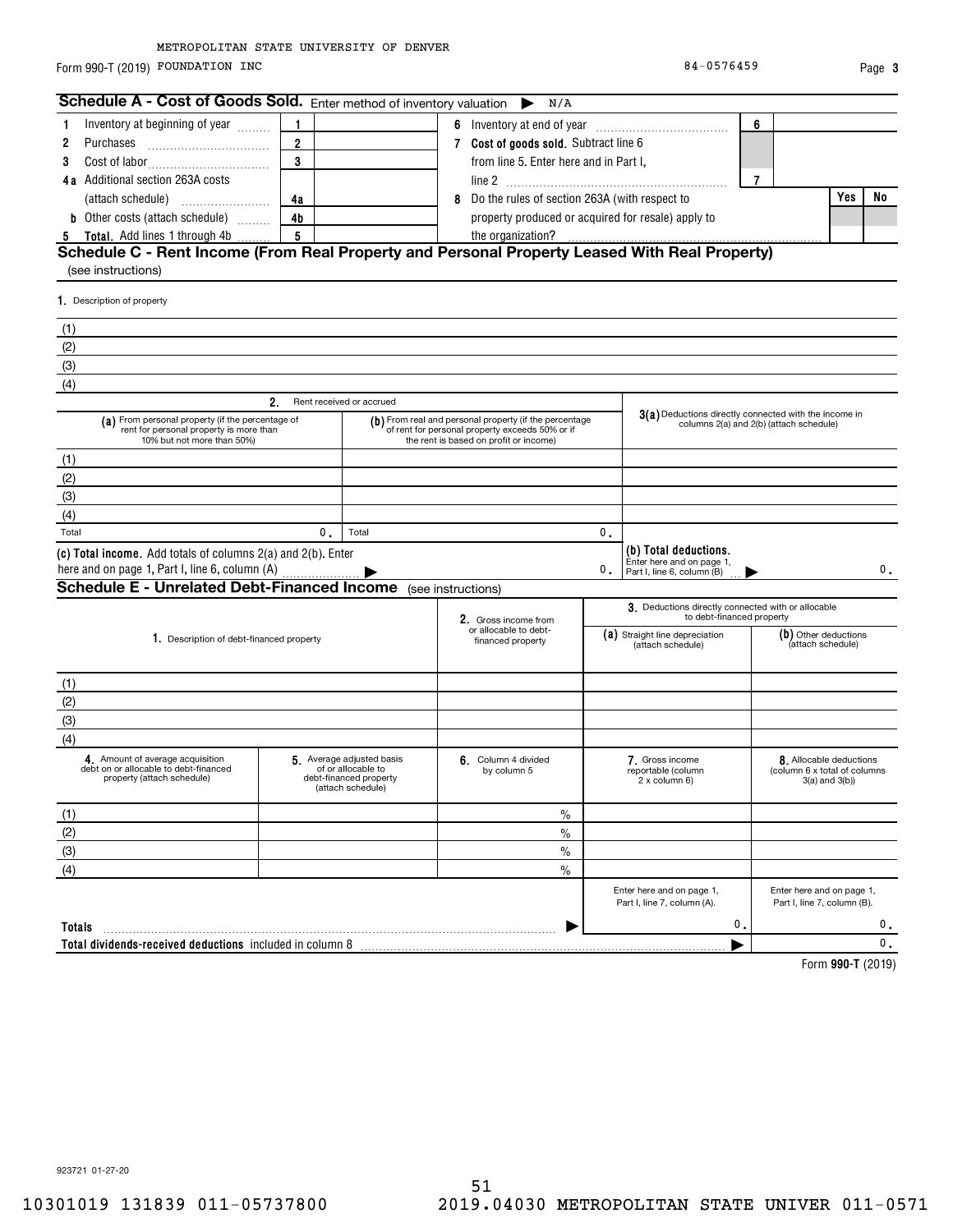| Form 990-T (2019) FOUNDATION INC                                                                   |                                                            |                                                      |                                                                                         |                                |                                                                                                               |                                                                      |                                                                              |                     | 84-0576459                                                                                |                    | Page 4                                                                                       |
|----------------------------------------------------------------------------------------------------|------------------------------------------------------------|------------------------------------------------------|-----------------------------------------------------------------------------------------|--------------------------------|---------------------------------------------------------------------------------------------------------------|----------------------------------------------------------------------|------------------------------------------------------------------------------|---------------------|-------------------------------------------------------------------------------------------|--------------------|----------------------------------------------------------------------------------------------|
| Schedule F - Interest, Annuities, Royalties, and Rents From Controlled Organizations               |                                                            |                                                      |                                                                                         |                                |                                                                                                               |                                                                      |                                                                              |                     |                                                                                           | (see instructions) |                                                                                              |
|                                                                                                    |                                                            |                                                      |                                                                                         |                                | <b>Exempt Controlled Organizations</b>                                                                        |                                                                      |                                                                              |                     |                                                                                           |                    |                                                                                              |
| 1. Name of controlled organization                                                                 |                                                            | 2. Employer<br>identification<br>number              |                                                                                         |                                | 3. Net unrelated income<br>(loss) (see instructions)                                                          |                                                                      | 4. Total of specified<br>payments made                                       |                     | 5. Part of column 4 that is<br>included in the controlling<br>organization's gross income |                    | 6. Deductions directly<br>connected with income<br>in column 5                               |
|                                                                                                    |                                                            |                                                      |                                                                                         |                                |                                                                                                               |                                                                      |                                                                              |                     |                                                                                           |                    |                                                                                              |
| (1)                                                                                                |                                                            |                                                      |                                                                                         |                                |                                                                                                               |                                                                      |                                                                              |                     |                                                                                           |                    |                                                                                              |
| (2)                                                                                                |                                                            |                                                      |                                                                                         |                                |                                                                                                               |                                                                      |                                                                              |                     |                                                                                           |                    |                                                                                              |
| (3)                                                                                                |                                                            |                                                      |                                                                                         |                                |                                                                                                               |                                                                      |                                                                              |                     |                                                                                           |                    |                                                                                              |
| (4)                                                                                                |                                                            |                                                      |                                                                                         |                                |                                                                                                               |                                                                      |                                                                              |                     |                                                                                           |                    |                                                                                              |
| Nonexempt Controlled Organizations                                                                 |                                                            |                                                      |                                                                                         |                                |                                                                                                               |                                                                      |                                                                              |                     |                                                                                           |                    |                                                                                              |
| 7. Taxable Income                                                                                  |                                                            | 8. Net unrelated income (loss)<br>(see instructions) |                                                                                         |                                | 9. Total of specified payments<br>made                                                                        |                                                                      | 10. Part of column 9 that is included<br>in the controlling organization's   | gross income        |                                                                                           |                    | 11. Deductions directly connected<br>with income in column 10                                |
| (1)                                                                                                |                                                            |                                                      |                                                                                         |                                |                                                                                                               |                                                                      |                                                                              |                     |                                                                                           |                    |                                                                                              |
|                                                                                                    |                                                            |                                                      |                                                                                         |                                |                                                                                                               |                                                                      |                                                                              |                     |                                                                                           |                    |                                                                                              |
| (2)                                                                                                |                                                            |                                                      |                                                                                         |                                |                                                                                                               |                                                                      |                                                                              |                     |                                                                                           |                    |                                                                                              |
| (3)                                                                                                |                                                            |                                                      |                                                                                         |                                |                                                                                                               |                                                                      |                                                                              |                     |                                                                                           |                    |                                                                                              |
| (4)                                                                                                |                                                            |                                                      |                                                                                         |                                |                                                                                                               |                                                                      |                                                                              |                     |                                                                                           |                    |                                                                                              |
|                                                                                                    |                                                            |                                                      |                                                                                         |                                |                                                                                                               |                                                                      | Add columns 5 and 10.<br>Enter here and on page 1, Part I,                   | line 8, column (A). |                                                                                           |                    | Add columns 6 and 11.<br>Enter here and on page 1, Part I,<br>line 8, column (B).            |
| Totals                                                                                             |                                                            |                                                      |                                                                                         |                                |                                                                                                               |                                                                      |                                                                              |                     | 0                                                                                         |                    | 0.                                                                                           |
| Schedule G - Investment Income of a Section 501(c)(7), (9), or (17) Organization                   |                                                            |                                                      |                                                                                         |                                |                                                                                                               |                                                                      |                                                                              |                     |                                                                                           |                    |                                                                                              |
| (see instructions)                                                                                 |                                                            |                                                      |                                                                                         |                                |                                                                                                               |                                                                      |                                                                              |                     |                                                                                           |                    |                                                                                              |
|                                                                                                    | 1. Description of income                                   |                                                      |                                                                                         |                                | 2. Amount of income                                                                                           |                                                                      | 3. Deductions<br>directly connected                                          |                     | 4. Set-asides                                                                             | (attach schedule)  | 5. Total deductions<br>and set-asides                                                        |
|                                                                                                    |                                                            |                                                      |                                                                                         |                                |                                                                                                               |                                                                      | (attach schedule)                                                            |                     |                                                                                           |                    | (col. 3 plus col. 4)                                                                         |
| (1)                                                                                                |                                                            |                                                      |                                                                                         |                                |                                                                                                               |                                                                      |                                                                              |                     |                                                                                           |                    |                                                                                              |
| (2)                                                                                                |                                                            |                                                      |                                                                                         |                                |                                                                                                               |                                                                      |                                                                              |                     |                                                                                           |                    |                                                                                              |
| (3)                                                                                                |                                                            |                                                      |                                                                                         |                                |                                                                                                               |                                                                      |                                                                              |                     |                                                                                           |                    |                                                                                              |
| (4)                                                                                                |                                                            |                                                      |                                                                                         |                                |                                                                                                               |                                                                      |                                                                              |                     |                                                                                           |                    |                                                                                              |
|                                                                                                    |                                                            |                                                      |                                                                                         |                                | Enter here and on page 1,<br>Part I, line 9, column (A).                                                      |                                                                      |                                                                              |                     |                                                                                           |                    | Enter here and on page 1,<br>Part I, line 9, column (B).                                     |
| Totals                                                                                             |                                                            |                                                      |                                                                                         |                                |                                                                                                               | 0.                                                                   |                                                                              |                     |                                                                                           |                    | 0.                                                                                           |
| Schedule I - Exploited Exempt Activity Income, Other Than Advertising Income<br>(see instructions) |                                                            |                                                      |                                                                                         |                                |                                                                                                               |                                                                      |                                                                              |                     |                                                                                           |                    |                                                                                              |
|                                                                                                    |                                                            |                                                      |                                                                                         |                                | 4. Net income (loss)                                                                                          |                                                                      |                                                                              |                     |                                                                                           |                    |                                                                                              |
| 1. Description of<br>exploited activity                                                            | unrelated business<br>income from<br>trade or business     | 2. Gross                                             | 3. Expenses<br>directly connected<br>with production<br>of unrelated<br>business income |                                | from unrelated trade or<br>business (column 2<br>minus column 3). If a<br>gain, compute cols. 5<br>through 7. |                                                                      | 5. Gross income<br>from activity that<br>is not unrelated<br>business income |                     | 6. Expenses<br>attributable to<br>column 5                                                |                    | 7. Excess exempt<br>expenses (column<br>6 minus column 5,<br>but not more than<br>column 4). |
| (1)                                                                                                |                                                            |                                                      |                                                                                         |                                |                                                                                                               |                                                                      |                                                                              |                     |                                                                                           |                    |                                                                                              |
| (2)                                                                                                |                                                            |                                                      |                                                                                         |                                |                                                                                                               |                                                                      |                                                                              |                     |                                                                                           |                    |                                                                                              |
| (3)                                                                                                |                                                            |                                                      |                                                                                         |                                |                                                                                                               |                                                                      |                                                                              |                     |                                                                                           |                    |                                                                                              |
|                                                                                                    |                                                            |                                                      |                                                                                         |                                |                                                                                                               |                                                                      |                                                                              |                     |                                                                                           |                    |                                                                                              |
| (4)                                                                                                |                                                            |                                                      |                                                                                         |                                |                                                                                                               |                                                                      |                                                                              |                     |                                                                                           |                    |                                                                                              |
|                                                                                                    | Enter here and on<br>page 1, Part I,<br>line 10, col. (A). |                                                      | Enter here and on<br>page 1, Part I,<br>line 10, col. (B).                              |                                |                                                                                                               |                                                                      |                                                                              |                     |                                                                                           |                    | Enter here and<br>on page 1,<br>Part II, line 25.                                            |
| Totals                                                                                             |                                                            | 0.                                                   |                                                                                         | 0.                             |                                                                                                               |                                                                      |                                                                              |                     |                                                                                           |                    | 0.                                                                                           |
| <b>Schedule J - Advertising Income</b> (see instructions)                                          |                                                            |                                                      |                                                                                         |                                |                                                                                                               |                                                                      |                                                                              |                     |                                                                                           |                    |                                                                                              |
| Income From Periodicals Reported on a Consolidated Basis<br>Part I                                 |                                                            |                                                      |                                                                                         |                                |                                                                                                               |                                                                      |                                                                              |                     |                                                                                           |                    |                                                                                              |
|                                                                                                    |                                                            |                                                      |                                                                                         |                                |                                                                                                               |                                                                      |                                                                              |                     |                                                                                           |                    |                                                                                              |
| 1. Name of periodical                                                                              |                                                            | 2. Gross<br>advertising<br>income                    |                                                                                         | 3. Direct<br>advertising costs | col. 3). If a gain, compute                                                                                   | 4. Advertising gain<br>or (loss) (col. 2 minus<br>cols. 5 through 7. | 5. Circulation<br>income                                                     |                     | 6. Readership<br>costs                                                                    |                    | 7. Excess readership<br>costs (column 6 minus<br>column 5, but not more<br>than column 4).   |
| (1)                                                                                                |                                                            |                                                      |                                                                                         |                                |                                                                                                               |                                                                      |                                                                              |                     |                                                                                           |                    |                                                                                              |
|                                                                                                    |                                                            |                                                      |                                                                                         |                                |                                                                                                               |                                                                      |                                                                              |                     |                                                                                           |                    |                                                                                              |
| $\frac{(2)}{(3)}$                                                                                  |                                                            |                                                      |                                                                                         |                                |                                                                                                               |                                                                      |                                                                              |                     |                                                                                           |                    |                                                                                              |
| (4)                                                                                                |                                                            |                                                      |                                                                                         |                                |                                                                                                               |                                                                      |                                                                              |                     |                                                                                           |                    |                                                                                              |
|                                                                                                    |                                                            |                                                      |                                                                                         |                                |                                                                                                               |                                                                      |                                                                              |                     |                                                                                           |                    |                                                                                              |
|                                                                                                    |                                                            |                                                      |                                                                                         |                                |                                                                                                               |                                                                      |                                                                              |                     |                                                                                           |                    |                                                                                              |

Form (2019) **990-T** 0. 0.

923731 01-27-20

 $\blacktriangleright$ 

0.

**Totals** (carry to Part II, line (5))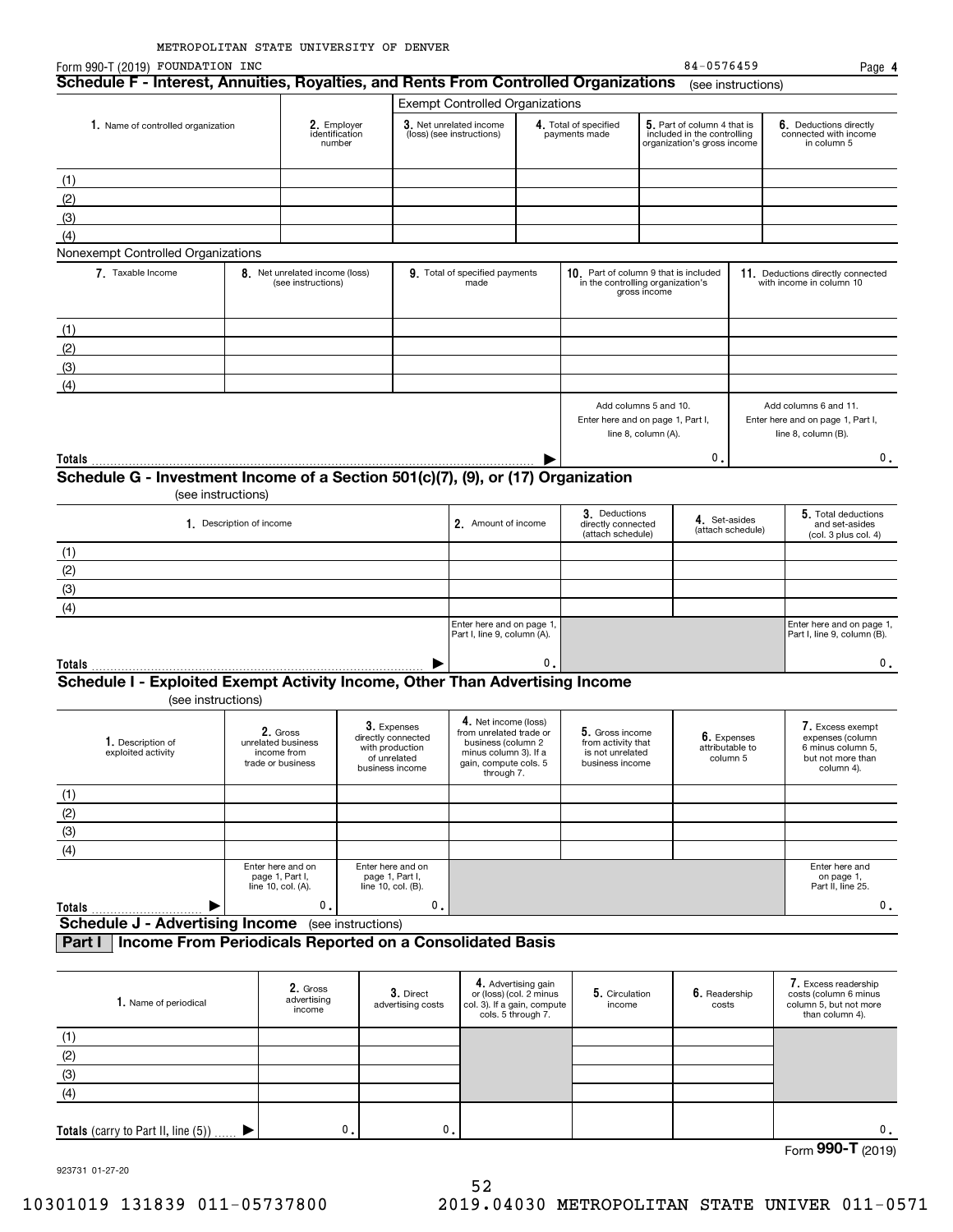Form 990-T (2019) Page FOUNDATION INC 84-0576459

(4)

 $\%$ 

 $\blacktriangleright$ 

**Part II | Income From Periodicals Reported on a Separate Basis** (For each periodical listed in Part II, fill in columns 2 through 7 on a line-by-line basis.)

**Total.**  Enter here and on page 1, Part II, line 14

| 1. Name of periodical                                          | 2. Gross<br>advertising<br>income                          | 3. Direct<br>advertising costs                             | 4. Advertising gain<br>or (loss) (col. 2 minus<br>col. 3). If a gain, compute<br>cols. 5 through 7. |                                              | 5. Circulation<br>income |               | 6. Readership<br>costs                                | 7. Excess readership<br>costs (column 6 minus<br>column 5, but not more<br>than column 4). |    |  |
|----------------------------------------------------------------|------------------------------------------------------------|------------------------------------------------------------|-----------------------------------------------------------------------------------------------------|----------------------------------------------|--------------------------|---------------|-------------------------------------------------------|--------------------------------------------------------------------------------------------|----|--|
| (1)                                                            |                                                            |                                                            |                                                                                                     |                                              |                          |               |                                                       |                                                                                            |    |  |
| (2)                                                            |                                                            |                                                            |                                                                                                     |                                              |                          |               |                                                       |                                                                                            |    |  |
| (3)                                                            |                                                            |                                                            |                                                                                                     |                                              |                          |               |                                                       |                                                                                            |    |  |
| (4)                                                            |                                                            |                                                            |                                                                                                     |                                              |                          |               |                                                       |                                                                                            |    |  |
| <b>Totals from Part I</b>                                      | 0.                                                         |                                                            | $\mathbf{0}$ .                                                                                      |                                              |                          |               |                                                       |                                                                                            |    |  |
|                                                                | Enter here and on<br>page 1, Part I,<br>line 11, col. (A). | Enter here and on<br>page 1, Part I,<br>line 11, col. (B). |                                                                                                     |                                              |                          |               |                                                       |                                                                                            |    |  |
|                                                                | 0.                                                         |                                                            | 0.                                                                                                  |                                              |                          |               |                                                       |                                                                                            | 0. |  |
| Schedule K - Compensation of Officers, Directors, and Trustees |                                                            |                                                            |                                                                                                     | (see instructions)                           |                          |               |                                                       |                                                                                            |    |  |
| 1. Name                                                        |                                                            | 2. Title                                                   |                                                                                                     | 3. Percent of<br>time devoted to<br>business |                          |               | 4. Compensation attributable<br>to unrelated business |                                                                                            |    |  |
| (1)                                                            |                                                            |                                                            |                                                                                                     |                                              | $\%$                     |               |                                                       |                                                                                            |    |  |
| (2)                                                            |                                                            |                                                            |                                                                                                     |                                              |                          | $\frac{0}{0}$ |                                                       |                                                                                            |    |  |
| (3)                                                            |                                                            |                                                            |                                                                                                     |                                              |                          | $\frac{0}{0}$ |                                                       |                                                                                            |    |  |

**990-T**  Form (2019)

 $\overline{\overline{\mathfrak{o}}.}$ 

923732 01-27-20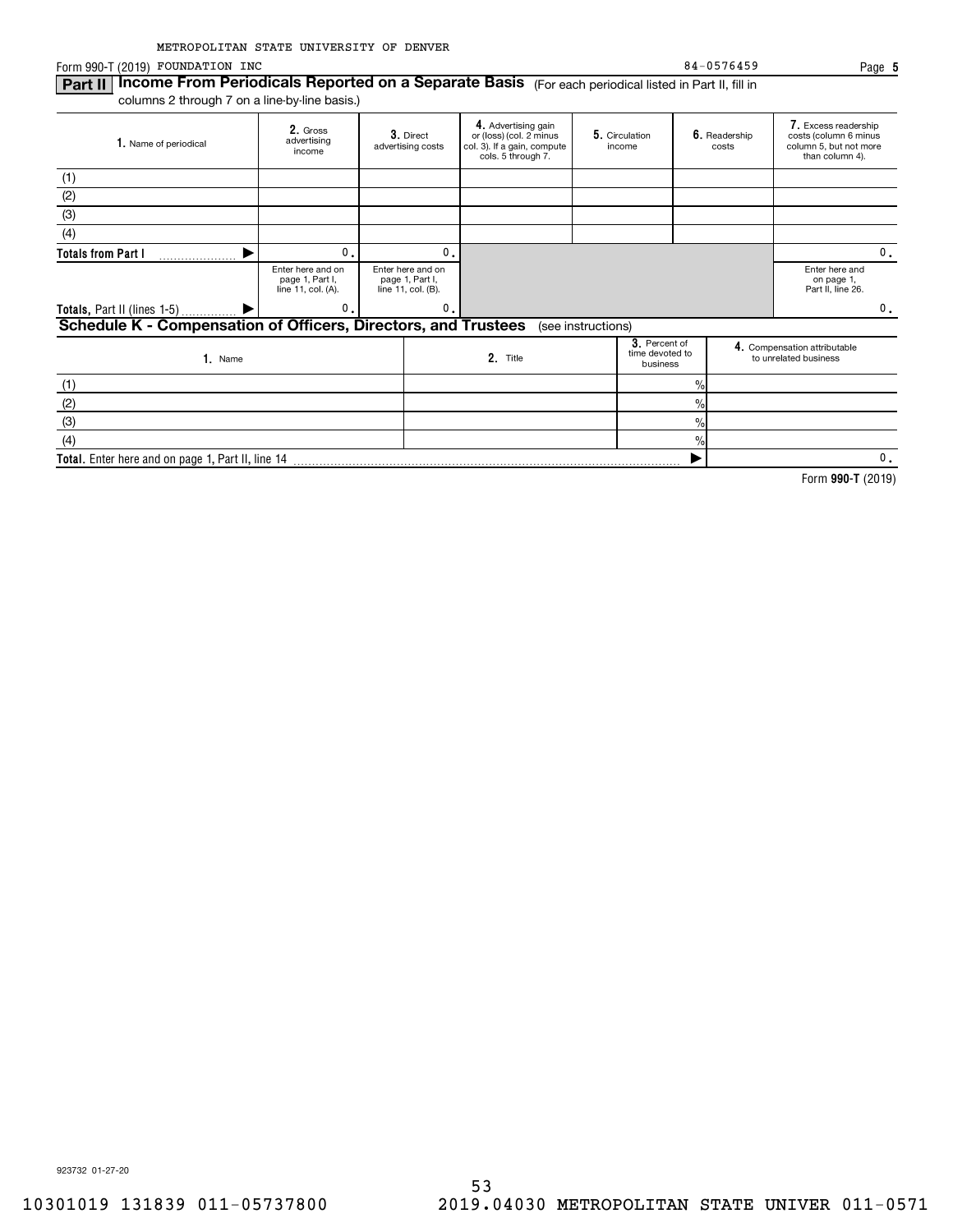| $FORM 990-T$ | INCOME (LOSS) FROM PARTNERSHIPS                                                            | STATEMENT 1             |
|--------------|--------------------------------------------------------------------------------------------|-------------------------|
| DESCRIPTION  |                                                                                            | NET INCOME<br>OR (LOSS) |
|              | CLARE - ORDINARY BUSINESS INCOME (LOSS)<br>I LOV IT, LLC - ORDINARY BUSINESS INCOME (LOSS) | 1,197.<br>$-5.492.$     |
|              | TOTAL INCLUDED ON FORM 990-T, PAGE 1, LINE 5                                               | $-4.295.$               |
|              |                                                                                            |                         |

}}}}}}}}}}}}}}}}}}}}}}}}}}}}}}}}}}}}}}}} }}}}}}}}}}

~~~~~~~~~~~~~~~~~~~~~~~~~~~~~~~~~~~~~~~~~~~~~~~~~~~~~~~~~~~~~~~~~~~~~~~~~~~~~~

| FORM $990-T$ |                                   | NET OPERATING LOSS DEDUCTION  |                   | STATEMENT <sub>2</sub> |
|--------------|-----------------------------------|-------------------------------|-------------------|------------------------|
| TAX YEAR     | LOSS SUSTAINED                    | LOSS<br>PREVIOUSLY<br>APPLIED | LOSS<br>REMAINING | AVAILABLE<br>THIS YEAR |
| 06/30/19     | 9,489.                            | 0.                            | 9.489.            | 9,489.                 |
|              | NOL CARRYOVER AVAILABLE THIS YEAR |                               | 9,489.            | 9,489.                 |

~~~~~~~~~~~~~~~~~~~~~~~~~~~~~~~~~~~~~~~~~~~~~~~~~~~~~~~~~~~~~~~~~~~~~~~~~~~~~~

| FORM $990-T$                               |                                   | NET OPERATING LOSS DEDUCTION     |                   | STATEMENT 3            |
|--------------------------------------------|-----------------------------------|----------------------------------|-------------------|------------------------|
| TAX YEAR                                   | LOSS SUSTAINED                    | LOSS<br>PREVIOUSLY<br>APPLIED    | LOSS<br>REMAINING | AVAILABLE<br>THIS YEAR |
| 06/30/17<br>06/30/18                       | 11,869.<br>8,565.                 | $\mathbf{0}$ .<br>$\mathbf{0}$ . | 11,869.<br>8,565. | 11,869.<br>8,565.      |
|                                            | NOL CARRYOVER AVAILABLE THIS YEAR |                                  | 20,434.           | 20,434.                |
|                                            |                                   |                                  |                   |                        |
| FORM $990-T$                               |                                   | CONTRIBUTIONS                    |                   | STATEMENT 4            |
|                                            | DESCRIPTION/KIND OF PROPERTY      | METHOD USED                      | TO DETERMINE FMV  | <b>AMOUNT</b>          |
| METROPOLITAN STATE<br><b>DENVER</b><br>OF. | UNIVERSITY                        | N/A                              |                   | 4,348,086.             |